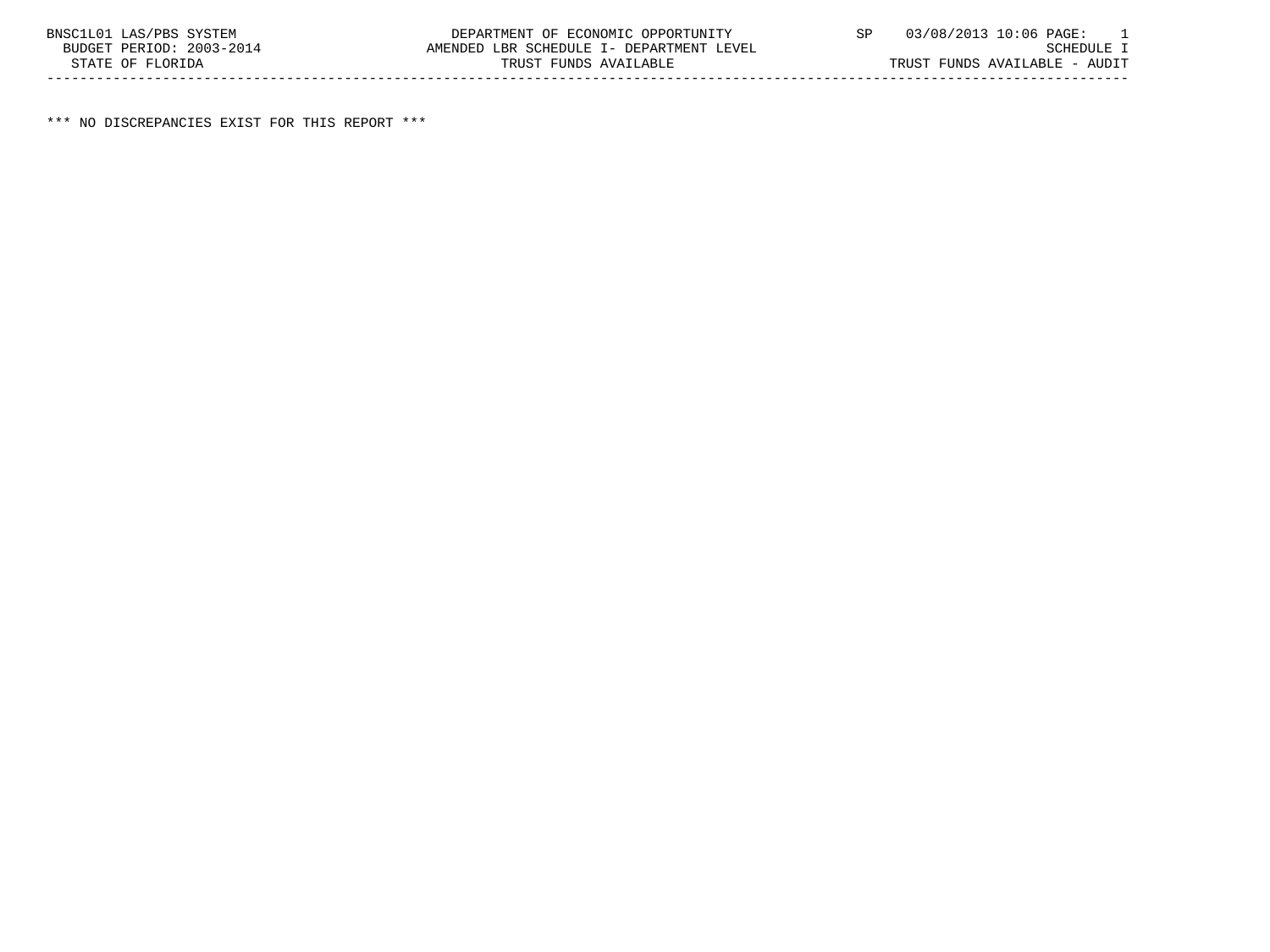BNSC1L01 LAS/PBS SYSTEM DEPARTMENT OF ECONOMIC OPPORTUNITY SP 03/08/2013 10:06 PAGE: 1<br>BUDGET PERIOD: 2003-2014 AMENDED LBR SCHEDULE I- DEPARTMEN AMENDED LBR SCHEDULE I- DEPARTMENT LEVEL STATE OF FLORIDA TRUST FUNDS AVAILABLE TRUST FUNDS AVAILABLE

| COL A01   |             | COL A02                | COL A12     | COL A14     |
|-----------|-------------|------------------------|-------------|-------------|
| ACT PR YR |             | CURR YR EST            | AGY FIN REO | AGY AMD REO |
|           | EXP 2011-12 | EXP 2012-13 FY 2013-14 |             | FY 2013-14  |
|           |             |                        |             |             |

## ECONOMIC OPPORTUNITY 40000000

### FUND: ADMINISTRATIVE TRUST FUND 2021

|                                                      | REVENUE CAP SVC                  |       | AUTH       | MATCHING %   |                | <b>CFDA</b> |                  |           |           |           |
|------------------------------------------------------|----------------------------------|-------|------------|--------------|----------------|-------------|------------------|-----------|-----------|-----------|
|                                                      | CODE                             | CHG % |            |              | ST I/C LOC I/C | NO.         |                  |           |           |           |
|                                                      |                                  |       |            |              |                |             |                  |           |           |           |
| A2 SPECIAL DISTRICT FEES<br>A2 SPECIAL DISTRICT FEES | 000100 YES 0.0<br>000100 YES 0.0 |       | 189<br>189 | 0.00<br>0.00 | 0.00<br>0.00   |             | $144-$<br>$65 -$ |           |           |           |
| A5 SPECIAL DISTRICT ADJ                              | 000100 YES 0.0                   |       | 189        | 0.00         | 0.00           |             |                  | 2,207     | 2,207     | 2,207     |
| A5 SPECIAL DISTRICT ADJ                              | 000100 YES 0.0                   |       | 189        | 0.00         | 0.00           |             |                  | 983       | 983       | 983       |
| A5 SPECIAL DISTRICT ADJ                              | 000100 YES 0.0                   |       | 189        | 0.00         | 0.00           |             |                  | 103       | 103       | 103       |
| B7 INTEREST EARNED ON INVE                           | 000500 NO                        | 8.0   | 215        | 0.00         | 0.00           |             | 21,544           |           |           |           |
| CL RWB ACCESS REV ADJ                                | 001500 NO                        | 0.0   | 215        | 0.00         | 0.00           |             | 182              |           |           |           |
| CL RWB ACCESS REV ADJ                                | 001500 NO                        | 0.0   | 215        | 0.00         | 0.00           |             | 3                |           |           |           |
| C7 SMALL BUSINESS CREDIT                             | 000700 NO                        | 0.0   | 288        | 0.00         | 0.00           | 21.022      | 12,408           | 3,717     | 3,717     | 3,717     |
| C7 SMALL BUSINESS CREDIT                             | 000700 NO                        | 0.0   | 288        | 0.00         | 0.00           | 21.022      | 2,345            | 10,114    | 10,114    | 10,114    |
| C7 SMALL BUSINESS CREDIT                             | 000700 NO                        | 0.0   | 288        | 0.00         | 0.00           | 21.022      | 6,418            | 9,465     | 9,465     | 9,465     |
| C9 COMMUNITY SERVICES BG                             | 000700 NO                        | 0.0   | 163        | 0.00         | 0.00           | 93.569      | 19,271           | 21,137    | 21,137    | 21,137    |
| C9 COMMUNITY SERVICES BG                             | 000700 NO                        | 0.0   | 163        | 0.00         | 0.00           | 93.569      | 4,992            | 16,952    | 16,952    | 16,952    |
| C9 COMMUNITY SERVICES BG                             | 000700 NO                        | 0.0   | 163        | 0.00         | 0.00           | 93.569      | 4,937            | 8,049     | 8,049     | 8,049     |
| D1 LOW INCOME ENERGY ASST                            | 000700 NO                        | 0.0   | 409        | 0.00         | 0.00           | 93.568      | 3,137            | 33,013    | 33,013    | 33,013    |
| D1 LOW INCOME ENERGY ASST                            | 000700 NO                        | 0.0   | 409        | 0.00         | 0.00           | 93.568      | 10,147           | 28,949    | 28,949    | 28,949    |
| D1 LOW INCOME ENERGY ASST                            | 000700 NO                        | 0.0   | 409        | 0.00         | 0.00           | 93.568      | 6,336            | 3,842     | 3,842     | 3,842     |
| D3 WEATHERIZATION                                    | 000700 NO                        | 0.0   | 163        | 0.00         | 0.00           | 81.042      | 7,669            | 27,262    | 208,263   | 208,263   |
| D3 WEATHERIZATION                                    | 000700 NO                        | 0.0   | 163        | 0.00         | 0.00           | 81.042      | 1                | 23,184    | 34,080    | 34,080    |
| D3 WEATHERIZATION                                    | 000700 NO                        | 0.0   | 163        | 0.00         | 0.00           | 81.042      | 87               | 1,265     | 4,696     | 4,696     |
| D5 LABOR CERTIFICATION                               | 000700 NO                        | 0.0   | 20.50      | 0.00         | 0.00           | 17.273      | 14,651           | 8,945     | 8,945     | 8,945     |
| D5 LABOR CERTIFICATION                               | 000700 NO                        | 0.0   | 20.50      | 0.00         | 0.00           | 17.273      | $886-$           | 14,848    | 14,848    | 14,848    |
| D5 LABOR CERTIFICATION                               | 000700 NO                        | 0.0   | 20.50      | 0.00         | 0.00           | 17.273      | 797              | 985       | 985       | 985       |
| D7 LABOR MARKET STATISTICS                           | 000700 NO                        | 0.0   | 20.50      | 0.00         | 0.00           | 17.002      | $32,494-$        | 104,963   | 104,963   | 104,963   |
| D7 LABOR MARKET STATISTICS                           | 000700 NO                        | 0.0   | 20.50      | 0.00         | 0.00           | 17.002      | 127,936          | 90,619    | 90,619    | 90,619    |
| D9 WORKFORCE INFORMATION                             | 000700 NO                        | 0.0   | 20.50      | 0.00         | 0.00           | 17.207      | 20,477           | 22,093    | 22,093    | 22,093    |
| D9 WORKFORCE INFORMATION                             | 000700 NO                        | 0.0   | 20.50      | 0.00         | 0.00           | 17.207      | 10,448           | 24,509    | 24,509    | 24,509    |
| D9 WORKFORCE INFORMATION                             | 000700 NO                        | 0.0   | 20.50      | 0.00         | 0.00           | 17.207      | 11               | 353       | 353       | 353       |
| E1 TRADE TRAINING PROGRAM                            | 000700 NO                        | 0.0   | 20.50      | 0.00         | 0.00           | 17.245      | 108              |           |           |           |
| E1 TRADE TRAINING PROGRAM                            | 000700 NO                        | 0.0   | 20.50      | 0.00         | 0.00           | 17.245      | 33,562           | 43,733    | 43,733    | 43,733    |
| E1 TRADE TRAINING PROGRAM                            | 000700 NO                        | 0.0   | 20.50      | 0.00         | 0.00           | 17.245      | 3,349            | 2,306     | 2,306     | 2,306     |
| E5 UC DISASTER                                       | 000700 NO                        | 0.0   | 443        | 0.00         | 0.00           | 17.225      |                  | 100       | 100       | 100       |
| F5 UNEMPLOYMENT COMPENSATI                           | 000700 NO                        | 0.0   | 443        | 0.00         | 0.00           | 17.225      | 110,537          | 485,978   | 499,361   | 499,361   |
| F5 UNEMPLOYMENT COMPENSATI                           | 000700 NO                        | 0.0   | 443        | 0.00         | 0.00           | 17.225      | 2,418,815        | 3,707,944 | 4,633,395 | 4,633,395 |
| F5 UNEMPLOYMENT COMPENSATI                           | 000700 NO                        | 0.0   | 443        | 0.00         | 0.00           | 17.225      | 209,638          | 398,973   | 451,443   | 451,443   |
| F5 UNEMPLOY COMPENSATION                             | 000700 NO                        | 0.0   | 443        | 0.00         | 0.00           | 17.225      | 16,805           |           |           |           |
| F7 VETERANS PROG-DISABLED                            | 000700 NO                        | 0.0   | 20.50      | 0.00         | 0.00           | 17.801      | 859              | 392       | 392       | 392       |
| F7 VETERANS PROGR DISABLED                           | 000700 NO                        | 0.0   | 20.50      | 0.00         | 0.00           | 17.801      | 682              | 1,000     | 1,000     | 1,000     |
| F7 VETERANS PROGR DISABLED                           | 000700 NO                        | 0.0   | 20.50      | 0.00         | 0.00           | 17.801      | 40,464           | 43,257    | 43,257    | 43,257    |
| F9 UC EMERGENCY                                      | 000700 NO                        | 0.0   | 443        | 0.00         | 0.00           | 17.225      | 257,353          | 146,802   | 146,802   | 146,802   |
| F9 UC EMERGENCY                                      | 000700 NO                        | 0.0   | 443        | 0.00         | 0.00           | 17.225      | 1,030,349        | 932,017   | 932,017   | 932,017   |
| F9 UC EMERGENCY                                      | 000700 NO                        | 0.0   | 443        | 0.00         | 0.00           | 17.225      | 200,900          | 145,331   | 145,331   | 145,331   |
|                                                      |                                  |       |            |              |                |             |                  |           |           |           |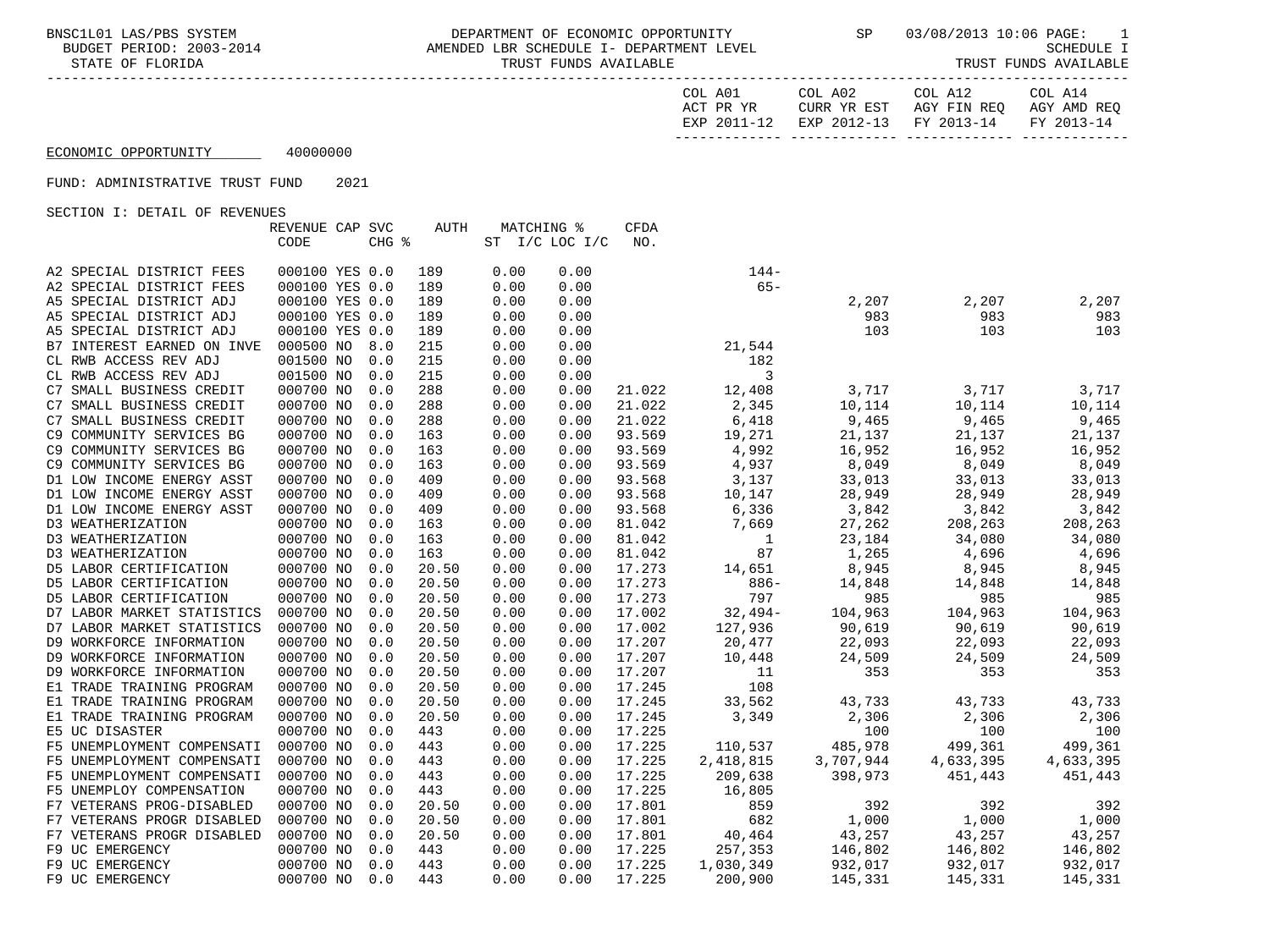BNSC1L01 LAS/PBS SYSTEM DEPARTMENT OF ECONOMIC OPPORTUNITY SP 03/08/2013 10:06 PAGE: 2 AMENDED LBR SCHEDULE I- DEPARTMENT LEVEL STATE OF FLORIDA TRUST FUNDS AVAILABLE TRUST FUNDS AVAILABLE

| COL A14                                       | COL A12 | COL A02 | COL A01   |
|-----------------------------------------------|---------|---------|-----------|
| CURR YR EST AGY FIN REO AGY AMD REO           |         |         | ACT PR YR |
| EXP 2011-12 EXP 2012-13 FY 2013-14 FY 2013-14 |         |         |           |
|                                               |         |         |           |

## ECONOMIC OPPORTUNITY 40000000

FUND: ADMINISTRATIVE TRUST FUND 2021

|                           | REVENUE CAP SVC |       | AUTH  |      | MATCHING %         | CFDA   |             |         |         |         |
|---------------------------|-----------------|-------|-------|------|--------------------|--------|-------------|---------|---------|---------|
|                           | CODE            | CHG % |       |      | ST $I/C$ LOC $I/C$ | NO.    |             |         |         |         |
|                           |                 |       |       |      |                    |        |             |         |         |         |
| F9 UC EMERGENCY           | 000700 NO       | 0.0   | 443   | 0.00 | 0.00               | 17.225 | 299         |         |         |         |
| G3 VETERANS PROG-LOCAL    | 000700 NO       | 0.0   | 20.50 | 0.00 | 0.00               | 17.804 | 680         | 1,332   | 1,332   | 1,332   |
| G3 VETERANS PROGR LOCAL   | 000700 NO       | 0.0   | 20.50 | 0.00 | 0.00               | 17.804 | 5,026       | 5,413   | 5,413   | 5,413   |
| G3 VETERANS PROGR LOCAL   | 000700 NO       | 0.0   | 20.50 | 0.00 | 0.00               | 17.804 | 39,523      | 42,824  | 42,824  | 42,824  |
| G5 WAGNER PEYSER          | 000700 NO       | 0.0   | 20.50 | 0.00 | 0.00               | 17.207 | 84,200      | 183,998 | 183,998 | 183,998 |
| G5 WAGNER PEYSER          | 000700 NO       | 0.0   | 20.50 | 0.00 | 0.00               | 17.207 | 77,400      | 218,776 | 263,556 | 263,556 |
| G5 WAGNER PEYSER          | 000700 NO       | 0.0   | 20.50 | 0.00 | 0.00               | 17.207 | 6,869       | 6,318   | 6,318   | 6,318   |
| G7 WIA ADULT              | 000700 NO       | 0.0   | 20.50 | 0.00 | 0.00               | 17.258 | 178,202     | 301,084 | 301,084 | 301,084 |
| G7 WIA ADULT              | 000700 NO       | 0.0   | 20.50 | 0.00 | 0.00               | 17.258 | 81,639      | 86,373  | 116,226 | 116,226 |
| G7 WIA ADULT              | 000700 NO       | 0.0   | 20.50 | 0.00 | 0.00               | 17.258 | 583,494     | 940,599 | 940,599 | 940,599 |
| G9 WIA DISLOCATED WORKER  | 000700 NO       | 0.0   | 20.50 | 0.00 | 0.00               | 17.278 | 618         | 10,110  | 10,110  | 10,110  |
| G9 WIA DISLOCATED WORKER  | 000700 NO       | 0.0   | 20.50 | 0.00 | 0.00               | 17.278 | 13,252      | 14,115  | 14,115  | 14,115  |
| G9 WIA DISLOCATED WORKER  | 000700 NO       | 0.0   | 20.50 | 0.00 | 0.00               | 17.278 | 610         |         |         |         |
| H1 WIA DISLOCATED WORKER  | 000700 NO       | 0.0   | 20.50 | 0.00 | 0.00               | 17.260 | $\mathbf 1$ |         |         |         |
| H1 WIA DISLOCATED WORKER  | 000700 NO       | 0.0   | 20.50 | 0.00 | 0.00               | 17.260 | 269         |         |         |         |
| H1 WIA DISLOCATED WORKER  | 000700 NO       | 0.0   | 20.50 | 0.00 | 0.00               | 17.260 | 1,858       |         |         |         |
| H3 WIA PROJECTS           | 000700 NO       | 0.0   | 20.50 | 0.00 | 0.00               | 17.261 | 1,043       | 7,699   | 7,699   | 7,699   |
| H3 WIA PROJECTS           | 000700 NO       | 0.0   | 20.50 | 0.00 | 0.00               | 17.261 | 34          | 2       | 2       | 2       |
| H3 WIA PROJECTS           | 000700 NO       | 0.0   | 20.50 | 0.00 | 0.00               | 17.261 | 2,467       | 4,471   | 4,471   | 4,471   |
| H7 WORK OPPORT TAX CREDIT | 000700 NO       | 0.0   | 20.50 | 0.00 | 0.00               | 17.271 | 44,375      | 272,061 | 331,767 | 331,767 |
| H7 WORK OPPORT TAX CREDIT | 000700 NO       | 0.0   | 20.50 | 0.00 | 0.00               | 17.271 | 815         |         |         |         |
| H7 WORK OPPORT TAX CREDIT | 000700 NO       | 0.0   | 20.50 | 0.00 | 0.00               | 17.271 | 5,592       | 20,282  | 20,282  | 20,282  |
| H9 FOOD STAMP E&T 100%    | 000700 NO       | 0.0   | 445   | 0.00 | 0.00               | 10.561 | $221,081-$  | 142,718 | 142,718 | 142,718 |
| H9 FOOD STAMP E&T 100%    | 000700 NO       | 0.0   | 445   | 0.00 | 0.00               | 10.561 | 618         | 307     | 307     | 307     |
| H9 FOOD STAMP E&T 100%    | 000700 NO       | 0.0   | 445   | 0.00 | 0.00               | 10.561 | 497,613     | 364,214 | 438,847 | 438,847 |
| I3 SMALL CITIES CDBG      | 000700 NO       | 0.0   | 290   | 0.00 | 0.00               | 14.228 | 9,795       | 34,676  | 64,529  | 64,529  |
| I3 SMALL CITIES CDBG      | 000700 NO       | 0.0   | 290   | 0.00 | 0.00               | 14.228 | 10,629      | 29,441  | 29,441  | 29,441  |
| I3 SMALL CITIES CDBG      | 000700 NO       | 0.0   | 290   | 0.00 | 0.00               | 14.228 | 16,024      | 57,957  | 57,957  | 57,957  |
| <b>I5 CDBG DISASTER</b>   | 000700 NO       | 0.0   | 290   | 0.00 | 0.00               | 14.228 | 2,209       | 11,277  | 11,277  | 11,277  |
| <b>I5 CDBG DISASTER</b>   | 000700 NO       | 0.0   | 290   | 0.00 | 0.00               | 14.228 | 8,190       | 19,514  | 19,514  | 19,514  |
| I7 NEIGHBORHOOD STABIL    | 000700 NO       | 0.0   | 290   | 0.00 | 0.00               | 14.228 | 5,749       | 12,963  | 12,963  | 12,963  |
| I7 NEIGHBORHOOD STABIL    | 000700 NO       | 0.0   | 290   | 0.00 | 0.00               | 14.228 | 4,632       | 17,238  | 17,238  | 17,238  |
| I7 NEIGHBORHOOD STABIL    | 000700 NO       | 0.0   | 290   | 0.00 | 0.00               | 14.228 | 2,300       | 853     | 853     | 853     |
| 19 WIA NEG BP             | 000702 NO       | 0.0   | 20.50 | 0.00 | 0.00               | 17.260 | 1,134       | 19,502  | 19,502  | 19,502  |
| 19 WIA NEG BP             | 000702 NO       | 0.0   | 20.50 | 0.00 | 0.00               | 17.260 | 24          |         |         |         |
| J2 ARRA WIA ADULT         | 000750 NO       | 0.0   | 20.50 | 0.00 | 0.00               | 17.258 | $36 -$      |         |         |         |
| J9 ARRA WIA HLTH CARE     | 000750 NO       | 0.0   | 20.50 | 0.00 | 0.00               | 17.275 | 89          |         |         |         |
| J9 ARRA WIA HLTH CARE     | 000750 NO       | 0.0   | 20.50 | 0.00 | 0.00               | 17.275 | 222         |         |         |         |
| K1 ARRA WIA NEW OJT       | 000750 NO       | 0.0   | 20.50 | 0.00 | 0.00               | 17.260 | 339         |         |         |         |
| K1 ARRA WIA NEW OJT       | 000750 NO       | 0.0   | 20.50 | 0.00 | 0.00               | 17.260 | 1,180       |         |         |         |
| K2 ARRA WEATHERIZATION    | 000750 NO       | 0.0   | 163   | 0.00 | 0.00               | 81.042 | 14,579      | 10,896  |         |         |
| K2 ARRA WEATHERIZATION    | 000750 NO       | 0.0   | 163   | 0.00 | 0.00               | 81.042 | 14,714      | 3,431   |         |         |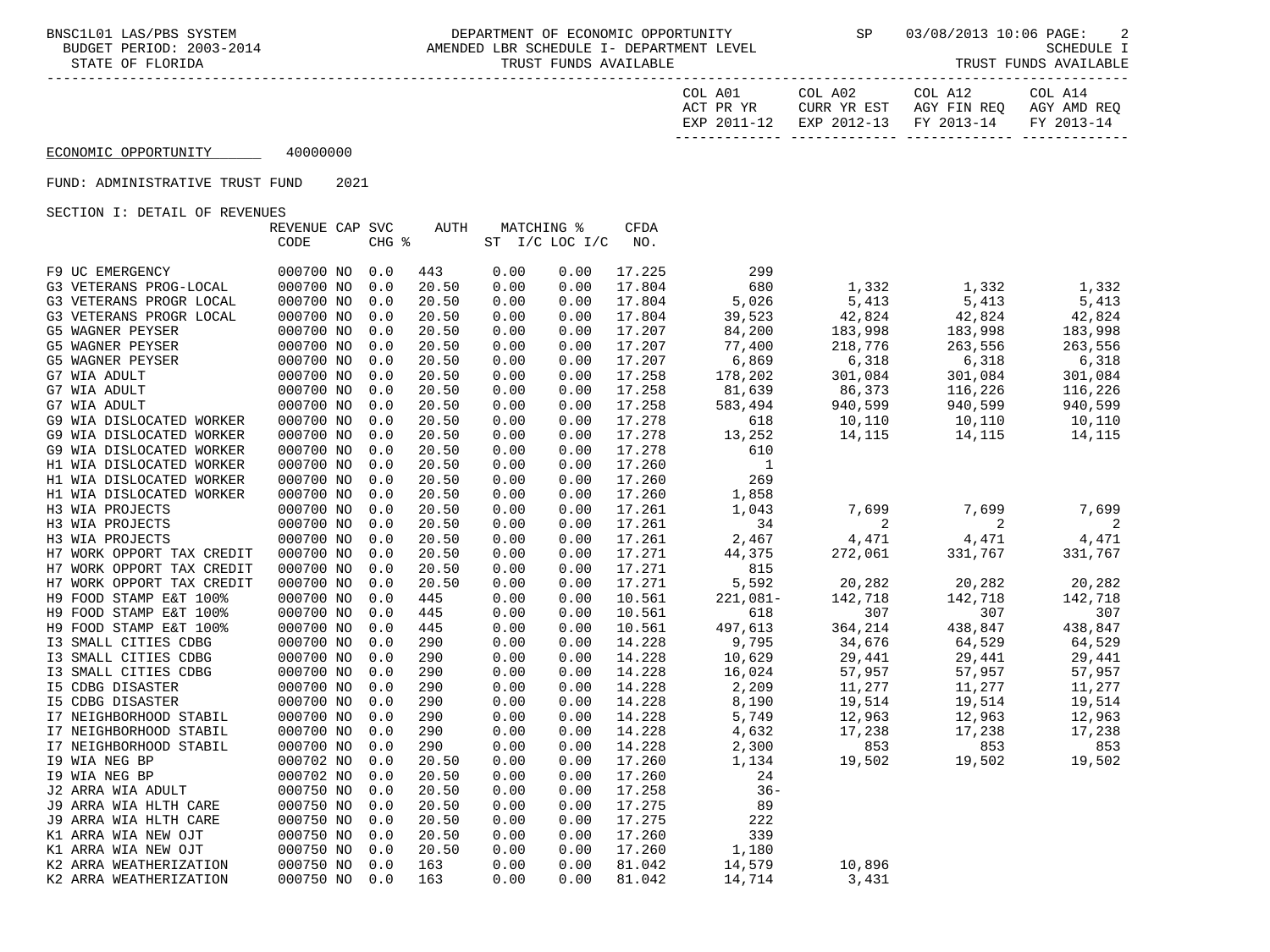| COL A01     | COL A02     | COL A12                | COL A14     |
|-------------|-------------|------------------------|-------------|
| ACT PR YR   | CURR YR EST | AGY FIN REQ            | AGY AMD REO |
| EXP 2011-12 |             | EXP 2012-13 FY 2013-14 | FY 2013-14  |
|             |             |                        |             |

## ECONOMIC OPPORTUNITY 40000000

### FUND: ADMINISTRATIVE TRUST FUND 2021

|                            | REVENUE CAP SVC |       | <b>AUTH</b> | MATCHING % |                | CFDA   |            |            |            |            |
|----------------------------|-----------------|-------|-------------|------------|----------------|--------|------------|------------|------------|------------|
|                            | CODE            | CHG % |             |            | ST I/C LOC I/C | NO.    |            |            |            |            |
|                            |                 |       |             |            |                |        |            |            |            |            |
| K2 ARRA WEATHERIZATION     | 000750 NO       | 0.0   | 163         | 0.00       | 0.00           | 81.042 | 115,187    | 103,695    |            |            |
| K5 DISPLACE HOMEMAKER      | 001500 NO       | 0.0   | 446.50      | 0.00       | 0.00           |        | 406        | 238        | 238        | 238        |
| K5 DISPLACED HOMEMAKER     | 001500 NO       | 0.0   | 446.50      | 0.00       | 0.00           |        | 1,188      | 1,648      | 1,648      | 1,648      |
| K5 DISPLACED HOMEMAKER     | 001500 NO       | 0.0   | 446.50      | 0.00       | 0.00           |        | 10,676     | 12,190     | 12,190     | 12,190     |
| LC RWB ACCESS REV ADJ      | 001500 NO       | 0.0   | 215         | 0.00       | 0.00           |        | 667        |            |            |            |
| LC RWB ACCESS REV ADJ      | 001500 NO       | 0.0   | 215         | 0.00       | 0.00           |        | 1,338      |            |            |            |
| LC RWB ACCESS REV ADJ      | 001500 NO       | 0.0   | 215         | 0.00       | 0.00           |        | 1          |            |            |            |
| L1 INDIRECT                | 001500 NO       | 0.0   | 215         | 0.00       | 0.00           |        | 7,460,911  | 10,515,774 | 10,561,424 | 10,561,424 |
| L3 INDIRECT ADJ            | 001500 NO       | 0.0   | 215         | 0.00       | 0.00           |        | 1,450,011  | 2,215,086  | 2,141,457  | 2,141,457  |
| L3 INDIRECT ADJ            | 001500 NO       | 0.0   | 215         | 0.00       | 0.00           |        | 456,058    | 1,157,421  | 1,336,413  | 1,336,413  |
| L4 TRANSF FROM 2021/100200 | 001500 NO       | 0.0   | 215         | 0.00       | 0.00           |        | 70,890     |            |            |            |
| L4 TRANSF FROM 2021/100200 | 001500 NO       | 0.0   | 215         | 0.00       | 0.00           |        | 1,099      |            |            |            |
| L4 TRANSF FROM 2021/100200 | 001500 NO       | 0.0   | 215         | 0.00       | 0.00           |        | $4,930-$   |            |            |            |
| MC REORG TRANSFER AWI      | 001500 NO       | 0.0   | SB2156      | 0.00       | 0.00           |        | 1,087,423  |            |            |            |
| MD REV ADJ DEO             | 001500 NO       | 0.0   | 215         | 0.00       | 0.00           |        | 7,933      |            |            |            |
| MD REV ADJ DEO             | 001500 NO       | 0.0   | 215         | 0.00       | 0.00           |        | 94,211     |            |            |            |
| MD REV ADJ DEO             | 001500 NO       | 0.0   | 215         | 0.00       | 0.00           |        | 6,038      |            |            |            |
| M1 TRANSF P&I200100/2648   | 001500 NO       | 0.0   | 215         | 0.00       | 0.00           |        | $167 -$    | 36         | 36         | 36         |
| M1 TRANSF P&I 200100/2648  | 001500 NO       | 0.0   | 215         | 0.00       | 0.00           |        | $447 -$    |            |            |            |
| M1 TRANSF P&I 200100/2648  | 001500 NO       | 0.0   | 215         | 0.00       | 0.00           |        | $147 -$    | 1,055      | 1,055      | 1,055      |
| M2 TRANSFER 400100/2338    | 001500 NO       | 0.0   | 215         | 0.00       | 0.00           |        |            |            | 11,474     | 11,474     |
| M2 TRANSFER 400100/2338    | 001500 NO       | 0.0   | 215         | 0.00       | 0.00           |        |            |            | 68,347     | 68,347     |
| M2 TRANSFER 400100/2338    | 001500 NO       | 0.0   | 215         | 0.00       | 0.00           |        |            |            | 30,753     | 30,753     |
| M4 TRANSFER 400100/2722    | 001500 NO       | 0.0   | 215         | 0.00       | 0.00           |        |            |            | 30,753     | 30,753     |
| M4 TRANSFER 400100/2722    | 001500 NO       | 0.0   | 215         | 0.00       | 0.00           |        |            |            | 68,347     | 68,347     |
| M4 TRANSFER 400100/2722    | 001500 NO       | 0.0   | 215         | 0.00       | 0.00           |        |            |            | 11,474     | 11,474     |
| M6 TRANSFER 300100/2339    | 001500 NO       | 0.0   | 215         | 0.00       | 0.00           |        |            |            | 23,589     | 23,589     |
| M6 TRANSFER 300100/2339    | 001500 NO       | 0.0   | 215         | 0.00       | 0.00           |        |            |            | 262,203    | 262,203    |
| M6 TRANSFER 300100/2339    | 001500 NO       | 0.0   | 215         | 0.00       | 0.00           |        |            |            | 27,269     | 27,269     |
| M9 TANF WTS FUND ADJ       | 001510 NO       | 0.0   | 445         | 0.00       | 0.00           | 93.558 | 835,491    | 762,726    | 911,992    | 911,992    |
| M9 TANF WTS FUND ADJ       | 001510 NO       | 0.0   | 445         | 0.00       | 0.00           | 93.558 | 41,133     | 120,380    | 120,380    | 120,380    |
| M9 TANF WTS FUND ADJ       | 001510 NO       | 0.0   | 445         | 0.00       | 0.00           | 93.558 | $359,612-$ | 518,334    | 518,334    | 518,334    |
| N1 NOAA COASTAL            | 001510 NO       | 0.0   | 163         | 0.00       | 0.00           | 11.419 | $92 -$     | 14         | 14         | 14         |
| N2 P&I FUND ADJ            | 001500 NO       | 0.0   | 215         | 0.00       | 0.00           |        | 5,043      |            |            |            |
| P1 DOC STAMPS DOR          | 001600 NO       | 0.0   | 163.32      | 0.00       | 0.00           |        | $75 -$     |            |            |            |
| P2 DOC STAMPS ADJ          | 001600 NO       | 0.0   | 163.32      | 0.00       | 0.00           |        |            | 8,125      |            |            |
| P2 DOC STAMPS ADJ          | 001600 NO       | 0.0   | 163.32      | 0.00       | 0.00           |        |            | 13,106     |            |            |
| Q1 REFUNDS OP CAT AR       | 001800 NO       | 0.0   | 215         | 0.00       | 0.00           |        | 64         |            |            |            |
| Q1 REFUNDS OP CAT AR       | 001800 NO       | 0.0   | 215         | 0.00       | 0.00           |        | 9,624      |            |            |            |
| 01 REFUNDS OP CAT AR       | 001800 NO       | 0.0   | 215         | 0.00       | 0.00           |        | 107        |            |            |            |
| 03 REFUNDS                 | 001800 NO       | 0.0   | 215         | 0.00       | 0.00           |        | 1,578      |            |            |            |
| Q3 REFUNDS                 | 001800 NO       | 0.0   | 215         | 0.00       | 0.00           |        | 15         |            |            |            |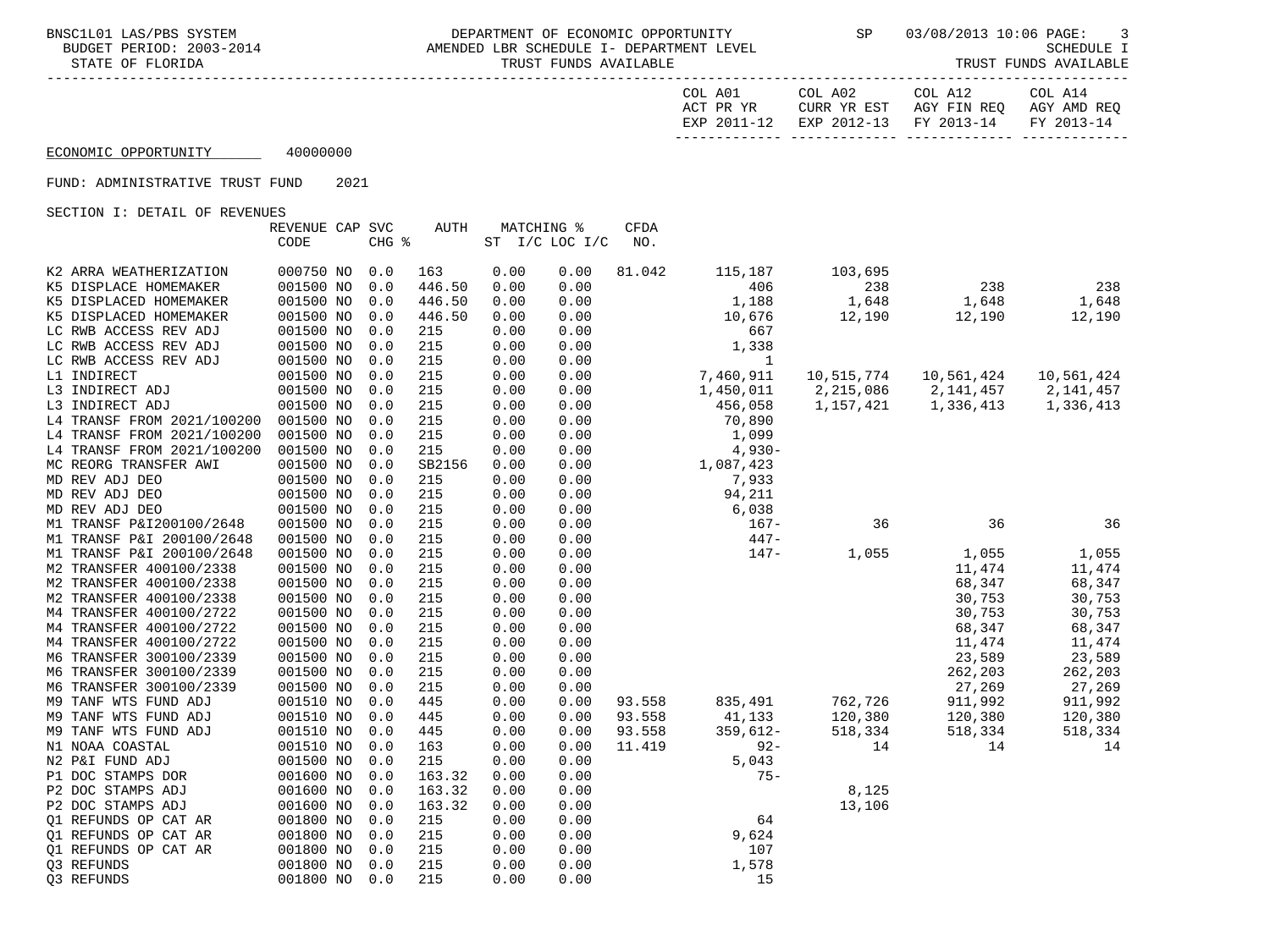## BNSC1L01 LAS/PBS SYSTEM DEPARTMENT OF ECONOMIC OPPORTUNITY SP 03/08/2013 10:06 PAGE: 4<br>BUDGET PERIOD: 2003-2014 AMENDED LBR SCHEDULE I- DEPARTMEN AMENDED LBR SCHEDULE I- DEPARTMENT LEVEL SAMENDED SCHEDULE I<br>TRUST FUNDS AVAILABLE SCHEDULE I STATE OF FLORIDA TRUST FUNDS AVAILABLE

| COL A01   |             | COL A02                | COL A12     | COL A14     |
|-----------|-------------|------------------------|-------------|-------------|
| ACT PR YR |             | CURR YR EST            | AGY FIN REO | AGY AMD REO |
|           | EXP 2011-12 | EXP 2012-13 FY 2013-14 |             | FY 2013-14  |
|           |             |                        |             |             |

# ECONOMIC OPPORTUNITY 40000000

### FUND: ADMINISTRATIVE TRUST FUND 2021

|                           | REVENUE CAP SVC |       | AUTH   | MATCHING % |                | CFDA   |              |              |             |              |
|---------------------------|-----------------|-------|--------|------------|----------------|--------|--------------|--------------|-------------|--------------|
|                           | CODE            | CHG % |        |            | ST I/C LOC I/C | NO.    |              |              |             |              |
|                           |                 |       |        |            |                |        |              |              |             |              |
| Q3 REFUNDS                | 001800 NO       | 0.0   | 215    | 0.00       | 0.00           |        | 274          |              |             |              |
| R1 REIMBURSEMENT          | 001801 NO       | 0.0   | 215    | 0.00       | 0.00           |        | 1,998        |              |             |              |
| R1 REIMBURSEMENT          | 001801 NO       | 0.0   | 215    | 0.00       | 0.00           |        | 12,517       |              |             |              |
| R2 OEL/IT SUPPORT         | 001801 NO       | 0.0   | 215    | 0.00       | 0.00           |        |              | 7,500        | 7,500       | 7,500        |
| R2 OEL/IT SUPPORT         | 001801 NO       | 0.0   | 215    | 0.00       | 0.00           |        | 68,733       | 1,238        | 1,238       | 1,238        |
| R7 FACILITIES             | 001801 NO       | 0.0   | 215    | 0.00       | 0.00           |        | 12,878       | 25,137       | 25,137      | 25,137       |
| R7 FACILITIES             | 001801 NO       | 0.0   | 215    | 0.00       | 0.00           |        | 73,604       | 1,447        | 1,447       | 1,447        |
| R7 FACILITIES             | 001801 NO       | 0.0   | 215    | 0.00       | 0.00           |        | 209          | 85           | 85          | 85           |
| S1 FDOR/CSE               | 001801 NO       | 0.0   | 215    | 0.00       | 0.00           |        | $817 -$      | 100          | 100         | 100          |
| S1 FDOR/CSE               | 001801 NO       | 0.0   | 215    | 0.00       | 0.00           |        | $216 -$      | 2,695        | 2,695       | 2,695        |
| S3 UC DCF                 | 001801 NO       | 0.0   | 215    | 0.00       | 0.00           |        | 8,132        |              |             |              |
| S3 UC DCF                 | 001801 NO       | 0.0   | 215    | 0.00       | 0.00           |        | $8,132-$     |              |             |              |
| S5 UC DFS                 | 001801 NO       | 0.0   | 215    | 0.00       | 0.00           |        | 371          |              |             |              |
| S5 UC DFS                 | 001801 NO       | 0.0   | 215    | 0.00       | 0.00           |        | $371 -$      |              |             |              |
| T1 UC AHCA                | 001801 NO       | 0.0   | 215    | 0.00       | 0.00           |        | 51           |              |             |              |
| T1 UC AHCA                | 001801 NO       | 0.0   | 215    | 0.00       | 0.00           |        | 36           |              |             |              |
| U3 FDLE                   | 001801 NO       | 0.0   | 215    | 0.00       | 0.00           |        | $23 -$       |              |             |              |
| U3 FDLE                   | 001801 NO       | 0.0   | 215    | 0.00       | 0.00           |        | 23           |              |             |              |
| U5 WORKFORCE FLORIDA INC  | 001801 NO       | 0.0   | 215    | 0.00       | 0.00           |        | 1,175        | 918,645      | 918,645     | 918,645      |
| V1 TRANSUNION CRA         | 001801 NO       | 0.0   | 215    | 0.00       | 0.00           |        | $2 -$        | 1            | 1           | $\mathbf{1}$ |
| V1 TRANSUNION CRA         | 001801 NO       | 0.0   | 215    | 0.00       | 0.00           |        | $29 -$       |              |             |              |
| V2 EQUIFAX CRA            | 001801 NO       | 0.0   | 215    | 0.00       | 0.00           |        |              | 1            | 1           | 1            |
| V3 FIABILITY CRA          | 001801 NO       | 0.0   | 215    | 0.00       | 0.00           |        |              | $\mathbf{1}$ | $1\,$       | $\mathbf{1}$ |
| V3 FIABILITY CRA          | 001801 NO       | 0.0   | 215    | 0.00       | 0.00           |        |              | 110          | 110         | 110          |
| V6 FHFC IG                | 001801 NO       | 0.0   | 215    | 0.00       | 0.00           |        | $364-$       | 24           | 24          | 24           |
| V6 FHFC IG                | 001801 NO       | 0.0   | 215    | 0.00       | 0.00           |        | $3 -$        | $\mathbf 1$  | $\mathbf 1$ | 1            |
| V6 FHFC IG                | 001801 NO       | 0.0   | 215    | 0.00       | 0.00           |        | 6,033        |              |             |              |
| 1D LOW INCOME ENERGY ASST | 000799 NO       | 0.0   | 409    | 0.00       | 0.00           | 93.568 | 21           | 130          | 130         | 130          |
| 1D LOW INCOME ENERGY ASST | 000799 NO       | 0.0   | 409    | 0.00       | 0.00           | 93.568 | 6            | 89           | 89          | 89           |
| 1D LOW INCOME ENERGY ASST | 000799 NO       | 0.0   | 409    | 0.00       | 0.00           | 93.568 | 18           | 16           | 16          | 16           |
| 1E TRADE TRAINING PROGRAM | 000799 NO       | 0.0   | 20.50  | 0.00       | 0.00           | 17.245 | 193          | 129          | 129         | 129          |
| 1E TRADE TRAINING PROGRAM | 000799 NO       | 0.0   | 20.50  | 0.00       | 0.00           | 17.245 | 2,959        | 3,769        | 3,769       | 3,769        |
| 1H WIA DISLOCATED WORKER  | 000799 NO       | 0.0   | 20.50  | 0.00       | 0.00           | 17.260 | 5            |              |             |              |
| 1H WIA DISLOCATED WORKER  | 000799 NO       | 0.0   | 20.50  | 0.00       | 0.00           | 17.260 | $\mathbf{1}$ |              |             |              |
| 1K ARRA WIA NEW OJT       | 000750 NO       | 0.0   | 20.50  | 0.00       | 0.00           | 17.260 | $\mathbf{3}$ |              |             |              |
| 1M TRANS P&I 200100/2648  | 001500 NO       | 0.0   | 215    | 0.00       | 0.00           |        | 147          | 102          | 102         | 102          |
| 1M TRANSF P&I 200100/2648 | 001500 NO       | 0.0   | 215    | 0.00       | 0.00           |        | 167          | 2            | 2           | 2            |
| 1M TRANSF P&I 200100/2648 | 001500 NO       | 0.0   | 215    | 0.00       | 0.00           |        | 447          |              |             |              |
| 1N NOAA COASTAL           | 001599 NO       | 0.0   | 163    | 0.00       | 0.00           | 11.419 | 92           |              |             |              |
| 1P DOC STAMPS DOR         | 001600 NO       | 0.0   | 163.32 | 0.00       | 0.00           |        | 75           |              |             |              |
| 1S FDOR/CSE               | 001801 NO       | 0.0   | 215    | 0.00       | 0.00           |        | 216          | 207          | 207         | 207          |
| 1S FDOR/CSE               | 001801 NO       | 0.0   | 215    | 0.00       | 0.00           |        | 12           |              |             |              |
|                           |                 |       |        |            |                |        |              |              |             |              |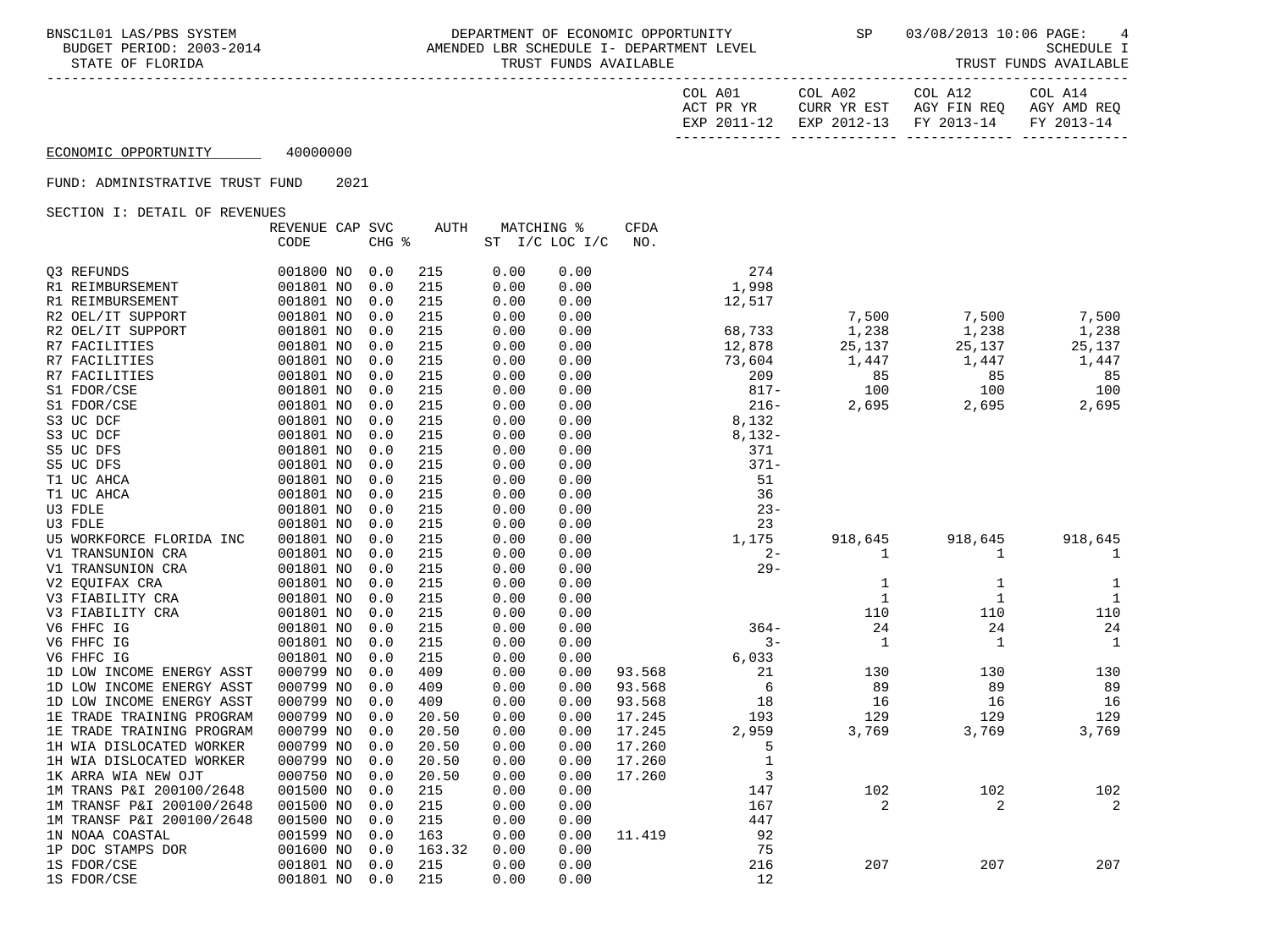-----------------------------------------------------------------------------------------------------------------------------------

| COL A01     | COL A02     | COL A12                           | COL A14 |
|-------------|-------------|-----------------------------------|---------|
| ACT PR YR   | CURR YR EST | AGY FIN REO AGY AMD REO           |         |
| EXP 2011-12 |             | EXP 2012-13 FY 2013-14 FY 2013-14 |         |
|             |             |                                   |         |

## ECONOMIC OPPORTUNITY 40000000

### FUND: ADMINISTRATIVE TRUST FUND 2021

|                            | REVENUE CAP SVC |       | AUTH   |      | MATCHING %     | CFDA   |                |         |         |         |
|----------------------------|-----------------|-------|--------|------|----------------|--------|----------------|---------|---------|---------|
|                            | CODE            | CHG % |        |      | ST I/C LOC I/C | NO.    |                |         |         |         |
|                            |                 |       |        |      |                |        |                |         |         |         |
| 1V TRANSUNION CRA          | 001801 NO       | 0.0   | 215    | 0.00 | 0.00           |        | 1              |         |         |         |
| 1V TRANSUNION CRA          | 001801 NO       | 0.0   | 215    | 0.00 | 0.00           |        | $\overline{a}$ |         |         |         |
| 2A SPECIAL DISTRICT FEES   | 000100 YES 0.0  |       | 189    | 0.00 | 0.00           |        | 65             |         |         |         |
| 2A SPECIAL DISTRICT FEES   | 000100 YES 0.0  |       | 189    | 0.00 | 0.00           |        | 144            |         |         |         |
| 2K ARRA WEATHERIZATION     | 000750 NO       | 0.0   | 163    | 0.00 | 0.00           | 81.042 | 275            | 447     |         |         |
| 2K ARRA WEATHERIZATION     | 000750 NO       | 0.0   | 163    | 0.00 | 0.00           | 81.042 | 29             | 8       |         |         |
| 2K ARRA WEATHERIZATION     | 000750 NO       | 0.0   | 163    | 0.00 | 0.00           | 81.042 | 36             | 20      |         |         |
| 2M TRANSFER 400100/2338    | 001500 NO       | 0.0   | 215    | 0.00 | 0.00           |        |                |         | 945     | 945     |
| 2M TRANSFER 400100/2338    | 001500 NO       | 0.0   | 215    | 0.00 | 0.00           |        |                |         | 1,501   | 1,501   |
| 2M TRANSFER 400100/2338    | 001500 NO       | 0.0   | 215    | 0.00 | 0.00           |        |                |         | 5,826   | 5,826   |
| 2P DOC STAMPS ADJ          | 001600 NO       | 0.0   | 163.32 | 0.00 | 0.00           |        |                | 455     |         |         |
| 2P DOC STAMPS ADJ          | 001600 NO       | 0.0   | 163.32 | 0.00 | 0.00           |        |                | 1,259   |         |         |
| 2R OEL/IT SUPPORT          | 001801 NO       | 0.0   | 215    | 0.00 | 0.00           |        | 4,287          |         |         |         |
| 3D WEATHERIZATION          | 000799 NO       | 0.0   | 163    | 0.00 | 0.00           | 81.042 |                | 3       | 11      | 11      |
| 3D WEATHERIZATION          | 000799 NO       | 0.0   | 163    | 0.00 | 0.00           | 81.042 |                | 107     | 127     | 127     |
| 3D WEATHERIZATION          | 000799 NO       | 0.0   | 163    | 0.00 | 0.00           | 81.042 | 26             | 115     | 873     | 873     |
| 3G VETERANS PROGRAM-LOCAL  | 000799 NO       | 0.0   | 20.50  | 0.00 | 0.00           | 17.804 | 49             | 130     | 130     | 130     |
| 3G VETERANS PROGR LOCAL    | 000799 NO       | 0.0   | 20.50  | 0.00 | 0.00           | 17.804 | 3,043          | 3,781   | 3,781   | 3,781   |
| 3G VETERANS PROGR LOCAL    | 000799 NO       | 0.0   | 20.50  | 0.00 | 0.00           | 17.804 | 297            | 303     | 303     | 303     |
| 3H WIA PROJECTS            | 000799 NO       | 0.0   | 20.50  | 0.00 | 0.00           | 17.261 | 6              | 12      | 12      | 12      |
| 3H WIA PROJECTS            | 000799 NO       | 0.0   | 20.50  | 0.00 | 0.00           | 17.261 | 3              | 34      | 34      | 34      |
| 3I SMALL CITIES CDBG       | 000799 NO       | 0.0   | 290    | 0.00 | 0.00           | 14.228 | 35             | 243     | 243     | 243     |
| 3I SMALL CITIES CDBG       | 000799 NO       | 0.0   | 290    | 0.00 | 0.00           | 14.228 | 16             | 92      | 111     | 111     |
| 3I SMALL CITIES CDBG       | 000799 NO       | 0.0   | 290    | 0.00 | 0.00           | 14.228 | 31             | 129     | 129     | 129     |
| <b>3V FIABILITY CRA</b>    | 001801 NO       | 0.0   | 215    | 0.00 | 0.00           |        |                | 15      | 15      | 15      |
| 4L TRANSF FROM 2021/100200 | 001500 NO       | 0.0   | 215    | 0.00 | 0.00           |        | 4,930          |         |         |         |
| 4M TRANSFER 400100/2722    | 001500 NO       | 0.0   | 215    | 0.00 | 0.00           |        |                |         | 945     | 945     |
| 4M TRANSFER 400100/2722    | 001500 NO       | 0.0   | 215    | 0.00 | 0.00           |        |                |         | 5,826   | 5,826   |
| 4M TRANSFER 400100/2722    | 001500 NO       | 0.0   | 215    | 0.00 | 0.00           |        |                |         | 1,501   | 1,501   |
| 5A SPECIAL DISTRICT ADJ    | 000100 YES 0.0  |       | 189    | 0.00 | 0.00           |        |                | 123     | 123     | 123     |
| 5A SPECIAL DISTRICT ADJ    | 000100 YES 0.0  |       | 189    | 0.00 | 0.00           |        |                | 89      | 89      | 89      |
| 5D LABOR CERTIFICATION     | 000799 NO       | 0.0   | 20.50  | 0.00 | 0.00           | 17.273 | 33             | 95      | 95      | 95      |
| 5D LABOR CERTIFICATION     | 000799 NO       | 0.0   | 20.50  | 0.00 | 0.00           | 17.273 | 464            | 500     | 500     | 500     |
| 5D LABOR CERTIFICATION     | 000799 NO       | 0.0   | 20.50  | 0.00 | 0.00           | 17.273 | 572            | 1,401   | 1,401   | 1,401   |
| 5F UNEMPLOYMENT COMPENSATI | 000799 NO       | 0.0   | 443    | 0.00 | 0.00           | 17.225 | 39,003         | 40,988  | 40,988  | 40,988  |
| 5F UNEMPLOYMENT COMPENSATI | 000799 NO       | 0.0   | 443    | 0.00 | 0.00           | 17.225 | 168,612        | 392,698 | 409,842 | 409,842 |
| 5F UNEMPLOYMENT COMPENSATI | 000799 NO       | 0.0   | 443    | 0.00 | 0.00           | 17.225 | 23,795         | 48,069  | 48,069  | 48,069  |
| 5F UNEMPLOY COMPENSTION    | 000799 NO       | 0.0   | 443    | 0.00 | 0.00           | 17.225 | 2,228          |         |         |         |
| 5G WAGNER PEYSER           | 000799 NO       | 0.0   | 20.50  | 0.00 | 0.00           | 17.207 | 383            | 257     | 257     | 257     |
| 5G WAGNER PEYSER           | 000799 NO       | 0.0   | 20.50  | 0.00 | 0.00           | 17.207 | 2,373          | 18,361  | 18,967  | 18,967  |
| 5G WAGNER PEYSER           | 000799 NO       | 0.0   | 20.50  | 0.00 | 0.00           | 17.207 | 9,433          | 15,630  | 15,630  | 15,630  |
| 5I CDBG DISASTER           | 000799 NO       | 0.0   | 290    | 0.00 | 0.00           | 14.228 |                | 36      | 36      | 36      |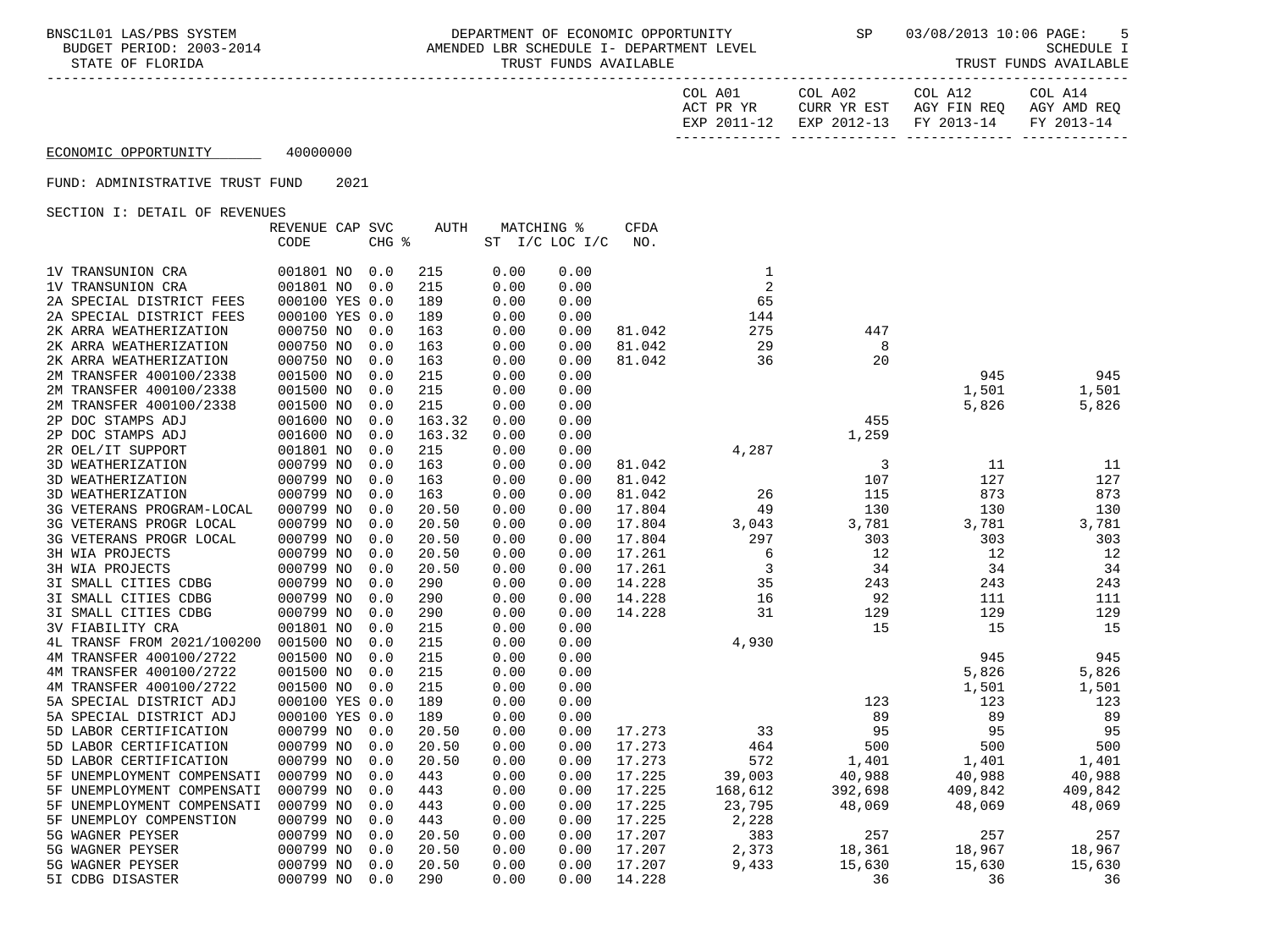BNSC1L01 LAS/PBS SYSTEM DEPARTMENT OF ECONOMIC OPPORTUNITY SP 03/08/2013 10:06 PAGE: 6 8-2014 AMENDED LBR SCHEDULE I- DEPARTMENT LEVEL (2004)<br>TRUST SUATLARLE STATE OF FLORIDA STATE OF FUNDS AVAILABLE STATE OF FUNDS AVAILABLE STATE OF FUNDS AVAILABLE STATE OF TRUST FUNDS AVAILABLE

| --------------------- |  |  |  |  |  |  |  |  |  |  |
|-----------------------|--|--|--|--|--|--|--|--|--|--|

| COL A01        | COL A02     | COL A12     | COL A14     |
|----------------|-------------|-------------|-------------|
| ACT PR YR      | CURR YR EST | AGY FIN REO | AGY AMD REO |
| 2011-12<br>EXP | EXP 2012-13 | FY 2013-14  | FY 2013-14  |
|                |             |             |             |

## ECONOMIC OPPORTUNITY 40000000

### FUND: ADMINISTRATIVE TRUST FUND 2021

|                            | REVENUE CAP SVC |                     | <b>AUTH</b> |      | MATCHING %         | CFDA   |                |         |         |                |
|----------------------------|-----------------|---------------------|-------------|------|--------------------|--------|----------------|---------|---------|----------------|
|                            | CODE            | $CHG$ $\frac{1}{6}$ |             |      | ST $I/C$ LOC $I/C$ | NO.    |                |         |         |                |
|                            |                 |                     |             |      |                    |        |                |         |         |                |
| 5I CDBG DISASTER           | 000799 NO       | 0.0                 | 290         | 0.00 | 0.00               | 14.228 | 16             | 52      | 52      | 52             |
| 5K DISPLACED HOMEMAKER     | 001500 NO       | 0.0                 | 446.50      | 0.00 | 0.00               |        | 68             | 92      | 92      | 92             |
| 5K DISPLACED HOMEMAKER     | 001500 NO       | 0.0                 | 446.50      | 0.00 | 0.00               |        | 1,123          | 1,108   | 1,108   | 1,108          |
| 5K DISPLACED HOMEMAKER     | 001500 NO       | 0.0                 | 446.50      | 0.00 | 0.00               |        | 14             | 22      | 22      | 22             |
| 6M TRANSFER 300100/2339    | 001500 NO       | 0.0                 | 215         | 0.00 | 0.00               |        |                |         | 3,507   | 3,507          |
| 6M TRANSFER 300100/2339    | 001500 NO       | 0.0                 | 215         | 0.00 | 0.00               |        |                |         | 1,889   | 1,889          |
| 6M TRANSFER 300100/2339    | 001500 NO       | 0.0                 | 215         | 0.00 | 0.00               |        |                |         | 1,917   | 1,917          |
| 6V FHFC IG                 | 001801 NO       | 0.0                 | 215         | 0.00 | 0.00               |        | 3              |         |         |                |
| 6V FHFC IG                 | 001801 NO       | 0.0                 | 215         | 0.00 | 0.00               |        | 364            |         |         |                |
| 7C SMALL BUSINESS CREDIT   | 000799 NO       | 0.0                 | 288         | 0.00 | 0.00               | 21.022 | 442            | 885     | 885     | 885            |
| 7C SMALL BUSINESS CREDIT   | 000799 NO       | 0.0                 | 288         | 0.00 | 0.00               | 21.022 | 1,095          | 208     | 208     | 208            |
| 7C SMALL BUSINESS CREDIT   | 000799 NO       | 0.0                 | 288         | 0.00 | 0.00               | 21.022 | 191            | 964     | 964     | 964            |
| 7D LABOR MARKET STATISTICS | 000799 NO       | 0.0                 | 20.50       | 0.00 | 0.00               | 17.002 | 3,984          | 8,107   | 8,107   | 8,107          |
| 7D LABOR MARKET STATISTICS | 000799 NO       | 0.0                 | 20.50       | 0.00 | 0.00               | 17.002 | 2,385          | 5,075   | 5,075   | 5,075          |
| 7F VETERANS PROGR DISABLED | 000799 NO       | 0.0                 | 20.50       | 0.00 | 0.00               | 17.801 | 33             | 56      | 56      | 56             |
| 7F VETERANS PROGR DISABLED | 000799 NO       | 0.0                 | 20.50       | 0.00 | 0.00               | 17.801 | 3,094          | 3,838   | 3,838   | 3,838          |
| 7F VETERANS PROGR-DISABLED | 000799 NO       | 0.0                 | 20.50       | 0.00 | 0.00               | 17.801 | 60             | 35      | 35      | 35             |
| 7G WIA ADULT               | 000799 NO       | 0.0                 | 20.50       | 0.00 | 0.00               | 17.258 | 566            | 1,325   | 1,325   | 1,325          |
| 7G WIA ADULT               | 000799 NO       | 0.0                 | 20.50       | 0.00 | 0.00               | 17.258 | 1,926          | 3,240   | 3,240   | 3,240          |
| 7G WIA ADULT               | 000799 NO       | 0.0                 | 20.50       | 0.00 | 0.00               | 17.258 | 254            | 267     | 286     | 286            |
| 7H WORK OPPORT TAX CREDIT  | 000799 NO       | 0.0                 | 20.50       | 0.00 | 0.00               | 17.271 | 2,842          | 21,084  | 21,892  | 21,892         |
| 7H WORK OPPORT TAX CREDIT  | 000799 NO       | 0.0                 | 20.50       | 0.00 | 0.00               | 17.271 | 1,157          | 1,624   | 1,624   | 1,624          |
| 7I NEIGHBORHOOD STABIL     | 000799 NO       | 0.0                 | 290         | 0.00 | 0.00               | 14.228 | 10             | 77      | 77      | 77             |
| 7I NEIGHBORHOOD STABIL     | 000799 NO       | 0.0                 | 290         | 0.00 | 0.00               | 14.228 | 11             | 34      | 34      | 34             |
| 7I NEIGHBORHOOD STABIL     | 000799 NO       | 0.0                 | 290         | 0.00 | 0.00               | 14.228 | 6              | 4       | 4       | $\overline{4}$ |
| 9C COMMUNITY SERVICES BG   | 000799 NO       | 0.0                 | 163         | 0.00 | 0.00               | 93.569 | 59             | 90      | 90      | 90             |
| 9C COMMUNITY SERVICES BG   | 000799 NO       | 0.0                 | 163         | 0.00 | 0.00               | 93.569 | 9              | 21      | 21      | 21             |
| 9C COMMUNITY SERVICES BG   | 000799 NO       | 0.0                 | 163         | 0.00 | 0.00               | 93.569 | 8              | 77      | 77      | 77             |
| 9D WORKFORCE INFORMATION   | 000799 NO       | 0.0                 | 20.50       | 0.00 | 0.00               | 17.207 | 1,055          | 1,646   | 1,646   | 1,646          |
| 9D WORKFORCE INFORMATION   | 000799 NO       | 0.0                 | 20.50       | 0.00 | 0.00               | 17.207 | 1,062          | 1,229   | 1,229   | 1,229          |
| 9D WORKFORCE INFORMATION   | 000799 NO       | 0.0                 | 20.50       | 0.00 | 0.00               | 17.207 | 1              | 2       | 2       | 2              |
| 9F UC EMERGENCY            | 000799 NO       | 0.0                 | 443         | 0.00 | 0.00               | 17.225 | 22,452         | 17,981  | 17,981  | 17,981         |
| 9F UC EMERGENCY            | 000799 NO       | 0.0                 | 443         | 0.00 | 0.00               | 17.225 | 92,225         | 101,008 | 101,008 | 101,008        |
| <b>9F UC EMERGENCY</b>     | 000799 NO       | 0.0                 | 443         | 0.00 | 0.00               | 17.225 | 20,468         | 10,748  | 10,748  | 10,748         |
| <b>9F UC EMERGENCY</b>     | 000799 NO       | 0.0                 | 443         | 0.00 | 0.00               | 17.225 | 40             |         |         |                |
| 9H FOOD STAMP E&T 100%     | 000799 NO       | 0.0                 | 445         | 0.00 | 0.00               | 10.561 | 438            | 553     | 553     | 553            |
| 9H FOOD STAMP E&T 100%     | 000799 NO       | 0.0                 | 445         | 0.00 | 0.00               | 10.561 | 532            | 1,370   | 1,417   | 1,417          |
| 9H FOOD STAMP E&T 100%     | 000799 NO       | 0.0                 | 445         | 0.00 | 0.00               | 10.561 | 1              | 1       | 1       | 1              |
| 9I WIA NEG BP              | 000799 NO       | 0.0                 | 20.50       | 0.00 | 0.00               | 17.260 | $\overline{2}$ | 89      | 89      | 89             |
| 9J ARRA WIA HLTH CARE      | 000750 NO       | 0.0                 | 20.50       | 0.00 | 0.00               | 17.275 | $\mathbf{1}$   |         |         |                |
| 9M TANF WTS FUND ADJ       | 001599 NO       | 0.0                 | 445         | 0.00 | 0.00               | 93.558 | 702            | 2,860   | 2,954   | 2,954          |
| 9M TANF WTS FUND ADJ       | 001599 NO       | 0.0                 | 445         | 0.00 | 0.00               | 93.558 | 834            | 1,851   | 1,851   | 1,851          |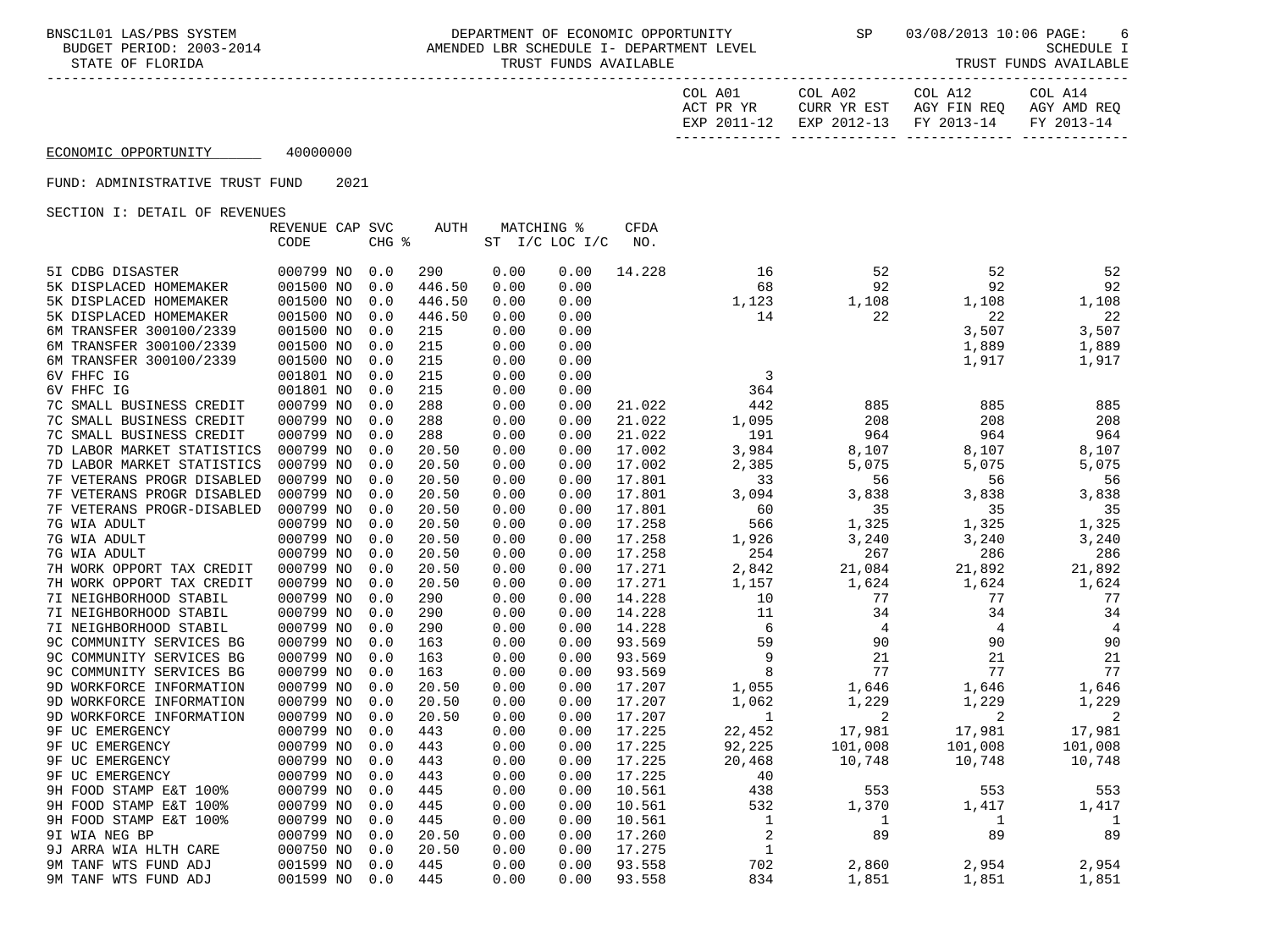| BNSC1L01 LAS/PBS SYSTEM<br>SCILOI LAS/PBS SYSTEM <b>AMENOS</b> DEPARTMENT OF ECONOMIC OFFORIOUSLY<br>BUDGET PERIOD: 2003-2014 AMENDED LBR SCHEDULE I- DEPARTMENT LEVEL<br>TRUST FUNDS AVAILABLE THE SCHEDULE TRUST FUNDS AVAILABLE                                                                                                                                                                                                                                      |                                         |  |                                                                                        |                                                                                                                                                                                                                                                                 |                                      | DEPARTMENT OF ECONOMIC OPPORTUNITY SP                                                                                                               |                                                 |                                                                                                                                                       |                                                            |
|-------------------------------------------------------------------------------------------------------------------------------------------------------------------------------------------------------------------------------------------------------------------------------------------------------------------------------------------------------------------------------------------------------------------------------------------------------------------------|-----------------------------------------|--|----------------------------------------------------------------------------------------|-----------------------------------------------------------------------------------------------------------------------------------------------------------------------------------------------------------------------------------------------------------------|--------------------------------------|-----------------------------------------------------------------------------------------------------------------------------------------------------|-------------------------------------------------|-------------------------------------------------------------------------------------------------------------------------------------------------------|------------------------------------------------------------|
|                                                                                                                                                                                                                                                                                                                                                                                                                                                                         |                                         |  |                                                                                        |                                                                                                                                                                                                                                                                 |                                      |                                                                                                                                                     |                                                 | COL A01 COL A02 COL A12 COL A14<br>ACT PR YR CURR YR EST AGY FIN REQ AGY AMD REQ<br>EXP 2011-12 EXP 2012-13 FY 2013-14 FY 2013-14<br>------------ --- |                                                            |
| ECONOMIC OPPORTUNITY 40000000                                                                                                                                                                                                                                                                                                                                                                                                                                           |                                         |  |                                                                                        |                                                                                                                                                                                                                                                                 |                                      |                                                                                                                                                     |                                                 |                                                                                                                                                       |                                                            |
| FUND: ADMINISTRATIVE TRUST FUND                                                                                                                                                                                                                                                                                                                                                                                                                                         | 2021                                    |  |                                                                                        |                                                                                                                                                                                                                                                                 |                                      |                                                                                                                                                     |                                                 |                                                                                                                                                       |                                                            |
| SECTION I: DETAIL OF REVENUES                                                                                                                                                                                                                                                                                                                                                                                                                                           |                                         |  |                                                                                        |                                                                                                                                                                                                                                                                 |                                      |                                                                                                                                                     |                                                 |                                                                                                                                                       |                                                            |
|                                                                                                                                                                                                                                                                                                                                                                                                                                                                         | REVENUE CAP SVC AUTH MATCHING %<br>CODE |  |                                                                                        | CHG % ST I/C LOC I/C NO.                                                                                                                                                                                                                                        | CFDA                                 |                                                                                                                                                     |                                                 |                                                                                                                                                       |                                                            |
| 9M TANF WTS FUND ADJ 001599 NO 0.0 445 0.00 0.00 93.558                                                                                                                                                                                                                                                                                                                                                                                                                 |                                         |  |                                                                                        |                                                                                                                                                                                                                                                                 |                                      |                                                                                                                                                     |                                                 | 200 525 525                                                                                                                                           | 525                                                        |
| TOTAL TO LINE B IN SECTION IV                                                                                                                                                                                                                                                                                                                                                                                                                                           |                                         |  |                                                                                        |                                                                                                                                                                                                                                                                 |                                      |                                                                                                                                                     |                                                 | 17,952,783   26,310,639   28,472,522   28,472,522                                                                                                     |                                                            |
|                                                                                                                                                                                                                                                                                                                                                                                                                                                                         |                                         |  |                                                                                        |                                                                                                                                                                                                                                                                 |                                      |                                                                                                                                                     |                                                 |                                                                                                                                                       |                                                            |
| SECTION II: DETAIL OF NONOPERATING EXPENDITURES                                                                                                                                                                                                                                                                                                                                                                                                                         |                                         |  | OBJECT<br>CODE                                                                         | TRANSFER CFDA<br>TO BE                                                                                                                                                                                                                                          | NO.                                  |                                                                                                                                                     |                                                 |                                                                                                                                                       |                                                            |
| $[{\small \begin{tabular}{c} \bf 5M}\bf 1& \bf 5WCAP \text{ TRANSFER TO GR} & 0.000 \\ \bf 01 & \bf 1NDIRECT ADJ \text{ TRANSFERS } 2021 & 810000 \\ \bf 02 & \bf 1NDIRECT ADJ \text{ TRANSFERS } 2021 & 810000 \\ \bf 03 & \bf 1NDIRECT ADJ \text{ TRANSFERS } 2000 & 810000 \\ \bf 04 & \bf 1NDIRECT ADJ \text{ TRANSFERS } 2195 & 810000 \\ \bf 05 & \bf 1NDIRECT ADJ \text{ TRANSFERS } 2195 & 81$<br>R3 BE TRANSFER IN<br>T1 BE TRANSFER OUT<br>T2 BE TRANSFER OUT |                                         |  | 810000<br>810000<br>810000                                                             | 40200100<br>40100100<br>40100300<br>40100200<br>40300200<br>40200100<br>40200200<br>40200700<br>40300200<br>40100100<br>40100300<br>40200100<br>40300200<br>40300100<br>40300200<br>40200100<br>40100300<br>810000 40100300<br>40100300<br>40100100<br>40100200 |                                      | 70,890<br>2,674<br>52,017<br>2,217<br>1,196<br>1,350<br>1, 123<br>1, 429<br>3, 350, 781–<br>1,123<br>$33.639 -$<br>$72,861-$<br>33,639<br>3,350,781 |                                                 | 1,450,011  2,215,086  2,141,457  2,141,457<br>456,058  1,157,421  1,336,413  1,336,413                                                                |                                                            |
| T6 BE TRANSFER OUT<br>21 INDIRECT TRANSFER TO ATF<br>21 INDIRECT TRANSFER TO ATF<br>21 INDIRECT TRANSFER TO ATF<br>22 INDIRECT TRANSFER TO ATF<br>23 INDIRECT TRANSFER TO ATF<br>23 INDIRECT TRANSFER TO ATF<br>23 INDIRECT TRANSFER TO ATF<br>24 INDIRECT TRANSFER TO ATF                                                                                                                                                                                              |                                         |  | 810000<br>810000<br>810000<br>810000<br>810000<br>810000<br>810000<br>810000<br>810000 | 40200600<br>40100200 10.561<br>40100200<br>40100200<br>40100200 11.419<br>40100200<br>40100200 14.228<br>40100200<br>40100200 17.002                                                                                                                            | 10.561<br>10.561<br>14.228<br>14.228 | 72,861<br>532<br>1<br>438<br>92<br>43<br>45<br>37<br>3,984                                                                                          | 1,370<br>1<br>553<br>178<br>356<br>133<br>8,107 | 1,417<br>1<br>553<br>197<br>356<br>133<br>8,107                                                                                                       | 1,417<br>$\mathbf{1}$<br>553<br>197<br>356<br>133<br>8,107 |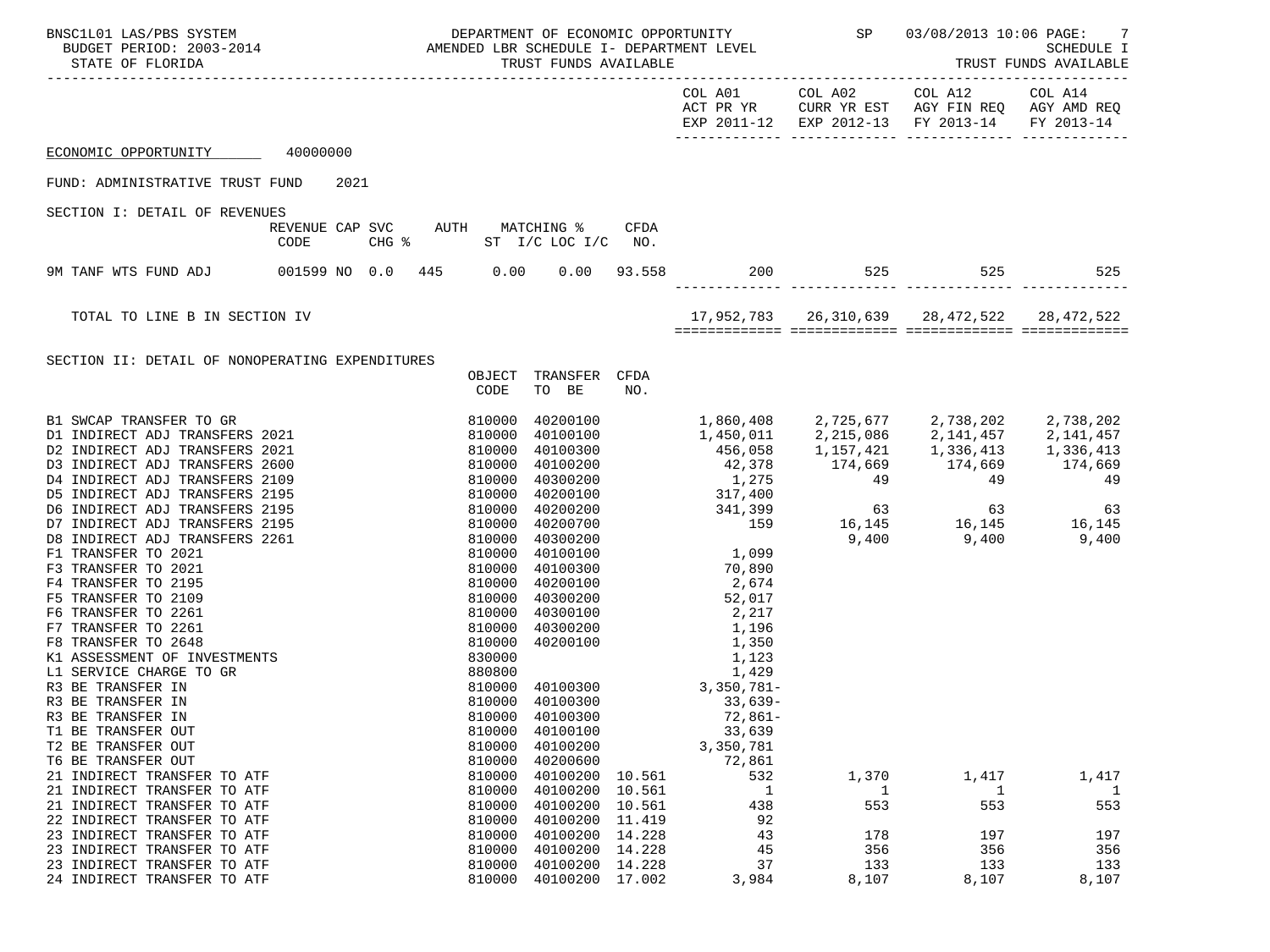BNSC1L01 LAS/PBS SYSTEM DEPARTMENT OF ECONOMIC OPPORTUNITY SP 03/08/2013 10:06 PAGE: 8<br>BUDGET PERIOD: 2003-2014 AMENDED LBR SCHEDULE I- DEPARTMENT AMENDED LBR SCHEDULE I- DEPARTMENT LEVEL SAMENDED SCHEDULE I<br>TRUST FUNDS AVAILABLE SCHEDULE I STATE OF FLORIDA TRUST FUNDS AVAILABLE

| COL A01     | COL A02                | COL A12     | COL A14     |
|-------------|------------------------|-------------|-------------|
| ACT PR YR   | CURR YR EST            | AGY FIN REO | AGY AMD REO |
| EXP 2011-12 | EXP 2012-13 FY 2013-14 |             | FY 2013-14  |
|             |                        |             |             |

ECONOMIC OPPORTUNITY 40000000

FUND: ADMINISTRATIVE TRUST FUND 2021

SECTION II: DETAIL OF NONOPERATING EXPENDITURES

|                             | OBJECT | TRANSFER        | CFDA   |                |         |         |         |
|-----------------------------|--------|-----------------|--------|----------------|---------|---------|---------|
|                             | CODE   | TO BE           | NO.    |                |         |         |         |
|                             |        |                 |        |                |         |         |         |
| 24 INDIRECT TRANSFER TO ATF | 810000 | 40100200 17.002 |        | 2,385          | 5,075   | 5,075   | 5,075   |
| 25 INDIRECT TRANSFER TO ATF | 810000 | 40100200        | 17.207 | 3,435          | 19,590  | 20,196  | 20,196  |
| 25 INDIRECT TRANSFER TO ATF | 810000 | 40100200        | 17.207 | 10,488         | 17,276  | 17,276  | 17,276  |
| 25 INDIRECT TRANSFER TO ATF | 810000 | 40100200 17.207 |        | 384            | 259     | 259     | 259     |
| 26 INDIRECT TRANSFER TO ATF | 810000 | 40100200        | 17.225 | 46,248         | 66,050  | 66,050  | 66,050  |
| 26 INDIRECT TRANSFER TO ATF | 810000 | 40100200 17.225 |        | 59,472         | 51,736  | 51,736  | 51,736  |
| 26 INDIRECT TRANSFER TO ATF | 810000 | 40100200 17.225 |        | 260,837        | 493,706 | 510,850 | 510,850 |
| 26 INDIRECT TRANSFER TO ATF | 810000 | 40100200 17.225 |        | 2,267          |         |         |         |
| 27 INDIRECT TRANSFER TO ATF | 810000 | 40100200        | 17.245 | 193            | 129     | 129     | 129     |
| 27 INDIRECT TRANSFER TO ATF | 810000 | 40100200 17.245 |        | 2,959          | 3,769   | 3,769   | 3,769   |
| 29 INDIRECT TRANSFER TO ATF | 810000 | 40100200 17.258 |        | 1,926          | 3,240   | 3,240   | 3,240   |
| 29 INDIRECT TRANSFER TO ATF | 810000 | 40100200        | 17.258 | 254            | 267     | 286     | 286     |
| 29 INDIRECT TRANSFER TO ATF | 810000 | 40100200 17.258 |        | 566            | 1,325   | 1,325   | 1,325   |
| 31 INDIRECT TRANSFER TO ATF | 810000 | 40100200 17.260 |        | 11             | 89      | 89      | 89      |
| 31 INDIRECT TRANSFER TO ATF | 810000 | 40100200        | 17.260 | $\mathbf{1}$   |         |         |         |
| 32 INDIRECT TRANSFER TO ATF | 810000 | 40100200        | 17.261 | 6              | 12      | 12      | 12      |
| 32 INDIRECT TRANSFER TO ATF | 810000 | 40100200 17.261 |        | 3              | 34      | 34      | 34      |
| 33 INDIRECT TRANSFER TO ATF | 810000 | 40100200 17.271 |        | 1,157          | 1,624   | 1,624   | 1,624   |
| 33 INDIRECT TRANSFER TO ATF | 810000 | 40100200 17.271 |        |                | 21,084  | 21,892  | 21,892  |
|                             |        |                 |        | 2,842          |         |         |         |
| 34 INDIRECT TRANSFER TO ATF | 810000 | 40100200 17.273 |        | 464            | 500     | 500     | 500     |
| 34 INDIRECT TRANSFER TO ATF | 810000 | 40100200 17.273 |        | 572            | 1,401   | 1,401   | 1,401   |
| 34 INDIRECT TRANSFER TO ATF | 810000 | 40100200        | 17.273 | 33             | 95      | 95      | 95      |
| 35 INDIRECT TRANSFER TO ATF | 810000 | 40100200 17.275 |        | $\overline{1}$ |         |         |         |
| 37 INDIRECT TRANSFER TO ATF | 810000 | 40100200 17.801 |        | 33             | 56      | 56      | 56      |
| 37 INDIRECT TRANSFER TO ATF | 810000 | 40100200        | 17.801 | 60             | 35      | 35      | 35      |
| 37 INDIRECT TRANSFER TO ATF | 810000 | 40100200 17.801 |        | 3,094          | 3,838   | 3,838   | 3,838   |
| 38 INDIRECT TRANSFER TO ATF | 810000 | 40100200 17.804 |        | 3,043          | 3,781   | 3,781   | 3,781   |
| 38 INDIRECT TRANSFER TO ATF | 810000 | 40100200        | 17.804 | 49             | 130     | 130     | 130     |
| 38 INDIRECT TRANSFER TO ATF | 810000 | 40100200        | 17.804 | 297            | 303     | 303     | 303     |
| 39 INDIRECT TRANSFER TO ATF | 810000 | 40100200        | 21.022 | 1,095          | 208     | 208     | 208     |
| 39 INDIRECT TRANSFER TO ATF | 810000 | 40100200        | 21.022 | 442            | 885     | 885     | 885     |
| 39 INDIRECT TRANSFER TO ATF | 810000 | 40100200        | 21.022 | 191            | 964     | 964     | 964     |
| 40 INDIRECT TRANSFER TO ATF | 810000 | 40100200        | 81.042 | 36             | 127     | 127     | 127     |
| 40 INDIRECT TRANSFER TO ATF | 810000 | 40100200        | 81.042 | 301            | 562     | 873     | 873     |
| 40 INDIRECT TRANSFER TO ATF | 810000 | 40100200        | 81.042 | 30             | 11      | 11      | 11      |
| 41 INDIRECT TRANSFER TO ATF | 810000 | 40100200        | 93.558 | 702            | 2,860   | 2,954   | 2,954   |
| 41 INDIRECT TRANSFER TO ATF | 810000 | 40100200        | 93.558 | 200            | 525     | 525     | 525     |
| 41 INDIRECT TRANSFER TO ATF | 810000 | 40100200        | 93.558 | 834            | 1,851   | 1,851   | 1,851   |
| 42 INDIRECT TRANSFER TO ATF | 810000 | 40100200        | 93.568 | 21             | 130     | 130     | 130     |
| 42 INDIRECT TRANSFER TO ATF | 810000 | 40100200        | 93.568 | 18             | 16      | 16      | 16      |
| 42 INDIRECT TRANSFER TO ATF | 810000 | 40100200        | 93.568 | 6              | 89      | 89      | 89      |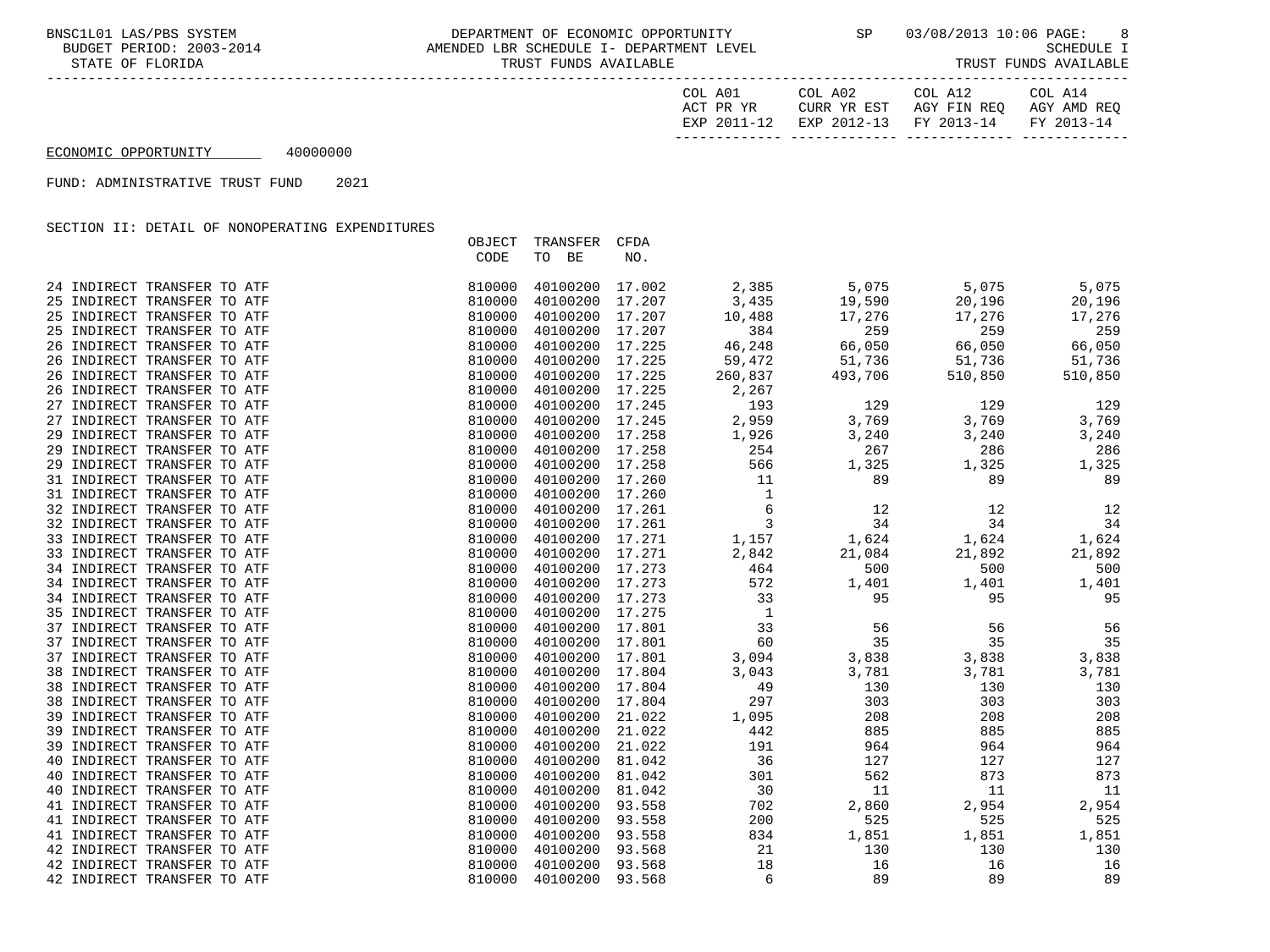| VERTMENT OF ECONOMIC OPPORTUNITY STANDED AND DEPARTMENT OF ECONOMIC OPPORTUNITY STANDER SPARE OS/08/2013 10:06 PAGE:<br>BUDGET PERIOD: 2003-2014 AMENDED LBR SCHEDULE I- DEPARTMENT LEVEL<br>BNSC1L01 LAS/PBS SYSTEM<br>STATE OF FLORIDA                                                                                                                                        |                                                                                                  | TRUST FUNDS AVAILABLE         |     |                                                                                                                      |                                                                                              | SCHEDULE I<br>TRUST FUNDS AVAILABLE                                                                                                                                                                                                                                                                                                                               | 9                                                                                            |
|---------------------------------------------------------------------------------------------------------------------------------------------------------------------------------------------------------------------------------------------------------------------------------------------------------------------------------------------------------------------------------|--------------------------------------------------------------------------------------------------|-------------------------------|-----|----------------------------------------------------------------------------------------------------------------------|----------------------------------------------------------------------------------------------|-------------------------------------------------------------------------------------------------------------------------------------------------------------------------------------------------------------------------------------------------------------------------------------------------------------------------------------------------------------------|----------------------------------------------------------------------------------------------|
|                                                                                                                                                                                                                                                                                                                                                                                 |                                                                                                  |                               |     |                                                                                                                      |                                                                                              | $\begin{tabular}{lllllllll} \multicolumn{2}{l}{{\text{COL A01}}} & \multicolumn{2}{c}{\text{COL A12}} & \multicolumn{2}{c}{\text{COL A14}}\\ \multicolumn{2}{c}{\text{COL A01}} & \multicolumn{2}{c}{\text{COL A12}} & \multicolumn{2}{c}{\text{COL A14}}\\ \end{tabular}$<br>ACT PR YR CURR YR EST AGY FIN REQ AGY AMD REQ<br>EXP 2011-12 EXP 2012-13 FY 2013-14 | FY 2013-14                                                                                   |
| ECONOMIC OPPORTUNITY 40000000                                                                                                                                                                                                                                                                                                                                                   |                                                                                                  |                               |     |                                                                                                                      |                                                                                              |                                                                                                                                                                                                                                                                                                                                                                   |                                                                                              |
| FUND: ADMINISTRATIVE TRUST FUND 2021                                                                                                                                                                                                                                                                                                                                            |                                                                                                  |                               |     |                                                                                                                      |                                                                                              |                                                                                                                                                                                                                                                                                                                                                                   |                                                                                              |
| SECTION II: DETAIL OF NONOPERATING EXPENDITURES                                                                                                                                                                                                                                                                                                                                 | CODE                                                                                             | OBJECT TRANSFER CFDA<br>TO BE | NO. |                                                                                                                      |                                                                                              |                                                                                                                                                                                                                                                                                                                                                                   |                                                                                              |
| 810000<br>43 INDIRECT TRANSFER TO ATF<br>$\begin{array}{rrrr} 810000 & 40100200 \ 810000 & 40100200 \ 810000 & 40100200 \ 810000 & 40100200 \ 810000 & 40100200 \ 810000 & 40100200 \ 810000 & 40100200 \end{array}$<br>43 INDIRECT TRANSFER TO ATF<br>43 INDIRECT TRANSFER TO ATF<br>44 INDIRECT TRANSFER TO ATF<br>44 INDIRECT TRANSFER TO ATF<br>44 INDIRECT TRANSFER TO ATF |                                                                                                  |                               |     |                                                                                                                      |                                                                                              | $\begin{array}{cccccccc} 40100200 & 93.569 & & 9 & 21 & 21 & 21 \\ 40100200 & 93.569 & & 59 & 90 & 90 & 90 \\ 40100200 & 93.569 & & 8 & 77 & 77 & 77 \\ 40100200 & & & 8 & 77 & 77 & 77 \\ 40100200 & & & 970 & 6,713 & 13,240 & 13,240 \\ 40100200 & & & 4,887 & 7,931 & 7,931 & 7,931 \\ 4$                                                                     |                                                                                              |
| TOTAL TO LINE E IN SECTION IV                                                                                                                                                                                                                                                                                                                                                   |                                                                                                  |                               |     |                                                                                                                      |                                                                                              | 5,027,539 7,032,679 7,176,142 7,176,142                                                                                                                                                                                                                                                                                                                           |                                                                                              |
| SECTION III: ADJUSTMENTS                                                                                                                                                                                                                                                                                                                                                        | OBJECT<br>CODE                                                                                   |                               |     |                                                                                                                      |                                                                                              |                                                                                                                                                                                                                                                                                                                                                                   |                                                                                              |
| C1 FUND BALANCE ADJUST BETWEEN BE<br>C1 FUND BALANCE ADJUST BETWEEN BE<br>C1 FUND BALANCE ADJUST BETWEEN BE<br>C1 FUND BALANCE ADJUST BETWEEN BE<br>D1 POST CLOSE SWFS ADJUST<br>F1 ROUNDING<br>F1 ROUNDING<br>F1 ROUNDING<br>F1 ROUNDING<br>X1 BEG FUND EQUITY ADJUST INVESTMENTS                                                                                              | 991000<br>991000<br>991000<br>991000<br>991000<br>991000<br>991000<br>991000<br>991000<br>991000 |                               |     | 2,693,338<br>$613 -$<br>$2,691,440-$<br>1,286-<br>$796 -$<br>$18-$<br>$1 -$<br>$\overline{4}$<br>$80 -$<br>1,136,444 |                                                                                              |                                                                                                                                                                                                                                                                                                                                                                   |                                                                                              |
| TOTAL TO LINE H IN SECTION IV                                                                                                                                                                                                                                                                                                                                                   |                                                                                                  |                               |     | 1,135,552                                                                                                            |                                                                                              |                                                                                                                                                                                                                                                                                                                                                                   |                                                                                              |
| SECTION IV: SUMMARY                                                                                                                                                                                                                                                                                                                                                             |                                                                                                  |                               |     |                                                                                                                      |                                                                                              |                                                                                                                                                                                                                                                                                                                                                                   |                                                                                              |
| UNRESERVED FUND BALANCE - JULY 1<br>ADD: REVENUES (FROM SECTION I)<br>TOTAL FUNDS AVAILABLE (LINE A + LINE B)<br>LESS: OPERATING EXPENDITURES<br>LESS: NONOPERATING EXPENDITURES (SECTION II)<br>LESS: FIXED CAPITAL OUTLAY (TOTAL ONLY)<br>UNRESERVED FUND BALANCE - JUNE 30 - BEFORE ADJ<br>NET ADJUSTMENTS (FROM SECTION III)<br>ADJUSTED UNRESERVED FUND BALANCE - JUNE 30  | (A)<br>(B)<br>(C)<br>(D)<br>(E)<br>(F)<br>(G)<br>(H)<br>(I)                                      |                               |     | 17,952,783<br>17,952,783<br>12,725,494<br>5,027,539<br>199,750<br>1,135,552<br>1,335,302                             | 1,335,302<br>26, 310, 639<br>27,645,941<br>19,321,534<br>7,032,679<br>1,291,728<br>1,291,728 | 1,291,728<br>28, 472, 522<br>29,764,250<br>21,470,971<br>7,176,142<br>1,117,137<br>1,117,137                                                                                                                                                                                                                                                                      | 1,291,728<br>28, 472, 522<br>29,764,250<br>21,470,971<br>7,176,142<br>1,117,137<br>1,117,137 |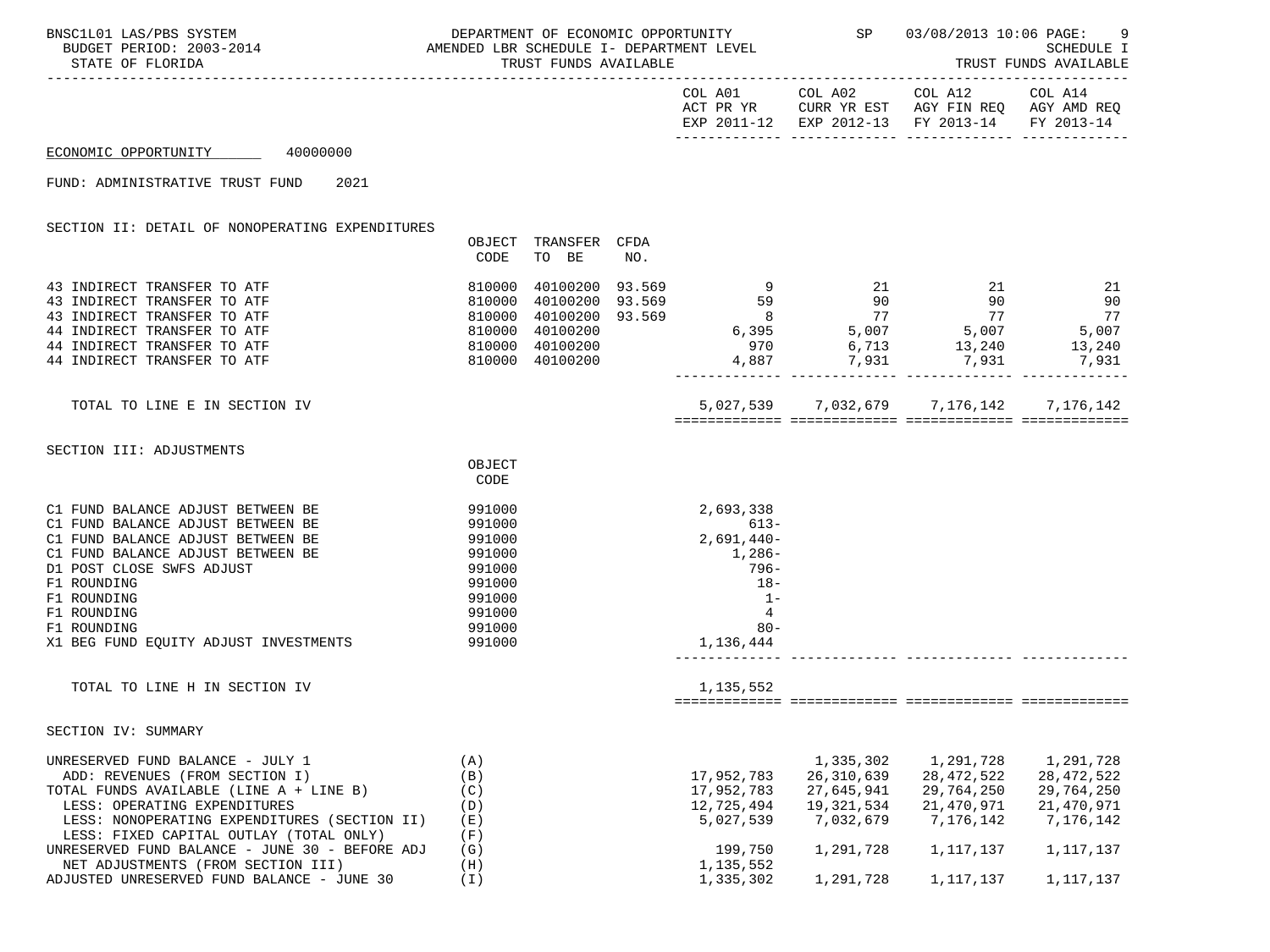| BNSC1L01 LAS/PBS SYSTEM<br>BUDGET PERIOD: 2003-2014 AMENDED LBR SCHEDULE I- DEPARTMENT LEVEL<br>STATE OF FLORIDA | DEPARTMENT OF ECONOMIC OPPORTUNITY<br>TRUST FUNDS AVAILABLE |  | SP 03/08/2013 10:06 PAGE: 10<br>SCHEDULE I<br>TRUST FUNDS AVAILABLE                                                               | <b>SCHEDULE I</b> |
|------------------------------------------------------------------------------------------------------------------|-------------------------------------------------------------|--|-----------------------------------------------------------------------------------------------------------------------------------|-------------------|
|                                                                                                                  |                                                             |  | COL A01 COL A02 COL A12 COL A14<br>ACT PR YR CURR YR EST AGY FIN REO AGY AMD REO<br>EXP 2011-12 EXP 2012-13 FY 2013-14 FY 2013-14 |                   |
| ECONOMIC OPPORTUNITY 40000000                                                                                    |                                                             |  |                                                                                                                                   |                   |
| FUND: ADMINISTRATIVE TRUST FUND 2021                                                                             |                                                             |  |                                                                                                                                   |                   |
| SECTION IV: SUMMARY                                                                                              |                                                             |  |                                                                                                                                   |                   |
| TOTAL UNRESERVED FUND BALANCE FROM STATEWIDE CFO FILE:                                                           |                                                             |  |                                                                                                                                   |                   |
| SCHEDULE IB: DETAIL OF UNRESERVED FUND BALANCE                                                                   | <b>FUNDING SOURCE</b><br>STATE (S)<br>NONSTATE (N)          |  |                                                                                                                                   |                   |
| A1 US GRANTS RECD IN ADVANCE OF EXPENDITURES<br>D3 REORG DCA PENDING RESOLVE AUDIT DISALLOW                      | $\mathbf N$<br>N                                            |  | 334,102 290,528 115,937 115,937<br>1,001,200 1,001,200 1,001,200 1,001,200                                                        |                   |
| ADJUSTED UNRESERVED FUND BALANCE - JUNE 30                                                                       |                                                             |  | 1, 335, 302 1, 291, 728 1, 117, 137 1, 117, 137                                                                                   |                   |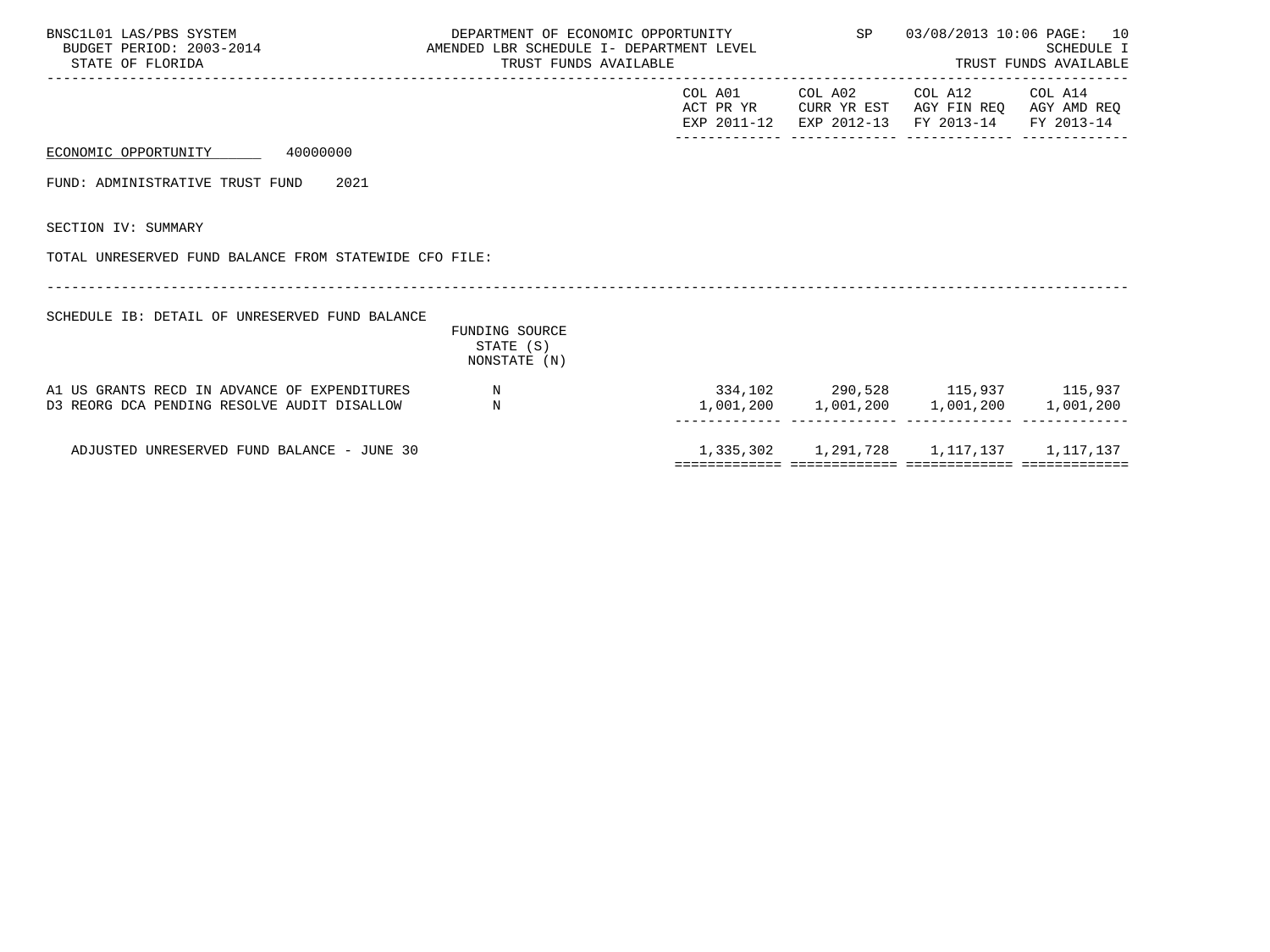| BNSC1L01 LAS/PBS SYSTEM<br>BUDGET PERIOD: 2003-2014 AMENDED LBR SCHEDULE I- DEPARTMENT LEVEL<br>STATE OF FLORIDA                                                                                               |                                           |                                                                                          | TRUST FUNDS AVAILABLE                        | DEPARTMENT OF ECONOMIC OPPORTUNITY 5P 03/08/2013 10:06 PAGE: 11 |            |                                                                                                                                                                                     | SCHEDULE I<br>TRUST FUNDS AVAILABLE |
|----------------------------------------------------------------------------------------------------------------------------------------------------------------------------------------------------------------|-------------------------------------------|------------------------------------------------------------------------------------------|----------------------------------------------|-----------------------------------------------------------------|------------|-------------------------------------------------------------------------------------------------------------------------------------------------------------------------------------|-------------------------------------|
|                                                                                                                                                                                                                |                                           |                                                                                          |                                              | COL A01                                                         |            | COL A02 COL A12 COL A14<br>ACT PR YR CURR YR EST AGY FIN REQ AGY AMD REQ<br>EXP 2011-12 EXP 2012-13 FY 2013-14 FY 2013-14                                                           |                                     |
| ECONOMIC OPPORTUNITY 40000000                                                                                                                                                                                  |                                           |                                                                                          |                                              |                                                                 |            |                                                                                                                                                                                     |                                     |
| FUND: SEED TRUST FUND                                                                                                                                                                                          | 2041                                      |                                                                                          |                                              |                                                                 |            |                                                                                                                                                                                     |                                     |
| SECTION I: DETAIL OF REVENUES                                                                                                                                                                                  | REVENUE CAP SVC AUTH MATCHING %<br>CODE   | CHG % ST I/C LOC I/C                                                                     | CFDA<br>NO.                                  |                                                                 |            |                                                                                                                                                                                     |                                     |
| B7 INTERST EARNED ON INVES 000500 NO 8.0<br>LF TRANSFER FROM GR DO 1500 NO<br>P3 DOC STAMPS DOR P3 DOC STAMPS DOR<br>P3 DOC STAMPS DOR 001600 NO<br>P3 DOC STAMPS DOR 001600 NO 001600 NO<br>3P DOC STAMPS DOR | 0.0<br>0.0<br>0.0<br>0.0<br>001600 NO 0.0 | 215 0.00<br>288.120 0.00<br>288.120 0.00<br>288.120 0.00<br>288.120 0.00<br>288.120 0.00 | 0.00<br>0.00<br>0.00<br>0.00<br>0.00<br>0.00 |                                                                 | 14,900,000 | 1,555,152 971,971 971,971<br>120,405,876  132,828,066  132,828,066<br>4,585,000 7,088,556 7,088,556<br>$13,383$<br>9,124 69,995 69,995                                              |                                     |
| TOTAL TO LINE B IN SECTION IV                                                                                                                                                                                  |                                           |                                                                                          |                                              |                                                                 |            | 141, 455, 152 140, 971, 971 140, 971, 971                                                                                                                                           |                                     |
| SECTION II: DETAIL OF NONOPERATING EXPENDITURES                                                                                                                                                                |                                           | CODE                                                                                     | OBJECT TRANSFER CFDA<br>TO BE<br>NO.         |                                                                 |            |                                                                                                                                                                                     |                                     |
| K1 ASSESSMENT OF INVESTMENTS<br>L1 SERVICE CHARGE TO GR<br>L3 5% RESERVE<br>W1 UNFUNDED BUDGET<br>44 INDIRECT TRANSFER TO ATF<br>44 INDIRECT TRANSFER TO ATF                                                   |                                           | 830000<br>880800<br>999000<br>899000<br>810000<br>810000 40100200                        | 40100200                                     |                                                                 |            | $\begin{array}{cccc} 66,872 & 41,795 & 41,795 \\ 119,062 & 74,414 & 74,414 \\ 7,063,005 & 7,063,005 \\ 2,295,870- & 2,295,870- \\ 9,124 & 69,995 & 69,995 \\ \end{array}$<br>13,383 | 13,383                              |
| TOTAL TO LINE E IN SECTION IV                                                                                                                                                                                  |                                           |                                                                                          |                                              |                                                                 |            | 195,058 4,966,722                                                                                                                                                                   | 4,966,722                           |
| SECTION III: ADJUSTMENTS                                                                                                                                                                                       |                                           | OBJECT<br>CODE                                                                           |                                              |                                                                 |            |                                                                                                                                                                                     |                                     |
|                                                                                                                                                                                                                |                                           |                                                                                          |                                              |                                                                 |            |                                                                                                                                                                                     |                                     |
| TOTAL TO LINE H IN SECTION IV                                                                                                                                                                                  |                                           |                                                                                          |                                              |                                                                 |            |                                                                                                                                                                                     |                                     |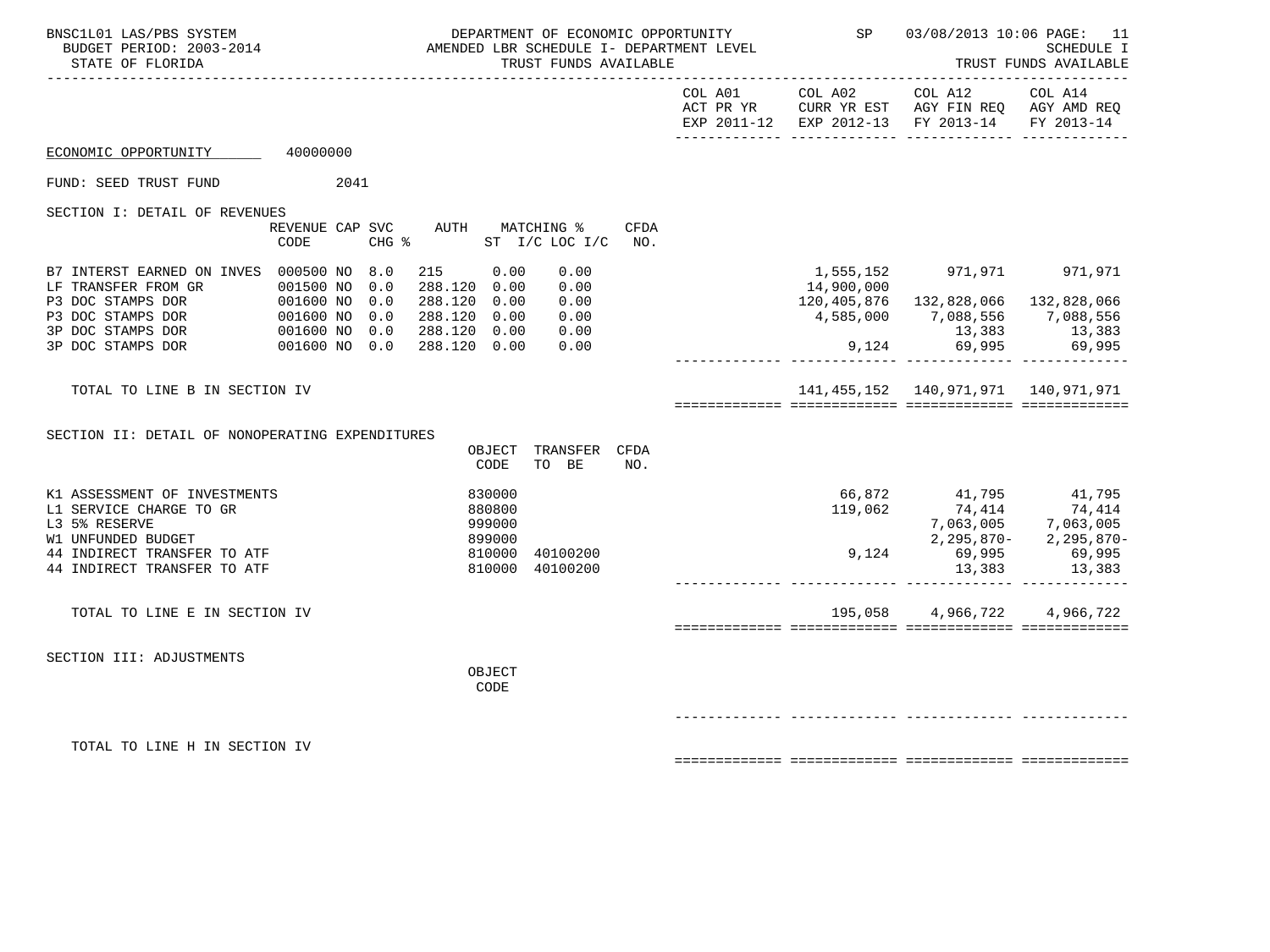| BNSC1L01 LAS/PBS SYSTEM<br>BUDGET PERIOD: 2003-2014 AMENDED LBR SCHEDULE I- DEPARTMENT LEVEL<br>STATE OF FLORIDA | DEPARTMENT OF ECONOMIC OPPORTUNITY<br>TRUST FUNDS AVAILABLE |                                     |             | SP 03/08/2013 10:06 PAGE: 12<br>TRUST FUNDS AVAILABLE        | SCHEDULE I                           |
|------------------------------------------------------------------------------------------------------------------|-------------------------------------------------------------|-------------------------------------|-------------|--------------------------------------------------------------|--------------------------------------|
|                                                                                                                  |                                                             | COL A01<br>ACT PR YR<br>EXP 2011-12 | COL A02     | COL A12<br>CURR YR EST AGY FIN REO<br>EXP 2012-13 FY 2013-14 | COL A14<br>AGY AMD REO<br>FY 2013-14 |
| 40000000<br>ECONOMIC OPPORTUNITY                                                                                 |                                                             |                                     |             |                                                              |                                      |
| 2041<br>FUND: SEED TRUST FUND                                                                                    |                                                             |                                     |             |                                                              |                                      |
| SECTION IV: SUMMARY                                                                                              |                                                             |                                     |             |                                                              |                                      |
| UNRESERVED FUND BALANCE - JULY $1$ (A)                                                                           |                                                             |                                     |             |                                                              | 4,010,094 4,010,094                  |
| ADD: REVENUES (FROM SECTION I)                                                                                   | (B)                                                         |                                     |             | 141, 455, 152 140, 971, 971 140, 971, 971                    |                                      |
| TOTAL FUNDS AVAILABLE (LINE A + LINE B)                                                                          | (C)                                                         |                                     | 141,455,152 | 144,982,065 144,982,065                                      |                                      |
| LESS: OPERATING EXPENDITURES                                                                                     | (D)                                                         |                                     |             | 134,087,510 136,837,510 134,837,510                          |                                      |
| LESS: NONOPERATING EXPENDITURES (SECTION II)                                                                     | ( E )                                                       |                                     |             | 195,058 4,966,722 4,966,722                                  |                                      |
| LESS: FIXED CAPITAL OUTLAY (TOTAL ONLY)                                                                          | (F)                                                         |                                     |             | 3, 162, 490 3, 162, 490 3, 162, 490                          |                                      |
| UNRESERVED FUND BALANCE - JUNE 30 - BEFORE ADJ<br>NET ADJUSTMENTS (FROM SECTION III)                             | (G)<br>(H)                                                  |                                     |             | 4,010,094 15,343                                             | 2,015,343                            |
| ADJUSTED UNRESERVED FUND BALANCE - JUNE 30                                                                       | ( I )                                                       |                                     |             | 4,010,094 15,343                                             | 2,015,343                            |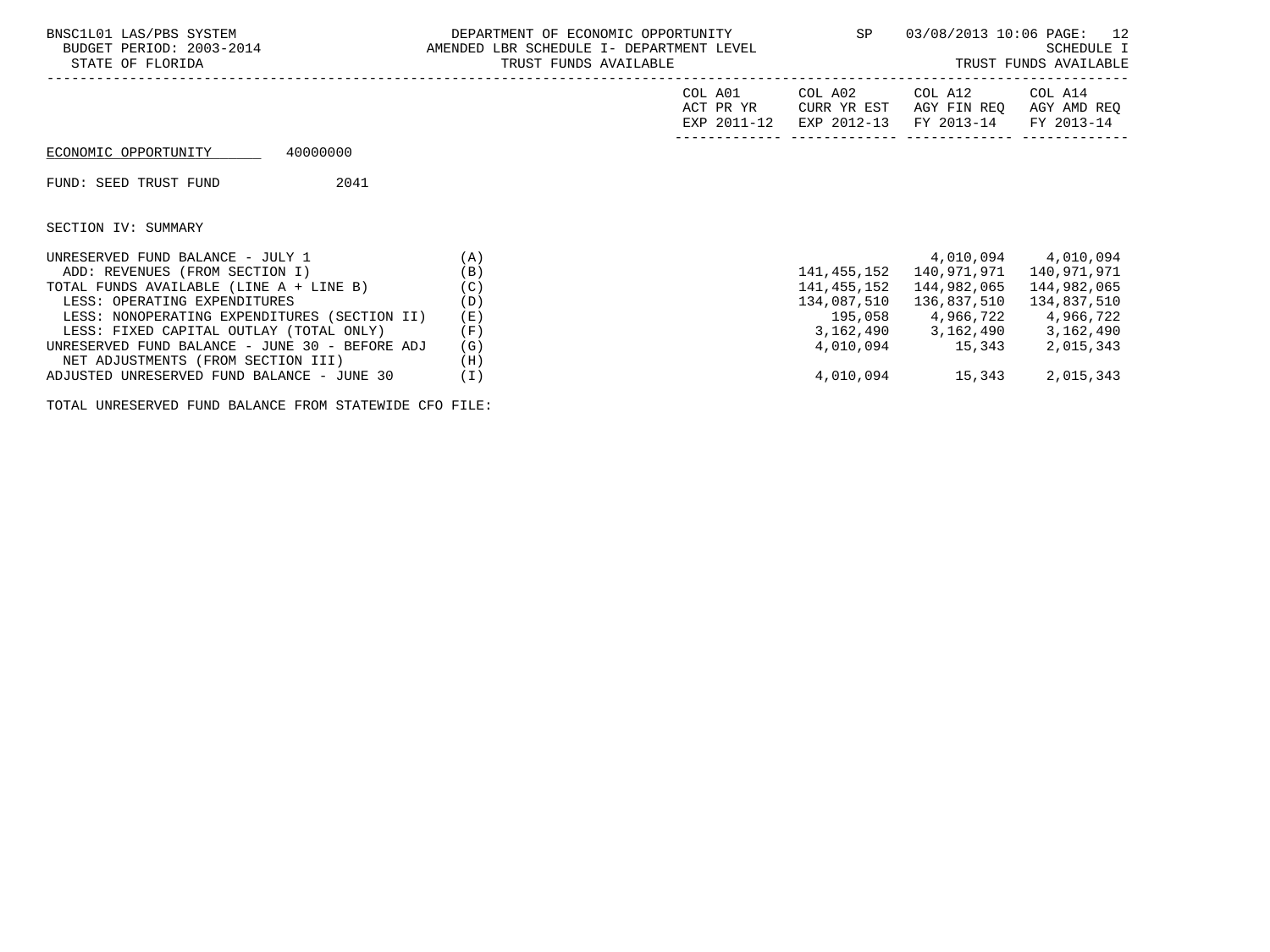BNSC1L01 LAS/PBS SYSTEM DEPARTMENT OF ECONOMIC OPPORTUNITY SP 03/08/2013 10:06 PAGE: 13 AMENDED LBR SCHEDULE I- DEPARTMENT LEVEL STATE OF FLORIDA STATE OF FUNDS AVAILABLE STATE OF FUNDS AVAILABLE STATE OF FUNDS AVAILABLE STATE OF TRUST FUNDS AVAILABLE

| COL A14     | COL A12                           | COL A02     | COL A01     |
|-------------|-----------------------------------|-------------|-------------|
| AGY AMD REO | AGY FIN REO                       | CURR YR EST | ACT PR YR   |
|             | EXP 2012-13 FY 2013-14 FY 2013-14 |             | EXP 2011-12 |
|             |                                   |             |             |

## ECONOMIC OPPORTUNITY 40000000

FUND: SMALL CITIES COMM BLK GRNT 2109

SECTION I: DETAIL OF REVENUES

|                               | REVENUE CAP SVC |       | AUTH   | MATCHING % |                | CFDA   |                        |         |                                   |            |
|-------------------------------|-----------------|-------|--------|------------|----------------|--------|------------------------|---------|-----------------------------------|------------|
|                               | CODE            | CHG % |        |            | ST I/C LOC I/C | NO.    |                        |         |                                   |            |
|                               |                 |       |        |            |                |        |                        |         |                                   |            |
| A2 SPECIAL DISTRICT FEES      | 000100 YES 0.0  |       | 189    | 0.00       | 0.00           |        | $14-$                  |         |                                   |            |
| A5 SPECIAL DISTRICT ADJ       | 000100 YES 0.0  |       | 189    | 0.00       | 0.00           |        |                        | 57      | 57                                | 57         |
| C7 SMALL BUSINESS CREDIT      | 000700 NO       | 0.0   | 288    | 0.00       | 0.00           | 21.022 |                        | 67      | 67                                | 67         |
| C9 COMMUNITY SERVICES BG      | 000700 NO       | 0.0   | 163    | 0.00       | 0.00           | 93.569 |                        | 265     | 265                               | 265        |
| D1 LOW INCOME ENERGY ASST     | 000700 NO       | 0.0   | 409    | 0.00       | 0.00           | 93.568 |                        | 11,702  | 11,702                            | 11,702     |
| F5 UNEMPL COMPENSATION        | 000700 NO       | 0.0   | 443    | 0.00       | 0.00           | 17.225 | 268                    |         |                                   |            |
| I3 SMALL CITIES CDBG          | 000700 NO       | 0.0   | 290    | 0.00       | 0.00           | 14.228 | 26,587,594             |         | 31, 328, 455 31, 355, 597         | 31,355,597 |
| 14 EST GRT REC CDBG           | 000700 NO       | 0.0   | 290    | 0.00       | 0.00           | 14.228 | 72,500,977             |         |                                   |            |
| <b>I5 CDBG DISASTER</b>       | 000700 NO       | 0.0   | 290    | 0.00       | 0.00           | 14.228 | 41,867,714             | 653,067 | 653,067                           | 653,067    |
| 16 EST GRT REC CDBG DIS       | 000700 NO       | 0.0   | 290    | 0.00       | 0.00           | 14.228 | 19,385,412             |         |                                   |            |
| I7 NEIGHBORHOOD STABIL        | 000700 NO       | 0.0   | 290    | 0.00       | 0.00           | 14.228 | 10,404,042             |         | 427,840 427,840                   | 427,840    |
| 18 EST GRT REC NSP            | 000700 NO       | 0.0   | 290    | 0.00       | 0.00           | 14.228 | 135,739,767            |         |                                   |            |
| KA EST GRT REC CDBG ARRA      | 000750 NO       | 0.0   | 290    | 0.00       | 0.00           | 14.228 | 321,679                |         |                                   |            |
| K2 ARRA WEATHERIZATION        | 000750 NO       | 0.0   | 163    | 0.00       | 0.00           | 81.042 |                        | 564     |                                   |            |
| K3 ARRA CDBG                  | 000750 NO       | 0.0   | 290    | 0.00       | 0.00           | 14.228 | 1,080,346              |         |                                   |            |
| L3 INDIRECT ADJ               | 001500 NO       | 0.0   | 215    | 0.00       | 0.00           |        |                        | 49      | 49                                | 49         |
| L4 TRANSF FROM 2021/100200    | 001500 NO       | 0.0   | 215    | 0.00       | 0.00           |        | 1,275<br>47,376        |         |                                   |            |
| MB REORG TRANSF DCA           | 001500 NO       | 0.0   | SB2156 | 0.00       | 0.00           |        | 60,655                 |         |                                   |            |
| MD REV ADJ DEO                | 001500 NO       | 0.0   | 215    | 0.00       | 0.00           |        | 14                     |         |                                   |            |
| M6 TRANSFER 300100/2339       | 001500 NO       | 0.0   | 215    | 0.00       | 0.00           |        |                        |         | 212                               | 212        |
| N1 NOAA COASTAL               | 001510 NO       | 0.0   | 163    | 0.00       | 0.00           | 11.419 |                        | 53      | 53                                | 53         |
| P2 DOC STAMPS ADJ             | 001600 NO       | 0.0   | 163.32 | 0.00       | 0.00           |        |                        | 212     |                                   |            |
| 03 REFUNDS                    | 001800 NO       | 0.0   | 215    | 0.00       | 0.00           |        | 392,416                |         |                                   |            |
| 05 CDBG PROGRAM INCOME        | 001800 NO       | 0.0   | 215    | 0.00       | 0.00           |        |                        |         |                                   |            |
| 1D LOW INCOME ENERGY ASST     | 000799 NO       | 0.0   | 409    | 0.00       | 0.00           |        | $49,658$<br>93.568 $1$ | 53      | 53                                | 53         |
| 2A SPECIAL DISTRICT FEES      | 000100 YES 0.0  |       | 189    | 0.00       | 0.00           |        | 14                     |         |                                   |            |
| 2K ARRA WEATHERIZATION        | 000750 NO       | 0.0   | 163    | 0.00       | 0.00           |        | 81.042 5               |         |                                   |            |
| 3I SMALL CITIES CDBG          | 000799 NO       | 0.0   | 290    | 0.00       | 0.00           | 14.228 | 68,929                 |         | 142,915 3,767                     | 3,767      |
| 4L TRANSF FROM 2021/100200    | 001500 NO       | 0.0   | 215    | 0.00       | 0.00           |        | 4,641                  |         |                                   |            |
| 51 CDBG DISASTER              | 000799 NO       | 0.0   | 290    | 0.00       | 0.00           | 14.228 | 120,866                |         | 2,421 2,421                       | 2,421      |
| 5Q CDBG PROGRAM INCOME        | 001800 NO       | 0.0   | 215    | 0.00       | 0.00           |        | 1,684                  |         |                                   |            |
| 7I NEIGHBORHOOD STABIL        | 000799 NO       | 0.0   | 290    | 0.00       | 0.00           | 14.228 | 32,621                 |         | 1,619 1,619                       | 1,619      |
| 9C COMMUNITY SERVICES BG      | 000799 NO       | 0.0   | 163    | 0.00       | 0.00           | 93.569 | 3                      |         |                                   |            |
|                               |                 |       |        |            |                |        |                        |         |                                   |            |
|                               |                 |       |        |            |                |        |                        |         |                                   |            |
| TOTAL TO LINE B IN SECTION IV |                 |       |        |            |                |        |                        |         | 308,667,943 32,569,339 32,456,769 | 32,456,769 |

SECTION II: DETAIL OF NONOPERATING EXPENDITURES

 OBJECT TRANSFER CFDA CODE TO BE NO.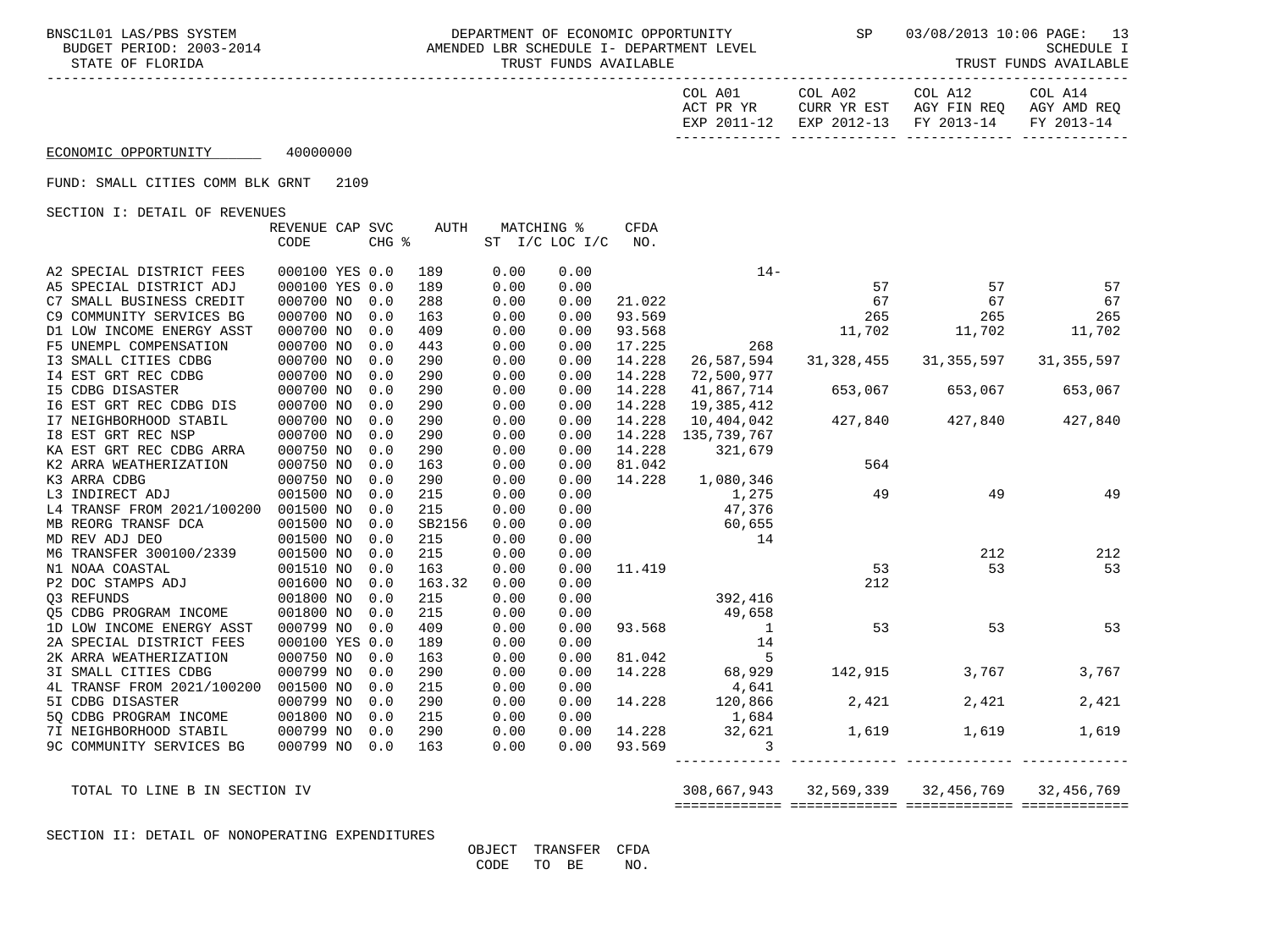| BNSC1L01 LAS/PBS SYSTEM<br>DEPARTMENT OF ECONOMIC OPPORTUNITY<br>AMENDED LBR SCHEDULE I- DEPARTMENT LEVEL<br>BUDGET PERIOD: 2003-2014<br>STATE OF FLORIDA                                                                                                                                                                                                                      |                                                             | TRUST FUNDS AVAILABLE         |     | DEPARTMENT OF ECONOMIC OPPORTUNITY SP        | 03/08/2013 10:06 PAGE: 14<br>TRUST FUND<br>SCHEDULE I<br>TRUST FUNDS AVAILABLE |                                                                                                                                   |  |
|--------------------------------------------------------------------------------------------------------------------------------------------------------------------------------------------------------------------------------------------------------------------------------------------------------------------------------------------------------------------------------|-------------------------------------------------------------|-------------------------------|-----|----------------------------------------------|--------------------------------------------------------------------------------|-----------------------------------------------------------------------------------------------------------------------------------|--|
|                                                                                                                                                                                                                                                                                                                                                                                |                                                             |                               |     |                                              |                                                                                | COL A01 COL A02 COL A12 COL A14<br>ACT PR YR CURR YR EST AGY FIN REQ AGY AMD REQ<br>EXP 2011-12 EXP 2012-13 FY 2013-14 FY 2013-14 |  |
| ECONOMIC OPPORTUNITY 40000000                                                                                                                                                                                                                                                                                                                                                  |                                                             |                               |     |                                              |                                                                                |                                                                                                                                   |  |
| FUND: SMALL CITIES COMM BLK GRNT<br>2109                                                                                                                                                                                                                                                                                                                                       |                                                             |                               |     |                                              |                                                                                |                                                                                                                                   |  |
| SECTION II: DETAIL OF NONOPERATING EXPENDITURES                                                                                                                                                                                                                                                                                                                                | CODE                                                        | OBJECT TRANSFER CFDA<br>TO BE | NO. |                                              |                                                                                |                                                                                                                                   |  |
| <b>W5 BUDGET AMENDMENTS</b><br>23 INDIRECT TRANSFER TO ATF<br>40 INDIRECT TRANSFER TO ATF                                                                                                                                                                                                                                                                                      |                                                             |                               |     |                                              |                                                                                |                                                                                                                                   |  |
| 8399000<br>810000 40100200 14.228 222,417 146,955 7,807 7,807<br>810000 40100200 81.042 5<br>810000 40100200 93.568 1 53 53 53<br>810000 40100200 93.569 3<br>810000 40100200 93.569 6,339<br>42 INDIRECT TRANSFER TO ATF<br>43 INDIRECT TRANSFER TO ATF<br>44 INDIRECT TRANSFER TO ATF                                                                                        |                                                             |                               |     |                                              |                                                                                |                                                                                                                                   |  |
| TOTAL TO LINE E IN SECTION IV                                                                                                                                                                                                                                                                                                                                                  |                                                             |                               |     |                                              |                                                                                | 228,765 433,802 7,860 7,860                                                                                                       |  |
| SECTION III: ADJUSTMENTS                                                                                                                                                                                                                                                                                                                                                       | OBJECT<br>CODE                                              |                               |     |                                              |                                                                                |                                                                                                                                   |  |
| B1 PRIOR YEAR FCO<br>F1 ROUNDING                                                                                                                                                                                                                                                                                                                                               | 991000<br>991000                                            |                               |     | 239,075,195-<br>$\sim$ 2                     |                                                                                |                                                                                                                                   |  |
| TOTAL TO LINE H IN SECTION IV                                                                                                                                                                                                                                                                                                                                                  |                                                             |                               |     | 239,075,193-                                 |                                                                                |                                                                                                                                   |  |
| SECTION IV: SUMMARY                                                                                                                                                                                                                                                                                                                                                            |                                                             |                               |     |                                              |                                                                                |                                                                                                                                   |  |
| UNRESERVED FUND BALANCE - JULY 1<br>ADD: REVENUES (FROM SECTION I)<br>TOTAL FUNDS AVAILABLE (LINE A + LINE B)<br>LESS: OPERATING EXPENDITURES<br>LESS: NONOPERATING EXPENDITURES (SECTION II)<br>LESS: FIXED CAPITAL OUTLAY (TOTAL ONLY)<br>UNRESERVED FUND BALANCE - JUNE 30 - BEFORE ADJ<br>NET ADJUSTMENTS (FROM SECTION III)<br>ADJUSTED UNRESERVED FUND BALANCE - JUNE 30 | (A)<br>(B)<br>(C)<br>(D)<br>(E)<br>(F)<br>(G)<br>(H)<br>(1) |                               |     | 68,405,294<br>239,075,193<br>$239,075,193 -$ | 30,000,000                                                                     | 308,667,943 32,569,339 32,456,769 32,456,769<br>308,667,943 32,569,339 32,456,769 32,456,769                                      |  |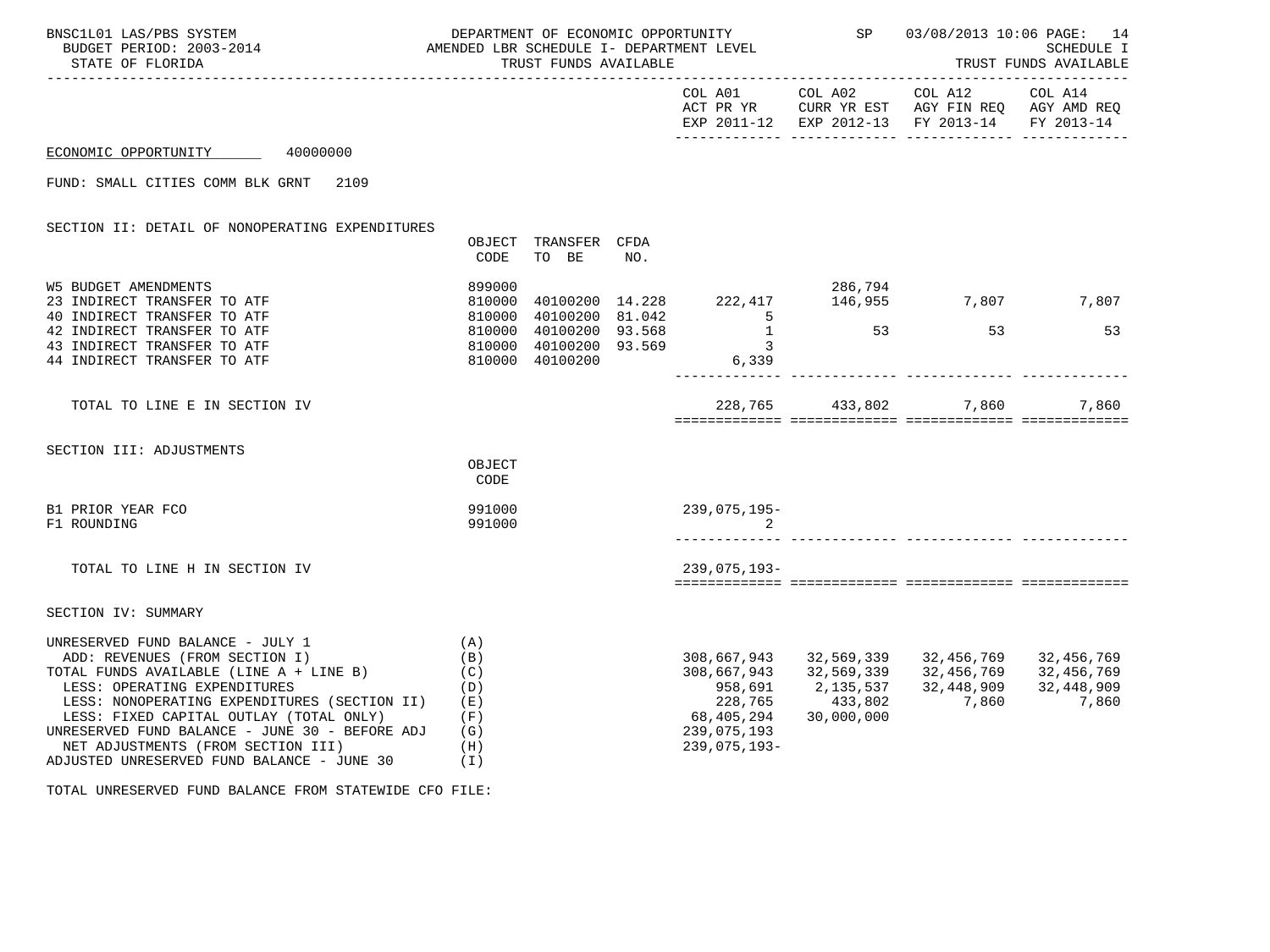| BNSC1L01 LAS/PBS SYSTEM<br>STATE OF FLORIDA                                                                                                                                                              | DEPARTMENT OF ECONOMIC OPPORTUNITY<br>AMENDED LBR SCHEDULE I- DEPARTMENT LEVEL<br>BUDGET PERIOD: 2003-2014<br>TRUST FUNDS AVAILABLE |  |  |  |                                                                                        |                                                                       |      | SP 03/08/2013 10:06 PAGE: 15<br><b>SCHEDULE I</b><br>TRUST FUNDS AVAILABLE |               |                                                                                                                                                                                                                                                                                 |               |
|----------------------------------------------------------------------------------------------------------------------------------------------------------------------------------------------------------|-------------------------------------------------------------------------------------------------------------------------------------|--|--|--|----------------------------------------------------------------------------------------|-----------------------------------------------------------------------|------|----------------------------------------------------------------------------|---------------|---------------------------------------------------------------------------------------------------------------------------------------------------------------------------------------------------------------------------------------------------------------------------------|---------------|
|                                                                                                                                                                                                          |                                                                                                                                     |  |  |  |                                                                                        |                                                                       |      |                                                                            |               | COL A01 COL A02 COL A12 COL A14<br>ACT PR YR CURR YR EST AGY FIN REQ AGY AMD REQ<br>EXP 2011-12 EXP 2012-13 FY 2013-14 FY 2013-14                                                                                                                                               |               |
| ECONOMIC OPPORTUNITY 40000000                                                                                                                                                                            |                                                                                                                                     |  |  |  |                                                                                        |                                                                       |      |                                                                            |               |                                                                                                                                                                                                                                                                                 |               |
| FUND: DISPLACED HOMEMAKER TF 2160                                                                                                                                                                        |                                                                                                                                     |  |  |  |                                                                                        |                                                                       |      |                                                                            |               |                                                                                                                                                                                                                                                                                 |               |
| SECTION I: DETAIL OF REVENUES                                                                                                                                                                            | CODE                                                                                                                                |  |  |  |                                                                                        | REVENUE CAP SVC AUTH MATCHING %<br>CHG $\text{\$}$ ST I/C LOC I/C NO. | CFDA |                                                                            |               |                                                                                                                                                                                                                                                                                 |               |
| A1 DISPLACED HOMEMAKER 000100 YES 8.0 446.50 0.00 0.00<br>A7 DISPLACED HOMEMKER 000200 YES 8.0 446.50 0.00 0.00<br>MC REORG TRANSFER AWI 001500 NO 0.0 SB2156 0.00 0.00                                  |                                                                                                                                     |  |  |  |                                                                                        | $0.00$<br>$0.00$                                                      |      | 657,107                                                                    |               |                                                                                                                                                                                                                                                                                 |               |
| TOTAL TO LINE B IN SECTION IV                                                                                                                                                                            |                                                                                                                                     |  |  |  |                                                                                        |                                                                       |      |                                                                            |               | $2,070,604$ 1,762,166 1,684,842 1,684,842<br>socococococo ococococococo coopococococo escapadosado                                                                                                                                                                              |               |
| SECTION II: DETAIL OF NONOPERATING EXPENDITURES                                                                                                                                                          |                                                                                                                                     |  |  |  | CODE                                                                                   | OBJECT TRANSFER CFDA<br>TO BE                                         | NO.  |                                                                            |               |                                                                                                                                                                                                                                                                                 |               |
| F1 TRANSFER TO 2021<br>F2 TRANSFER TO 2021<br>F3 TRANSFER TO 2021<br>F4 TRANSFER TO 2195<br>F9 TRANSFER TO 2195<br>G2 TRANSFER TO 2401<br>L1 SERVICE CHARGE TO GR<br>L3 5% RESERVE<br>W1 UNFUNDED BUDGET |                                                                                                                                     |  |  |  | 810000<br>810000<br>810000<br>810000<br>810000<br>810000<br>880800<br>999000<br>899000 | 40100100<br>40100200<br>40100300<br>40200100<br>40200200<br>40200100  |      | $\frac{190}{701}$<br>784                                                   | 50,818-       | $\begin{array}{cccccc} & 421 & & 260 & & 260 & & 260 \\ 11\,798 & & 13\,298 & & 13\,298 & & 13\,298 \\ 1\,256 & & 1\,740 & & 1\,740 & & 1\,740 \\ & & 61\,255 & & 61\,255 & & 61\,255 \\ 190 & & 817 & & 817 & & 817 \\ \end{array}$<br>$113,080$ $140,973$ $134,787$ $134,787$ | 77,191 77,191 |
| TOTAL TO LINE E IN SECTION IV                                                                                                                                                                            |                                                                                                                                     |  |  |  |                                                                                        |                                                                       |      |                                                                            |               | 127,529 167,525 289,348                                                                                                                                                                                                                                                         | 289,348       |
| SECTION III: ADJUSTMENTS                                                                                                                                                                                 |                                                                                                                                     |  |  |  | OBJECT<br>CODE                                                                         |                                                                       |      |                                                                            |               |                                                                                                                                                                                                                                                                                 |               |
| B6 SEPTEMBER OPERATING REVERSIONS CY<br>F1 ROUNDING                                                                                                                                                      |                                                                                                                                     |  |  |  | 991000<br>991000                                                                       |                                                                       |      | $1 -$                                                                      | 114,618       |                                                                                                                                                                                                                                                                                 |               |
| TOTAL TO LINE H IN SECTION IV                                                                                                                                                                            |                                                                                                                                     |  |  |  |                                                                                        |                                                                       |      |                                                                            | $1 - 114,618$ |                                                                                                                                                                                                                                                                                 |               |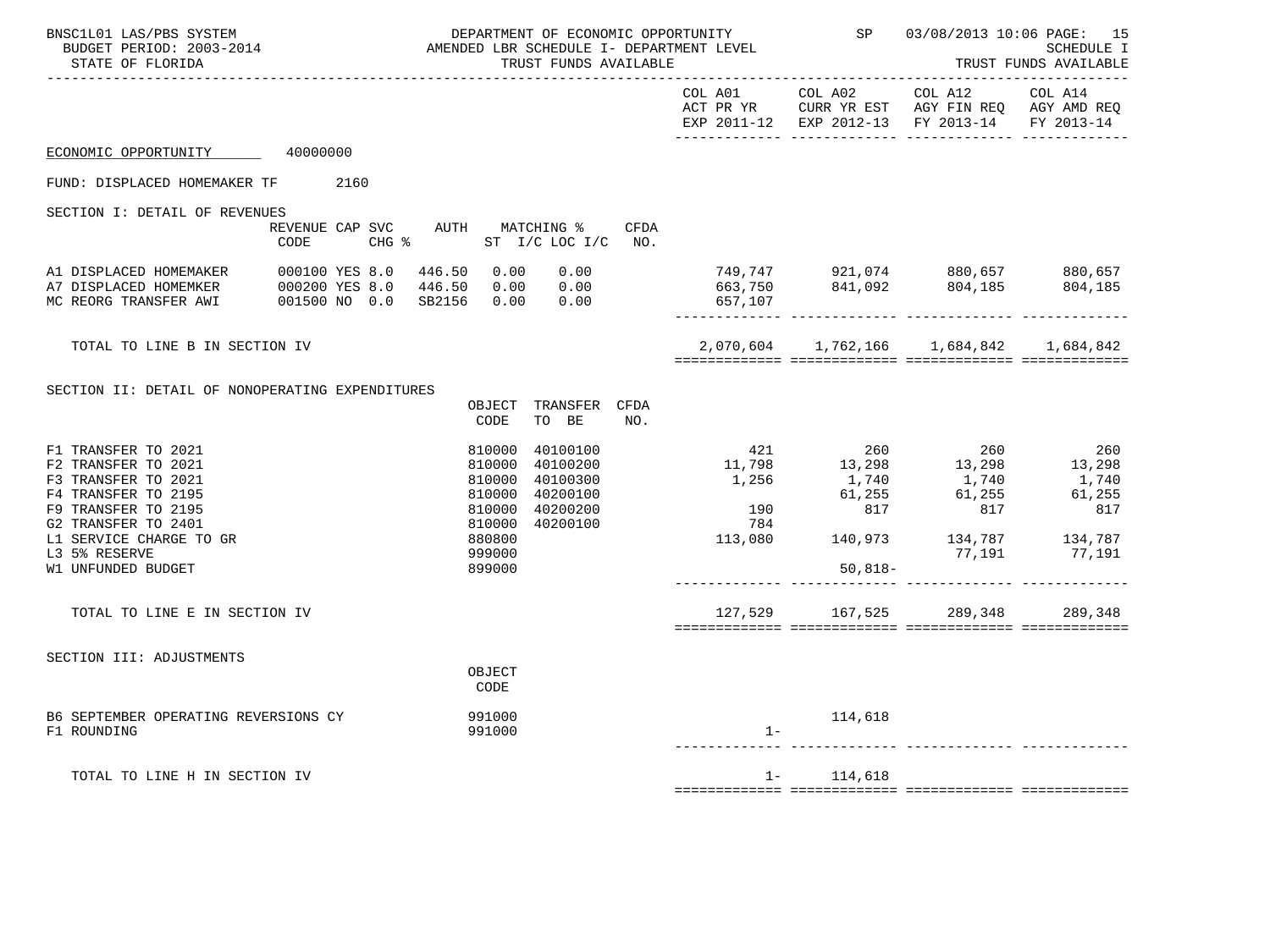| BNSC1L01 LAS/PBS SYSTEM<br>BUDGET PERIOD: 2003-2014 AMENDED LBR SCHEDULE I- DEPARTMENT LEVEL<br>STATE OF FLORIDA | DEPARTMENT OF ECONOMIC OPPORTUNITY<br>TRUST FUNDS AVAILABLE |                                     |                         | SP 03/08/2013 10:06 PAGE: 16<br>SCHEDULE I<br>TRUST FUNDS AVAILABLE |                                      |  |
|------------------------------------------------------------------------------------------------------------------|-------------------------------------------------------------|-------------------------------------|-------------------------|---------------------------------------------------------------------|--------------------------------------|--|
|                                                                                                                  |                                                             | COL A01<br>ACT PR YR<br>EXP 2011-12 | COL A02<br>CURR YR EST  | COL A12<br>AGY FIN REO<br>EXP 2012-13 FY 2013-14                    | COL A14<br>AGY AMD REQ<br>FY 2013-14 |  |
| 40000000<br>ECONOMIC OPPORTUNITY                                                                                 |                                                             |                                     |                         |                                                                     |                                      |  |
| FUND: DISPLACED HOMEMAKER TF<br>2160                                                                             |                                                             |                                     |                         |                                                                     |                                      |  |
| SECTION IV: SUMMARY                                                                                              |                                                             |                                     |                         |                                                                     |                                      |  |
| (A)<br>UNRESERVED FUND BALANCE - JULY 1                                                                          |                                                             |                                     |                         | 391,547 284,372 284,372                                             |                                      |  |
| ADD: REVENUES (FROM SECTION I)                                                                                   | (B)                                                         |                                     |                         |                                                                     |                                      |  |
| TOTAL FUNDS AVAILABLE (LINE A + LINE B)                                                                          | (C)                                                         |                                     |                         | 2,070,604 2,153,713 1,969,214                                       | 1,969,214                            |  |
| LESS: OPERATING EXPENDITURES                                                                                     | (D)                                                         |                                     |                         |                                                                     |                                      |  |
| LESS: NONOPERATING EXPENDITURES (SECTION II)                                                                     | (E)                                                         |                                     | 127,529 167,525 289,348 |                                                                     | 289,348                              |  |
| LESS: FIXED CAPITAL OUTLAY (TOTAL ONLY)                                                                          | (F)                                                         |                                     |                         |                                                                     |                                      |  |
| UNRESERVED FUND BALANCE - JUNE 30 - BEFORE ADJ                                                                   | (G)                                                         | 391,548                             | 169,754                 |                                                                     |                                      |  |
| NET ADJUSTMENTS (FROM SECTION III)                                                                               | (H)                                                         | $1 -$                               | 114,618                 |                                                                     |                                      |  |
| ADJUSTED UNRESERVED FUND BALANCE - JUNE 30                                                                       | ( I )                                                       | 391,547                             | 284,372                 |                                                                     |                                      |  |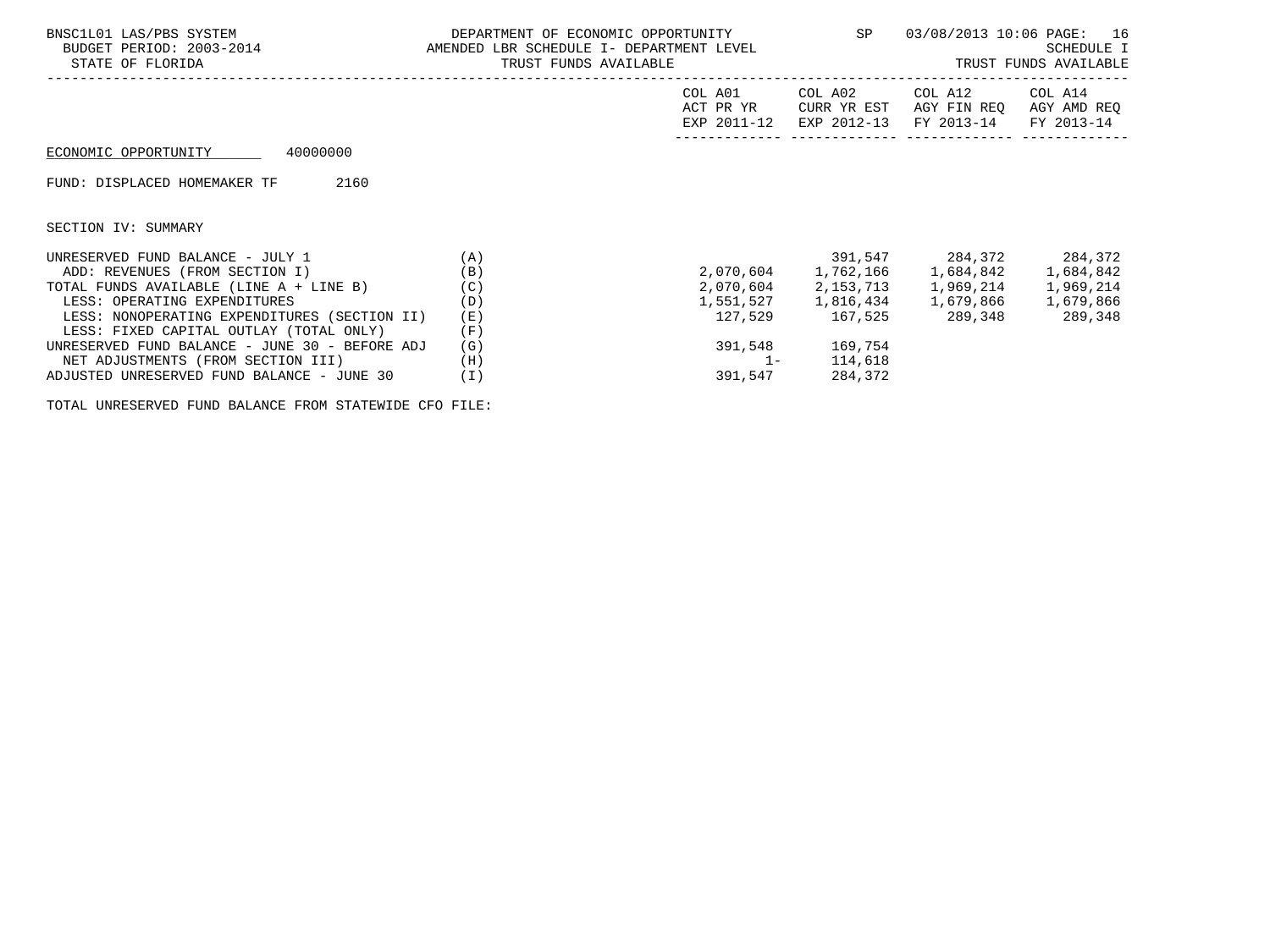| BNSC1L01 LAS/PBS SYSTEM<br>BUDGET PERIOD: 2003-2014<br>STATE OF FLORIDA                                                                                                   |                                                  | DEPARTMENT OF ECONOMIC OPPORTUNITY<br>AMENDED LBR SCHEDULE I- DEPARTMENT LEVEL<br>TRUST FUNDS AVAILABLE |                                        |                              | SP 03/08/2013 10:06 PAGE: 17<br>SCHEDULE I<br>TRUST FUNDS AVAILABLE                                    |                       |  |
|---------------------------------------------------------------------------------------------------------------------------------------------------------------------------|--------------------------------------------------|---------------------------------------------------------------------------------------------------------|----------------------------------------|------------------------------|--------------------------------------------------------------------------------------------------------|-----------------------|--|
|                                                                                                                                                                           |                                                  |                                                                                                         | COL A01                                |                              | COL A02 COL A12<br>ACT PR YR CURR YR EST AGY FIN REQ AGY AMD REQ<br>EXP 2011-12 EXP 2012-13 FY 2013-14 | COL A14<br>FY 2013-14 |  |
| ECONOMIC OPPORTUNITY 40000000                                                                                                                                             |                                                  |                                                                                                         |                                        |                              |                                                                                                        |                       |  |
| FUND: ECON DEVELOP TRANSPORT TF                                                                                                                                           | 2175                                             |                                                                                                         |                                        |                              |                                                                                                        |                       |  |
| SECTION I: DETAIL OF REVENUES                                                                                                                                             |                                                  |                                                                                                         |                                        |                              |                                                                                                        |                       |  |
|                                                                                                                                                                           | REVENUE CAP SVC AUTH MATCHING %<br>CHG %<br>CODE | CFDA<br>ST $I/C$ LOC $I/C$ NO.                                                                          |                                        |                              |                                                                                                        |                       |  |
| K9 TRANSFER FROM DOT 2540  001500 NO 0.0  288.063  0.00<br>MA REORG TRANSFER EOG<br>Q3 REFUNDS                                                                            | 001500 NO 0.0<br>001800 NO 0.0                   | 0.00<br>SB2156  0.00  0.00<br>215   0.00   0.00                                                         | 12,830,000<br>7,916,292<br>161,607     |                              |                                                                                                        |                       |  |
| TOTAL TO LINE B IN SECTION IV                                                                                                                                             |                                                  |                                                                                                         | 20,907,899                             |                              |                                                                                                        |                       |  |
| SECTION II: DETAIL OF NONOPERATING EXPENDITURES                                                                                                                           |                                                  |                                                                                                         |                                        |                              |                                                                                                        |                       |  |
|                                                                                                                                                                           |                                                  | OBJECT TRANSFER CFDA<br>TO BE<br>CODE<br>NO.                                                            |                                        |                              |                                                                                                        |                       |  |
| H2 TRANSFER TO DOT                                                                                                                                                        |                                                  | 810000 55000000                                                                                         |                                        | 8,306,550 8,306,550          |                                                                                                        |                       |  |
| TOTAL TO LINE E IN SECTION IV                                                                                                                                             |                                                  |                                                                                                         |                                        | 8,306,550 8,306,550          |                                                                                                        |                       |  |
| SECTION III: ADJUSTMENTS                                                                                                                                                  |                                                  |                                                                                                         |                                        |                              |                                                                                                        |                       |  |
|                                                                                                                                                                           |                                                  | OBJECT<br>CODE                                                                                          |                                        |                              |                                                                                                        |                       |  |
| B1 PRIOR YEAR FCO<br>D1 POST CLOSE SWFS ADJUST<br>X2 BEG FUND EQUITY ADJUST ACCT REC<br>X5 EOG AMENDMENT #0003                                                            |                                                  | 991000<br>991000<br>991000<br>991000                                                                    | 12,339,876-<br>8,306,550<br>38,938,587 | 38,938,587-<br>13,821,527    |                                                                                                        |                       |  |
|                                                                                                                                                                           |                                                  |                                                                                                         |                                        |                              |                                                                                                        |                       |  |
| TOTAL TO LINE H IN SECTION IV                                                                                                                                             |                                                  |                                                                                                         |                                        | 34,905,261 25,117,060-       |                                                                                                        |                       |  |
| SECTION IV: SUMMARY                                                                                                                                                       |                                                  |                                                                                                         |                                        |                              |                                                                                                        |                       |  |
| UNRESERVED FUND BALANCE - JULY 1<br>ADD: REVENUES (FROM SECTION I)<br>TOTAL FUNDS AVAILABLE (LINE A + LINE B)                                                             |                                                  | (A)<br>(B)<br>(C)                                                                                       | 20,907,899<br>20,907,899               | 33, 423, 610<br>33, 423, 610 |                                                                                                        |                       |  |
| LESS: OPERATING EXPENDITURES<br>LESS: NONOPERATING EXPENDITURES (SECTION II)<br>LESS: FIXED CAPITAL OUTLAY (TOTAL ONLY)<br>UNRESERVED FUND BALANCE - JUNE 30 - BEFORE ADJ |                                                  | (D)<br>(E)<br>(F)<br>(G)                                                                                | 8,306,550<br>14,083,000<br>1,481,651–  | 8,306,550<br>25, 117, 060    |                                                                                                        |                       |  |
| NET ADJUSTMENTS (FROM SECTION III)<br>ADJUSTED UNRESERVED FUND BALANCE - JUNE 30                                                                                          |                                                  | (H)<br>(I)                                                                                              | 34,905,261<br>33, 423, 610             | $25, 117, 060 -$             |                                                                                                        |                       |  |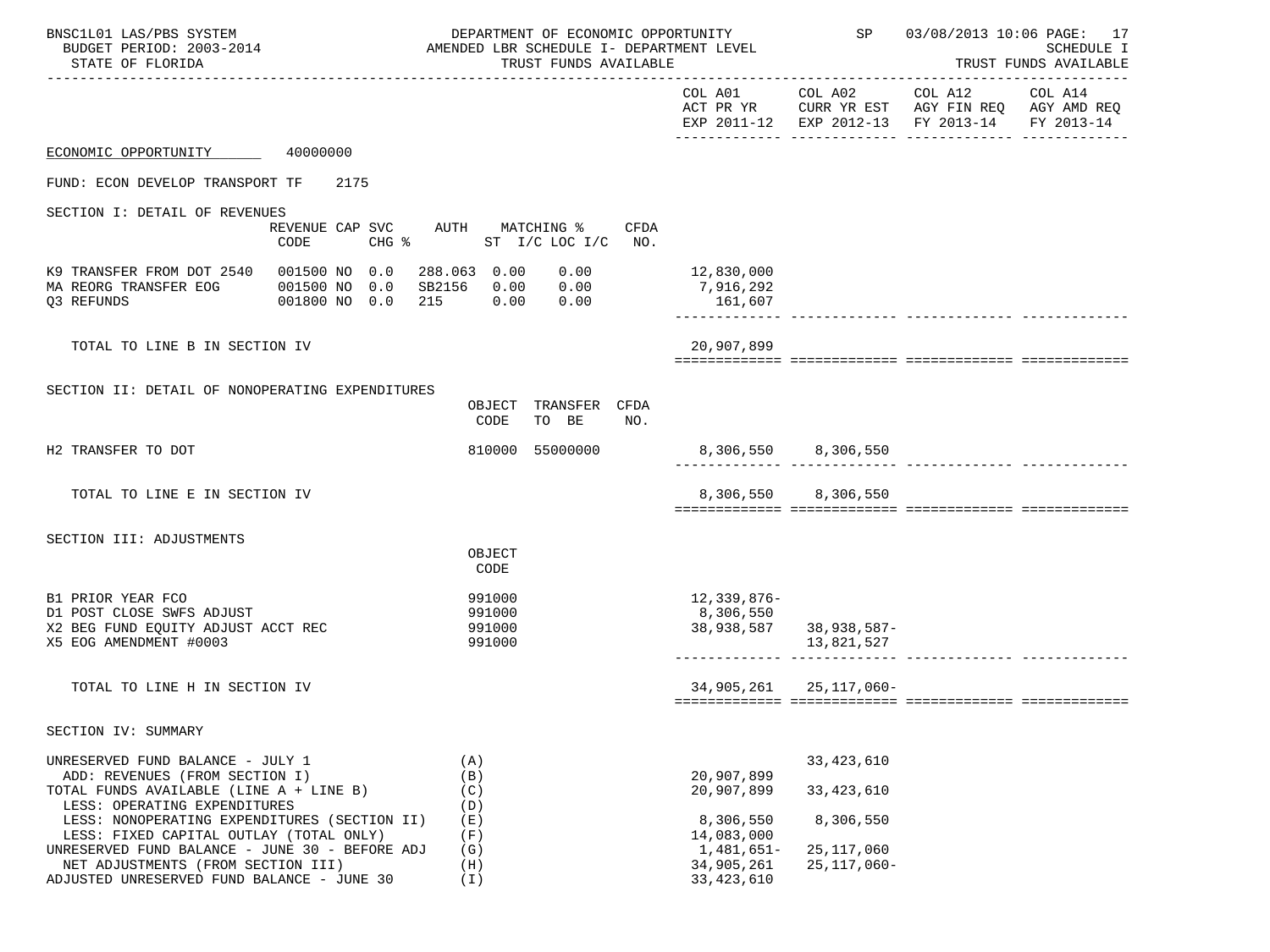| BNSC1L01 LAS/PBS SYSTEM<br>BUDGET PERIOD: 2003-2014<br>STATE OF FLORIDA |          | DEPARTMENT OF ECONOMIC OPPORTUNITY<br>AMENDED LBR SCHEDULE I- DEPARTMENT LEVEL<br>TRUST FUNDS AVAILABLE | SP                                  |                                       | 03/08/2013 10:06 PAGE: 18<br>SCHEDULE I<br>TRUST FUNDS AVAILABLE |                                      |
|-------------------------------------------------------------------------|----------|---------------------------------------------------------------------------------------------------------|-------------------------------------|---------------------------------------|------------------------------------------------------------------|--------------------------------------|
|                                                                         |          |                                                                                                         | COL A01<br>ACT PR YR<br>EXP 2011-12 | COL A02<br>CURR YR EST<br>EXP 2012-13 | COL A12<br>AGY FIN REO<br>FY 2013-14                             | COL A14<br>AGY AMD REO<br>FY 2013-14 |
| ECONOMIC OPPORTUNITY                                                    | 40000000 |                                                                                                         |                                     |                                       |                                                                  |                                      |

FUND: ECON DEVELOP TRANSPORT TF 2175

SECTION IV: SUMMARY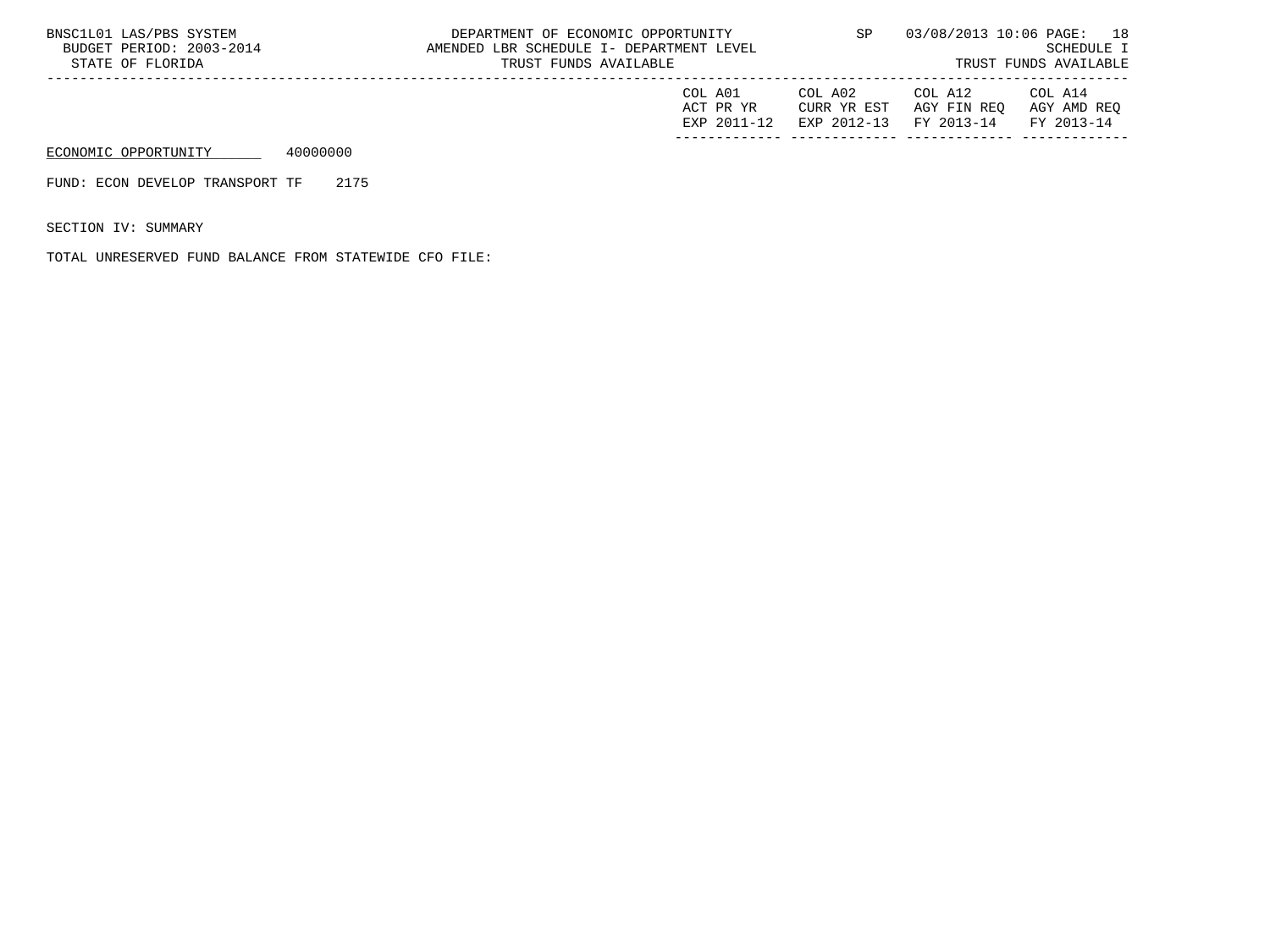| BNSC1L01 LAS/PBS SYSTEM<br>STATE OF FLORIDA                                                                                                                   | DEPARTMENT OF ECONOMIC OPPORTUNITY<br>BUDGET PERIOD: 2003-2014 AMENDED LBR SCHEDULE I- DEPARTMENT LEVEL<br>TRUST FUNDS AVAILABLE |  |                   |                                             | SP                                             | 03/08/2013 10:06 PAGE:<br>19<br>SCHEDULE I<br>TRUST FUNDS AVAILABLE |             |                                                     |         |                                                                                                |                                   |
|---------------------------------------------------------------------------------------------------------------------------------------------------------------|----------------------------------------------------------------------------------------------------------------------------------|--|-------------------|---------------------------------------------|------------------------------------------------|---------------------------------------------------------------------|-------------|-----------------------------------------------------|---------|------------------------------------------------------------------------------------------------|-----------------------------------|
|                                                                                                                                                               |                                                                                                                                  |  |                   |                                             |                                                |                                                                     |             | COL A01                                             | COL A02 | COL A12<br>ACT PR YR CURR YR EST AGY FIN REQ AGY AMD REQ<br>EXP 2011-12 EXP 2012-13 FY 2013-14 | COL A14<br>FY 2013-14             |
| ECONOMIC OPPORTUNITY                                                                                                                                          | 40000000                                                                                                                         |  |                   |                                             |                                                |                                                                     |             |                                                     |         |                                                                                                |                                   |
| FUND: ECONOMIC DEVELOPMENT TF                                                                                                                                 | 2177                                                                                                                             |  |                   |                                             |                                                |                                                                     |             |                                                     |         |                                                                                                |                                   |
| SECTION I: DETAIL OF REVENUES                                                                                                                                 | CODE                                                                                                                             |  |                   | REVENUE CAP SVC AUTH<br>$CHG$ $\frac{1}{6}$ |                                                | MATCHING %<br>ST I/C LOC I/C                                        | CFDA<br>NO. |                                                     |         |                                                                                                |                                   |
| C1 INTEREST<br>K4 LOCAL FINANCIAL SUPPORT 000810 NO<br>MA REORG TRANSFER EOG                                                                                  | 000500 NO<br>001500 NO                                                                                                           |  | 8.0<br>0.0<br>0.0 | 215<br>288.106 0.00<br>SB2156               | 0.00<br>0.00                                   | 0.00<br>0.00<br>0.00                                                |             | 6,919,520                                           |         | 14,945 12,086 7,101 7,101<br>1,058,413 1,990,154 1,925,091 1,925,091                           |                                   |
| 2002300 NO<br>MD REV ADJ DEO<br>WA LOAN REPAYMENT<br>WA LOAN REPAYMENT                                                                                        |                                                                                                                                  |  | 0.0<br>0.0<br>0.0 | 215<br>215<br>215                           | 0.00<br>0.00                                   | 0.00 0.00<br>0.00<br>0.00                                           |             | 121,686-<br>13,404<br>21,429                        |         | 115, 162 217, 663 217, 663                                                                     |                                   |
| TOTAL TO LINE B IN SECTION IV                                                                                                                                 |                                                                                                                                  |  |                   |                                             |                                                |                                                                     |             |                                                     |         | 7,906,025 2,117,402 2,149,855 2,149,855                                                        |                                   |
| SECTION II: DETAIL OF NONOPERATING EXPENDITURES                                                                                                               |                                                                                                                                  |  |                   |                                             | OBJECT<br>CODE                                 | TRANSFER CFDA<br>TO BE                                              | NO.         |                                                     |         |                                                                                                |                                   |
| J1 REFUNDS<br>L1 SERVICE CHARGE TO GR<br>L3 5% RESERVE                                                                                                        |                                                                                                                                  |  |                   |                                             | 860000<br>880800<br>999000                     |                                                                     |             | 15,321<br>912                                       | 967     | 568                                                                                            | 568<br>568 568<br>105,822 105,822 |
| R8 BE TRANSFER IN<br>S1 BE TRANSFER IN<br>T8 BE TRANSFER OUT<br>U1 BE TRANSFER OUT                                                                            |                                                                                                                                  |  |                   |                                             | 810000<br>810000<br>810000<br>810000           | 40300100<br>40400100<br>40300100<br>40400100                        |             | $21,429-$<br>21,429                                 | 810,000 | 810,000-810,000-<br>810,000                                                                    | $810,000 -$<br>810,000            |
| TOTAL TO LINE E IN SECTION IV                                                                                                                                 |                                                                                                                                  |  |                   |                                             |                                                |                                                                     |             |                                                     | 16,233  | 967 106,390 106,390                                                                            |                                   |
| SECTION III: ADJUSTMENTS                                                                                                                                      |                                                                                                                                  |  |                   |                                             | OBJECT<br>CODE                                 |                                                                     |             |                                                     |         |                                                                                                |                                   |
| B6 SEPTEMBER OPERATING REVERSIONS CY<br>D1 POST CLOSE SWFS ADJUST<br>E1 RESTRICTED SBA INNOVATION FS 288.1089<br>F1 ROUNDING<br>X3 BEG FUND EQUITY ADJUST SBA |                                                                                                                                  |  |                   |                                             | 991000<br>991000<br>991000<br>991000<br>991000 |                                                                     |             | $40,940,156 -$<br>$93,613,335-$<br>1<br>134,553,491 | 770,649 |                                                                                                |                                   |
| TOTAL TO LINE H IN SECTION IV                                                                                                                                 |                                                                                                                                  |  |                   |                                             |                                                |                                                                     |             | 1                                                   | 770,649 |                                                                                                |                                   |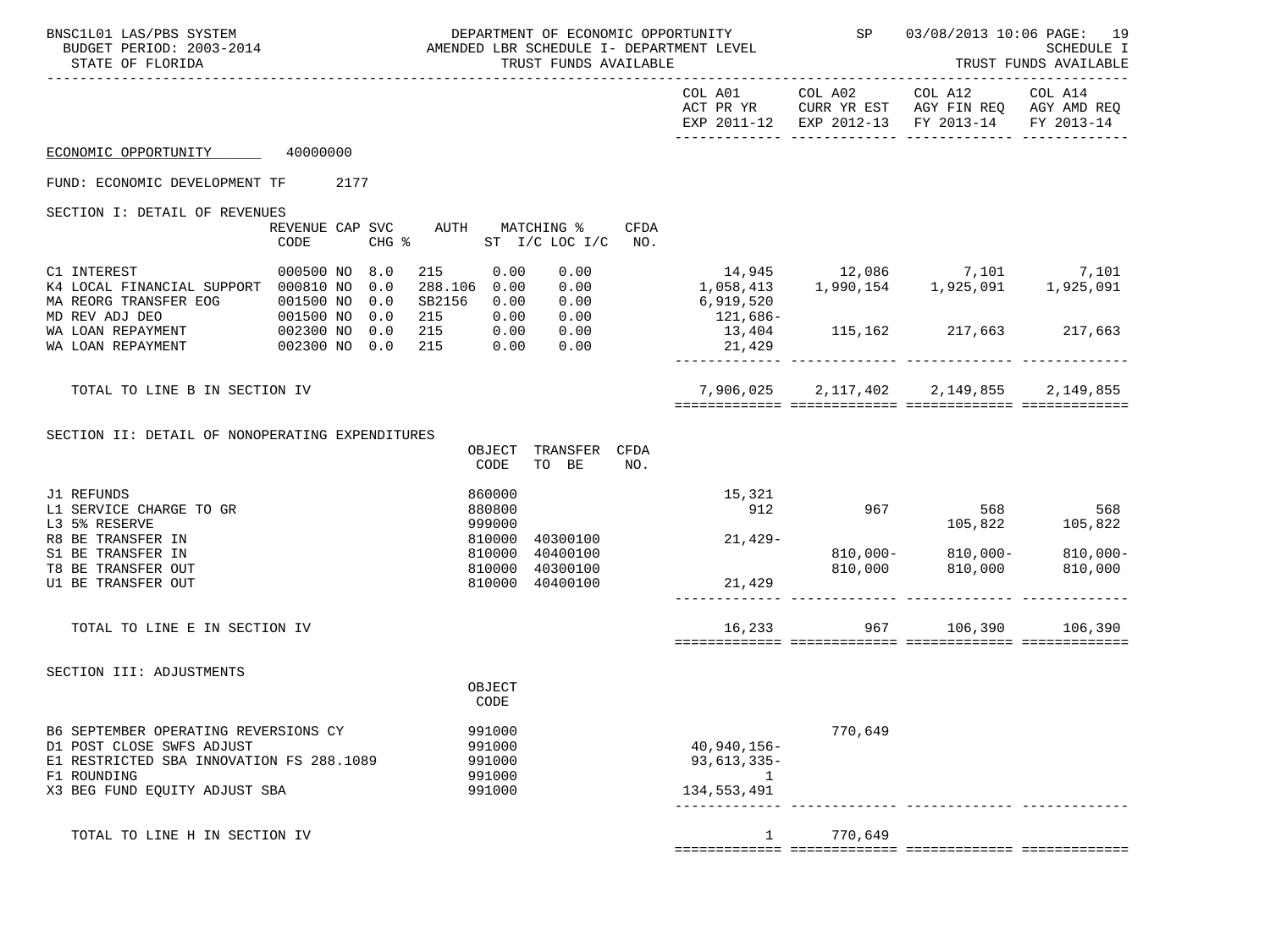| BNSC1L01 LAS/PBS SYSTEM<br>BUDGET PERIOD: 2003-2014<br>STATE OF FLORIDA                 | DEPARTMENT OF ECONOMIC OPPORTUNITY<br>AMENDED LBR SCHEDULE I- DEPARTMENT LEVEL<br>TRUST FUNDS AVAILABLE |                                     |                                       |                                      | 03/08/2013 10:06 PAGE:<br>20<br>SCHEDULE I<br>TRUST FUNDS AVAILABLE<br>------------------------------------- |
|-----------------------------------------------------------------------------------------|---------------------------------------------------------------------------------------------------------|-------------------------------------|---------------------------------------|--------------------------------------|--------------------------------------------------------------------------------------------------------------|
|                                                                                         |                                                                                                         | COL A01<br>ACT PR YR<br>EXP 2011-12 | COL A02<br>CURR YR EST<br>EXP 2012-13 | COL A12<br>AGY FIN REO<br>FY 2013-14 | COL A14<br>AGY AMD REQ<br>FY 2013-14                                                                         |
| 40000000<br>ECONOMIC OPPORTUNITY                                                        |                                                                                                         |                                     |                                       |                                      |                                                                                                              |
| 2177<br>FUND: ECONOMIC DEVELOPMENT TF                                                   |                                                                                                         |                                     |                                       |                                      |                                                                                                              |
| SECTION IV: SUMMARY                                                                     |                                                                                                         |                                     |                                       |                                      |                                                                                                              |
| UNRESERVED FUND BALANCE - JULY 1                                                        | (A)                                                                                                     |                                     |                                       | 6,309,627 4,586,711                  | 4,586,711                                                                                                    |
| ADD: REVENUES (FROM SECTION I)                                                          | (B)                                                                                                     |                                     | 7,906,025 2,117,402 2,149,855         |                                      | 2,149,855                                                                                                    |
| TOTAL FUNDS AVAILABLE (LINE A + LINE B)                                                 | (C)                                                                                                     | 7,906,025                           | 8,427,029                             | 6,736,566                            | 6,736,566                                                                                                    |
| LESS: OPERATING EXPENDITURES                                                            | (D)                                                                                                     |                                     | 1,580,166 4,610,000                   | 4,610,000                            | 4,610,000                                                                                                    |
| LESS: NONOPERATING EXPENDITURES (SECTION II)<br>LESS: FIXED CAPITAL OUTLAY (TOTAL ONLY) | (E)<br>(F)                                                                                              | 16,233                              | 967                                   | 106,390                              | 106,390                                                                                                      |
| UNRESERVED FUND BALANCE - JUNE 30 - BEFORE ADJ<br>NET ADJUSTMENTS (FROM SECTION III)    | (G)<br>(H)                                                                                              |                                     | 6,309,626 3,816,062<br>770,649        | 2,020,176                            | 2,020,176                                                                                                    |
| ADJUSTED UNRESERVED FUND BALANCE - JUNE 30                                              | (T)                                                                                                     |                                     | 6,309,627 4,586,711                   | 2,020,176                            | 2,020,176                                                                                                    |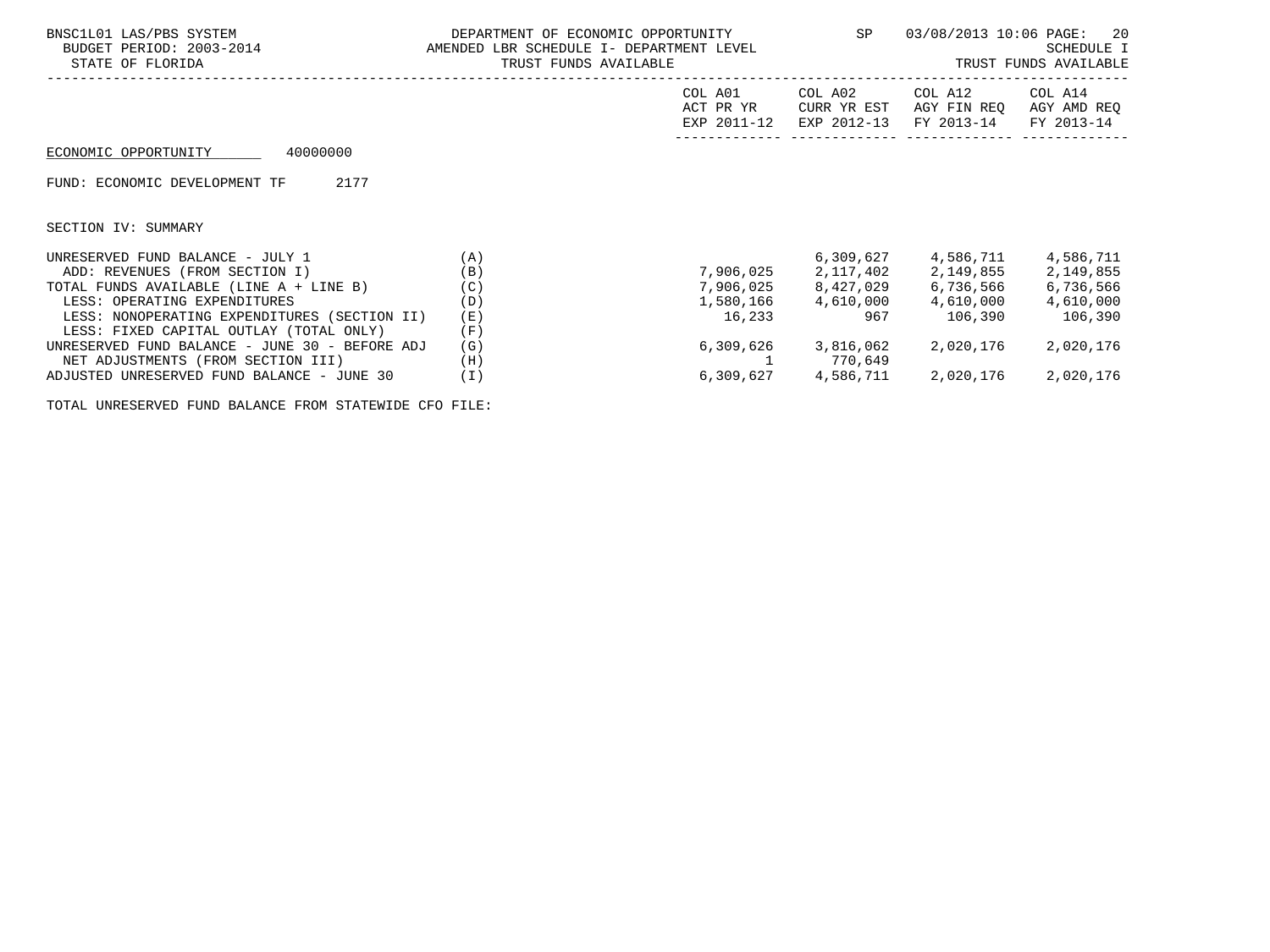BNSC1L01 LAS/PBS SYSTEM DEPARTMENT OF ECONOMIC OPPORTUNITY SP 03/08/2013 10:06 PAGE: 21 AMENDED LBR SCHEDULE I- DEPARTMENT LEVEL STATE OF FLORIDA TRUST FUNDS AVAILABLE TRUST FUNDS AVAILABLE

| COL A01     | COL A02     | COL A12                           | COL A14 |
|-------------|-------------|-----------------------------------|---------|
| ACT PR YR   | CURR YR EST | AGY FIN REO AGY AMD REO           |         |
| EXP 2011-12 |             | EXP 2012-13 FY 2013-14 FY 2013-14 |         |
|             |             |                                   |         |

## ECONOMIC OPPORTUNITY 40000000

FUND: EMPLOYMENT SECURITY ADM TF 2195

|                            | REVENUE CAP SVC |       | <b>AUTH</b> |      | MATCHING %     |      | CFDA   |                |             |              |              |
|----------------------------|-----------------|-------|-------------|------|----------------|------|--------|----------------|-------------|--------------|--------------|
|                            | CODE            | CHG % |             |      | ST I/C LOC I/C |      | NO.    |                |             |              |              |
|                            |                 |       |             |      |                |      |        |                |             |              |              |
| A4 UNEMPLOYMENT COMP       | 000119 NO       | 0.0   | 443         | 0.00 |                | 0.00 | 17.225 | 65,434         |             |              |              |
| C5 INTEREST ON FED FUNDS   | 000504 NO       | 0.0   | 215         | 0.00 |                | 0.00 |        | 254            |             |              |              |
| C7 SMALL BUSINESS CREDIT   | 000700 NO       | 0.0   | 288         | 0.00 |                | 0.00 | 21.022 | $\overline{4}$ |             |              |              |
| C7 SMALL BUSINESS CREDIT   | 000700 NO       | 0.0   | 163         | 0.00 |                | 0.00 | 21.022 | 61             |             |              |              |
| C9 COMMUNITY SERVICES BG   | 000700 NO       | 0.0   | 163         | 0.00 |                | 0.00 | 93.569 | 210            |             |              |              |
| C9 COMMUNITY SERVICES BG   | 000700 NO       | 0.0   | 163         | 0.00 |                | 0.00 | 93.569 | 17             |             |              |              |
| D1 LOW INCOME ENERGY ASST  | 000700 NO       | 0.0   | 409         | 0.00 |                | 0.00 | 93.568 | 11             |             |              |              |
| D1 LOW INCOME ENERGY ASST  | 000700 NO       | 0.0   | 409         | 0.00 |                | 0.00 | 93.568 | 98             |             |              |              |
| D5 LABOR CERTIFICATION     | 000700 NO       | 0.0   | 20.50       | 0.00 |                | 0.00 | 17.273 | 1,512          | 5,084       | 5,084        | 5,084        |
| D5 LABOR CERTIFICATION     | 000700 NO       | 0.0   | 20.50       | 0.00 |                | 0.00 | 17.273 | 187,439        | 300,149     | 300,149      | 300,149      |
| D7 LABOR MARKET STATISTICS | 000700 NO       | 0.0   | 20.50       | 0.00 |                | 0.00 | 17.002 | 1,843,288      | 2,456,331   | 2,456,331    | 2,456,331    |
| D7 LABOR MARKET STATISTICS | 000700 NO       | 0.0   | 20.50       | 0.00 |                | 0.00 | 17.002 | 13,544         | 3,001       | 3,001        | 3,001        |
| D8 EST GRT REC LMS         | 000700 NO       | 0.0   | 20.50       | 0.00 |                | 0.00 | 17.002 | 1,154          |             |              |              |
| D9 WORKFORCE INFORMATION   | 000700 NO       | 0.0   | 20.50       | 0.00 |                | 0.00 | 17.207 | 1,237,621      | 1,241,087   | 1,241,087    | 1,241,087    |
| D9 WORKFORCE INFORMATION   | 000700 NO       | 0.0   | 20.50       | 0.00 |                | 0.00 | 17.207 | 884            |             |              |              |
| EO EST GRT REC WORK INFO   | 000700 NO       | 0.0   | 20.50       | 0.00 |                | 0.00 | 17.207 | 11,785         |             |              |              |
| E1 TRADE TRAINING PROGRAM  | 000700 NO       | 0.0   | 20.50       | 0.00 |                | 0.00 | 17.245 | 3,003,480      | 4,716,384   | 6,016,384    | 6,016,384    |
| E1 TRADE TRAINING PROGRAM  | 000700 NO       | 0.0   | 20.50       | 0.00 |                | 0.00 | 17.245 | 528            | 1,183       | 1,183        | 1,183        |
| E5 UC DISASTER             | 000700 NO       | 0.0   | 443         | 0.00 |                | 0.00 | 17.225 |                | 14,999      |              |              |
| F5 UNEMPLOYMENT COMP       | 000700 NO       | 0.0   | 443         | 0.00 |                | 0.00 | 17.225 | 58,301,308     | 141,598,064 | 101,834,840  | 101,834,840  |
| F5 UNEMPLOYMENT COMP       | 000700 NO       | 0.0   | 443         | 0.00 |                | 0.00 | 17.225 | 9,695,717      | 11,496,159  | 24,741,209   | 24,741,209   |
| F5 UNEMPLOYMENT COMP       | 000700 NO       | 0.0   | 443         | 0.00 |                | 0.00 | 17.225 | 2,705,185      | 4,072,287   | 4, 117, 315  | 4, 117, 315  |
| F6 EST GRT REC UC          | 000700 NO       | 0.0   | 443         | 0.00 |                | 0.00 | 17.225 | 49,283         |             |              |              |
| F6 EST GRT REC UC          | 000700 NO       | 0.0   | 443         | 0.00 |                | 0.00 | 17.225 | 6,749,971      |             |              |              |
| F6 EST GRT REC UC          | 000700 NO       | 0.0   | 443         | 0.00 |                | 0.00 | 17.225 | 4,264          |             |              |              |
| F7 VETERANS PROG-DISABLED  | 000700 NO       | 0.0   | 20.50       | 0.00 |                | 0.00 | 17.801 | 3,404,543      | 6,002,232   | 6,652,232    | 6,652,232    |
| F7 VETERANS PROGR-DISABLED | 000700 NO       | 0.0   | 20.50       | 0.00 |                | 0.00 | 17.801 | 20,259         | 777         | 777          | 777          |
| F9 UC EMERGENCY            | 000700 NO       | 0.0   | 443         | 0.00 |                | 0.00 | 17.225 | 14,487,649     | 5, 474, 178 |              |              |
| F9 UC EMERGENCY            | 000700 NO       | 0.0   | 443         | 0.00 |                | 0.00 | 17.225 | 148,088        | 163,684     | 163,684      | 163,684      |
| F9 UC EMERGENCY            | 000700 NO       | 0.0   | 443         | 0.00 |                | 0.00 | 17.225 | 65,299         |             |              |              |
| G1 UC ADDITIONAL           | 000700 NO       | 0.0   | 443         | 0.00 |                | 0.00 | 17.225 | 129            |             |              |              |
| G3 VETERANS PROGRAM-LOCAL  | 000700 NO       | 0.0   | 20.50       | 0.00 |                | 0.00 | 17.804 | 20,961         | 3,199       | 3,199        | 3,199        |
| G3 VETERANS PROG-LOCAL     | 000700 NO       | 0.0   | 20.50       | 0.00 |                | 0.00 | 17.804 | 3,333,087      | 5,102,862   | 5,752,862    | 5,752,862    |
| G5 WAGNER PEYSER           | 000700 NO       | 0.0   | 20.50       | 0.00 |                | 0.00 | 17.207 | 29, 210, 790   | 31,603,454  | 53,890,756   | 51,646,692   |
| G5 WAGNER PEYSER           | 000700 NO       | 0.0   | 20.50       | 0.00 |                | 0.00 | 17.207 | 9,252          | 18,583      | 18,583       | 18,583       |
| G5 WAGNER PEYSER           | 000700 NO       | 0.0   | 20.50       | 0.00 |                | 0.00 | 17.207 | 181,556        | 190,661     | 190,661      | 190,661      |
| G6 EST GRT REC WP          | 000700 NO       | 0.0   | 20.50       | 0.00 |                | 0.00 | 17.207 | 10,454         |             |              |              |
| G6 EST GRT REC WP          | 000700 NO       | 0.0   | 20.50       | 0.00 |                | 0.00 | 17.207 | 409,529        |             |              |              |
| G7 WIA ADULT               | 000700 NO       | 0.0   | 20.50       | 0.00 |                | 0.00 | 17.258 | 59,782,118     | 54,866,013  | 69, 319, 483 | 66, 432, 952 |
| G7 WIA ADULT               | 000700 NO       | 0.0   | 20.50       | 0.00 |                | 0.00 | 17.258 | 4,156,253      | 3,108,680   | 3,134,290    | 3,134,290    |
| G7 WIA ADULT               | 000700 NO       | 0.0   | 20.50       | 0.00 |                | 0.00 | 17.258 | 181,865        | 237,769     | 237,769      | 237,769      |
| G8 EST GRT REC WIA         | 000700 NO       | 0.0   | 2050        | 0.00 |                | 0.00 | 17.258 | 1,069,552      |             |              |              |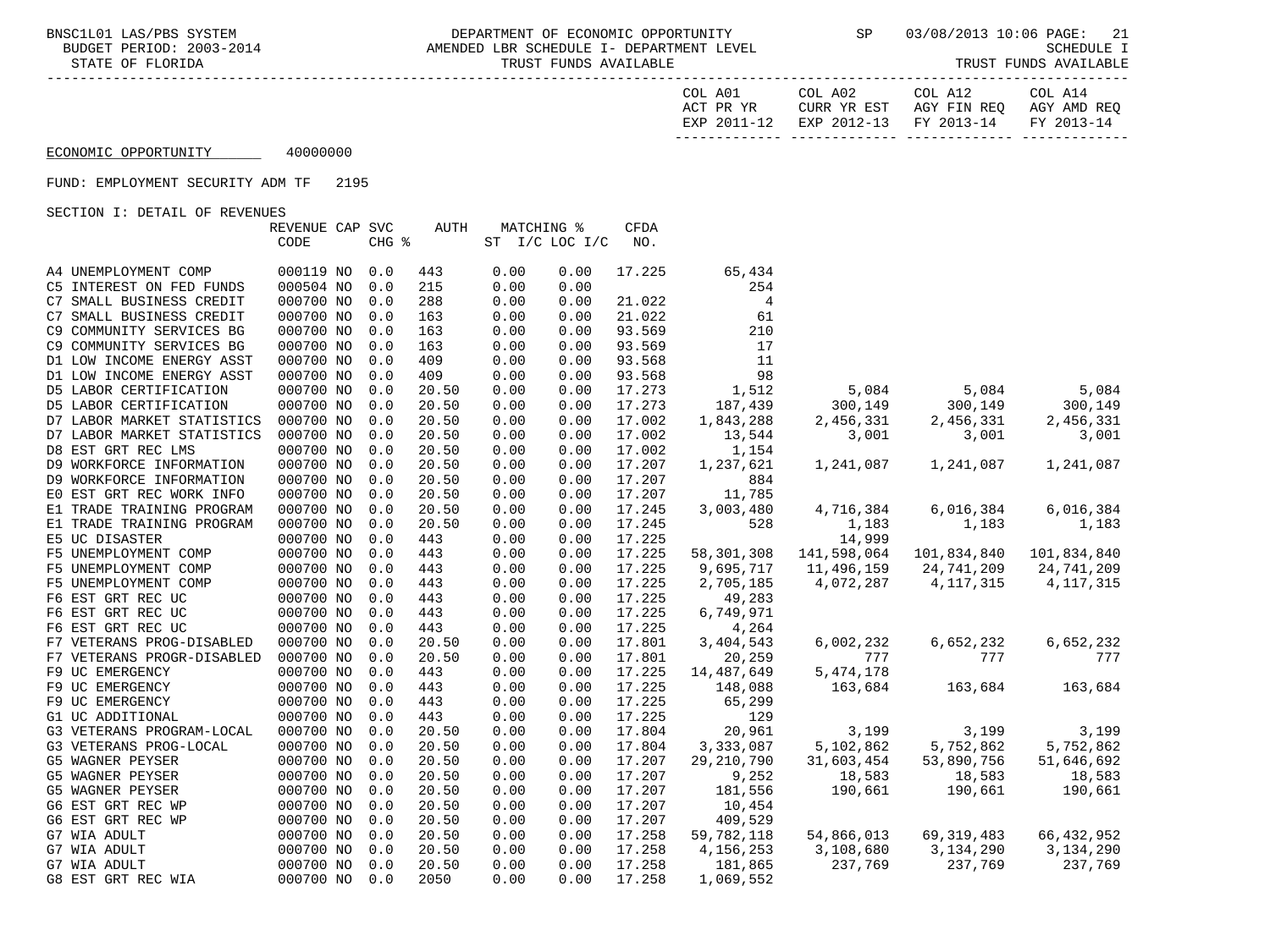-----------------------------------------------------------------------------------------------------------------------------------

| COL A01     | COL A02     | COL A12                           | COL A14 |
|-------------|-------------|-----------------------------------|---------|
| ACT PR YR   | CURR YR EST | AGY FIN REO AGY AMD REO           |         |
| EXP 2011-12 |             | EXP 2012-13 FY 2013-14 FY 2013-14 |         |
|             |             |                                   |         |

## ECONOMIC OPPORTUNITY 40000000

### FUND: EMPLOYMENT SECURITY ADM TF 2195

|                            | REVENUE CAP SVC |       | <b>AUTH</b> |      | MATCHING % |                | CFDA   |              |              |              |            |
|----------------------------|-----------------|-------|-------------|------|------------|----------------|--------|--------------|--------------|--------------|------------|
|                            | CODE            | CHG % |             |      |            | ST I/C LOC I/C | NO.    |              |              |              |            |
|                            |                 |       |             |      |            |                |        |              |              |              |            |
| G8 EST GRT REC WIA         | 000700 NO       | 0.0   | 20.50       | 0.00 |            | 0.00           | 17.258 | 2,156,783    |              |              |            |
| G9 WIA DISLOCATED WORKER   | 000700 NO       | 0.0   | 20.50       | 0.00 |            | 0.00           | 17.278 | 42, 264, 574 | 44, 473, 732 | 63, 325, 443 | 60,688,509 |
| G9 WIA DISLOCATED WORKER   | 000700 NO       | 0.0   | 20.50       | 0.00 |            | 0.00           | 17.278 | 2,679        | 7,791        | 7,791        | 7,791      |
| H1 WIA DISLOCATED WORKER   | 000700 NO       | 0.0   | 20.50       | 0.00 |            | 0.00           | 17.260 | 105          |              |              |            |
| H1 WIA DISLOCATED WORKER   | 000700 NO       | 0.0   | 20.50       | 0.00 |            | 0.00           | 17.260 | 3,184,487    | 1,298,498    | 1,041,545    | 1,041,545  |
| H3 WIA PROJECTS            | 000700 NO       | 0.0   | 20.50       | 0.00 |            | 0.00           | 17.261 | 181,037      | 351,671      | 351,671      | 351,671    |
| H3 WIA PROJECTS            | 000700 NO       | 0.0   | 20.50       | 0.00 |            | 0.00           | 17.261 | 112          |              |              |            |
| H5 WIA YOUTH               | 000700 NO       | 0.0   | 20.50       | 0.00 |            | 0.00           | 17.259 | 31, 518, 313 | 33,636,437   | 46,636,437   | 44,694,450 |
| H7 WORK OPPORTUN TAX CRED  | 000700 NO       | 0.0   | 20.50       | 0.00 |            | 0.00           | 17.271 | 413,578      | 606,877      | 606,877      | 606,877    |
| H7 WORK OPPORTUNITY TAX CR | 000700 NO       | 0.0   | 20.50       | 0.00 |            | 0.00           | 17.271 | 3,507        | 9,754        | 9,754        | 9,754      |
| H9 FOOD STAMP E&T 100%     | 000700 NO       | 0.0   | 445         | 0.00 |            | 0.00           | 10.561 | 2,720        | 7,387        | 7,387        | 7,387      |
| H9 FOOD STAMP E&T 100%     | 000700 NO       | 0.0   | 445         | 0.00 |            | 0.00           | 10.561 | 6,604,704    | 8,177,300    | 11, 427, 300 | 11,427,300 |
| H9 FOOD STAMP E&T 100%     | 000700 NO       | 0.0   | 445         | 0.00 |            | 0.00           | 10.561 | 45,000       | 63,327       | 63,327       | 63,327     |
| IO EST GRT REC FSET        | 000700 NO       | 0.0   | 445         | 0.00 |            | 0.00           | 10.561 | 5,026        |              |              |            |
| I1 FOOD STAMP E&T 50%      | 000700 NO       | 0.0   | 445         | 0.00 |            | 0.00           | 10.561 | 89,933       | 255,819      | 255,819      | 255,819    |
| I1 FOOD STAMP E&T 50%      | 000700 NO       | 0.0   | 445         | 0.00 |            | 0.00           | 10.561 |              | 500          | 500          | 500        |
| I3 SMALL CITIES CDBG       | 000700 NO       | 0.0   | 290         | 0.00 |            | 0.00           | 14.228 | 317          |              |              |            |
| I3 SMALL CITIES CDBG       | 000700 NO       | 0.0   | 290         | 0.00 |            | 0.00           | 14.228 | 26           |              |              |            |
| <b>I5 CDBG DISASTER</b>    | 000700 NO       | 0.0   | 290         | 0.00 |            | 0.00           | 14.228 | 27           |              |              |            |
| 15 CDBG DISASTER           | 000700 NO       | 0.0   | 290         | 0.00 |            | 0.00           | 14.228 | 331          |              |              |            |
| I7 NEIGHBORHOOD STABIL     | 000700 NO       | 0.0   | 290         | 0.00 |            | 0.00           | 14.228 | 232          |              |              |            |
| I7 NEIGHBORHOOD STABIL     | 000700 NO       | 0.0   | 290         | 0.00 |            | 0.00           | 14.228 | 17           |              |              |            |
| 19 WIA NEG BP              | 000702 NO       | 0.0   | 20.50       | 0.00 |            | 0.00           | 17.260 | 684,583      | 538          | 538          | 538        |
| JO EST GRT REC WIA BP      | 000702 NO       | 0.0   | 20.50       | 0.00 |            | 0.00           | 17.260 | 507,868      |              |              |            |
| J2 ARRA WIA ADULT          | 000750 NO       | 0.0   | 20.50       | 0.00 |            | 0.00           | 17.258 | $22 -$       |              |              |            |
| J3 ARRA WIA DISLOCATED WKR | 000750 NO       | 0.0   | 20.50       | 0.00 |            | 0.00           | 17.260 | $9,595-$     |              |              |            |
| J9 ARRA WIA HLTH CARE      | 000750 NO       | 0.0   | 20.50       | 0.00 |            | 0.00           | 17.275 | 143,187      | 26           |              |            |
| J9 ARRA WIA HLTH CARE      | 000750 NO       | 0.0   | 20.50       | 0.00 |            | 0.00           | 17.275 | 6            |              |              |            |
| KC EST GRT REC ARRA OJT    | 000750 NO       | 0.0   | 20.50       | 0.00 |            | 0.00           | 17.260 | 11,031       |              |              |            |
| K1 ARRA WIA NEW OJT        | 000750 NO       | 0.0   | 20.50       | 0.00 |            | 0.00           | 17.260 | 1,501,077    | 271,582      |              |            |
| K2 ARRA WEATHERIZATION     | 000750 NO       | 0.0   | 163         | 0.00 |            | 0.00           | 81.042 | 45           |              |              |            |
| K2 ARRA WEATHERIZATION     | 000750 NO       | 0.0   | 163         | 0.00 |            | 0.00           | 81.042 | 616          |              |              |            |
| K5 DISPLACE HOMEMAKER      | 001500 NO       | 0.0   | 446.50      | 0.00 |            | 0.00           |        | 181          | 745          | 745          | 745        |
| K5 DISPLACE HOMEMAKER      | 001500 NO       | 0.0   | 446.50      | 0.00 |            | 0.00           |        | $2,388-$     | 56,540       | 56,540       | 56,540     |
| LC RWB ACCESS REV ADJ      | 001500 NO       | 0.0   | 215         | 0.00 |            | 0.00           |        | $2,227-$     |              |              |            |
| LC RWB ACCESS REV ADJ      | 001500 NO       | 0.0   | 215         | 0.00 |            | 0.00           |        | 5            |              |              |            |
| L3 INDIRECT ADJ            | 001500 NO       | 0.0   | 215         | 0.00 |            | 0.00           |        | 317,400      |              |              |            |
| L3 INDIRECT ADJ            | 001500 NO       | 0.0   | 215         | 0.00 |            | 0.00           |        | 159          | 16,145       | 16,145       | 16,145     |
| L3 INDIRECT ADJ            | 001500 NO       | 0.0   | 215         | 0.00 |            | 0.00           |        | 341,399      | 63           | 63           | 63         |
| L4 TRANSF FROM 2021/100200 | 001500 NO       | 0.0   | 215         | 0.00 |            | 0.00           |        | 2,485        |              |              |            |
| L9 RWB ACCESS FROM DCF GR  | 001500 NO       | 0.0   | 215         | 0.00 |            | 0.00           |        | 402,238      | 23           | 23           | 23         |
| MC REORG TRANSFER AWI      | 001500 NO       | 0.0   | SB2156      | 0.00 |            | 0.00           |        | 1,147,438    |              |              |            |
|                            |                 |       |             |      |            |                |        |              |              |              |            |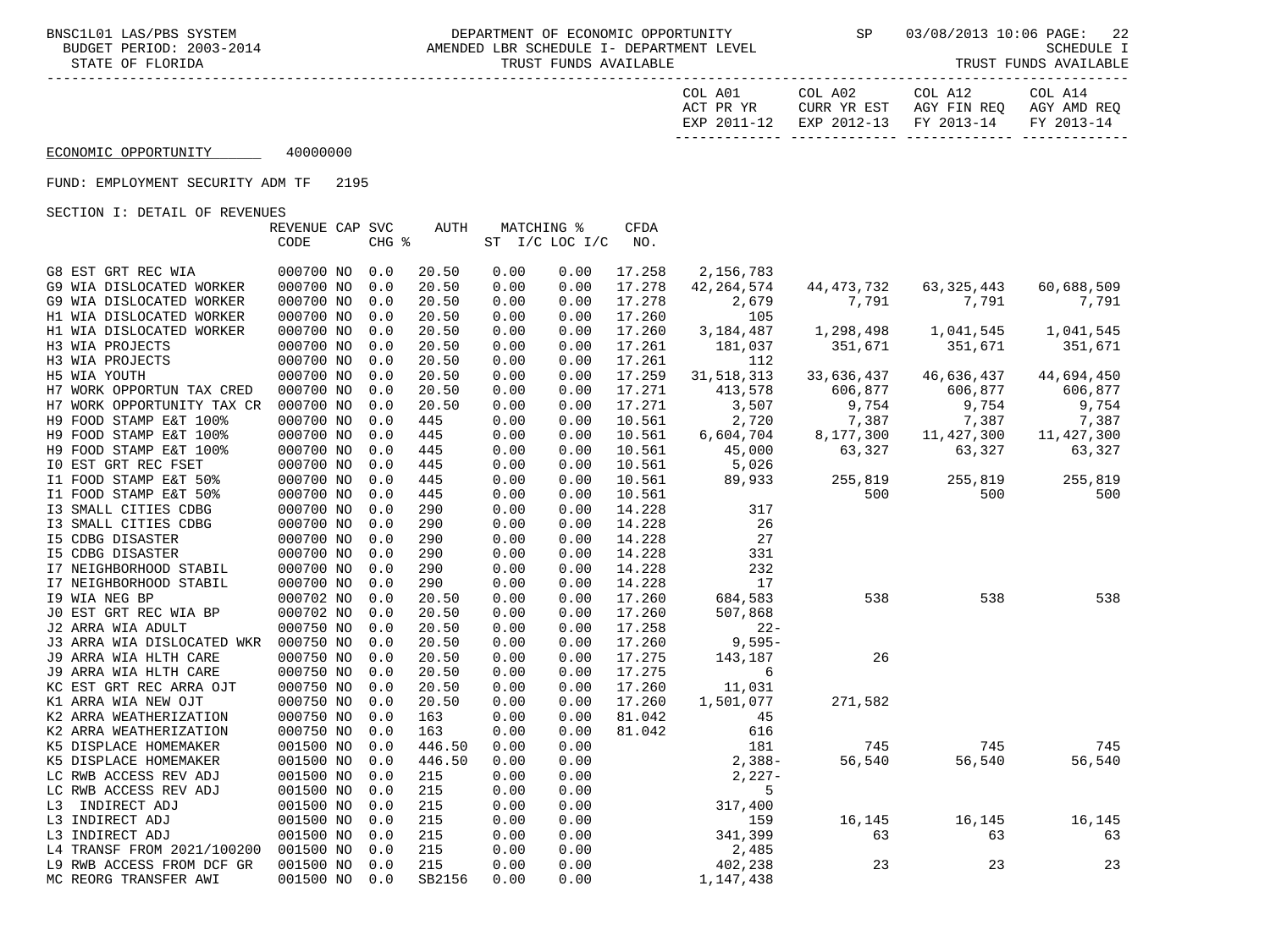| COL A01     | COL A02                           | COL A12     | COL A14     |
|-------------|-----------------------------------|-------------|-------------|
| ACT PR YR   | CURR YR EST                       | AGY FIN REO | AGY AMD REO |
| EXP 2011-12 | EXP 2012-13 FY 2013-14 FY 2013-14 |             |             |
|             |                                   |             |             |

## ECONOMIC OPPORTUNITY 40000000

### FUND: EMPLOYMENT SECURITY ADM TF 2195

|                            | REVENUE CAP SVC |       | <b>AUTH</b> |      | MATCHING %     | CFDA   |           |           |           |           |
|----------------------------|-----------------|-------|-------------|------|----------------|--------|-----------|-----------|-----------|-----------|
|                            | CODE            | CHG % |             |      | ST I/C LOC I/C | NO.    |           |           |           |           |
|                            |                 |       |             |      |                |        |           |           |           |           |
| MC REORG TRANSFER AWI      | 001500 NO       | 0.0   | SB2156      | 0.00 | 0.00           |        | 1,003,550 |           |           |           |
| MD REV ADJ DEO             | 001500 NO       | 0.0   | 215         | 0.00 | 0.00           |        | 114       |           |           |           |
| MD REV ADJ DEO             | 001500 NO       | 0.0   | 215         | 0.00 | 0.00           |        | 76        |           |           |           |
| M1 TRANSF P&I 200100/2648  | 001500 NO       | 0.0   | 215         | 0.00 | 0.00           |        | $1,267-$  | 15,492    | 15,492    | 15,492    |
| M1 TRANSF P&I 200100/2648  | 001500 NO       | 0.0   | 215         | 0.00 | 0.00           |        | $41 -$    | 5         | 5         | 5         |
| M3 UNEMPL COMP200200/2767  | 001500 NO       | 0.0   | 443         | 0.00 | 0.00           | 17.225 | 130,321   | 130,321   | 130,321   | 130,321   |
| M5 UNEMPL COMP 200200/2765 | 001500 NO       | 0.0   | 443         | 0.00 | 0.00           | 17.225 | 1,889,648 | 9,034,655 | 9,034,655 | 9,034,655 |
| M9 TANF WTS FUND ADJ       | 001510 NO       | 0.0   | 445         | 0.00 | 0.00           | 93.558 | 3,065     | 9,017     | 9,017     | 9,017     |
| M9 TANF WTS FUND ADJ       | 001510 NO       | 0.0   | 445         | 0.00 | 0.00           | 93.558 | 1,845,785 | 466,430   | 466,430   | 466,430   |
| N2 P&I FUND ADJ            | 001500 NO       | 0.0   | 215         | 0.00 | 0.00           |        | 1,246     |           |           |           |
| N2 P&I FUND ADJ            | 001500 NO       | 0.0   | 215         | 0.00 | 0.00           |        | 25,568    |           |           |           |
| O1 REFUNDS OP CAT AR       | 001800 NO       | 0.0   | 215         | 0.00 | 0.00           |        | 1,926,826 |           |           |           |
| Q3 REFUNDS                 | 001800 NO       | 0.0   | 215         | 0.00 | 0.00           |        | 257,319   |           |           |           |
| Q3 REFUNDS                 | 001800 NO       | 0.0   | 215         | 0.00 | 0.00           |        | 3,945     |           |           |           |
| Q3 REFUNDS                 | 001800 NO       | 0.0   | 215         | 0.00 | 0.00           |        | 186       |           |           |           |
| R1 REIMBURSEMENT           | 001801 NO       | 0.0   | 215         | 0.00 | 0.00           |        | 1,853     |           |           |           |
| R1 REIMBURSEMENT           | 001801 NO       | 0.0   | 215         | 0.00 | 0.00           |        | 53,545    |           |           |           |
| R2 OEL/IT SUPPORT          | 001801 NO       | 0.0   | 215         | 0.00 | 0.00           |        | 17,515    |           |           |           |
| R5 DOL R3 SUMMIT           | 001801 NO       | 0.0   | 215         | 0.00 | 0.00           |        | 613       | 1,400     | 1,400     | 1,400     |
| R7 FACILITIES              | 001801 NO       | 0.0   | 215         | 0.00 | 0.00           |        | 526       |           |           |           |
| S1 FDOR/CSE                | 001801 NO       | 0.0   | 215         | 0.00 | 0.00           |        | 51,133    | 92,657    | 92,657    | 92,657    |
| S1 FDOR/CSE                | 001801 NO       | 0.0   | 215         | 0.00 | 0.00           |        | 517       | 157       | 157       | 157       |
| S3 UC DCF                  | 001801 NO       | 0.0   | 215         | 0.00 | 0.00           |        | 110,199   | 176,150   | 176,150   | 176,150   |
| S5 UC DFS                  | 001801 NO       | 0.0   | 215         | 0.00 | 0.00           |        | 30,830    | 47,050    | 47,050    | 47,050    |
| S7 UC DOE VR               | 001801 NO       | 0.0   | 215         | 0.00 | 0.00           |        | 12,624    | 15,000    | 15,000    | 15,000    |
| S9 UC USDHS IMMIGRT        | 001801 NO       | 0.0   | 215         | 0.00 | 0.00           |        |           | 28,000    | 28,000    | 28,000    |
| T1 UC AHCA                 | 001801 NO       | 0.0   | 215         | 0.00 | 0.00           |        | 153       | 3,000     | 3,000     | 3,000     |
| U1 FDOCA                   | 001801 NO       | 0.0   | 215         | 0.00 | 0.00           |        | 271       | 350       | 350       | 350       |
| U3 FDLE                    | 001801 NO       | 0.0   | 215         | 0.00 | 0.00           |        | 289       | 651       | 651       | 651       |
| U5 WORKFORCE FLORIDA INC   | 001801 NO       | 0.0   | 215         | 0.00 | 0.00           |        | 889       |           |           |           |
| U7 FDBPR                   | 001801 NO       | 0.0   | 215         | 0.00 | 0.00           |        | 1,809     | 3,000     | 3,000     | 3,000     |
| <b>U9 FDOE</b>             | 001801 NO       | 0.0   | 215         | 0.00 | 0.00           |        | 12,955    | 10,900    | 10,900    | 10,900    |
| V1 TRANSUNION CRA          | 001801 NO       | 0.0   | 215         | 0.00 | 0.00           |        | $1,307-$  | 1,634     | 1,634     | 1,634     |
| V1 TRANSUNION CRA          | 001801 NO       | 0.0   | 215         | 0.00 | 0.00           |        | $1 -$     |           |           |           |
| V2 EQUIFAX CRA             | 001801 NO       | 0.0   | 215         | 0.00 | 0.00           |        | $27 -$    | 1,634     | 1,634     | 1,634     |
| V3 FIABILITY CRA           | 001801 NO       | 0.0   | 215         | 0.00 | 0.00           |        | $25 -$    | 1,634     | 1,634     | 1,634     |
| V5 UC AG MED FRAUD         | 001801 NO       | 0.0   | 215         | 0.00 | 0.00           |        | 543       | 500       | 500       | 500       |
| V7 US DOL OIG              | 001870 YES 0.0  |       | 270         | 0.00 | 0.00           |        | 14,743    |           |           |           |
| 1E TRADE TRAINING PROGRAM  | 000799 NO       | 0.0   | 20.50       | 0.00 | 0.00           | 17.245 | 31        | 114       | 114       | 114       |
| 1E TRADE TRAINING PROGRAM  | 000799 NO       | 0.0   | 20.50       | 0.00 | 0.00           | 17.245 | 41,291    | 60,313    | 60,313    | 60,313    |
| 1H WIA DISLOCATED WORKER   | 000799 NO       | 0.0   | 20.50       | 0.00 | 0.00           | 17.260 | 773       | 4,757     | 4,757     | 4,757     |
| 1K ARRA WIA NEW OJT        | 000750 NO       | 0.0   | 20.50       | 0.00 | 0.00           | 17.260 | 4,845     |           |           |           |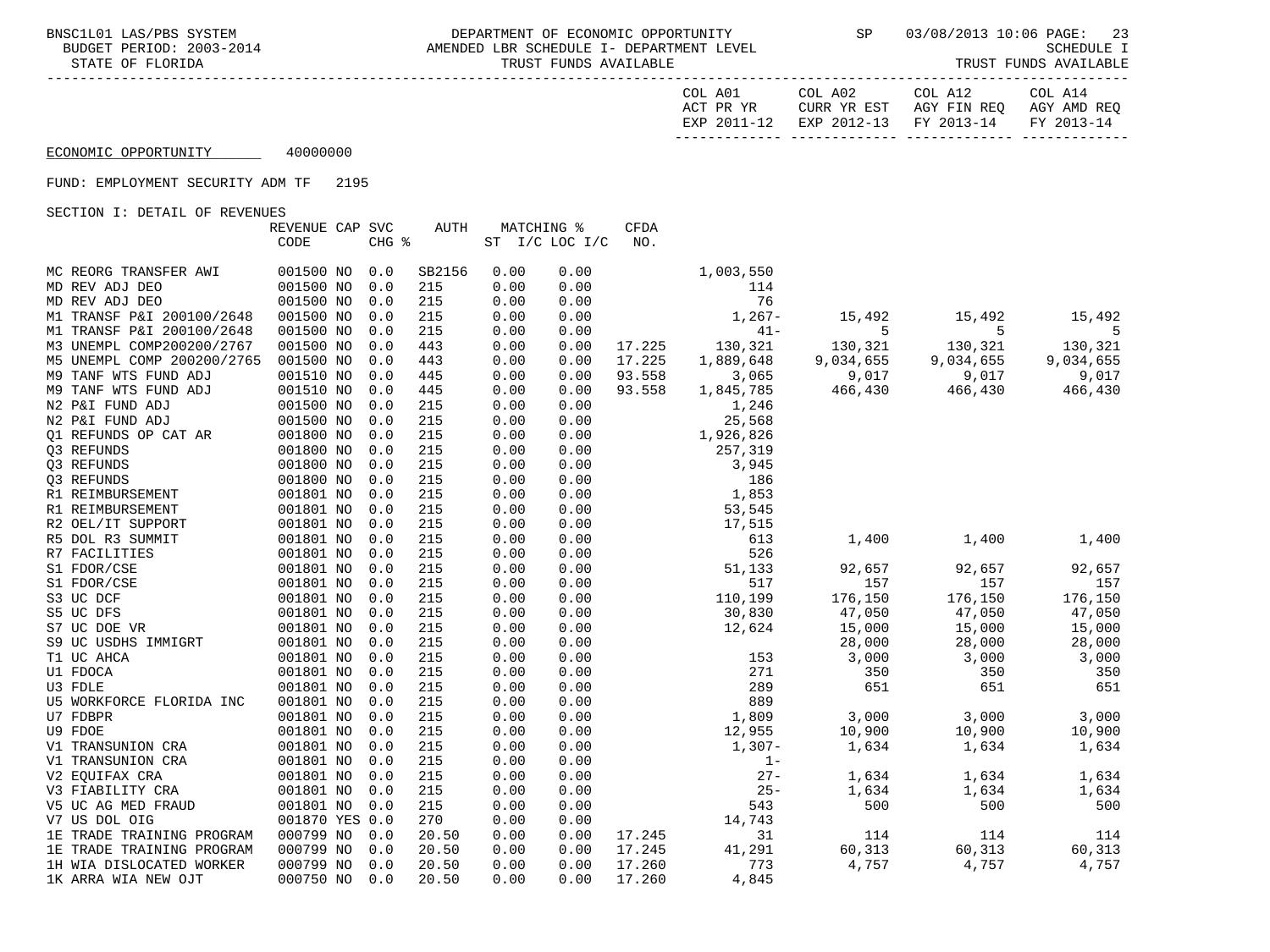| COL A01   |             | COL A02                | COL A12     | COL A14     |
|-----------|-------------|------------------------|-------------|-------------|
| ACT PR YR |             | CURR YR EST            | AGY FIN REO | AGY AMD REO |
|           | EXP 2011-12 | EXP 2012-13 FY 2013-14 |             | FY 2013-14  |
|           |             |                        |             |             |

## ECONOMIC OPPORTUNITY 40000000

### FUND: EMPLOYMENT SECURITY ADM TF 2195

|                            | REVENUE CAP SVC |       | <b>AUTH</b> |      | MATCHING %         | <b>CFDA</b> |              |           |           |           |
|----------------------------|-----------------|-------|-------------|------|--------------------|-------------|--------------|-----------|-----------|-----------|
|                            | CODE            | CHG % |             |      | ST $I/C$ LOC $I/C$ | NO.         |              |           |           |           |
|                            |                 |       |             |      |                    |             |              |           |           |           |
| 1M TRANSF P&I 200100/2648  | 001500 NO       | 0.0   | 215         | 0.00 | 0.00               |             | 1,267        | 1,505     | 1,505     | 1,505     |
| 1M TRANSF P&I 200100/2648  | 001500 NO       | 0.0   | 215         | 0.00 | 0.00               |             | 41           |           |           |           |
| 1S FDOR/CSE                | 001801 NO       | 0.0   | 215         | 0.00 | 0.00               |             | 5,888        | 8,398     | 8,398     | 8,398     |
| 1S FDOR/CSE                | 001801 NO       | 0.0   | 215         | 0.00 | 0.00               |             | 48           | 20        | 20        | 20        |
| 1V TRANSUNION CRA          | 001801 NO       | 0.0   | 215         | 0.00 | 0.00               |             | $\mathbf{1}$ |           |           |           |
| 1V TRANSUNION CRA          | 001801 NO       | 0.0   | 215         | 0.00 | 0.00               |             | 369          | 213       | 213       | 213       |
| 2J ARRA WIA ADULT          | 000750 NO       | 0.0   | 20.50       | 0.00 | 0.00               | 17.258      | 804          |           |           |           |
| 2V EOUIFAX CRA             | 001801 NO       | 0.0   | 215         | 0.00 | 0.00               |             | $3 -$        | 213       | 213       | 213       |
| 3G VETERANS PROGRAM-LOCAL  | 000799 NO       | 0.0   | 20.50       | 0.00 | 0.00               | 17.804      | 53           | 235       | 235       | 235       |
| 3G VETERANS PROGRAM-LOCAL  | 000799 NO       | 0.0   | 20.50       | 0.00 | 0.00               | 17.804      | 195,910      | 332,275   | 332,275   | 332,275   |
| 3H WIA PROJECTS            | 000799 NO       | 0.0   | 20.50       | 0.00 | 0.00               | 17.261      | 392          | 761       | 761       | 761       |
| <b>3V FIABILITY CRA</b>    | 001801 NO       | 0.0   | 215         | 0.00 | 0.00               |             | $2 -$        | 213       | 213       | 213       |
| 4L TRANSF FROM 2021/100200 | 001500 NO       | 0.0   | 215         | 0.00 | 0.00               |             | 189          |           |           |           |
| 5D LABOR CERTIFICATION     | 000799 NO       | 0.0   | 20.50       | 0.00 | 0.00               | 17.273      | 14,594       | 24,665    | 24,665    | 24,665    |
| 5D LABOR CERTIFICATION     | 000799 NO       | 0.0   | 20.50       | 0.00 | 0.00               | 17.273      | 91           | 470       | 470       | 470       |
| 5E UC DISASTER             | 000799 NO       | 0.0   | 443         | 0.00 | 0.00               | 17.225      |              | 1,332     |           |           |
| 5F UNEMPLOYMENT COMP       | 000799 NO       | 0.0   | 443         | 0.00 | 0.00               | 17.225      | 2,284,082    | 4,119,596 | 3,728,170 | 3,728,170 |
| 5F UNEMPLOYMENT COMP       | 000799 NO       | 0.0   | 443         | 0.00 | 0.00               | 17.225      | 31,119       | 319,370   | 724,794   | 724,794   |
| 5F UNEMPLOYMENT COMP       | 000799 NO       | 0.0   | 443         | 0.00 | 0.00               | 17.225      | 257,592      | 436,663   | 440,616   | 440,616   |
| 5G WAGNER PEYSER           | 000799 NO       | 0.0   | 20.50       | 0.00 | 0.00               | 17.207      | $20 -$       |           |           |           |
| 5G WAGNER PEYSER           | 000799 NO       | 0.0   | 20.50       | 0.00 | 0.00               | 17.207      | 1,207,633    | 1,562,803 | 1,859,066 | 1,859,066 |
| 5G WAGNER PEYSER           | 000799 NO       | 0.0   | 20.50       | 0.00 | 0.00               | 17.207      | 276          | 1,552     | 1,552     | 1,552     |
| 5K DISPLACED HOMEMAKER     | 001500 NO       | 0.0   | 446.50      | 0.00 | 0.00               |             | 9            | 72        | 72        | 72        |
| 5K DISPLACED HOMEMAKER     | 001500 NO       | 0.0   | 446.50      | 0.00 | 0.00               |             | 2,388        | 4,715     | 4,715     | 4,715     |
| 7D LABOR MARKET STATISTICS | 000799 NO       | 0.0   | 20.50       | 0.00 | 0.00               | 17.002      | 130,288      | 212,913   | 212,913   | 212,913   |
| 7D LABOR MARKET STATISTICS | 000799 NO       | 0.0   | 20.50       | 0.00 | 0.00               | 17.002      | 5            |           |           |           |
| 7F VETERANS PROGR DISABLED | 000799 NO       | 0.0   | 20.50       | 0.00 | 0.00               | 17.801      | 200,459      | 381,749   | 381,749   | 381,749   |
| 7G WIA ADULT               | 000799 NO       | 0.0   | 20.50       | 0.00 | 0.00               | 17.258      | 407,677      | 539,027   | 749,794   | 749,794   |
| 7G WIA ADULT               | 000799 NO       | 0.0   | 20.50       | 0.00 | 0.00               | 17.258      | 33           | 150       | 150       | 150       |
| 7H WORK OPPORT TAX CREDIT  | 000799 NO       | 0.0   | 20.50       | 0.00 | 0.00               | 17.271      | 31,516       | 48,944    | 48,944    | 48,944    |
| 7H WORK OPPORT TAX CREDIT  | 000799 NO       | 0.0   | 20.50       | 0.00 | 0.00               | 17.271      | 212          | 940       | 940       | 940       |
| 9D WORKFORCE INFORMATION   | 000799 NO       | 0.0   | 20.50       | 0.00 | 0.00               | 17.207      | 3            |           |           |           |
| 9D WORKFORCE INFORMATION   | 000799 NO       | 0.0   | 20.50       | 0.00 | 0.00               | 17.207      | 86,802       | 71,773    | 71,773    | 71,773    |
| <b>9F UC EMERGENCY</b>     | 000799 NO       | 0.0   | 443         | 0.00 | 0.00               | 17.225      | 15,202       | 19,568    | 19,568    | 19,568    |
| <b>9F UC EMERGENCY</b>     | 000799 NO       | 0.0   | 443         | 0.00 | 0.00               | 17.225      | 895,390      | 333,659   |           |           |
| <b>9F UC EMERGENCY</b>     | 000799 NO       | 0.0   | 443         | 0.00 | 0.00               | 17.225      | 7,179        |           |           |           |
| 9H FOOD STAMP E&T 100%     | 000799 NO       | 0.0   | 445         | 0.00 | 0.00               | 10.561      | 8            | 34        | 34        | 34        |
| 9H FOOD STAMP E&T 100%     | 000799 NO       | 0.0   | 445         | 0.00 | 0.00               | 10.561      | 24,267       | 35,378    | 50,159    | 50,159    |
| 9I WIA NEG BP              | 000799 NO       | 0.0   | 20.50       | 0.00 | 0.00               | 17.260      | 2,059        |           |           |           |
| 9J ARRA WIA HLTH CARE      | 000750 NO       | 0.0   | 20.50       | 0.00 | 0.00               | 17.275      | 566          |           |           |           |
| 9L RWB ACCESS FROM DCF GR  | 001500 NO       | 0.0   | 215         | 0.00 | 0.00               |             | 50           |           |           |           |
| 9M TANF WTS FUND ADJ       | 001599 NO       | 0.0   | 445         | 0.00 | 0.00               | 93.558      | 1,082        | 1,645     | 1,645     | 1,645     |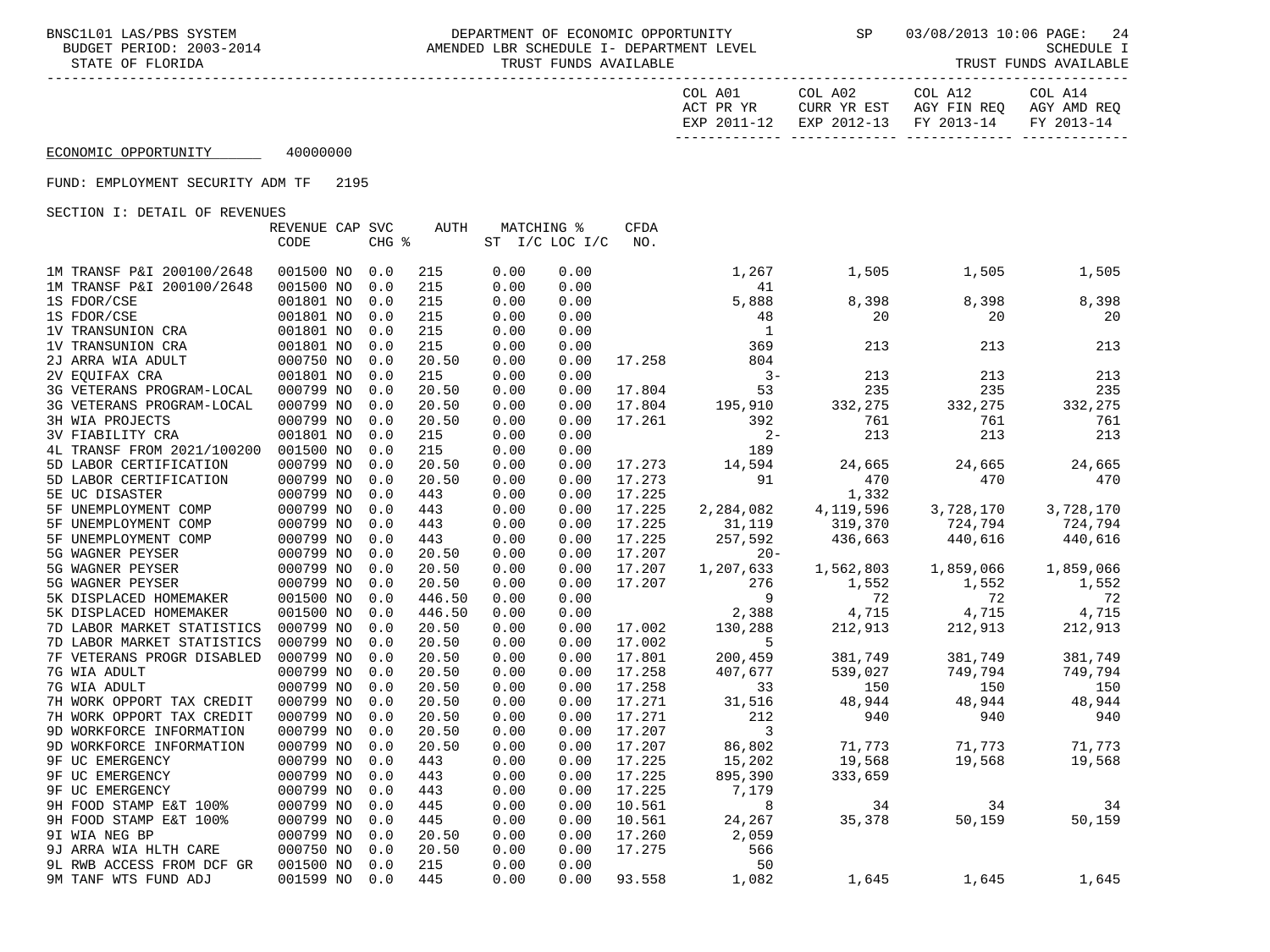| SCILO1 LAS/PBS SYSTEM DEPARTMENT OF ECONOMIC OPPORTUNITY<br>BUDGET PERIOD: 2003-2014 AMENDED LBR SCHEDULE I- DEPARTMENT LEVEL<br>BNSC1L01 LAS/PBS SYSTEM<br>STATE OF FLORIDA |      |  |                                                                                                                                                                                                                                                                                                        |                                                             |        |                      |                |                                                                                                                                             | DEPARTMENT OF ECONOMIC OPPORTUNITY<br>$\begin{array}{ccc}\n & \text{SP} & 03/08/2013 & 10:06 & \text{PAGE:} & 25 \\ \hline\n & \text{GUTDUT D} & \text{T} & \text{T} & \text{T} \\ \end{array}$<br>TRUST F<br>SCHEDULE I<br>TRUST FUNDS AVAILABLE |  |
|------------------------------------------------------------------------------------------------------------------------------------------------------------------------------|------|--|--------------------------------------------------------------------------------------------------------------------------------------------------------------------------------------------------------------------------------------------------------------------------------------------------------|-------------------------------------------------------------|--------|----------------------|----------------|---------------------------------------------------------------------------------------------------------------------------------------------|---------------------------------------------------------------------------------------------------------------------------------------------------------------------------------------------------------------------------------------------------|--|
|                                                                                                                                                                              |      |  |                                                                                                                                                                                                                                                                                                        |                                                             |        | COL A01<br>ACT PR YR | COL A02        | COL A12<br>CURR YR EST AGY FIN REQ AGY AMD REQ<br>EXP 2011-12 EXP 2012-13 FY 2013-14                                                        | COL A14<br>FY 2013-14                                                                                                                                                                                                                             |  |
| ECONOMIC OPPORTUNITY 40000000                                                                                                                                                |      |  |                                                                                                                                                                                                                                                                                                        |                                                             |        |                      |                |                                                                                                                                             |                                                                                                                                                                                                                                                   |  |
| FUND: EMPLOYMENT SECURITY ADM TF 2195                                                                                                                                        |      |  |                                                                                                                                                                                                                                                                                                        |                                                             |        |                      |                |                                                                                                                                             |                                                                                                                                                                                                                                                   |  |
| SECTION I: DETAIL OF REVENUES                                                                                                                                                |      |  |                                                                                                                                                                                                                                                                                                        |                                                             |        |                      |                |                                                                                                                                             |                                                                                                                                                                                                                                                   |  |
|                                                                                                                                                                              | CODE |  |                                                                                                                                                                                                                                                                                                        | REVENUE CAP SVC AUTH MATCHING %<br>CHG % ST I/C LOC I/C NO. | CFDA   |                      |                |                                                                                                                                             |                                                                                                                                                                                                                                                   |  |
| 9M TANF WTS FUND ADJ 001599 NO 0.0 445 0.00 0.00 93.558                                                                                                                      |      |  |                                                                                                                                                                                                                                                                                                        |                                                             |        |                      | 8 39 39 39     |                                                                                                                                             | $\sim$ 39                                                                                                                                                                                                                                         |  |
| TOTAL TO LINE B IN SECTION IV                                                                                                                                                |      |  |                                                                                                                                                                                                                                                                                                        |                                                             |        |                      |                | 305,131,885 380,477,286 422,659,266 412,949,750                                                                                             |                                                                                                                                                                                                                                                   |  |
|                                                                                                                                                                              |      |  |                                                                                                                                                                                                                                                                                                        |                                                             |        |                      |                |                                                                                                                                             |                                                                                                                                                                                                                                                   |  |
| SECTION II: DETAIL OF NONOPERATING EXPENDITURES                                                                                                                              |      |  | OBJECT<br>CODE                                                                                                                                                                                                                                                                                         | TRANSFER CFDA<br>TO BE                                      | NO.    |                      |                |                                                                                                                                             |                                                                                                                                                                                                                                                   |  |
| J1 REFUNDS                                                                                                                                                                   |      |  | 860000                                                                                                                                                                                                                                                                                                 |                                                             |        | 515                  |                |                                                                                                                                             |                                                                                                                                                                                                                                                   |  |
| J1 REFUNDS<br><b>W5 BUDGET AMENDMENTS</b>                                                                                                                                    |      |  | 860000<br>$860000$<br>$899000$<br>$899000$<br>$810000$<br>$810000$<br>$810000$<br>$810000$<br>$810000$<br>$810000$<br>$810000$<br>$810000$<br>$810000$<br>$810000$<br>$810000$<br>$810000$<br>$810000$<br>$810000$<br>$810000$<br>$810000$<br>$810000$<br>$810000$<br>$810000$<br>$810000$<br>$810000$ |                                                             |        | 128,875              |                |                                                                                                                                             |                                                                                                                                                                                                                                                   |  |
| <b>W5 BUDGET AMENDMENTS</b>                                                                                                                                                  |      |  |                                                                                                                                                                                                                                                                                                        |                                                             |        |                      |                |                                                                                                                                             |                                                                                                                                                                                                                                                   |  |
| 21 INDIRECT TRANSFER TO ATF                                                                                                                                                  |      |  |                                                                                                                                                                                                                                                                                                        |                                                             |        |                      |                |                                                                                                                                             |                                                                                                                                                                                                                                                   |  |
| 21 INDIRECT TRANSFER TO ATF                                                                                                                                                  |      |  |                                                                                                                                                                                                                                                                                                        |                                                             |        |                      |                |                                                                                                                                             |                                                                                                                                                                                                                                                   |  |
| 24 INDIRECT TRANSFER TO ATF                                                                                                                                                  |      |  |                                                                                                                                                                                                                                                                                                        |                                                             |        |                      |                |                                                                                                                                             |                                                                                                                                                                                                                                                   |  |
| 24 INDIRECT TRANSFER TO ATF<br>25 INDIRECT TRANSFER TO ATF                                                                                                                   |      |  |                                                                                                                                                                                                                                                                                                        | 40100200 17.002<br>40100200 17.207                          |        |                      |                | $\begin{array}{cccc} & & & & & 5 \\ & & & & 279 & & & 1,552 & & 1,552 \\ & & & & 279 & & 1,634,576 & & 1,930,839 & & 1,930,839 \end{array}$ |                                                                                                                                                                                                                                                   |  |
| 25 INDIRECT TRANSFER TO ATF                                                                                                                                                  |      |  |                                                                                                                                                                                                                                                                                                        | 40100200 17.207                                             |        |                      |                |                                                                                                                                             |                                                                                                                                                                                                                                                   |  |
| 25 INDIRECT TRANSFER TO ATF                                                                                                                                                  |      |  |                                                                                                                                                                                                                                                                                                        | 40100200 17.207                                             |        |                      |                |                                                                                                                                             |                                                                                                                                                                                                                                                   |  |
| 26 INDIRECT TRANSFER TO ATF                                                                                                                                                  |      |  |                                                                                                                                                                                                                                                                                                        | 40100200 17.225                                             |        |                      |                | $20-$<br>$264,771$<br>$436,663$<br>$440,616$<br>$440,616$<br>$744,362$<br>$744,362$<br>$744,362$                                            |                                                                                                                                                                                                                                                   |  |
| 26 INDIRECT TRANSFER TO ATF                                                                                                                                                  |      |  |                                                                                                                                                                                                                                                                                                        | 40100200 17.225                                             |        |                      |                |                                                                                                                                             |                                                                                                                                                                                                                                                   |  |
| 26 INDIRECT TRANSFER TO ATF<br>27 INDIRECT TRANSFER TO ATF                                                                                                                   |      |  |                                                                                                                                                                                                                                                                                                        | 40100200 17.225<br>40100200 17.245                          |        | 3, 179, 473          | 31 114         | $4,454,587$ $3,728,170$<br>114                                                                                                              | 3,728,170<br>114                                                                                                                                                                                                                                  |  |
| 27 INDIRECT TRANSFER TO ATF                                                                                                                                                  |      |  |                                                                                                                                                                                                                                                                                                        |                                                             |        |                      |                |                                                                                                                                             |                                                                                                                                                                                                                                                   |  |
| 29 INDIRECT TRANSFER TO ATF                                                                                                                                                  |      |  |                                                                                                                                                                                                                                                                                                        |                                                             |        |                      |                |                                                                                                                                             |                                                                                                                                                                                                                                                   |  |
| 29 INDIRECT TRANSFER TO ATF                                                                                                                                                  |      |  |                                                                                                                                                                                                                                                                                                        |                                                             |        |                      |                |                                                                                                                                             |                                                                                                                                                                                                                                                   |  |
| 31 INDIRECT TRANSFER TO ATF                                                                                                                                                  |      |  | 810000                                                                                                                                                                                                                                                                                                 |                                                             |        |                      |                |                                                                                                                                             |                                                                                                                                                                                                                                                   |  |
| 31 INDIRECT TRANSFER TO ATF                                                                                                                                                  |      |  |                                                                                                                                                                                                                                                                                                        | 810000 40100200 17.260                                      |        |                      |                |                                                                                                                                             |                                                                                                                                                                                                                                                   |  |
| 32 INDIRECT TRANSFER TO ATF<br>33 INDIRECT TRANSFER TO ATF                                                                                                                   |      |  | 810000                                                                                                                                                                                                                                                                                                 | 810000 40100200 17.261<br>40100200 17.271                   |        | 392<br>31,516        | 761<br>48,944  | 761<br>48,944                                                                                                                               | 761<br>48,944                                                                                                                                                                                                                                     |  |
| 33 INDIRECT TRANSFER TO ATF                                                                                                                                                  |      |  | 810000                                                                                                                                                                                                                                                                                                 | 40100200 17.271                                             |        | 212                  | 940            | 940                                                                                                                                         | 940                                                                                                                                                                                                                                               |  |
| 34 INDIRECT TRANSFER TO ATF                                                                                                                                                  |      |  | 810000                                                                                                                                                                                                                                                                                                 | 40100200 17.273                                             |        | 91                   | 470            | 470                                                                                                                                         | 470                                                                                                                                                                                                                                               |  |
| 34 INDIRECT TRANSFER TO ATF                                                                                                                                                  |      |  | 810000                                                                                                                                                                                                                                                                                                 | 40100200                                                    | 17.273 | 14,594               | 24,665         | 24,665                                                                                                                                      | 24,665                                                                                                                                                                                                                                            |  |
| 35 INDIRECT TRANSFER TO ATF                                                                                                                                                  |      |  | 810000                                                                                                                                                                                                                                                                                                 | 40100200                                                    | 17.275 | 566                  |                |                                                                                                                                             |                                                                                                                                                                                                                                                   |  |
| 37 INDIRECT TRANSFER TO ATF                                                                                                                                                  |      |  | 810000                                                                                                                                                                                                                                                                                                 | 40100200                                                    | 17.801 | 200,459              | 381,749        | 381,749                                                                                                                                     | 381,749                                                                                                                                                                                                                                           |  |
| 38 INDIRECT TRANSFER TO ATF<br>38 INDIRECT TRANSFER TO ATF                                                                                                                   |      |  | 810000<br>810000                                                                                                                                                                                                                                                                                       | 40100200<br>40100200 17.804                                 | 17.804 | 195,910<br>53        | 332,275<br>235 | 332,275<br>235                                                                                                                              | 332,275<br>235                                                                                                                                                                                                                                    |  |
| 41 INDIRECT TRANSFER TO ATF                                                                                                                                                  |      |  | 810000                                                                                                                                                                                                                                                                                                 | 40100200                                                    | 93.558 | 8                    | 39             | 39                                                                                                                                          | 39                                                                                                                                                                                                                                                |  |
| 41 INDIRECT TRANSFER TO ATF                                                                                                                                                  |      |  | 810000                                                                                                                                                                                                                                                                                                 | 40100200                                                    | 93.558 | 1,082                | 1,645          | 1,645                                                                                                                                       | 1,645                                                                                                                                                                                                                                             |  |
| 44 INDIRECT TRANSFER TO ATF                                                                                                                                                  |      |  | 810000                                                                                                                                                                                                                                                                                                 | 40100200                                                    |        | 3,942                | 6,240          | 6,240                                                                                                                                       | 6,240                                                                                                                                                                                                                                             |  |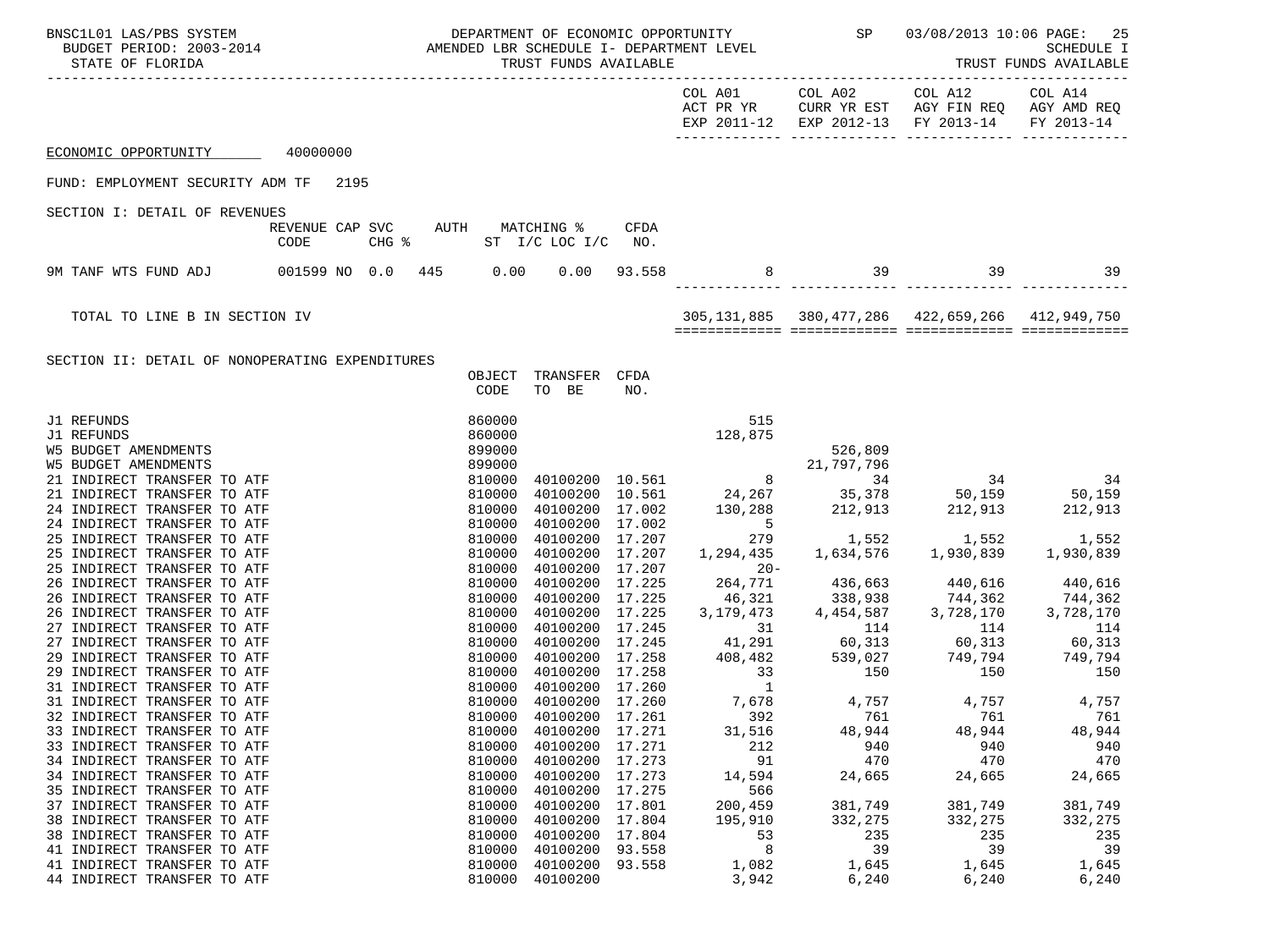| BNSC1L01 LAS/PBS SYSTEM<br>BUDGET PERIOD: 2003-2014<br>STATE OF FLORIDA                                                                                                                                                                                                                                                                                                               |                                                      | TRUST FUNDS AVAILABLE         |     | DEPARTMENT OF ECONOMIC OPPORTUNITY<br>AMENDED LBR SCHEDULE I- DEPARTMENT LEVEL |                                           | SP 03/08/2013 10:06 PAGE:                                                                                                                                                         | 26<br>SCHEDULE I<br>TRUST FUNDS AVAILABLE |
|---------------------------------------------------------------------------------------------------------------------------------------------------------------------------------------------------------------------------------------------------------------------------------------------------------------------------------------------------------------------------------------|------------------------------------------------------|-------------------------------|-----|--------------------------------------------------------------------------------|-------------------------------------------|-----------------------------------------------------------------------------------------------------------------------------------------------------------------------------------|-------------------------------------------|
|                                                                                                                                                                                                                                                                                                                                                                                       |                                                      |                               |     | COL A01                                                                        | COL A02                                   | COL A12 COL A14<br>ACT PR YR CURR YR EST AGY FIN REQ AGY AMD REQ<br>EXP 2011-12 EXP 2012-13 FY 2013-14 FY 2013-14                                                                 |                                           |
| ECONOMIC OPPORTUNITY<br>40000000                                                                                                                                                                                                                                                                                                                                                      |                                                      |                               |     |                                                                                |                                           |                                                                                                                                                                                   |                                           |
| FUND: EMPLOYMENT SECURITY ADM TF<br>2195                                                                                                                                                                                                                                                                                                                                              |                                                      |                               |     |                                                                                |                                           |                                                                                                                                                                                   |                                           |
| SECTION II: DETAIL OF NONOPERATING EXPENDITURES                                                                                                                                                                                                                                                                                                                                       | CODE                                                 | OBJECT TRANSFER CFDA<br>TO BE | NO. |                                                                                |                                           |                                                                                                                                                                                   |                                           |
| 44 INDIRECT TRANSFER TO ATF                                                                                                                                                                                                                                                                                                                                                           |                                                      | 810000 40100200               |     |                                                                                |                                           | 6,304 9,109 9,109 9,109                                                                                                                                                           |                                           |
| TOTAL TO LINE E IN SECTION IV                                                                                                                                                                                                                                                                                                                                                         |                                                      |                               |     |                                                                                |                                           | 5,981,862 30,850,679 8,730,845                                                                                                                                                    | 8,730,845                                 |
| SECTION III: ADJUSTMENTS                                                                                                                                                                                                                                                                                                                                                              | OBJECT<br>CODE                                       |                               |     |                                                                                |                                           |                                                                                                                                                                                   |                                           |
| D1 POST CLOSE SWFS ADJUST<br>F1 ROUNDING<br>F1 ROUNDING                                                                                                                                                                                                                                                                                                                               | 991000<br>991000<br>991000                           |                               |     | 17,515–<br>$68-$<br>$20 -$                                                     |                                           |                                                                                                                                                                                   |                                           |
| TOTAL TO LINE H IN SECTION IV                                                                                                                                                                                                                                                                                                                                                         |                                                      |                               |     | $17,603-$                                                                      |                                           |                                                                                                                                                                                   |                                           |
| SECTION IV: SUMMARY                                                                                                                                                                                                                                                                                                                                                                   |                                                      |                               |     |                                                                                |                                           |                                                                                                                                                                                   |                                           |
| UNRESERVED FUND BALANCE - JULY 1<br>ADD: REVENUES (FROM SECTION I)<br>TOTAL FUNDS AVAILABLE (LINE A + LINE B)<br>(C)<br>LESS: OPERATING EXPENDITURES<br>LESS: NONOPERATING EXPENDITURES (SECTION II)<br>LESS: FIXED CAPITAL OUTLAY (TOTAL ONLY)<br>UNRESERVED FUND BALANCE - JUNE 30 - BEFORE ADJ<br>NET ADJUSTMENTS (FROM SECTION III)<br>ADJUSTED UNRESERVED FUND BALANCE - JUNE 30 | (A)<br>(B)<br>(D)<br>(E)<br>(F)<br>(G)<br>(H)<br>(T) |                               |     | 17,173,093<br>17,603-<br>17,155,490                                            | 17,155,490<br>305, 131, 885 380, 477, 286 | 422,659,266 412,949,750<br>305, 131, 885 397, 632, 776 422, 659, 266 412, 949, 750<br>281,976,930 366,782,097 413,928,421 404,218,905<br>5,981,862 30,850,679 8,730,845 8,730,845 |                                           |
| TOTAL UNRESERVED FUND BALANCE FROM STATEWIDE CFO FILE:                                                                                                                                                                                                                                                                                                                                |                                                      |                               |     |                                                                                |                                           |                                                                                                                                                                                   |                                           |
|                                                                                                                                                                                                                                                                                                                                                                                       |                                                      |                               |     |                                                                                |                                           |                                                                                                                                                                                   |                                           |
| SCHEDULE IB: DETAIL OF UNRESERVED FUND BALANCE                                                                                                                                                                                                                                                                                                                                        | FUNDING SOURCE<br>STATE (S)<br>NONSTATE (N)          |                               |     |                                                                                |                                           |                                                                                                                                                                                   |                                           |
| A1 US GRANTS RECD IN ADVANCE OF EXPENDITURES<br>A1 US GRANTS RECD IN ADVANCE OF EXPENDITURES                                                                                                                                                                                                                                                                                          | N<br>N                                               |                               |     | 16,442,252<br>713,238                                                          |                                           |                                                                                                                                                                                   |                                           |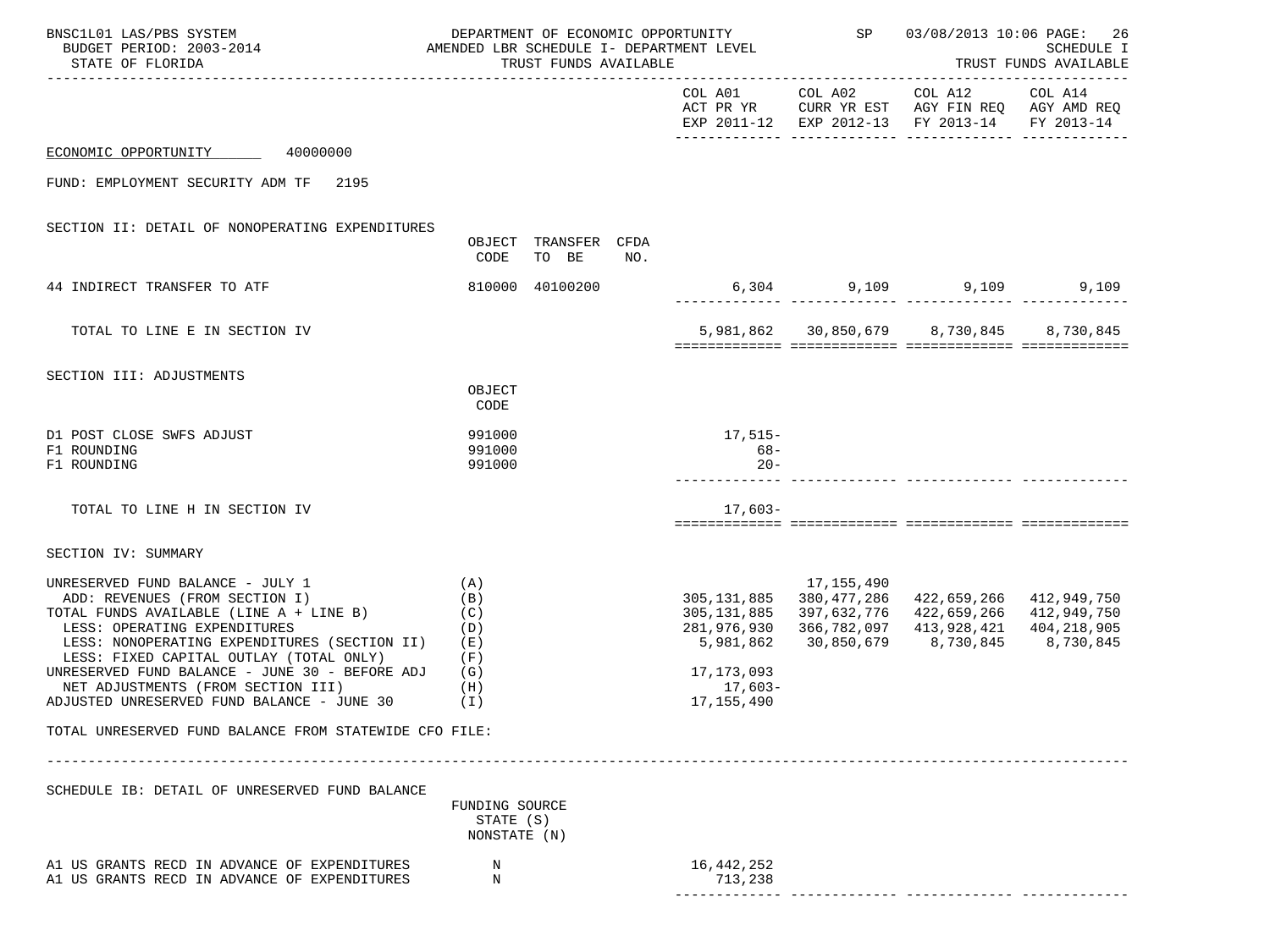| BNSC1L01 LAS/PBS SYSTEM<br>BUDGET PERIOD: 2003-2014<br>STATE OF FLORIDA | DEPARTMENT OF ECONOMIC OPPORTUNITY<br>AMENDED LBR SCHEDULE I- DEPARTMENT LEVEL<br>TRUST FUNDS AVAILABLE |                                     | SP                                    | 03/08/2013 10:06 PAGE: 27<br>SCHEDULE I<br>TRUST FUNDS AVAILABLE |                                      |  |
|-------------------------------------------------------------------------|---------------------------------------------------------------------------------------------------------|-------------------------------------|---------------------------------------|------------------------------------------------------------------|--------------------------------------|--|
|                                                                         |                                                                                                         | COL A01<br>ACT PR YR<br>EXP 2011-12 | COL A02<br>CURR YR EST<br>EXP 2012-13 | COL A12<br>AGY FIN REO<br>FY 2013-14                             | COL A14<br>AGY AMD REO<br>FY 2013-14 |  |
| ECONOMIC OPPORTUNITY                                                    | 40000000                                                                                                |                                     |                                       |                                                                  |                                      |  |

FUND: EMPLOYMENT SECURITY ADM TF 2195

SCHEDULE IB: DETAIL OF UNRESERVED FUND BALANCE

 FUNDING SOURCE STATE (S) NONSTATE (N)

ADJUSTED UNRESERVED FUND BALANCE - JUNE 30 17,155,490

============= ============= ============= =============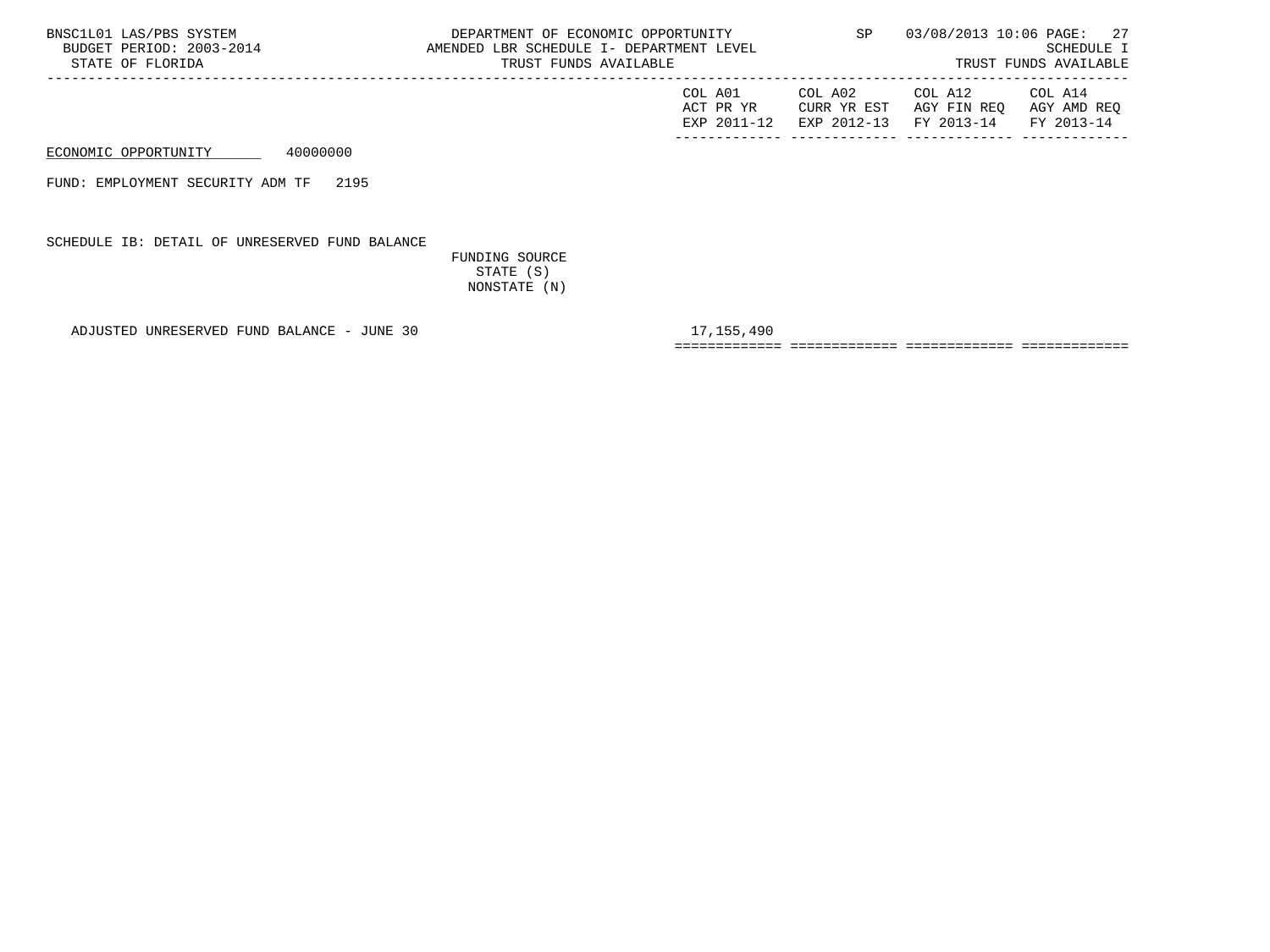| BNSC1L01 LAS/PBS SYSTEM<br>BUDGET PERIOD: 2003-2014<br>STATE OF FLORIDA                                                                                                                       |                                                            | DEPARTMENT OF ECONOMIC OPPORTUNITY<br>AMENDED LBR SCHEDULE I- DEPARTMENT LEVEL<br>TRUST FUNDS AVAILABLE |                                             |                                                           | SP 03/08/2013 10:06 PAGE: 28<br>SCHEDULE I<br>TRUST FUNDS AVAILABLE                                          |                                                                  |  |
|-----------------------------------------------------------------------------------------------------------------------------------------------------------------------------------------------|------------------------------------------------------------|---------------------------------------------------------------------------------------------------------|---------------------------------------------|-----------------------------------------------------------|--------------------------------------------------------------------------------------------------------------|------------------------------------------------------------------|--|
|                                                                                                                                                                                               |                                                            |                                                                                                         | COL A01                                     |                                                           | COL A02 COL A12<br>ACT PR YR CURR YR EST AGY FIN REQ AGY AMD REQ<br>EXP 2011-12 EXP 2012-13 FY 2013-14       | COL A14<br>FY 2013-14                                            |  |
| ECONOMIC OPPORTUNITY 40000000                                                                                                                                                                 |                                                            |                                                                                                         |                                             |                                                           |                                                                                                              |                                                                  |  |
| FUND: LOCAL GOV HOUSING TF                                                                                                                                                                    | 2250                                                       |                                                                                                         |                                             |                                                           |                                                                                                              |                                                                  |  |
| SECTION I: DETAIL OF REVENUES                                                                                                                                                                 | REVENUE CAP SVC AUTH MATCHING %<br>$CHG$ $\approx$<br>CODE | CFDA<br>ST I/C LOC I/C NO.                                                                              |                                             |                                                           |                                                                                                              |                                                                  |  |
| 01 DOC STAMP TAX REVENUE<br>02 INTEREST<br>03 TFR FROM DCA TF2250 001600 NO 8.0                                                                                                               | 001600 NO 0.0<br>000500 NO 8.0                             | 201F.S. 0.00 0.00<br>420F.S. 0.00 0.00<br>SB2156 0.00 0.00 18,208,227                                   |                                             |                                                           | 111,277,426  93,650,000  103,230,000  103,230,000<br>$1,107,303$ $11,159$ $21,739$ $21,739$<br>------------- |                                                                  |  |
| TOTAL TO LINE B IN SECTION IV                                                                                                                                                                 |                                                            |                                                                                                         |                                             |                                                           | 130,592,956 93,661,159 103,251,739 103,251,739                                                               |                                                                  |  |
| SECTION II: DETAIL OF NONOPERATING EXPENDITURES                                                                                                                                               |                                                            | OBJECT TRANSFER CFDA<br>TO BE<br>CODE<br>NO.                                                            |                                             |                                                           |                                                                                                              |                                                                  |  |
| 01 SERVICE CHARGE TO GR<br>02 TF SWEEP TO GR<br>03 TRANSFER TO GENERAL REVENUE (CF2012-13)                                                                                                    |                                                            | 880800<br>990002<br>810000                                                                              | 133, 187, 355 66, 845, 000                  | 6,156,824 - 6,156,824<br>________________________________ | 90,867 893 1,739 1,739                                                                                       |                                                                  |  |
| TOTAL TO LINE E IN SECTION IV                                                                                                                                                                 |                                                            |                                                                                                         |                                             |                                                           | 127,121,398 73,002,717 1,739                                                                                 | 1,739                                                            |  |
| SECTION III: ADJUSTMENTS                                                                                                                                                                      |                                                            | OBJECT<br>CODE                                                                                          |                                             |                                                           |                                                                                                              |                                                                  |  |
| TOTAL TO LINE H IN SECTION IV                                                                                                                                                                 |                                                            |                                                                                                         |                                             |                                                           |                                                                                                              |                                                                  |  |
| SECTION IV: SUMMARY                                                                                                                                                                           |                                                            |                                                                                                         |                                             |                                                           |                                                                                                              |                                                                  |  |
| UNRESERVED FUND BALANCE - JULY 1<br>ADD: REVENUES (FROM SECTION I)<br>TOTAL FUNDS AVAILABLE (LINE A + LINE B)<br>LESS: OPERATING EXPENDITURES<br>LESS: NONOPERATING EXPENDITURES (SECTION II) |                                                            | (A)<br>(B)<br>(C)<br>(D)<br>(E)                                                                         | 130,592,956<br>130,592,956<br>127, 121, 398 | 3, 471, 558<br>93,661,159<br>97, 132, 717<br>73,002,717   | 24,130,000<br>103, 251, 739<br>127,381,739<br>127,380,000<br>1,739                                           | 24,130,000<br>103,251,739<br>127,381,739<br>127,380,000<br>1,739 |  |
| LESS: FIXED CAPITAL OUTLAY (TOTAL ONLY)<br>UNRESERVED FUND BALANCE - JUNE 30 - BEFORE ADJ<br>NET ADJUSTMENTS (FROM SECTION III)                                                               |                                                            | (F)<br>(G)<br>(H)                                                                                       | 3, 471, 558                                 | 24,130,000                                                |                                                                                                              |                                                                  |  |
| ADJUSTED UNRESERVED FUND BALANCE - JUNE 30                                                                                                                                                    |                                                            | (T)                                                                                                     | 3, 471, 558                                 | 24,130,000                                                |                                                                                                              |                                                                  |  |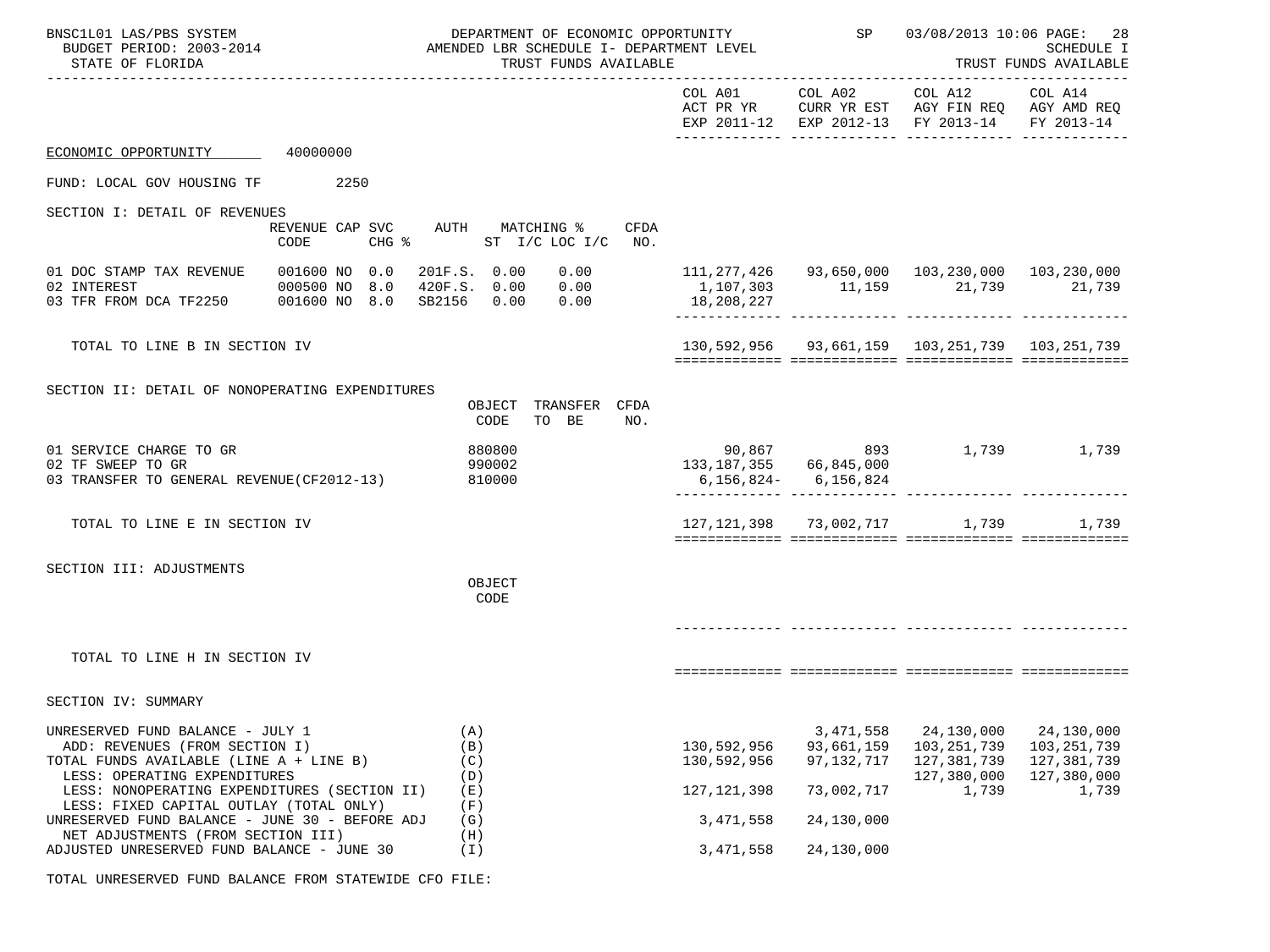| BNSC1L01 LAS/PBS SYSTEM<br>BUDGET PERIOD: 2003-2014<br>STATE OF FLORIDA                                                                                                                                                                                                                                                          |                                | DEPARTMENT OF ECONOMIC OPPORTUNITY<br>AMENDED LBR SCHEDULE I- DEPARTMENT LEVEL<br>TRUST FUNDS AVAILABLE |                                                       | SP                                                                             | 03/08/2013 10:06 PAGE:<br>29<br>SCHEDULE I<br>TRUST FUNDS AVAILABLE                                            |                                                              |
|----------------------------------------------------------------------------------------------------------------------------------------------------------------------------------------------------------------------------------------------------------------------------------------------------------------------------------|--------------------------------|---------------------------------------------------------------------------------------------------------|-------------------------------------------------------|--------------------------------------------------------------------------------|----------------------------------------------------------------------------------------------------------------|--------------------------------------------------------------|
|                                                                                                                                                                                                                                                                                                                                  |                                |                                                                                                         | COL A01                                               |                                                                                | COL A02 COL A12 COL A14<br>ACT PR YR CURR YR EST AGY FIN REQ AGY AMD REQ<br>EXP 2011-12 EXP 2012-13 FY 2013-14 | FY 2013-14                                                   |
| ECONOMIC OPPORTUNITY                                                                                                                                                                                                                                                                                                             | 40000000                       |                                                                                                         |                                                       |                                                                                |                                                                                                                |                                                              |
| FUND: STATE HOUSING TF                                                                                                                                                                                                                                                                                                           | 2255                           |                                                                                                         |                                                       |                                                                                |                                                                                                                |                                                              |
| SECTION I: DETAIL OF REVENUES                                                                                                                                                                                                                                                                                                    | CODE                           | REVENUE CAP SVC AUTH MATCHING %<br>CFDA<br>CHG $\texttt{\$}$ ST I/C LOC I/C NO.                         |                                                       |                                                                                |                                                                                                                |                                                              |
| 01 DOC STAMP TAX REVENUE<br>02 INTEREST                                                                                                                                                                                                                                                                                          | 001600 NO 0.0<br>000500 NO 8.0 | 201F.S. 0.00 0.00<br>420F.S. 0.00<br>0.00                                                               |                                                       | 45,409 628                                                                     | $47,557,181$ $39,960,000$ $44,050,000$ $44,050,000$<br>12,500                                                  | 12,500                                                       |
| TOTAL TO LINE B IN SECTION IV                                                                                                                                                                                                                                                                                                    |                                |                                                                                                         |                                                       |                                                                                | $47,602,590$ $39,960,628$ $44,062,500$ $44,062,500$                                                            |                                                              |
| SECTION II: DETAIL OF NONOPERATING EXPENDITURES                                                                                                                                                                                                                                                                                  |                                | OBJECT TRANSFER CFDA<br>TO BE<br>CODE<br>NO.                                                            |                                                       |                                                                                |                                                                                                                |                                                              |
| 01 SERVICE CHARGE<br>03 TRUST FUND SWEEP TO GENERAL REVENUE<br>04 TRANSFER TO GENERAL REVENUE (CF2012-13)<br>05 UNFUNDED BUDGET, CONTINGENT APPR 2300                                                                                                                                                                            |                                | 880800<br>990002<br>810000<br>899000                                                                    |                                                       | 49,305,324 29,815,000<br>3,137,901-3,137,901<br>$5,350,000 -$                  | 4,344 50 1,000 1,000                                                                                           |                                                              |
| TOTAL TO LINE E IN SECTION IV                                                                                                                                                                                                                                                                                                    |                                |                                                                                                         |                                                       |                                                                                | 46,171,767 27,602,951 1,000                                                                                    | 1,000                                                        |
| SECTION III: ADJUSTMENTS                                                                                                                                                                                                                                                                                                         |                                | OBJECT<br>CODE                                                                                          |                                                       |                                                                                |                                                                                                                |                                                              |
| TOTAL TO LINE H IN SECTION IV                                                                                                                                                                                                                                                                                                    |                                |                                                                                                         |                                                       |                                                                                |                                                                                                                |                                                              |
| SECTION IV: SUMMARY                                                                                                                                                                                                                                                                                                              |                                |                                                                                                         |                                                       |                                                                                |                                                                                                                |                                                              |
| UNRESERVED FUND BALANCE - JULY 1<br>ADD: REVENUES (FROM SECTION I)<br>TOTAL FUNDS AVAILABLE (LINE A + LINE B)<br>LESS: OPERATING EXPENDITURES<br>LESS: NONOPERATING EXPENDITURES (SECTION II)<br>LESS: FIXED CAPITAL OUTLAY (TOTAL ONLY)<br>UNRESERVED FUND BALANCE - JUNE 30 - BEFORE ADJ<br>NET ADJUSTMENTS (FROM SECTION III) |                                | (A)<br>(B)<br>(C)<br>(D)<br>(E)<br>(F)<br>(G)<br>(H)                                                    | 47,602,590<br>47,602,590<br>46, 171, 767<br>1,430,823 | 1,430,823<br>39,960,628<br>41,391,451<br>10,000,000<br>27,602,951<br>3,788,500 | 3,788,500<br>44,062,500<br>47,851,000<br>47,850,000<br>1,000                                                   | 3,788,500<br>44,062,500<br>47,851,000<br>47,850,000<br>1,000 |
| ADJUSTED UNRESERVED FUND BALANCE - JUNE 30                                                                                                                                                                                                                                                                                       |                                | (I)                                                                                                     | 1,430,823                                             | 3,788,500                                                                      |                                                                                                                |                                                              |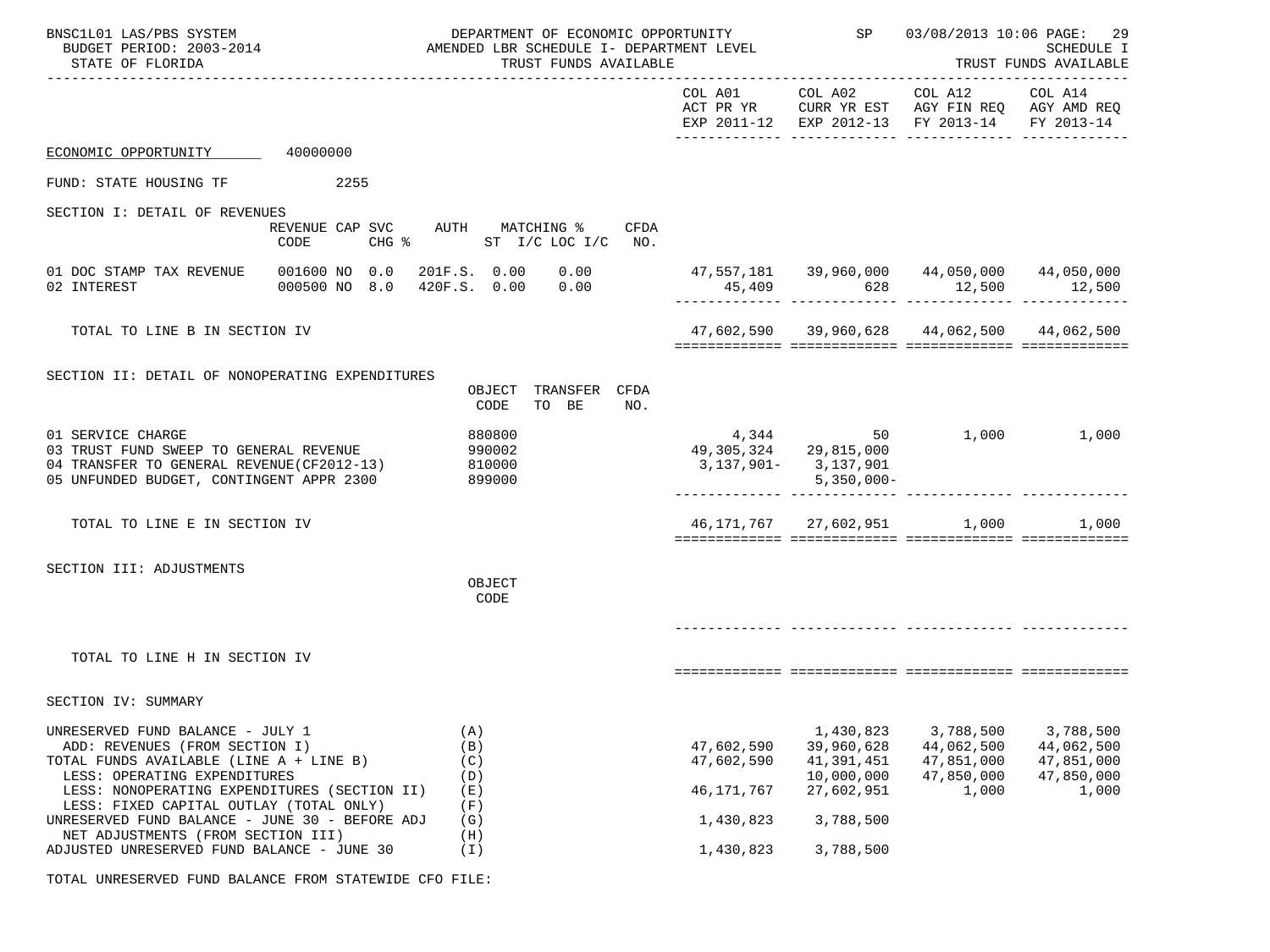BNSC1L01 LAS/PBS SYSTEM **DEPARTMENT OF ECONOMIC OPPORTUNITY** SP 03/08/2013 10:06 PAGE: 30<br>BUDGET PERIOD: 2003-2014 AMENDED LBR SCHEDULE I- DEPARTMENT LEVEL AMENDED LBR SCHEDULE I- DEPARTMENT LEVEL STATE OF FLORIDA STATE OF FUNDS AVAILABLE STATE OF FUNDS AVAILABLE STATE OF FUNDS AVAILABLE STATE OF TRUST FUNDS AVAILABLE

| COL A14                                       | COL A12 | COL A02 | COL A01   |
|-----------------------------------------------|---------|---------|-----------|
| CURR YR EST AGY FIN REQ AGY AMD REQ           |         |         | ACT PR YR |
| EXP 2011-12 EXP 2012-13 FY 2013-14 FY 2013-14 |         |         |           |
|                                               |         |         |           |

## ECONOMIC OPPORTUNITY 40000000

### FUND: FEDERAL GRANTS TRUST FUND 2261

|                            | REVENUE CAP SVC |       | AUTH   | MATCHING % |                | <b>CFDA</b> |              |              |              |              |
|----------------------------|-----------------|-------|--------|------------|----------------|-------------|--------------|--------------|--------------|--------------|
|                            | CODE            | CHG % |        |            | ST I/C LOC I/C | NO.         |              |              |              |              |
|                            |                 |       |        |            |                |             |              |              |              |              |
| A2 SPECIAL DISTRICT FEES   | 000100 YES 0.0  |       | 189    | 0.00       | 0.00           |             | $38 -$       |              |              |              |
| B7 INTEREST EARNED ON INVE | 000500 NO       | 0.0   | 215    | 0.00       | 0.00           |             | 448,541      | 341,975      |              |              |
| C5 INTEREST ON FED FUNDS   | 000504 NO       | 0.0   | 215    | 0.00       | 0.00           |             | 5,008        |              |              |              |
| C7 SMALL BUSINESS CREDIT   | 000700 NO       | 0.0   | 288    | 0.00       | 0.00           | 21.022      | 1,234        | 6            | 6            | 6            |
| C7 SMALL BUSINESS CREDIT   | 000700 NO       | 0.0   | 288    | 0.00       | 0.00           | 21.022      | 32,200,388   | 64,228,685   | 448,896      | 448,896      |
| C9 COMMUNITY SERVICES BG   | 000700 NO       | 0.0   | 163    | 0.00       | 0.00           | 93.569      |              | 32,425       | 32,425       | 32,425       |
| C9 COMMUNITY SERVICES BG   | 000700 NO       | 0.0   | 163    | 0.00       | 0.00           | 93.569      | 11,983,343   | 22,170,435   | 22, 170, 435 | 22, 170, 435 |
| DO EST GRT REC CSBG        | 000700 NO       | 0.0   | 163    | 0.00       | 0.00           | 93.569      | 10,446,056   |              |              |              |
| D1 LOW INCOME ENERGY ASST  | 000700 NO       | 0.0   | 409    | 0.00       | 0.00           | 93.568      | 78,175,598   | 88,490,554   | 90,439,325   | 90,439,325   |
| D1 LOW INCOME ENERGY ASST  | 000700 NO       | 0.0   | 409    | 0.00       | 0.00           | 93.568      |              | 763,759      | 892,875      | 892,875      |
| D2 EST GRT REC LIHEAP      | 000700 NO       | 0.0   | 409    | 0.00       | 0.00           | 93.568      | 32, 290, 643 |              |              |              |
| D3 WEATHERIZATION          | 000700 NO       | 0.0   | 163    | 0.00       | 0.00           | 81.042      | 40,020-      | 3,804,861    | 7,406,632    | 7,406,632    |
| D4 EST GRT REC WAP         | 000700 NO       | 0.0   | 163    | 0.00       | 0.00           | 81.042      | 3,000,000    |              |              |              |
| I3 SMALL CITIES CDBG       | 000700 NO       | 0.0   | 290    | 0.00       | 0.00           | 14.228      | $10,844-$    | 207          | 207          | 207          |
| I5 CDBG DISASTER           | 000700 NO       | 0.0   | 290    | 0.00       | 0.00           | 14.228      | 1,306        |              |              |              |
| I7 NEIGHBORHOOD STABIL     | 000700 NO       | 0.0   | 290    | 0.00       | 0.00           | 14.228      | 416          |              |              |              |
| K2 ARRA WEATHERIZATION     | 000750 NO       | 0.0   | 163    | 0.00       | 0.00           | 81.042      | 417,774      | 561,929      |              |              |
| LD TRANSFER FROM DOEA      | 001500 NO       | 0.0   | 215    | 0.00       | 0.00           |             | 1,003        |              |              |              |
| L3 INDIRECT ADJ            | 001500 NO       | 0.0   | 215    | 0.00       | 0.00           |             |              | 9,400        | 9,400        | 9,400        |
| L4 TRANSF FROM 2021/100200 | 001500 NO       | 0.0   | 215    | 0.00       | 0.00           |             | 1,164        |              |              |              |
| L4 TRANSF FROM 2021/100200 | 001500 NO       | 0.0   | 215    | 0.00       | 0.00           |             | 2,217        |              |              |              |
| MB REORG TRANSFER DCA      | 001500 NO       | 0.0   | SB2156 | 0.00       | 0.00           |             | 153,841      |              |              |              |
| MD REV ADJ DEO             | 001500 NO       | 0.0   | 215    | 0.00       | 0.00           |             | 350          |              |              |              |
| MD REV ADJ DEO             | 001500 NO       | 0.0   | 215    | 0.00       | 0.00           |             | 1,819        |              |              |              |
| M6 TRANSFER 300100/2339    | 001500 NO       | 0.0   | 215    | 0.00       | 0.00           |             |              |              | 23,002       | 23,002       |
| N1 NOAA COASTAL            | 001510 NO       | 0.0   | 163    | 0.00       | 0.00           | 11.419      | $27 -$       |              |              |              |
| N1 NOAA COASTAL            | 001510 NO       | 0.0   | 163    | 0.00       | 0.00           | 11.419      |              | 306,380      | 106,380      | 106,380      |
| 03 REFUNDS                 | 001800 NO       | 0.0   | 215    | 0.00       | 0.00           |             | 594,413      |              |              |              |
| 1D LOW INCOME ENERGY ASST  | 000799 NO       | 0.0   | 409    | 0.00       | 0.00           | 93.568      | 236,961      | 411,826      | 363,241      | 363,241      |
| 1D LOW INCOME ENERGY ASST  | 000799 NO       | 0.0   | 409    | 0.00       | 0.00           | 93.568      |              | 139          | 135          | 135          |
| 1N NOAA COASTAL            | 001599 NO       | 0.0   | 163    | 0.00       | 0.00           | 11.419      | 27           |              |              |              |
| 2A SPECIAL DISTRICT FEES   | 000100 YES 0.0  |       | 189    | 0.00       | 0.00           |             | 38           |              |              |              |
| 2K ARRA WEATHERIZATION     | 000750 NO       | 0.0   | 163    | 0.00       | 0.00           | 81.042      | 206,668      | 2,583        |              |              |
| 2P DOC STAMPS ADJ          | 001600 NO       | 0.0   | 163.32 | 0.00       | 0.00           |             |              | 7,198        |              |              |
| 3D WEATHERIZATION          | 000799 NO       | 0.0   | 163    | 0.00       | 0.00           | 81.042      |              | 16,081       | 4,744        | 4,744        |
| 3I SMALL CITIES CDBG       | 000799 NO       | 0.0   | 290    | 0.00       | 0.00           | 14.228      | 4            | $\mathbf{1}$ | 1            | 1            |
| 4L TRANSF FROM 2021/100200 | 001500 NO       | 0.0   | 215    | 0.00       | 0.00           |             | 32           |              |              |              |
| 5I CDBG DISASTER           | 000799 NO       | 0.0   | 290    | 0.00       | 0.00           | 14.228      | 5            |              |              |              |
| 6M TRANSFER 300100/2339    | 001500 NO       | 0.0   | 215    | 0.00       | 0.00           |             |              |              | 2,238        | 2,238        |
| 6M TRANSFER 300100/2339    | 001500 NO       | 0.0   | 215    | 0.00       | 0.00           |             |              |              | 7,198        | 7,198        |
| 7C SMALL BUSINESS CREDIT   | 000799 NO       | 0.0   | 288    | 0.00       | 0.00           | 21.022      | 3,874        | 16,020       | 11,929       | 11,929       |
| 7C SMALL BUSINESS CREDIT   | 000799 NO       | 0.0   | 288    | 0.00       | 0.00           | 21.022      | 105          |              |              |              |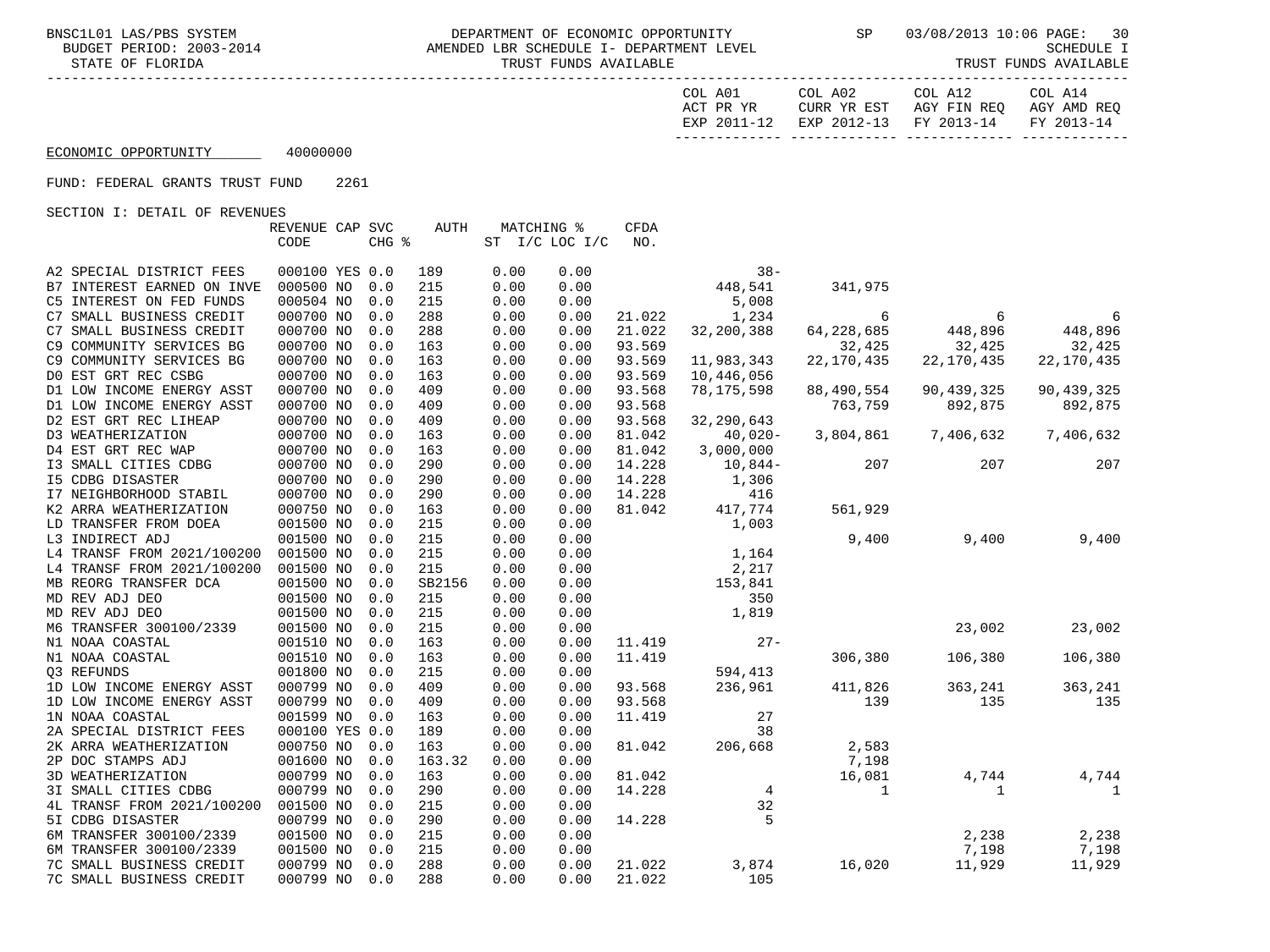| BNSC1L01 LAS/PBS SYSTEM<br>BUDGET PERIOD: 2003-2014<br>STATE OF FLORIDA                                                  |                                         |                                                                                                                                                                                  |                            | TRUST FUNDS AVAILABLE    |      | AMENDED LBR SCHEDULE I- DEPARTMENT LEVEL |               | DEPARTMENT OF ECONOMIC OPPORTUNITY SP 03/08/2013 10:06 PAGE: 31                                                                   | SCHEDULE I<br>TRUST FUNDS AVAILABLE |
|--------------------------------------------------------------------------------------------------------------------------|-----------------------------------------|----------------------------------------------------------------------------------------------------------------------------------------------------------------------------------|----------------------------|--------------------------|------|------------------------------------------|---------------|-----------------------------------------------------------------------------------------------------------------------------------|-------------------------------------|
|                                                                                                                          |                                         |                                                                                                                                                                                  |                            |                          |      |                                          |               | COL A01 COL A02 COL A12 COL A14<br>ACT PR YR CURR YR EST AGY FIN REQ AGY AMD REQ<br>EXP 2011-12 EXP 2012-13 FY 2013-14 FY 2013-14 |                                     |
| ECONOMIC OPPORTUNITY 40000000                                                                                            |                                         |                                                                                                                                                                                  |                            |                          |      |                                          |               |                                                                                                                                   |                                     |
| FUND: FEDERAL GRANTS TRUST FUND 2261                                                                                     |                                         |                                                                                                                                                                                  |                            |                          |      |                                          |               |                                                                                                                                   |                                     |
| SECTION I: DETAIL OF REVENUES                                                                                            |                                         |                                                                                                                                                                                  |                            |                          |      |                                          |               |                                                                                                                                   |                                     |
|                                                                                                                          | REVENUE CAP SVC AUTH MATCHING %<br>CODE |                                                                                                                                                                                  |                            | CHG % ST I/C LOC I/C NO. | CFDA |                                          |               |                                                                                                                                   |                                     |
| 7I NEIGHBORHOOD STABIL 000799 NO 0.0<br>9C COMMUNITY SERVICES BG<br>9C COMMUNITY SERVICES BG                             | 000799 NO 0.0<br>000799 NO 0.0          | 163                                                                                                                                                                              |                            | $0.00$ $0.00$ $93.569$   |      |                                          |               | $290$ 0.00 0.00 14.228 1<br>163 0.00 0.00 93.569 30,295 102,389 102,389 102,389<br>26 26                                          | 26                                  |
| TOTAL TO LINE B IN SECTION IV                                                                                            |                                         |                                                                                                                                                                                  |                            |                          |      |                                          |               | 170, 152, 195   181, 266, 879   122, 021, 484   122, 021, 484                                                                     |                                     |
| SECTION II: DETAIL OF NONOPERATING EXPENDITURES                                                                          |                                         |                                                                                                                                                                                  | OBJECT<br>CODE             | TRANSFER CFDA<br>TO BE   | NO.  |                                          |               |                                                                                                                                   |                                     |
| J1 REFUNDS<br>K1 ASSESSMENT OF INVESTMENTS<br><b>W5 BUDGET AMENDMENT</b><br><b>W5 BUDGET AMENDMENTS</b>                  |                                         |                                                                                                                                                                                  | 860000<br>830000<br>899000 |                          |      | 4,163                                    | 23,943 14,705 |                                                                                                                                   |                                     |
| 22 INDIRECT TRANSFER TO ATF<br>23 INDIRECT TRANSFER TO ATF<br>39 INDIRECT TRANSFER TO ATF<br>39 INDIRECT TRANSFER TO ATF |                                         |                                                                                                                                                                                  |                            |                          |      |                                          |               | $\sim$ 1                                                                                                                          | $\mathbf{1}$                        |
| 40 INDIRECT TRANSFER TO ATF<br>42 INDIRECT TRANSFER TO ATF<br>42 INDIRECT TRANSFER TO ATF<br>43 INDIRECT TRANSFER TO ATF |                                         | $899000$<br>$810000$<br>$810000$<br>$810000$<br>$810000$<br>$810000$<br>$810000$<br>$810000$<br>$810000$<br>$810000$<br>$810000$<br>$810000$<br>$810000$<br>$810000$<br>$810000$ |                            |                          |      |                                          |               |                                                                                                                                   |                                     |
| 43 INDIRECT TRANSFER TO ATF<br>44 INDIRECT TRANSFER TO ATF<br>44 INDIRECT TRANSFER TO ATF                                |                                         |                                                                                                                                                                                  |                            | 40100200                 |      |                                          |               |                                                                                                                                   | 7,198                               |
| TOTAL TO LINE E IN SECTION IV                                                                                            |                                         |                                                                                                                                                                                  |                            |                          |      |                                          |               | 506,115 60,170,687 491,901 491,901                                                                                                |                                     |
| SECTION III: ADJUSTMENTS                                                                                                 |                                         |                                                                                                                                                                                  | OBJECT<br>CODE             |                          |      |                                          |               |                                                                                                                                   |                                     |
| F1 ROUNDING<br>F1 ROUNDING<br>X1 BEG FUND EQUITY ADJUST INVESTMENTS                                                      |                                         |                                                                                                                                                                                  | 991000<br>991000<br>991000 |                          |      | $1-$<br>$3 -$<br>86,857                  |               |                                                                                                                                   |                                     |
| TOTAL TO LINE H IN SECTION IV                                                                                            |                                         |                                                                                                                                                                                  |                            |                          |      | 86,853                                   |               |                                                                                                                                   |                                     |

============= ============= ============= =============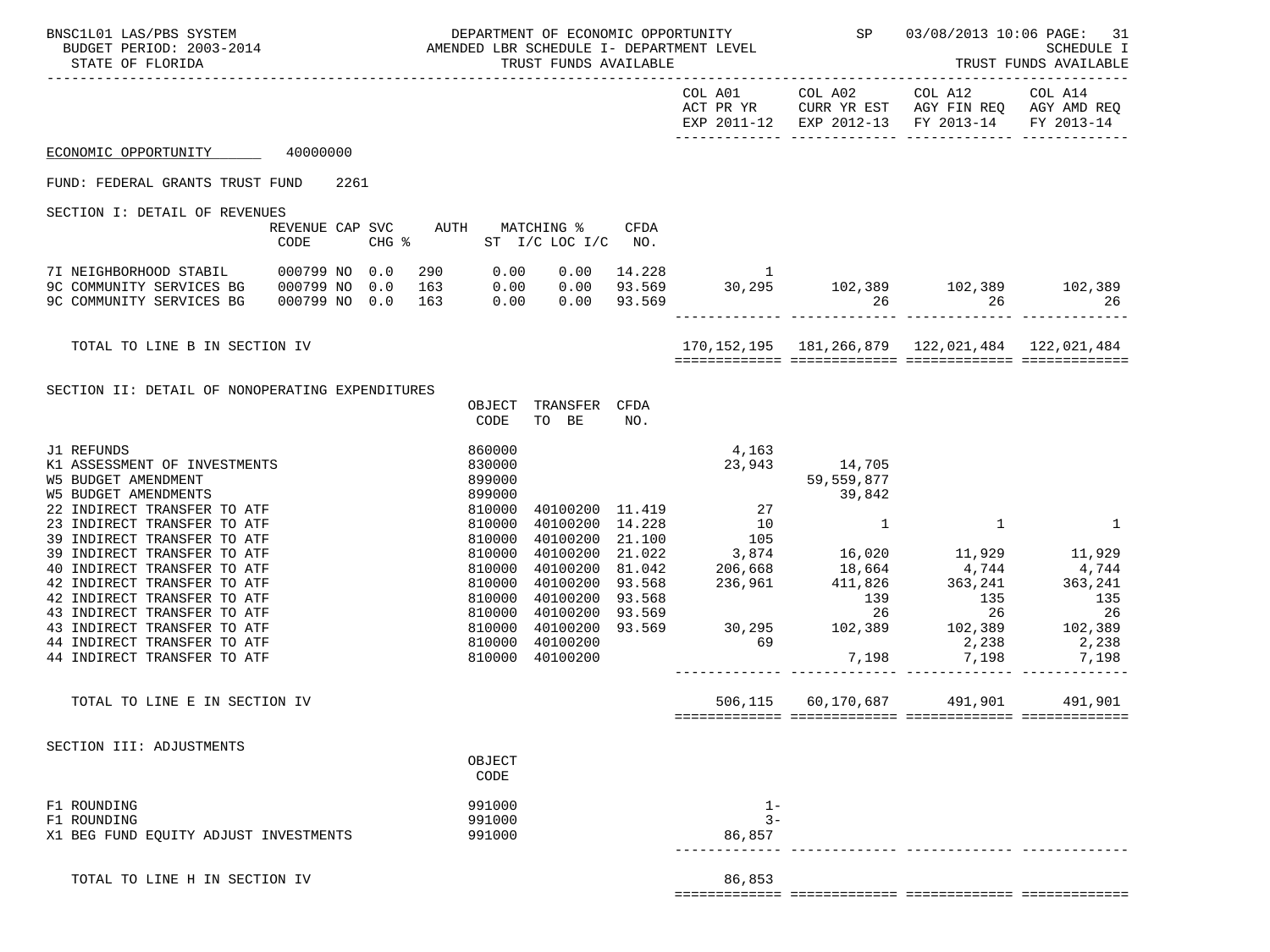| BNSC1L01 LAS/PBS SYSTEM<br>AMENDED LBR SCHEDULE I- DEPARTMENT LEVEL<br>BUDGET PERIOD: 2003-2014<br>PERIOD: 2003-2014<br>STATE OF FLORIDA                                                                                                                                                                                                                                                                                                         | DEPARTMENT OF ECONOMIC OPPORTUNITY<br>TRUST FUNDS AVAILABLE |                                                                                         | SP     |                                                                                                                                                                                                                                                                 | 03/08/2013 10:06 PAGE:<br>32<br><b>SCHEDULE I</b><br>TRUST FUNDS AVAILABLE<br>COL A01 COL A02 COL A12 COL A14<br>ACT PR YR CURR YR EST AGY FIN REQ AGY AMD REQ<br>FY 2013-14 |
|--------------------------------------------------------------------------------------------------------------------------------------------------------------------------------------------------------------------------------------------------------------------------------------------------------------------------------------------------------------------------------------------------------------------------------------------------|-------------------------------------------------------------|-----------------------------------------------------------------------------------------|--------|-----------------------------------------------------------------------------------------------------------------------------------------------------------------------------------------------------------------------------------------------------------------|------------------------------------------------------------------------------------------------------------------------------------------------------------------------------|
|                                                                                                                                                                                                                                                                                                                                                                                                                                                  |                                                             |                                                                                         |        | EXP 2011-12 EXP 2012-13 FY 2013-14                                                                                                                                                                                                                              |                                                                                                                                                                              |
| 40000000<br>ECONOMIC OPPORTUNITY                                                                                                                                                                                                                                                                                                                                                                                                                 |                                                             |                                                                                         |        |                                                                                                                                                                                                                                                                 |                                                                                                                                                                              |
| FUND: FEDERAL GRANTS TRUST FUND<br>2261                                                                                                                                                                                                                                                                                                                                                                                                          |                                                             |                                                                                         |        |                                                                                                                                                                                                                                                                 |                                                                                                                                                                              |
| SECTION IV: SUMMARY                                                                                                                                                                                                                                                                                                                                                                                                                              |                                                             |                                                                                         |        |                                                                                                                                                                                                                                                                 |                                                                                                                                                                              |
| UNRESERVED FUND BALANCE - JULY 1<br>ADD: REVENUES (FROM SECTION I)<br>TOTAL FUNDS AVAILABLE (LINE A + LINE B) (C)<br>LESS: OPERATING EXPENDITURES<br>LESS: NONOPERATING EXPENDITURES (SECTION II)<br>LESS: FIXED CAPITAL OUTLAY (TOTAL ONLY)<br>UNRESERVED FUND BALANCE - JUNE 30 - BEFORE ADJ<br>NET ADJUSTMENTS (FROM SECTION III)<br>ADJUSTED UNRESERVED FUND BALANCE - JUNE 30 (I)<br>TOTAL UNRESERVED FUND BALANCE FROM STATEWIDE CFO FILE: | (A)<br>(B)<br>(D)<br>( E )<br>(F)<br>(G)<br>(H)             | 170,152,195<br>131,094,325<br>506,115<br>11,000,000  13,000,000<br>27,551,755<br>86,853 | 85,887 | 27,638,608 85,887 85,887<br>170, 152, 195   181, 266, 879   122, 021, 484   122, 021, 484<br>208,905,487    122,107,371    122,107,371<br>135,648,913 121,529,622 121,529,622<br>60,170,687 491,901 491,901<br>85,848 85,848<br>27,638,608 85,887 85,848 85,848 |                                                                                                                                                                              |
| SCHEDULE IB: DETAIL OF UNRESERVED FUND BALANCE                                                                                                                                                                                                                                                                                                                                                                                                   | FUNDING SOURCE<br>STATE (S)<br>NONSTATE (N)                 |                                                                                         |        |                                                                                                                                                                                                                                                                 |                                                                                                                                                                              |
| A1 US GRANTS RECD IN ADVANCE OF EXPENDITURES<br>D1 DOCUMENTARY STAMPS                                                                                                                                                                                                                                                                                                                                                                            | $\mathbb N$<br>S                                            | 27,552,721                                                                              |        | 85,887 85,887 85,848 85,848                                                                                                                                                                                                                                     |                                                                                                                                                                              |
| ADJUSTED UNRESERVED FUND BALANCE - JUNE 30                                                                                                                                                                                                                                                                                                                                                                                                       |                                                             |                                                                                         |        | 27,638,608 85,887 85,848 85,848                                                                                                                                                                                                                                 |                                                                                                                                                                              |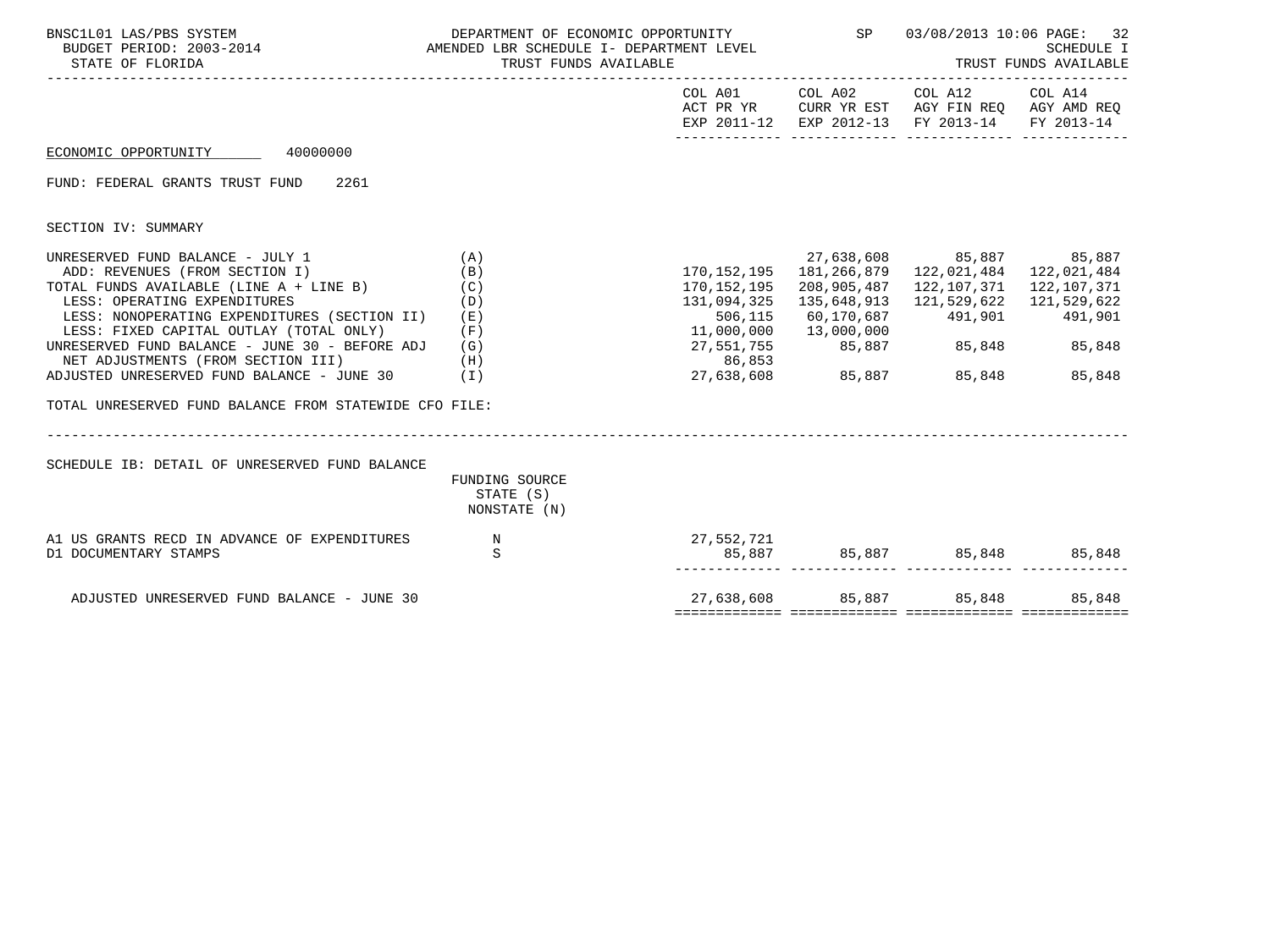| BNSC1L01 LAS/PBS SYSTEM<br>BUDGET PERIOD: 2003-2014<br>STATE OF FLORIDA                                                                                                                                                       |           |      |            |                                                                       |                | TRUST FUNDS AVAILABLE                                       |      | DEFARITENT OF ECONOMIC OFFORIONITY  |               | DEPARTMENT OF ECONOMIC OPPORTUNITY SP $03/08/2013$ 10:06 PAGE: 33                                                                                                                                                                                                                                                 | SCHEDULE I<br>TRUST FUNDS AVAILABLE |
|-------------------------------------------------------------------------------------------------------------------------------------------------------------------------------------------------------------------------------|-----------|------|------------|-----------------------------------------------------------------------|----------------|-------------------------------------------------------------|------|-------------------------------------|---------------|-------------------------------------------------------------------------------------------------------------------------------------------------------------------------------------------------------------------------------------------------------------------------------------------------------------------|-------------------------------------|
|                                                                                                                                                                                                                               |           |      |            |                                                                       |                |                                                             |      | COL A01                             |               | COL A02 COL A12 COL A14<br>ACT PR YR CURR YR EST AGY FIN REQ AGY AMD REQ<br>EXP 2011-12 EXP 2012-13 FY 2013-14                                                                                                                                                                                                    | FY 2013-14                          |
| ECONOMIC OPPORTUNITY 40000000                                                                                                                                                                                                 |           |      |            |                                                                       |                |                                                             |      |                                     |               |                                                                                                                                                                                                                                                                                                                   |                                     |
| FUND: FL INTER TRADE & PROM TF                                                                                                                                                                                                |           | 2338 |            |                                                                       |                |                                                             |      |                                     |               |                                                                                                                                                                                                                                                                                                                   |                                     |
| SECTION I: DETAIL OF REVENUES                                                                                                                                                                                                 |           |      |            |                                                                       |                |                                                             |      |                                     |               |                                                                                                                                                                                                                                                                                                                   |                                     |
|                                                                                                                                                                                                                               | CODE      |      |            |                                                                       |                | REVENUE CAP SVC AUTH MATCHING %<br>CHG % ST I/C LOC I/C NO. | CFDA |                                     |               |                                                                                                                                                                                                                                                                                                                   |                                     |
| B7 INTEREST EARNED ON INVE 000500 NO 8.0<br>L7 TRANSFER FROM REV 2494<br>L7 TRANSFER FROM REV 2494 001500 NO<br>MA REORG TRANSFER EOG 001500 NO 0.0                                                                           | 001500 NO |      | 0.0<br>0.0 | 215 0.00<br>288.826 0.00<br>SB2156 0.00                               |                | 288.826  0.00  0.00<br>0.00                                 |      | $22,640$<br>1,302,203               |               | $\begin{array}{cccccccc} 0.00 & & & & 20,785 & & & 43,453 & & & 40,791 & & & 40,791 \\ 0.00 & & & & & 4,903,790 & & 5,864,118 & & 6,065,002 & & 6,065,002 \end{array}$                                                                                                                                            |                                     |
| MD REV ADJ DEO<br>7L TRANSFER FROM REV 2494  001500 NO 0.0  288.826  0.00                                                                                                                                                     |           |      |            |                                                                       |                | 0.00                                                        |      | 001500 N0 0.0 215 0.00 0.00 142,010 |               | $9,887$ $35,882$ $34,998$ $34,998$ $34,998$                                                                                                                                                                                                                                                                       |                                     |
|                                                                                                                                                                                                                               |           |      |            |                                                                       |                |                                                             |      |                                     |               |                                                                                                                                                                                                                                                                                                                   |                                     |
| TOTAL TO LINE B IN SECTION IV                                                                                                                                                                                                 |           |      |            |                                                                       |                |                                                             |      |                                     |               | 6,401,315 5,943,453 6,140,791 6,140,791                                                                                                                                                                                                                                                                           |                                     |
| SECTION II: DETAIL OF NONOPERATING EXPENDITURES                                                                                                                                                                               |           |      |            |                                                                       | CODE           | OBJECT TRANSFER CFDA<br>TO BE                               | NO.  |                                     |               |                                                                                                                                                                                                                                                                                                                   |                                     |
| F1 TRANSFER TO 2021<br>F2 TRANSFER TO 2021<br>F3 TRANSFER TO 2021                                                                                                                                                             |           |      |            | $\begin{array}{c} 810000\ 810000\ 810000\ 830000\ 880800 \end{array}$ |                | 40100100<br>40100200<br>40100300                            |      |                                     |               | 12,419                                                                                                                                                                                                                                                                                                            | 74,173 74,173<br>12,419 12,419      |
| K1 ASSESSMENTS OF INVESTMENTS<br>L1 SERVICE CHARGE TO GR                                                                                                                                                                      |           |      |            |                                                                       |                |                                                             |      |                                     |               |                                                                                                                                                                                                                                                                                                                   |                                     |
| 13 5% RESERVE<br>13 5% RESERVE<br>13 5% RESERVE<br>14 INDIRECT TRANSFER TO ATF<br>14 INDIRECT TRANSFER TO ATF<br>14 INDIRECT TRANSFER TO ATF<br>14 INDIRECT TRANSFER TO ATF<br>14 INDIRECT TRANSFER TO ATF<br>210000 40100200 |           |      |            |                                                                       |                |                                                             |      |                                     |               | $\begin{array}{ccccccccc} & & & & & & 12,419 & & & 12,419 \\ & & & & & 32,254 & & 32,254 \\ 1,104 & & & 1,868 & & 1,754 & & 1,754 \\ 1,574 & & 3,327 & & 3,123 & & 3,123 \\ & & & & 294,606 & & 294,606 \\ & & & & 115,578- & & 80,346- & & 80,346- & \\ & & & 15,578 & & 80,346 & & 80,346- & \\ 9,887 & & 35,8$ |                                     |
| TOTAL TO LINE E IN SECTION IV                                                                                                                                                                                                 |           |      |            |                                                                       |                |                                                             |      |                                     | 12,565 51,326 | 460,018                                                                                                                                                                                                                                                                                                           | 460,018                             |
| SECTION III: ADJUSTMENTS                                                                                                                                                                                                      |           |      |            |                                                                       | OBJECT<br>CODE |                                                             |      |                                     |               |                                                                                                                                                                                                                                                                                                                   |                                     |
| B6 SEPTEMBER OPERATING REVERSIONS CY                                                                                                                                                                                          |           |      |            |                                                                       | 991000         |                                                             |      |                                     | 7,500         |                                                                                                                                                                                                                                                                                                                   |                                     |
| TOTAL TO LINE H IN SECTION IV                                                                                                                                                                                                 |           |      |            |                                                                       |                |                                                             |      |                                     | 7,500         |                                                                                                                                                                                                                                                                                                                   |                                     |

============= ============= ============= =============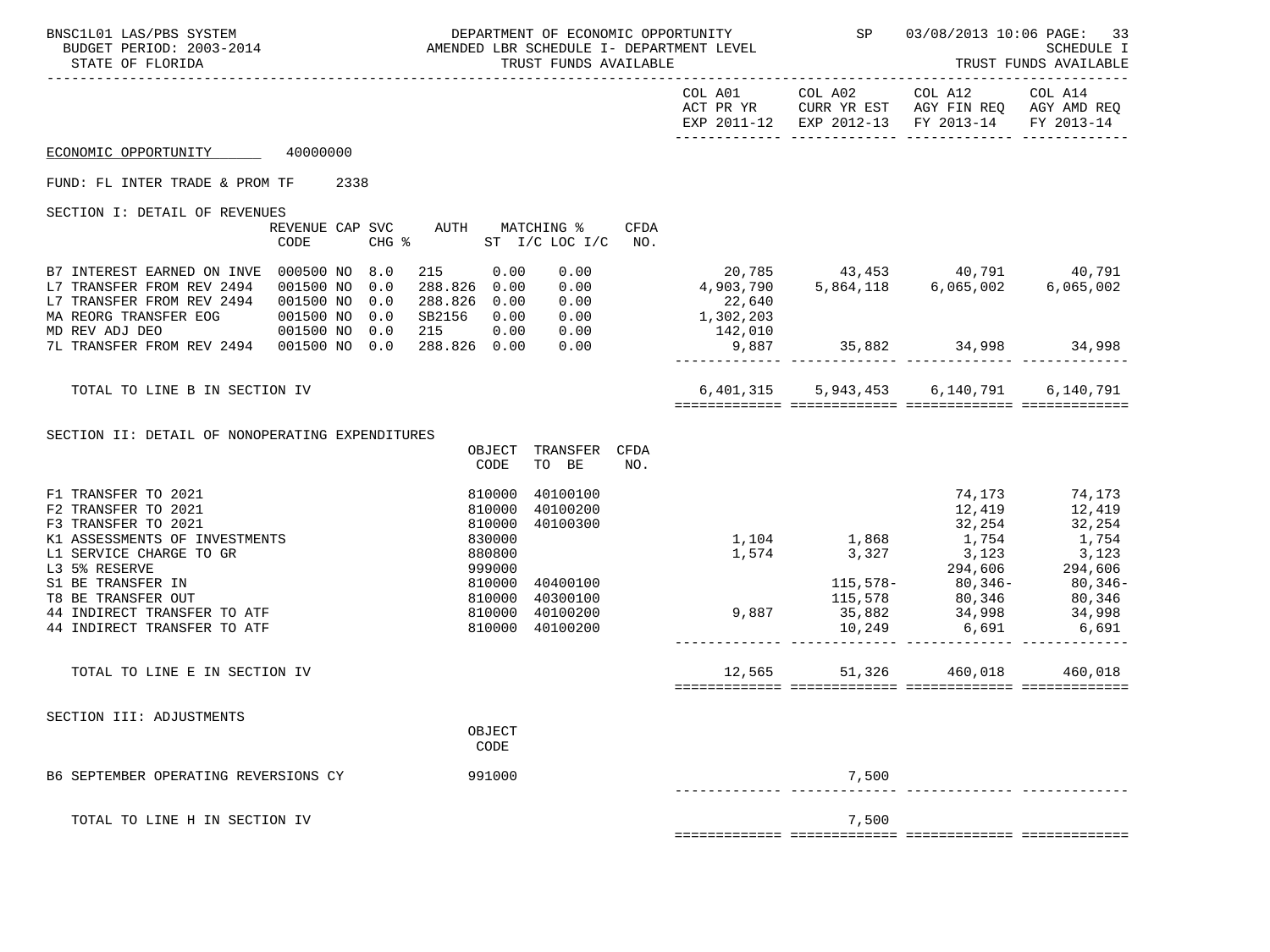| BNSC1L01 LAS/PBS SYSTEM<br>BUDGET PERIOD: 2003-2014<br>STATE OF FLORIDA                 | DEPARTMENT OF ECONOMIC OPPORTUNITY<br>AMENDED LBR SCHEDULE I- DEPARTMENT LEVEL<br>TRUST FUNDS AVAILABLE |                                     | SP                                    | 03/08/2013 10:06 PAGE: 34            | SCHEDULE I<br>TRUST FUNDS AVAILABLE  |
|-----------------------------------------------------------------------------------------|---------------------------------------------------------------------------------------------------------|-------------------------------------|---------------------------------------|--------------------------------------|--------------------------------------|
|                                                                                         |                                                                                                         | COL A01<br>ACT PR YR<br>EXP 2011-12 | COL A02<br>CURR YR EST<br>EXP 2012-13 | COL A12<br>AGY FIN REO<br>FY 2013-14 | COL A14<br>AGY AMD REQ<br>FY 2013-14 |
| 40000000<br>ECONOMIC OPPORTUNITY                                                        |                                                                                                         |                                     |                                       |                                      |                                      |
| FUND: FL INTER TRADE & PROM TF<br>2338                                                  |                                                                                                         |                                     |                                       |                                      |                                      |
| SECTION IV: SUMMARY                                                                     |                                                                                                         |                                     |                                       |                                      |                                      |
| UNRESERVED FUND BALANCE - JULY 1                                                        | (A)                                                                                                     |                                     | 1,349,126                             | 1,777,288                            | 1,777,288                            |
| ADD: REVENUES (FROM SECTION I)                                                          | (B)                                                                                                     |                                     |                                       | 6,401,315 5,943,453 6,140,791        | 6,140,791                            |
| TOTAL FUNDS AVAILABLE (LINE A + LINE B)                                                 | (C)                                                                                                     |                                     | 6,401,315 7,292,579                   | 7,918,079                            | 7,918,079                            |
| LESS: OPERATING EXPENDITURES                                                            | (D)                                                                                                     |                                     | 5,039,624 5,471,465                   | 6,488,682                            | 6,488,682                            |
| LESS: NONOPERATING EXPENDITURES (SECTION II)<br>LESS: FIXED CAPITAL OUTLAY (TOTAL ONLY) | (E)<br>(F)                                                                                              | 12,565                              | 51,326                                | 460,018                              | 460,018                              |
| UNRESERVED FUND BALANCE - JUNE 30 - BEFORE ADJ<br>NET ADJUSTMENTS (FROM SECTION III)    | (G)<br>(H)                                                                                              | 1,349,126                           | 1,769,788<br>7,500                    | 969,379                              | 969,379                              |
| ADJUSTED UNRESERVED FUND BALANCE - JUNE 30                                              | (I)                                                                                                     |                                     | 1,349,126 1,777,288                   | 969,379                              | 969,379                              |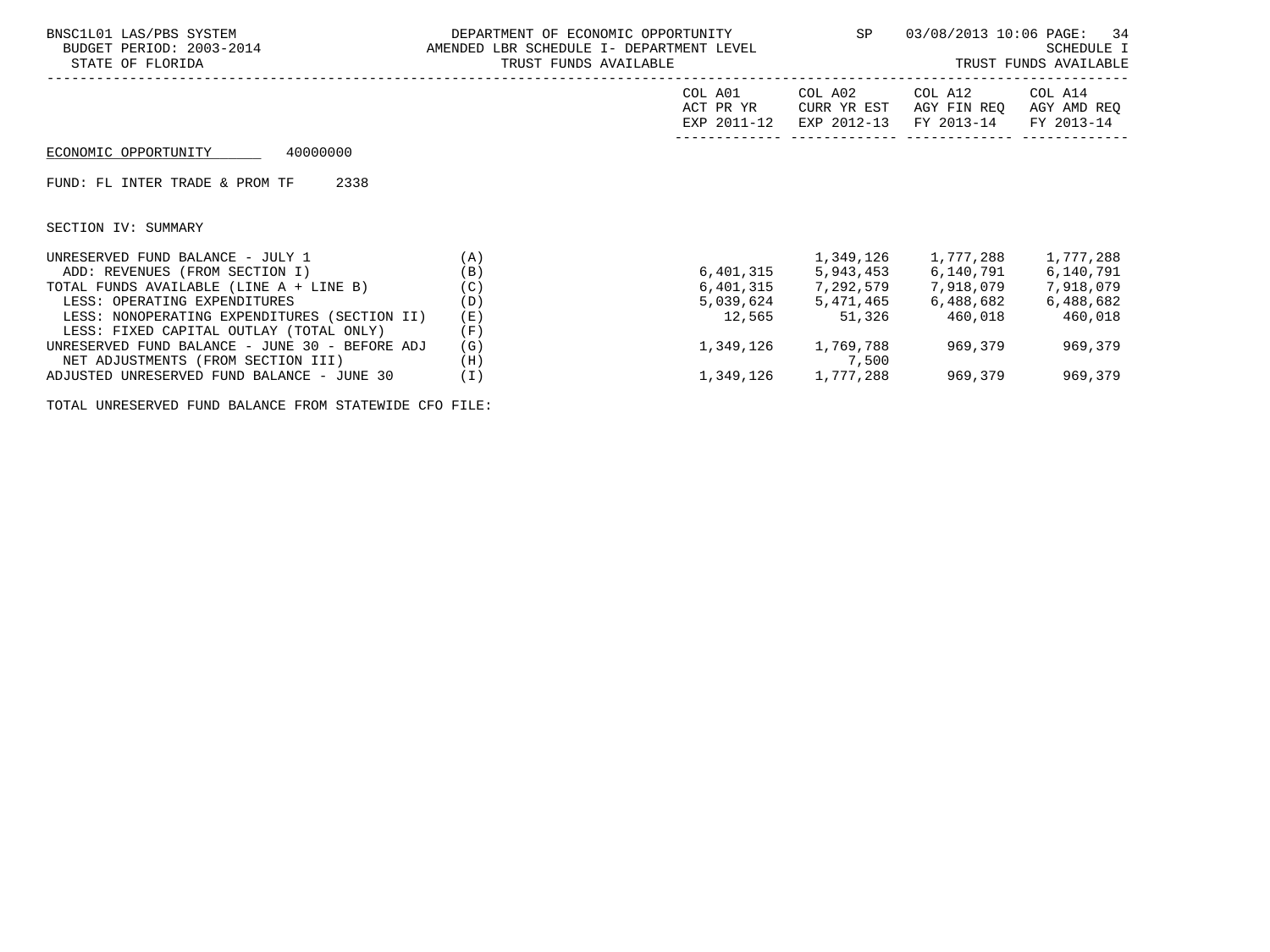BNSC1L01 LAS/PBS SYSTEM DEPARTMENT OF ECONOMIC OPPORTUNITY SP 03/08/2013 10:06 PAGE: 35<br>BUDGET PERIOD: 2003-2014 AMENDED LBR SCHEDULE I- DEPARTMEN AMENDED LBR SCHEDULE I- DEPARTMENT LEVEL STATE OF FLORIDA STATE OF FUNDS AVAILABLE STATE OF FUNDS AVAILABLE STATE OF FUNDS AVAILABLE STATE OF TRUST FUNDS AVAILABLE

| ---------------------- |  |  |  |  |  |  |  |  |  |  |
|------------------------|--|--|--|--|--|--|--|--|--|--|

| COL A01   | COL A02                                       | COL A12                 | COL A14     |
|-----------|-----------------------------------------------|-------------------------|-------------|
| ACT PR YR |                                               | CURR YR EST AGY FIN REO | AGY AMD REO |
|           | EXP 2011-12 EXP 2012-13 FY 2013-14 FY 2013-14 |                         |             |
|           |                                               |                         |             |

## ECONOMIC OPPORTUNITY 40000000

FUND: GRANTS AND DONATIONS TF 2339

SECTION I: DETAIL OF REVENUES

|                            | REVENUE CAP SVC |       | <b>AUTH</b> |      | MATCHING %     | <b>CFDA</b> |            |              |           |           |
|----------------------------|-----------------|-------|-------------|------|----------------|-------------|------------|--------------|-----------|-----------|
|                            | CODE            | CHG % |             |      | ST I/C LOC I/C | NO.         |            |              |           |           |
|                            |                 |       |             |      |                |             |            |              |           |           |
| A2 SPECIAL DISTRICT FEES   | 000100 YES 8.0  |       | 189         | 0.00 | 0.00           |             | 264,676    | 258,656      | 257,558   | 257,558   |
| A5 SPECIAL DISTRICT ADJ    | 000100 YES 0.0  |       | 189         | 0.00 | 0.00           |             |            | $5,537-$     | $5,537-$  | $5,537-$  |
| A5 SPECIAL DISTRICT ADJ    | 000100 YES 0.0  |       | 189         | 0.00 | 0.00           |             |            | 1,800        | 1,800     | 1,800     |
| B7 INTEREST EARNED ON INVE | 000500 NO       | 8.0   | 215         | 0.00 | 0.00           |             | 15,095     | 42,454       | 46,297    | 46,297    |
| B7 INTERST EARNED ON INVE  | 000500 NO       | 8.0   | 215         | 0.00 | 0.00           |             |            | 18,789       | 23,443    | 23,443    |
| C5 INTEREST ON FED FUNDS   | 000504 NO       | 0.0   | 215         | 0.00 | 0.00           |             | 650        |              |           |           |
| D3 WEATHERIZATION          | 000700 NO       | 0.0   | 163         | 0.00 | 0.00           | 81.042      | 111        |              |           |           |
| KB EST GRT REC WAP ARRA    | 000750 NO       | 0.0   | 163         | 0.00 | 0.00           | 81.042      | 2,381,076  |              |           |           |
| K2 ARRA WEATHERIZATION     | 000750 NO       | 0.0   | 163         | 0.00 | 0.00           | 81.042      | 59,602,909 |              |           |           |
| L6 TRFR FROM DFS/WORK COMP | 001500 NO       | 0.0   | 1004.99     | 0.00 | 0.00           |             | 1,666,660  |              |           |           |
| MA REORG TRANS EOG         | 001500 NO       | 0.0   | SB2156      | 0.00 | 0.00           |             | 31,033     |              |           |           |
| MB REORG TRANS DCA         | 001500 NO       | 0.0   | SB2156      | 0.00 | 0.00           |             | 214,097    |              |           |           |
| MB REORG TRANSFER DCA      | 001500 NO       | 0.0   | SB2156      | 0.00 | 0.00           |             | 439,037    |              |           |           |
| MD REV ADJ DEO             | 001500 NO       | 0.0   | 215         | 0.00 | 0.00           |             | $180,684-$ |              |           |           |
| MD REV ADJ DEO             | 001500 NO       | 0.0   | 215         | 0.00 | 0.00           |             | 144,949    |              |           |           |
| N1 NOAA COASTAL            | 001510 NO       | 0.0   | 163         | 0.00 | 0.00           | 11.419      | $111 -$    |              |           |           |
| N1 NOAA COASTAL            | 001510 NO       | 0.0   | 163         | 0.00 | 0.00           | 11.419      | 244,154    | 1,737        | 1,737     | 1,737     |
| P1 DOC STAMPS DOR          | 001600 NO       | 0.0   | 163.32      | 0.00 | 0.00           |             | 603,937    | 875,329      | 1,479,076 | 1,479,076 |
| P1 DOC STAMPS DOR          | 001600 NO       | 0.0   | 163.32      | 0.00 | 0.00           |             | $124-$     |              | 88,563    | 88,563    |
| P2 DOC STAMPS ADJ          | 001600 NO       | 0.0   | 163.32      | 0.00 | 0.00           |             |            | 88,563       |           |           |
| P2 DOC STAMPS ADJ          | 001600 NO       | 0.0   | 163.32      | 0.00 | 0.00           |             |            | $126, 271 -$ |           |           |
| 03 REFUNDS                 | 001800 NO       | 0.0   | 215         | 0.00 | 0.00           |             | 422,293    |              |           |           |
| WA LOAN REPAYMENT          | 002300 NO       | 0.0   | 215         | 0.00 | 0.00           |             | 27,811     |              |           |           |
| 1N NOAA COASTAL            | 001599 NO       | 0.0   | 163         | 0.00 | 0.00           | 11.419      | 111        |              |           |           |
| 1N NOAA COASTAL            | 001599 NO       | 0.0   | 163         | 0.00 | 0.00           | 11.419      | 2,341      |              |           |           |
| 1P DOC STAMPS DOR          | 001600 NO       | 0.0   | 163.32      | 0.00 | 0.00           |             | 12,098     | 24,671       | 25,008    | 25,008    |
| 1P DOC STAMPS DOR          | 001600 NO       | 0.0   | 163.32      | 0.00 | 0.00           |             | 124        |              | 7,353     | 7,353     |
| 2A SPECIAL DISTRICT FEES   | 000100 YES 8.0  |       | 189         | 0.00 | 0.00           |             | 4,525      | 7,214        | 7,832     | 7,832     |
| 2P DOC STAMPS ADJ          | 001600 NO       | 0.0   | 163.32      | 0.00 | 0.00           |             |            | 7,353        |           |           |
| 5A SPECIAL DISTRICT ADJ    | 000100 YES 0.0  |       | 189         | 0.00 | 0.00           |             |            | 175          | 175       | 175       |
|                            |                 |       |             |      |                |             |            |              |           |           |

TOTAL TO LINE B IN SECTION IV **65,896,768** 1,194,933 1,933,305 1,933,305 1,933,305 ============= ============= ============= =============

SECTION II: DETAIL OF NONOPERATING EXPENDITURES

|                     |        | OBJECT TRANSFER CFDA |     |         |         |
|---------------------|--------|----------------------|-----|---------|---------|
|                     | CODE   | BE<br>TO             | NO. |         |         |
| F1 TRANSFER TO 2021 | 810000 | 40100100             |     | 265,710 | 265,710 |
| F2 TRANSFER TO 2021 |        | 810000 40100200      |     | 25,478  | 25,478  |
| F3 TRANSFER TO 2021 |        | 810000 40100300      |     | 29,186  | 29,186  |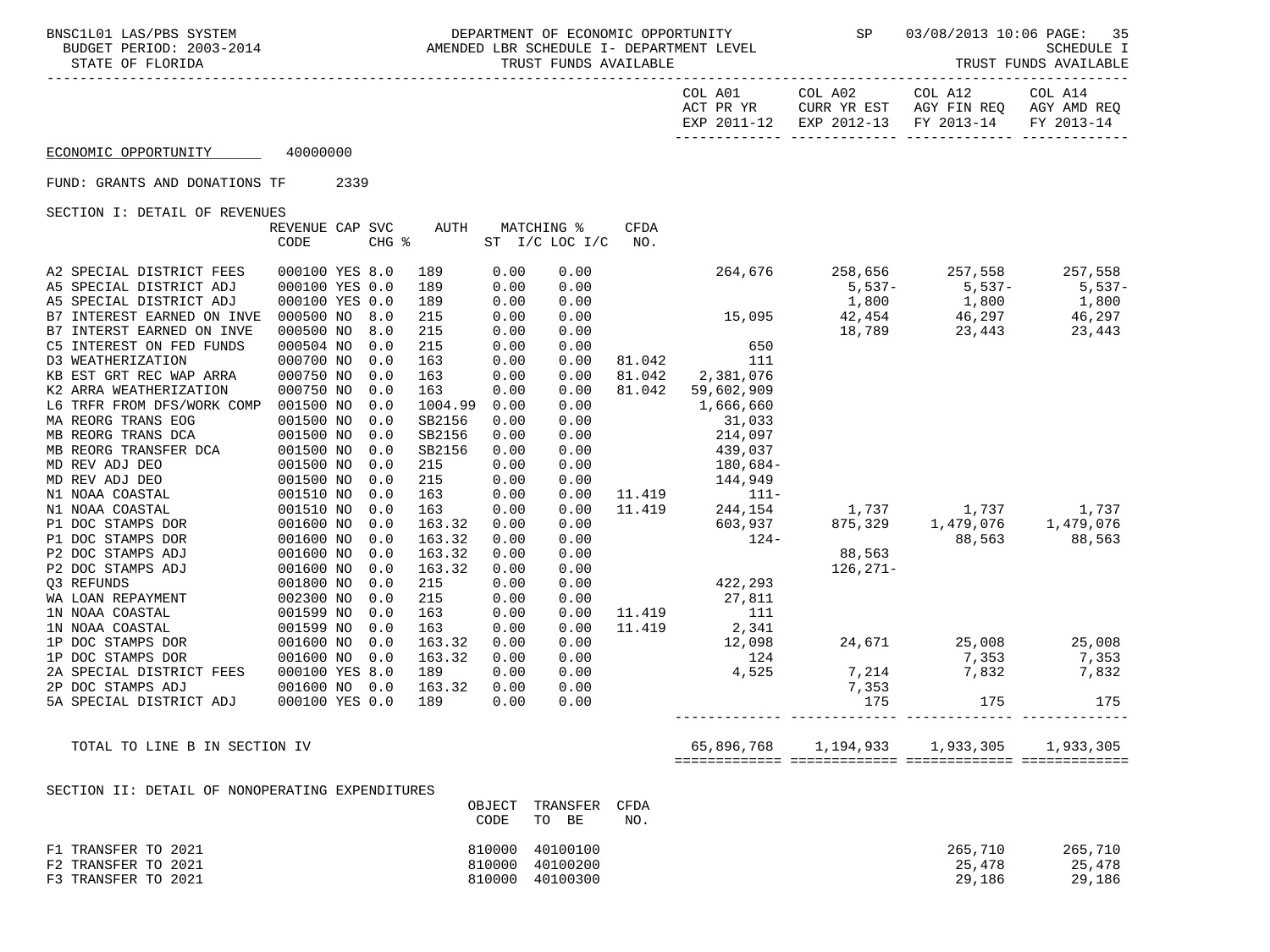| COL A01   |             | COL A02                | COL A12     | COL A14     |
|-----------|-------------|------------------------|-------------|-------------|
| ACT PR YR |             | CURR YR EST            | AGY FIN REO | AGY AMD REO |
|           | EXP 2011-12 | EXP 2012-13 FY 2013-14 |             | FY 2013-14  |
|           |             |                        |             |             |

ECONOMIC OPPORTUNITY 40000000

FUND: GRANTS AND DONATIONS TF 2339

SECTION II: DETAIL OF NONOPERATING EXPENDITURES

|                                       | OBJECT | TRANSFER        | CFDA |                             |                     |         |         |
|---------------------------------------|--------|-----------------|------|-----------------------------|---------------------|---------|---------|
|                                       | CODE   | TO BE           | NO.  |                             |                     |         |         |
| F5 TRANSFER TO 2109                   | 810000 | 40300200        |      |                             |                     | 212     | 212     |
| F6 TRANSFER TO 2261                   | 810000 | 40300100        |      |                             |                     | 7,198   | 7,198   |
| F7 TRANSFER TO 2261                   | 810000 | 40300200        |      |                             |                     | 25,240  | 25,240  |
| J1 REFUNDS                            | 860000 |                 |      | 2,629                       |                     |         |         |
| K1 ASSESSMENT OF INVESTMENTS          | 830000 |                 |      |                             | 808                 | 1,008   | 1,008   |
| K1 ASSESSTMENT OF INVESTMENTS         | 830000 |                 |      | 775                         | 1,825               | 1,991   | 1,991   |
| L1 SERVICE CHARGE TO GR               | 880800 |                 |      |                             | 3,250               | 3,544   | 3,544   |
| L1 SERVICE CHARGE TO GR               | 880800 |                 |      | 22,426                      | 22,708              | 23,026  | 23,026  |
| L3 5% RESERVE                         | 999000 |                 |      |                             |                     | 12,696  | 12,696  |
| L3 5% RESERVE                         | 999000 |                 |      |                             |                     | 45,635  | 45,635  |
| R8 BE TRANSFER IN                     | 810000 | 40300100        |      | $31,033-$                   |                     |         |         |
| R9 BE TRANSFER IN                     | 810000 | 40300200        |      | $36, 263-$                  |                     |         |         |
| T8 BE TRANSFER OUT                    | 810000 | 40300200        |      | 36,263                      |                     |         |         |
| U1 BE TRANSFER OUT                    | 810000 | 40400100        |      | 31,033                      |                     |         |         |
| W1 UNFUNDED BUDGET                    | 899000 |                 |      |                             | $587-$              |         |         |
| <b>W5 BUDGET AMENDMENTS</b>           | 899000 |                 |      |                             | 5,000               |         |         |
| 22 INDIRECT TRANSFER TO ATF           | 810000 |                 |      | 40100200 11.419 111         |                     |         |         |
| 22 INDIRECT TRANSFER TO ATF           | 810000 | 40100200 11.419 |      | 2,341                       |                     |         |         |
| 44 INDIRECT TRANSFER TO ATF           | 810000 | 40100200        |      | 12,098 24,846 25,183 25,183 |                     |         |         |
| 44 INDIRECT TRANSFER TO ATF           | 810000 | 40100200        |      |                             | 4,649 14,567 15,185 |         | 15,185  |
|                                       |        |                 |      |                             |                     |         |         |
| TOTAL TO LINE E IN SECTION IV         |        |                 |      |                             | 45,029 72,417       | 481,292 | 481,292 |
| SECTION III: ADJUSTMENTS              |        |                 |      |                             |                     |         |         |
|                                       | OBJECT |                 |      |                             |                     |         |         |
|                                       | CODE   |                 |      |                             |                     |         |         |
| B1 PRIOR YEAR FCO                     | 991000 |                 |      | 62,544,174-                 |                     |         |         |
| B6 SEPTEMBER OPERATING REVERSIONS CY  | 991000 |                 |      |                             | 104,500             |         |         |
| B6 SEPTEMBER OPERATING REVERSIONS CY  | 991000 |                 |      |                             | 200                 |         |         |
| F1 ROUNDING                           | 991000 |                 |      | $1 -$                       |                     |         |         |
| F1 ROUNDING                           | 991000 |                 |      | $\mathfrak{D}$              |                     |         |         |
| X1 BEG FUND EQUITY ADJUST INVESTMENTS | 991000 |                 |      | 1,165,983                   |                     |         |         |
| TOTAL TO LINE H IN SECTION IV         |        |                 |      | 61,378,190-104,700          |                     |         |         |
|                                       |        |                 |      |                             |                     |         |         |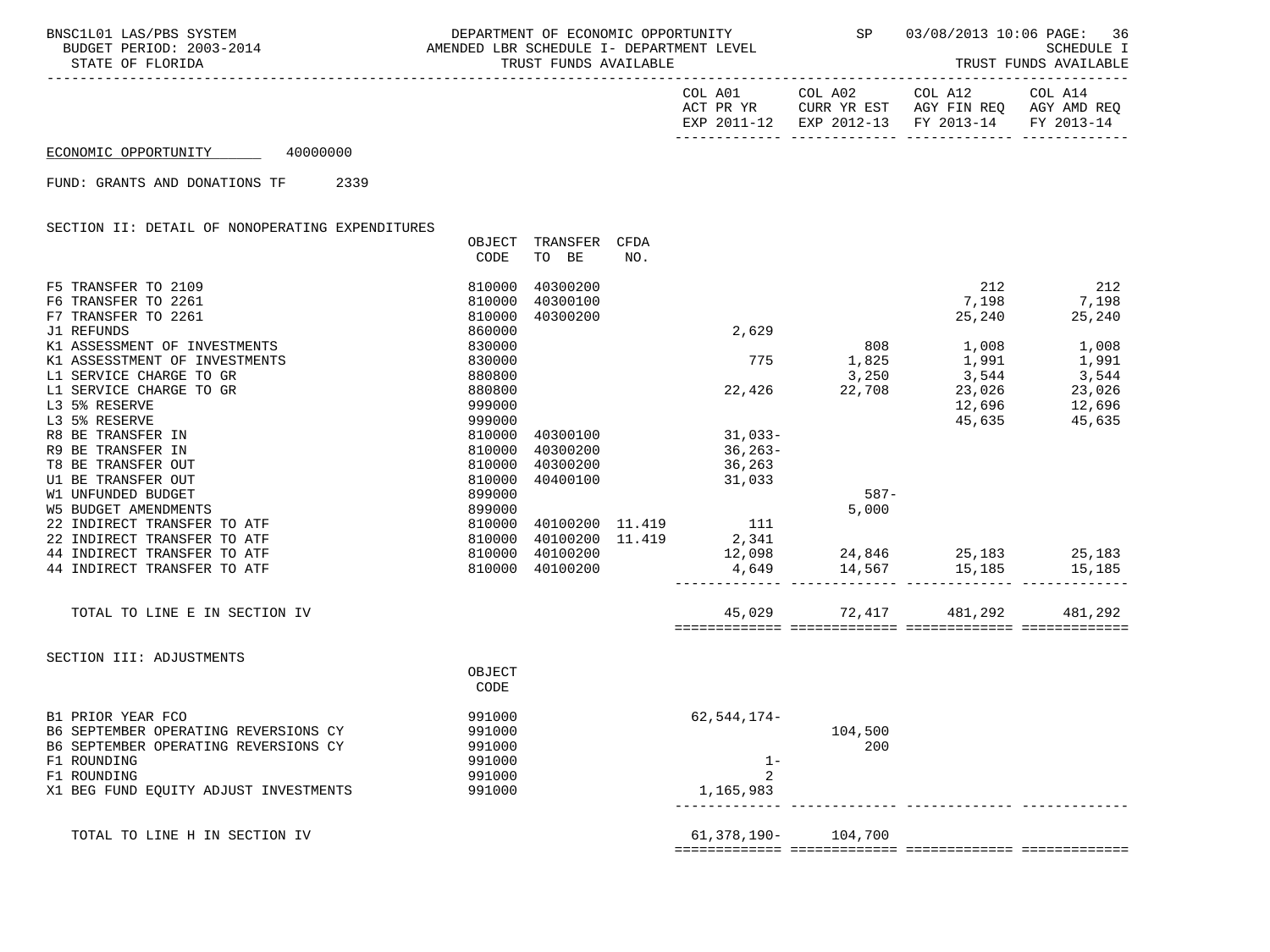| STATE OF FLORIDA                               | TRUST FUNDS AVAILABLE |                                     | SP                                    | 03/08/2013 10:06 PAGE: 37<br>SCHEDULE I<br>TRUST FUNDS AVAILABLE |                                      |  |
|------------------------------------------------|-----------------------|-------------------------------------|---------------------------------------|------------------------------------------------------------------|--------------------------------------|--|
|                                                |                       | COL A01<br>ACT PR YR<br>EXP 2011-12 | COL A02<br>CURR YR EST<br>EXP 2012-13 | COL A12<br>AGY FIN REO<br>FY 2013-14                             | COL A14<br>AGY AMD REQ<br>FY 2013-14 |  |
| 40000000<br>ECONOMIC OPPORTUNITY               |                       |                                     |                                       |                                                                  |                                      |  |
| 2339<br>FUND: GRANTS AND DONATIONS TF          |                       |                                     |                                       |                                                                  |                                      |  |
| SECTION IV: SUMMARY                            |                       |                                     |                                       |                                                                  |                                      |  |
| UNRESERVED FUND BALANCE - JULY 1               | (A)                   |                                     |                                       | 2, 118, 122 2, 408, 938                                          | 2,408,938                            |  |
| ADD: REVENUES (FROM SECTION I)                 | (B)                   |                                     |                                       | 65,896,768 1,194,933 1,933,305                                   | 1,933,305                            |  |
| TOTAL FUNDS AVAILABLE (LINE A + LINE B)        | (C)                   |                                     |                                       | 65,896,768 3,313,055 4,342,243                                   | 4,342,243                            |  |
| LESS: OPERATING EXPENDITURES                   | (D)                   |                                     |                                       | 2,355,427 936,400 1,670,423                                      | 1,670,423                            |  |
| LESS: NONOPERATING EXPENDITURES (SECTION II)   | (E)                   |                                     | 45,029 72,417                         | 481,292                                                          | 481,292                              |  |
| LESS: FIXED CAPITAL OUTLAY (TOTAL ONLY)        | (F)                   |                                     |                                       |                                                                  |                                      |  |
| UNRESERVED FUND BALANCE - JUNE 30 - BEFORE ADJ | (G)                   |                                     | 63,496,312 2,304,238                  | 2,190,528                                                        | 2,190,528                            |  |
| NET ADJUSTMENTS (FROM SECTION III)             | (H)                   |                                     | 61,378,190- 104,700                   |                                                                  |                                      |  |
| ADJUSTED UNRESERVED FUND BALANCE - JUNE 30     | (I)                   |                                     | 2,118,122 2,408,938                   | 2,190,528                                                        | 2,190,528                            |  |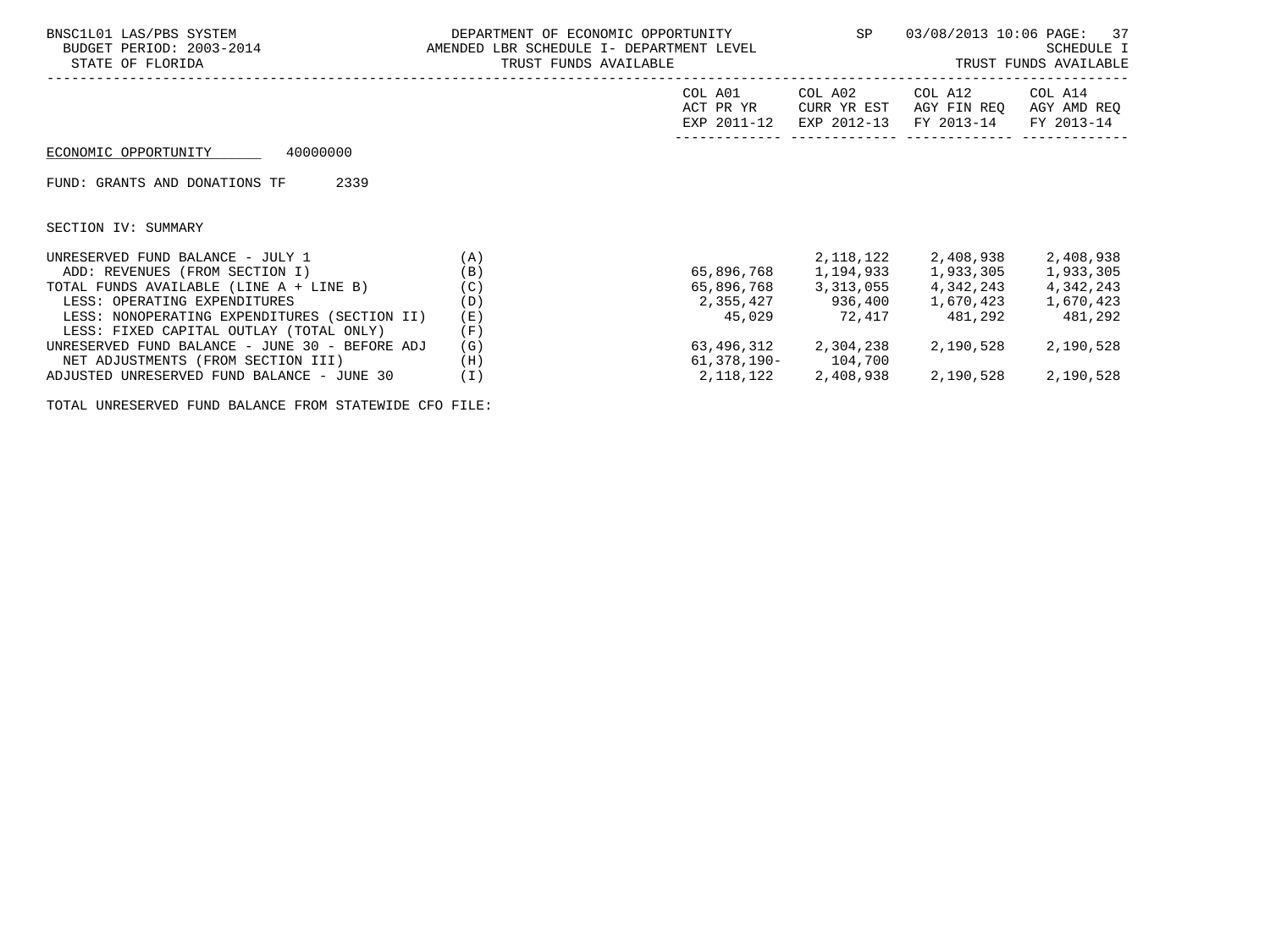-----------------------------------------------------------------------------------------------------------------------------------

| COL A01   |             | COL A02                | COL A12     | COL A14     |
|-----------|-------------|------------------------|-------------|-------------|
| ACT PR YR |             | CURR YR EST            | AGY FIN REO | AGY AMD REO |
|           | EXP 2011-12 | EXP 2012-13 FY 2013-14 |             | FY 2013-14  |
|           |             |                        |             |             |

ECONOMIC OPPORTUNITY 40000000

FUND: WELFARE TRANSITION TF 2401

|                                      | REVENUE CAP SVC |       | AUTH   | MATCHING % |                | <b>CFDA</b> |                                                                                                                             |                                                                                                                                            |                                       |           |
|--------------------------------------|-----------------|-------|--------|------------|----------------|-------------|-----------------------------------------------------------------------------------------------------------------------------|--------------------------------------------------------------------------------------------------------------------------------------------|---------------------------------------|-----------|
|                                      | CODE            | CHG % |        |            | ST I/C LOC I/C | NO.         |                                                                                                                             |                                                                                                                                            |                                       |           |
|                                      |                 |       |        |            |                |             |                                                                                                                             |                                                                                                                                            |                                       |           |
| C7 SMALL BUSINESS CREDIT             | 000700 NO       | 0.0   | 288    | 0.00       | 0.00           | 21.022      | -11                                                                                                                         |                                                                                                                                            |                                       |           |
| C9 COMMUNITY SERVICES BG             | 000700 NO       | 0.0   | 163    | 0.00       | 0.00           | 93.569      | 48                                                                                                                          |                                                                                                                                            |                                       |           |
| D1 LOW INCOME ENERGY ASST            | 000700 NO       | 0.0   | 409    | 0.00       | 0.00           | 93.568      | 32                                                                                                                          |                                                                                                                                            |                                       |           |
| D5 LABOR CERTIFICATION               | 000700 NO       | 0.0   | 20.50  | 0.00       | 0.00           | 17.273      | 4,560                                                                                                                       |                                                                                                                                            |                                       |           |
| D7 LABOR MARKET STATISTICS           | 000700 NO       | 0.0   | 20.50  | 0.00       | 0.00           | 17.002      | 418                                                                                                                         |                                                                                                                                            |                                       |           |
| D9 WORKFORCE INFORMATION             | 000700 NO       | 0.0   | 20.50  | 0.00       | 0.00           | 17.207      | 180                                                                                                                         |                                                                                                                                            |                                       |           |
| E1 TRADE TRAINING PROGRAM            | 000700 NO       | 0.0   | 20.50  | 0.00       | 0.00           | 17.245      | 1,435                                                                                                                       |                                                                                                                                            |                                       |           |
| F5 UNEMPLOYMENT COMP                 | 000700 NO       | 0.0   | 443    | 0.00       | 0.00           | 17.225      | 109,475                                                                                                                     |                                                                                                                                            | 414, 178 454, 178                     | 454,178   |
| F7 VETERANS PROGR-DISABLED           | 000700 NO       | 0.0   | 20.50  | 0.00       | 0.00           | 17.801      | $5-$                                                                                                                        |                                                                                                                                            |                                       |           |
| F9 UC EMERGENCY                      | 000700 NO       | 0.0   | 443    | 0.00       | 0.00           | 17.225      | 95,962                                                                                                                      |                                                                                                                                            |                                       |           |
| G3 VETERANS PROGRAM-LOCAL            | 000700 NO       | 0.0   | 20.50  | 0.00       | 0.00           | 17.804      |                                                                                                                             |                                                                                                                                            |                                       |           |
| G5 WAGNER PEYSER                     | 000700 NO       | 0.0   | 20.50  | 0.00       | 0.00           | 17.207      | 2,560<br>92,625                                                                                                             | 503,271                                                                                                                                    | 543,271                               | 543,271   |
| G7 WIA ADULT                         | 000700 NO       | 0.0   | 20.50  | 0.00       | 0.00           | 17.258      | 120,781                                                                                                                     | 482,596                                                                                                                                    | 522,596                               | 522,596   |
| G9 WIA DISLOCATED WORKER             | 000700 NO       | 0.0   | 20.50  | 0.00       | 0.00           | 17.278      | 20,748                                                                                                                      | 457,936                                                                                                                                    | 487,345                               | 487,345   |
| H1 WIA DISLOCATED WORKER             | 000700 NO       | 0.0   | 20.50  | 0.00       | 0.00           | 17.260      | 298                                                                                                                         |                                                                                                                                            |                                       |           |
| H3 WIA PROJECTS                      | 000700 NO       | 0.0   | 20.50  | 0.00       | 0.00           | 17.261      | 21                                                                                                                          |                                                                                                                                            |                                       |           |
| H7 WORK OPPORTUNITY TAX CR           | 000700 NO       | 0.0   | 20.50  | 0.00       | 0.00           | 17.271      | 12,221                                                                                                                      |                                                                                                                                            |                                       |           |
| H9 FOOD STAMP E&T 100%               | 000700 NO       | 0.0   | 445    | 0.00       | 0.00           | 10.561      | 301,295                                                                                                                     |                                                                                                                                            | 344,760 344,760                       | 344,760   |
| I3 SMALL CITIES CDBG                 | 000700 NO       | 0.0   | 290    | 0.00       | 0.00           | 14.228      | 75                                                                                                                          |                                                                                                                                            |                                       |           |
| <b>I5 CDBG DISASTER</b>              | 000700 NO       | 0.0   | 290    | 0.00       | 0.00           | 14.228      | 77                                                                                                                          |                                                                                                                                            |                                       |           |
| I7 NEIGHBORHOOD STABIL               | 000700 NO       | 0.0   | 290    | 0.00       | 0.00           | 14.228      | 48                                                                                                                          |                                                                                                                                            |                                       |           |
| J9 ARRA WIA HLTH CARE                | 000750 NO       | 0.0   | 20.50  | 0.00       | 0.00           | 17.275      | $\overline{\phantom{0}}$ 1                                                                                                  |                                                                                                                                            |                                       |           |
| K2 ARRA WEATHERIZATION               | 000750 NO       | 0.0   | 163    | 0.00       | 0.00           | 81.042      | 126                                                                                                                         |                                                                                                                                            |                                       |           |
| K5 DISPLACE HOMEMAKER                | 001500 NO       | 0.0   | 446.50 | 0.00       | 0.00           |             | 784                                                                                                                         |                                                                                                                                            |                                       |           |
| LC RWB ACCESS REV ADJ                | 001500 NO       | 0.0   | 215    | 0.00       | 0.00           |             | 784<br>31<br>2 , 043 , 092                                                                                                  |                                                                                                                                            |                                       |           |
| MC REORG TRANSFER AWI                | 001500 NO       | 0.0   | SB2156 | 0.00       | 0.00           |             |                                                                                                                             |                                                                                                                                            |                                       |           |
| MD REV ADJ DEO                       | 001500 NO       | 0.0   | 215    | 0.00       | 0.00           |             | 215                                                                                                                         |                                                                                                                                            |                                       |           |
| M7 TANF-WELFARE TRANSITION           | 001510 NO       | 0.0   | 445    | 0.00       | 0.00           |             | 93.558 56,658,520                                                                                                           |                                                                                                                                            | 73,291,164 73,302,410 73,302,410      |           |
| M7 TANF-WELFARE TRANSITION           | 001510 NO       | 0.0   | 445    | 0.00       | 0.00           | 93.558      | 446,898                                                                                                                     | 1,030,638 1,032,598                                                                                                                        |                                       | 1,032,598 |
| M8 EST GRT REC TANF                  | 001510 NO       | 0.0   | 445    | 0.00       | 0.00           | 93.558      | 419,062                                                                                                                     |                                                                                                                                            |                                       |           |
| M8 EST GRT REC TANF                  | 001510 NO       | 0.0   | 445    | 0.00       | 0.00           | 93.558      | 4,856,146                                                                                                                   |                                                                                                                                            |                                       |           |
| M9 TANF WTS FUND ADJ                 | 001510 NO       | 0.0   | 445    | 0.00       | 0.00           | 93.558      | 2,368,688-                                                                                                                  |                                                                                                                                            | $1,883,807 - 2,033,167 - 2,033,167 -$ |           |
| O1 REFUNDS OP CAT AR                 | 001800 NO       | 0.0   | 215    | 0.00       | 0.00           |             | 867,775                                                                                                                     |                                                                                                                                            |                                       |           |
| 03 REFUNDS                           | 001800 NO       | 0.0   | 215    | 0.00       | 0.00           |             |                                                                                                                             |                                                                                                                                            |                                       |           |
| U5 WORKFORCE FLORIDA INC             | 001801 NO       | 0.0   | 215    | 0.00       | 0.00           |             |                                                                                                                             |                                                                                                                                            |                                       |           |
| 5F UNEMPLOYMENT COMP                 | 000799 NO       | 0.0   | 443    | 0.00       | 0.00           |             | $\begin{array}{ccc} & & & & 75,878 \ 17.225 & & & 519 \ 17.207 & & 3,495 \ 17.258 & & 119 \ 93.558 & & 216,114 \end{array}$ |                                                                                                                                            | $1,740$ $1,740$ $1,740$               |           |
| 5G WAGNER PEYSER                     | 000799 NO       | 0.0   | 20.50  | 0.00       | 0.00           |             |                                                                                                                             |                                                                                                                                            |                                       | 5,313     |
| 7G WIA ADULT                         | 000799 NO       | 0.0   | 20.50  | 0.00       | 0.00           |             |                                                                                                                             | $\frac{1}{2}$ , 313<br>$\frac{1}{2}$<br>$\frac{1}{2}$<br>$\frac{1}{2}$<br>$\frac{1}{2}$<br>$\frac{1}{2}$<br>$\frac{1}{2}$<br>$\frac{1}{2}$ |                                       | 72        |
| 7M TANF-WELFARE TRANSITION 001599 NO |                 | 0.0   | 445    | 0.00       | 0.00           |             | 216, 114                                                                                                                    | 318,934                                                                                                                                    | 318,983                               | 318,983   |
| 9H FOOD STAMP E&T 100%               | 000799 NO       | 0.0   | 445    | 0.00       | 0.00           | 10.561      | 218                                                                                                                         | 309                                                                                                                                        | 309                                   | 309       |
|                                      |                 |       |        |            |                |             |                                                                                                                             |                                                                                                                                            |                                       |           |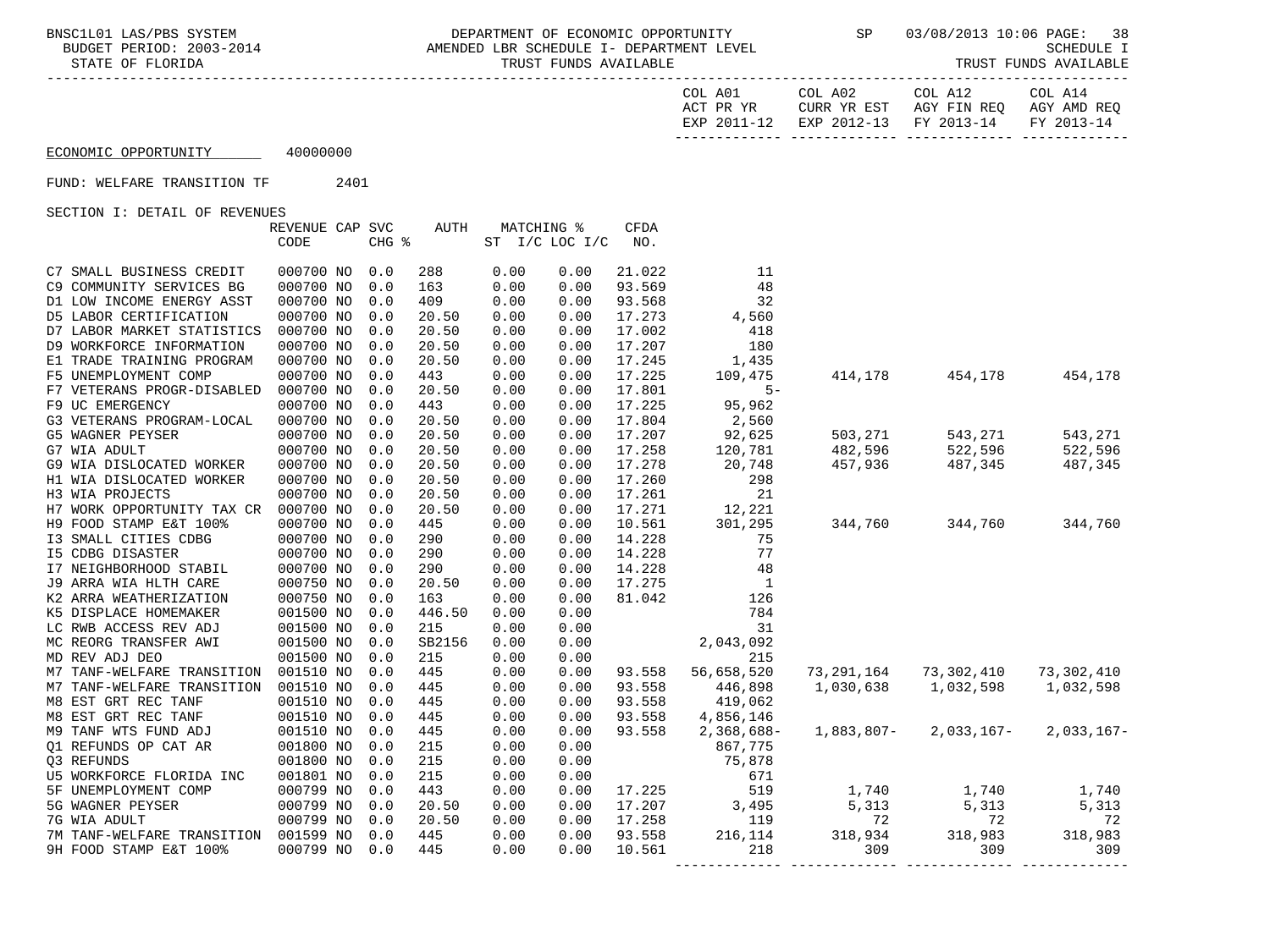| BNSC1L01 LAS/PBS SYSTEM<br>BUDGET PERIOD: 2003-2014<br>STATE OF FLORIDA                                                                                                                                                                                                                                                                                                        | DEPARTMENT OF ECONOMIC OPPORTUNITY<br>AMENDED LBR SCHEDULE I- DEPARTMENT LEVEL<br>TRUST FUNDS AVAILABLE                                  |      |                                                   |                                                   | SP 03/08/2013 10:06 PAGE:                                                                                                                                                                                                                                                                                                           | 39<br>SCHEDULE I<br>TRUST FUNDS AVAILABLE         |
|--------------------------------------------------------------------------------------------------------------------------------------------------------------------------------------------------------------------------------------------------------------------------------------------------------------------------------------------------------------------------------|------------------------------------------------------------------------------------------------------------------------------------------|------|---------------------------------------------------|---------------------------------------------------|-------------------------------------------------------------------------------------------------------------------------------------------------------------------------------------------------------------------------------------------------------------------------------------------------------------------------------------|---------------------------------------------------|
|                                                                                                                                                                                                                                                                                                                                                                                |                                                                                                                                          |      |                                                   |                                                   | COL A01 COL A02 COL A12 COL A14<br>ACT PR YR CURR YR EST AGY FIN REQ AGY AMD REQ<br>EXP 2011-12 EXP 2012-13 FY 2013-14                                                                                                                                                                                                              | FY 2013-14                                        |
| ECONOMIC OPPORTUNITY 40000000                                                                                                                                                                                                                                                                                                                                                  |                                                                                                                                          |      |                                                   |                                                   |                                                                                                                                                                                                                                                                                                                                     |                                                   |
| FUND: WELFARE TRANSITION TF 2401                                                                                                                                                                                                                                                                                                                                               |                                                                                                                                          |      |                                                   |                                                   |                                                                                                                                                                                                                                                                                                                                     |                                                   |
| SECTION I: DETAIL OF REVENUES<br>CODE                                                                                                                                                                                                                                                                                                                                          | REVENUE CAP SVC AUTH MATCHING %<br>CHG % ST I/C LOC I/C NO.                                                                              | CFDA |                                                   |                                                   |                                                                                                                                                                                                                                                                                                                                     |                                                   |
| TOTAL TO LINE B IN SECTION IV                                                                                                                                                                                                                                                                                                                                                  |                                                                                                                                          |      |                                                   |                                                   | 63, 983, 841 74, 967, 104 74, 980, 408 74, 980, 408                                                                                                                                                                                                                                                                                 |                                                   |
| SECTION II: DETAIL OF NONOPERATING EXPENDITURES                                                                                                                                                                                                                                                                                                                                | OBJECT<br>TRANSFER CFDA<br>TO BE<br>CODE                                                                                                 | NO.  |                                                   |                                                   |                                                                                                                                                                                                                                                                                                                                     |                                                   |
| 21 INDIRECT TRANSFER TO ATF<br>25 INDIRECT TRANSFER TO ATF<br>26 INDIRECT TRANSFER TO ATF<br>29 INDIRECT TRANSFER TO ATF<br>41 INDIRECT TRANSFER TO ATF                                                                                                                                                                                                                        | 810000<br>810000<br>810000 40100200 17.225<br>810000 40100200 17.258 119 72 72<br>810000 40100200 93.558 216,114 318,934 318,983 318,983 |      |                                                   |                                                   | $\begin{array}{cccccc} 4\,0\,1\,0\,0\,2\,0\,0\ & 1\,0\,.\,5\,6\,1 \qquad & 21\,8 \qquad & 30\,9 \qquad & 30\,9 \qquad & 30\,9 \qquad & 30\,9 \qquad & 30\,9 \qquad & 30\,9 \qquad & 30\,9 \qquad & 30\,9 \qquad & 30\,9 \qquad & 30\,9 \qquad & 30\,9 \qquad & 30\,9 \qquad & 30\,9 \qquad & 30\,9 \qquad & 30\,9 \qquad & 30\,9 \$ |                                                   |
| TOTAL TO LINE E IN SECTION IV                                                                                                                                                                                                                                                                                                                                                  |                                                                                                                                          |      |                                                   | 220,465 326,368                                   | 326,417                                                                                                                                                                                                                                                                                                                             | 326,417                                           |
| SECTION III: ADJUSTMENTS                                                                                                                                                                                                                                                                                                                                                       | OBJECT<br>CODE                                                                                                                           |      |                                                   |                                                   |                                                                                                                                                                                                                                                                                                                                     |                                                   |
| C1 FUND BALANCE ADJUST BETWEEN BE<br>C1 FUND BALANCE ADJUST BETWEEN BE<br>D1 POST CLOSE SWFS ADJUST<br>F1 ROUNDING                                                                                                                                                                                                                                                             | 991000<br>991000<br>991000<br>991000                                                                                                     |      | 671<br>671-<br>$\mathbf{1}$<br>$1 -$              |                                                   |                                                                                                                                                                                                                                                                                                                                     |                                                   |
| TOTAL TO LINE H IN SECTION IV                                                                                                                                                                                                                                                                                                                                                  |                                                                                                                                          |      |                                                   |                                                   |                                                                                                                                                                                                                                                                                                                                     |                                                   |
| SECTION IV: SUMMARY                                                                                                                                                                                                                                                                                                                                                            |                                                                                                                                          |      |                                                   |                                                   |                                                                                                                                                                                                                                                                                                                                     |                                                   |
| UNRESERVED FUND BALANCE - JULY 1<br>ADD: REVENUES (FROM SECTION I)<br>TOTAL FUNDS AVAILABLE (LINE A + LINE B)<br>LESS: OPERATING EXPENDITURES<br>LESS: NONOPERATING EXPENDITURES (SECTION II)<br>LESS: FIXED CAPITAL OUTLAY (TOTAL ONLY)<br>UNRESERVED FUND BALANCE - JUNE 30 - BEFORE ADJ<br>NET ADJUSTMENTS (FROM SECTION III)<br>ADJUSTED UNRESERVED FUND BALANCE - JUNE 30 | (A)<br>(B)<br>(C)<br>(D)<br>(E)<br>(F)<br>(G)<br>(H)<br>(I)                                                                              |      | 63,983,841<br>63,983,841<br>63,763,376<br>220,465 | 74,967,104<br>74,967,104<br>74,640,736<br>326,368 | 74,980,408<br>74,980,408<br>74,653,991<br>326,417                                                                                                                                                                                                                                                                                   | 74,980,408<br>74,980,408<br>74,653,991<br>326,417 |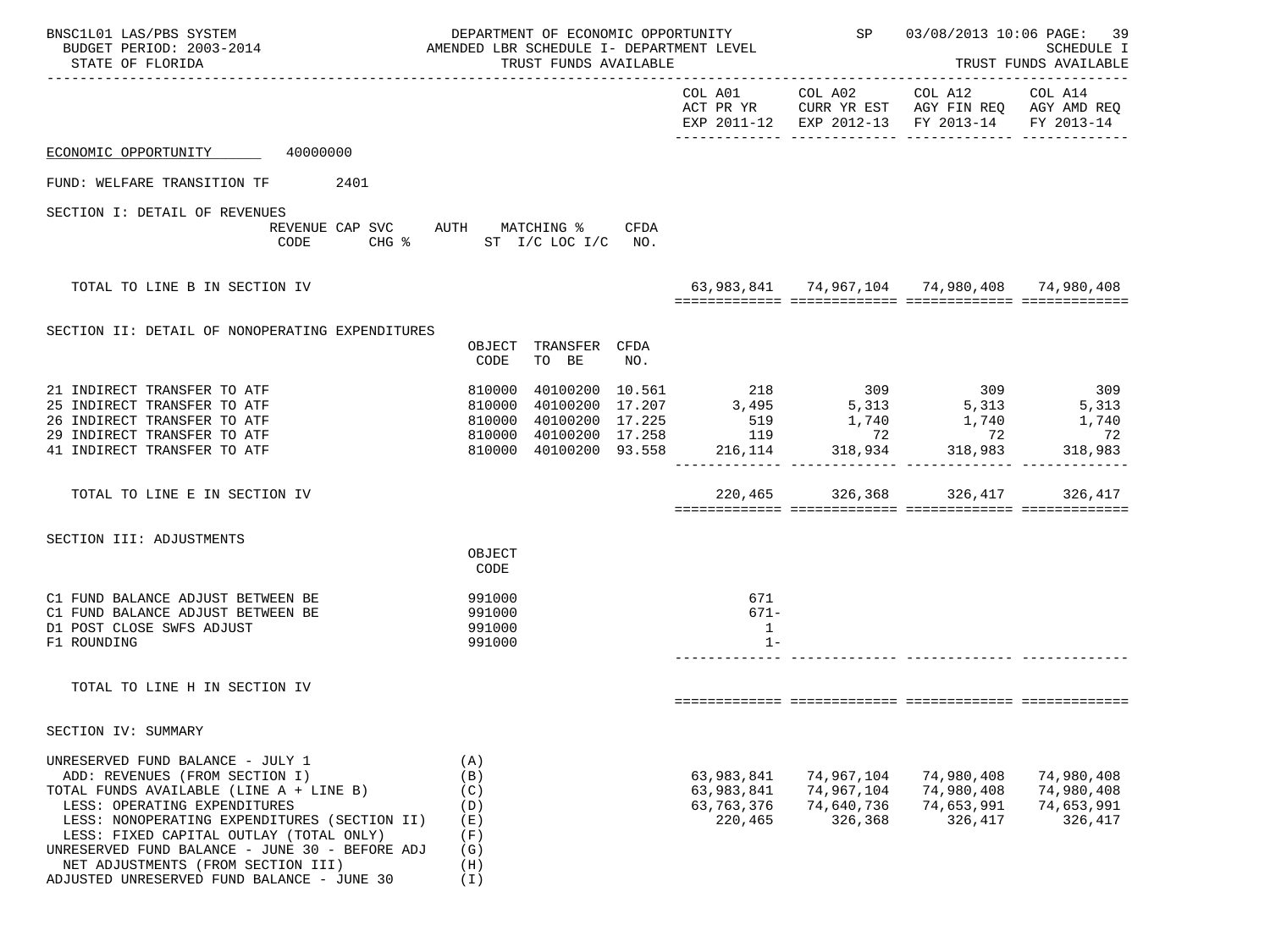| BNSC1L01 LAS/PBS SYSTEM<br>BUDGET PERIOD: 2003-2014<br>STATE OF FLORIDA |          | DEPARTMENT OF ECONOMIC OPPORTUNITY<br>AMENDED LBR SCHEDULE I- DEPARTMENT LEVEL<br>TRUST FUNDS AVAILABLE |                                     | SP                                    | 03/08/2013 10:06 PAGE:               | 40<br>SCHEDULE I<br>TRUST FUNDS AVAILABLE |
|-------------------------------------------------------------------------|----------|---------------------------------------------------------------------------------------------------------|-------------------------------------|---------------------------------------|--------------------------------------|-------------------------------------------|
|                                                                         |          |                                                                                                         | COL A01<br>ACT PR YR<br>EXP 2011-12 | COL A02<br>CURR YR EST<br>EXP 2012-13 | COL A12<br>AGY FIN REO<br>FY 2013-14 | COL A14<br>AGY AMD REO<br>FY 2013-14      |
| ECONOMIC OPPORTUNITY                                                    | 40000000 |                                                                                                         |                                     |                                       |                                      |                                           |
| FUND: WELFARE TRANSITION TF                                             | 2401     |                                                                                                         |                                     |                                       |                                      |                                           |

SECTION IV: SUMMARY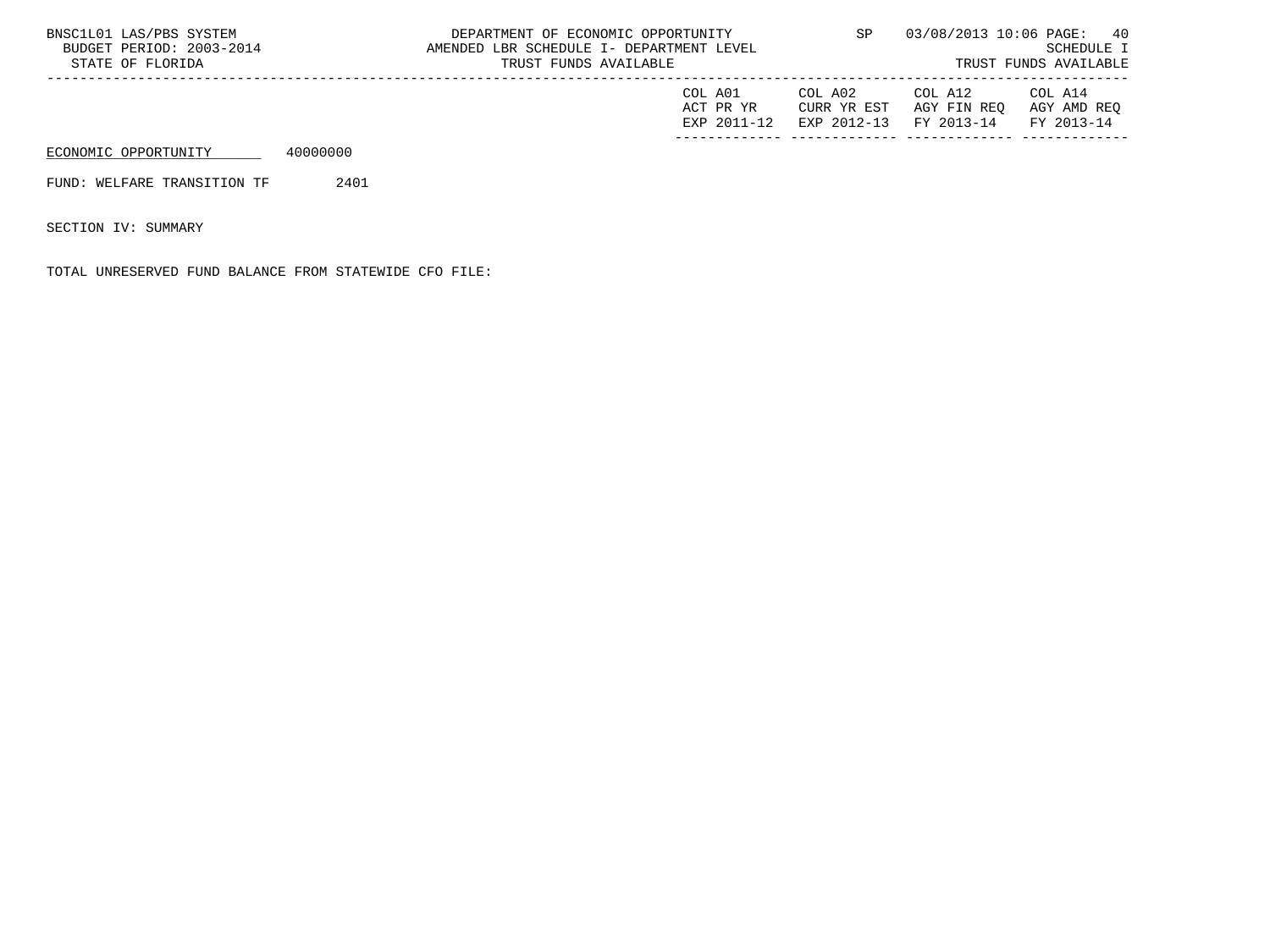| BNSC1L01 LAS/PBS SYSTEM<br>BUDGET PERIOD: 2003-2014<br>STATE OF FLORIDA<br>_________________________________                                                                                                                                                                               | DEPARTMENT OF ECONOMIC OPPORTUNITY<br>AMENDED LBR SCHEDULE I- DEPARTMENT LEVEL<br>TRUST FUNDS AVAILABLE |                                                              | SP 03/08/2013 10:06 PAGE:<br>41<br><b>SCHEDULE I</b><br>TRUST FUNDS AVAILABLE |                                                                                                                |                                                  |
|--------------------------------------------------------------------------------------------------------------------------------------------------------------------------------------------------------------------------------------------------------------------------------------------|---------------------------------------------------------------------------------------------------------|--------------------------------------------------------------|-------------------------------------------------------------------------------|----------------------------------------------------------------------------------------------------------------|--------------------------------------------------|
|                                                                                                                                                                                                                                                                                            |                                                                                                         | COL A01                                                      |                                                                               | COL A02 COL A12 COL A14<br>ACT PR YR CURR YR EST AGY FIN REQ AGY AMD REQ<br>EXP 2011-12 EXP 2012-13 FY 2013-14 | FY 2013-14                                       |
| 40000000<br>ECONOMIC OPPORTUNITY                                                                                                                                                                                                                                                           |                                                                                                         |                                                              |                                                                               |                                                                                                                |                                                  |
| FUND: PROFESSIONAL SPORTS DEV TF 2551                                                                                                                                                                                                                                                      |                                                                                                         |                                                              |                                                                               |                                                                                                                |                                                  |
| SECTION I: DETAIL OF REVENUES<br>REVENUE CAP SVC AUTH MATCHING %<br>CODE                                                                                                                                                                                                                   | CFDA<br>CHG % ST I/C LOC I/C NO.                                                                        |                                                              |                                                                               |                                                                                                                |                                                  |
| K8 TRANSF FROM HWSMV 2488 001520 NO 8.0<br>001500 NO 0.0 SB2156 0.00 0.00<br>MA REORG TRANSFER EOG                                                                                                                                                                                         | 320.858 0.00 0.00                                                                                       | 648,419                                                      |                                                                               | 1,928,325  2,458,024  2,428,736  2,428,736                                                                     |                                                  |
| TOTAL TO LINE B IN SECTION IV                                                                                                                                                                                                                                                              |                                                                                                         |                                                              |                                                                               | 2,576,744 2,458,024 2,428,736 2,428,736                                                                        |                                                  |
| SECTION II: DETAIL OF NONOPERATING EXPENDITURES                                                                                                                                                                                                                                            | OBJECT TRANSFER CFDA<br>TO BE<br>CODE<br>NO.                                                            |                                                              |                                                                               |                                                                                                                |                                                  |
| L1 SERVICE CHARGE TO GR<br>L3 5% RESERVE<br>W1 UNFUNDED BUDGET                                                                                                                                                                                                                             | 880800<br>999000<br>899000                                                                              |                                                              |                                                                               | 148,988 196,642 194,299 194,299<br>113,069 113,069 113,069<br>226,335- 378,632- 378,632-                       |                                                  |
| TOTAL TO LINE E IN SECTION IV                                                                                                                                                                                                                                                              |                                                                                                         |                                                              |                                                                               | 148,988 29,693- 71,264- 71,264-                                                                                |                                                  |
| SECTION III: ADJUSTMENTS                                                                                                                                                                                                                                                                   | OBJECT<br>CODE                                                                                          |                                                              |                                                                               |                                                                                                                |                                                  |
| B6 SEPTEMBER OPERATING REVERSIONS CY<br>B8 CY CF B ADJUSTMENT                                                                                                                                                                                                                              | 991000<br>991000                                                                                        | 72,244                                                       | 12,283                                                                        |                                                                                                                |                                                  |
| TOTAL TO LINE H IN SECTION IV                                                                                                                                                                                                                                                              |                                                                                                         |                                                              | 72, 244 12, 283                                                               |                                                                                                                |                                                  |
| SECTION IV: SUMMARY                                                                                                                                                                                                                                                                        |                                                                                                         |                                                              |                                                                               |                                                                                                                |                                                  |
| UNRESERVED FUND BALANCE - JULY 1<br>ADD: REVENUES (FROM SECTION I)<br>TOTAL FUNDS AVAILABLE (LINE A + LINE B)<br>LESS: OPERATING EXPENDITURES<br>LESS: NONOPERATING EXPENDITURES (SECTION II)<br>LESS: FIXED CAPITAL OUTLAY (TOTAL ONLY)<br>UNRESERVED FUND BALANCE - JUNE 30 - BEFORE ADJ | (A)<br>(B)<br>(C)<br>(D)<br>(E)<br>(F)<br>(G)                                                           | 2,576,744<br>2,576,744<br>2,500,000<br>148,988<br>$72, 244-$ | 2,458,024<br>2,458,024<br>2,500,000<br>$29,693-$<br>$12, 283 -$               | 2,428,736<br>2,428,736<br>2,500,000<br>71,264-                                                                 | 2,428,736<br>2,428,736<br>2,500,000<br>$71,264-$ |
| NET ADJUSTMENTS (FROM SECTION III)<br>ADJUSTED UNRESERVED FUND BALANCE - JUNE 30                                                                                                                                                                                                           | (H)<br>(I)                                                                                              | 72,244                                                       | 12,283                                                                        |                                                                                                                |                                                  |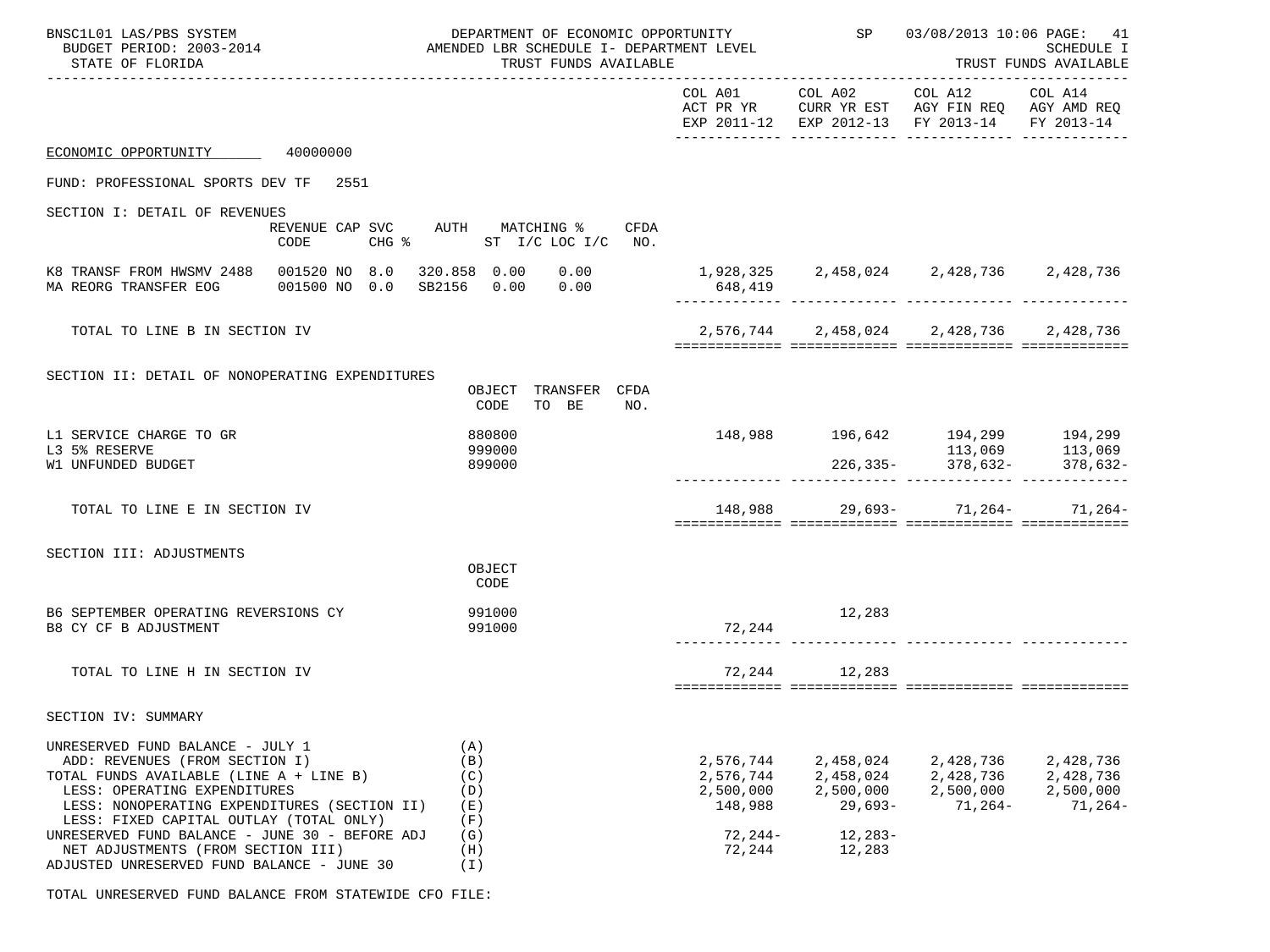| BNSC1L01 LAS/PBS SYSTEM<br>BUDGET PERIOD: 2003-2014<br>STATE OF FLORIDA                                                                                                                       | DEPARTMENT OF ECONOMIC OPPORTUNITY<br>AMENDED LBR SCHEDULE I- DEPARTMENT LEVEL<br>TRUST FUNDS AVAILABLE    |                                 |                                  |        | SP                                  | 03/08/2013 10:06 PAGE:                           | 42<br><b>SCHEDULE I</b><br>TRUST FUNDS AVAILABLE                                                       |                                                  |
|-----------------------------------------------------------------------------------------------------------------------------------------------------------------------------------------------|------------------------------------------------------------------------------------------------------------|---------------------------------|----------------------------------|--------|-------------------------------------|--------------------------------------------------|--------------------------------------------------------------------------------------------------------|--------------------------------------------------|
|                                                                                                                                                                                               |                                                                                                            |                                 |                                  |        | COL A01                             |                                                  | COL A02 COL A12<br>ACT PR YR CURR YR EST AGY FIN REQ AGY AMD REQ<br>EXP 2011-12 EXP 2012-13 FY 2013-14 | COL A14<br>FY 2013-14                            |
| ECONOMIC OPPORTUNITY                                                                                                                                                                          | 40000000                                                                                                   |                                 |                                  |        |                                     |                                                  |                                                                                                        |                                                  |
| FUND: REVOLVING TRUST FUND                                                                                                                                                                    | 2600                                                                                                       |                                 |                                  |        |                                     |                                                  |                                                                                                        |                                                  |
| SECTION I: DETAIL OF REVENUES                                                                                                                                                                 |                                                                                                            |                                 |                                  |        |                                     |                                                  |                                                                                                        |                                                  |
|                                                                                                                                                                                               | REVENUE CAP SVC<br>AUTH<br>$CHG$ $\frac{1}{6}$<br>CODE                                                     |                                 | MATCHING %<br>ST I/C LOC I/C NO. | CFDA   |                                     |                                                  |                                                                                                        |                                                  |
| G9 WIA DISLOCATED WORKER<br>L3 INDIRECT ADJ<br>MC REORG TRANSFER AWI 001500 NO<br>Q3 REFUNDS                                                                                                  | 000700 NO 0.0<br>20.50<br>215<br>001500 NO<br>0.0<br>SB2156<br>0.0<br>0.0<br>215<br>001800 NO<br>001801 NO | 0.00<br>0.00<br>0.00<br>0.00    | 0.00<br>0.00<br>0.00<br>0.00     | 17.278 | 2,276,022<br>643<br>10,625          |                                                  |                                                                                                        |                                                  |
| R1 REIMBURSEMENT<br>R7 FACILITIES<br>T3 FAC DEPR RECOVER                                                                                                                                      | 0.0<br>215<br>0.0<br>215<br>001801 NO<br>215<br>001801 NO 0.0                                              | 0.00<br>0.00<br>0.00            | 0.00<br>0.00<br>0.00             |        | 2,227,191<br>450,536                |                                                  |                                                                                                        |                                                  |
| TOTAL TO LINE B IN SECTION IV                                                                                                                                                                 |                                                                                                            |                                 |                                  |        |                                     |                                                  | 5,017,738 3,985,768 3,997,218                                                                          | 3,997,218                                        |
| SECTION II: DETAIL OF NONOPERATING EXPENDITURES<br>TOTAL TO LINE E IN SECTION IV                                                                                                              |                                                                                                            | OBJECT<br>CODE                  | TRANSFER CFDA<br>TO BE           | NO.    |                                     |                                                  |                                                                                                        |                                                  |
| SECTION III: ADJUSTMENTS                                                                                                                                                                      |                                                                                                            | OBJECT<br>CODE                  |                                  |        |                                     |                                                  |                                                                                                        |                                                  |
| B1 PRIOR YEAR FCO<br>B6 SEPTEMBER OPERATING REVERSIONS CY<br>F1 ROUNDING                                                                                                                      |                                                                                                            | 991000<br>991000<br>991000      |                                  |        | 769,286-<br>4                       | 69,238                                           |                                                                                                        |                                                  |
| TOTAL TO LINE H IN SECTION IV                                                                                                                                                                 |                                                                                                            |                                 |                                  |        | 769,282-                            | 69,238                                           |                                                                                                        |                                                  |
| SECTION IV: SUMMARY                                                                                                                                                                           |                                                                                                            |                                 |                                  |        |                                     |                                                  |                                                                                                        |                                                  |
| UNRESERVED FUND BALANCE - JULY 1<br>ADD: REVENUES (FROM SECTION I)<br>TOTAL FUNDS AVAILABLE (LINE A + LINE B)<br>LESS: OPERATING EXPENDITURES<br>LESS: NONOPERATING EXPENDITURES (SECTION II) |                                                                                                            | (A)<br>(B)<br>(C)<br>(D)<br>(E) |                                  |        | 5,017,738<br>5,017,738<br>2,362,337 | 1,462,119<br>3,985,768<br>5,447,887<br>3,385,054 | 1,533,871<br>3,997,218<br>5,531,089<br>3,396,504                                                       | 1,533,871<br>3,997,218<br>5,531,089<br>3,396,504 |
| LESS: FIXED CAPITAL OUTLAY (TOTAL ONLY)<br>UNRESERVED FUND BALANCE - JUNE 30 - BEFORE ADJ<br>NET ADJUSTMENTS (FROM SECTION III)                                                               |                                                                                                            | (F)<br>(G)<br>(H)               |                                  |        | 424,000<br>2,231,401<br>$769,282-$  | 598,200<br>1,464,633<br>69,238                   | 611,000<br>1,523,585                                                                                   | 611,000<br>1,523,585                             |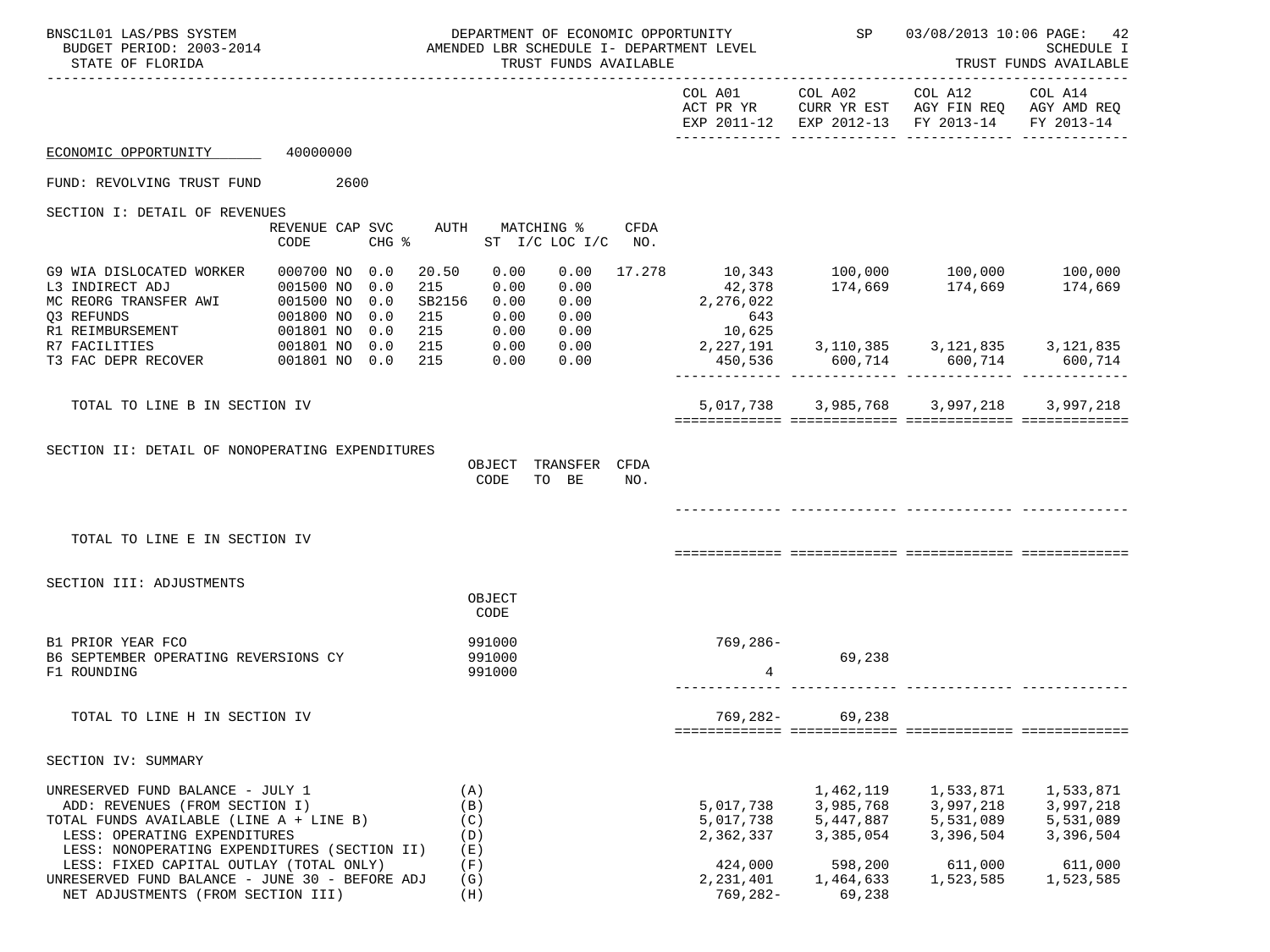| BNSC1L01 LAS/PBS SYSTEM<br>STATE OF FLORIDA                                               | DEPARTMENT OF ECONOMIC OPPORTUNITY 5P 03/08/2013 10:06 PAGE: 43<br>BUDGET PERIOD: 2003-2014 CHEROLE AMENDED LBR SCHEDULE I- DEPARTMENT LEVEL<br>TRUST FUNDS AVAILABLE |                      | <b>SCHEDULE I</b><br>TRUST FUNDS AVAILABLE                                                                                        |  |  |
|-------------------------------------------------------------------------------------------|-----------------------------------------------------------------------------------------------------------------------------------------------------------------------|----------------------|-----------------------------------------------------------------------------------------------------------------------------------|--|--|
|                                                                                           |                                                                                                                                                                       | -------------- ----- | COL A01 COL A02 COL A12 COL A14<br>ACT PR YR CURR YR EST AGY FIN REQ AGY AMD REQ<br>EXP 2011-12 EXP 2012-13 FY 2013-14 FY 2013-14 |  |  |
| ECONOMIC OPPORTUNITY 40000000                                                             |                                                                                                                                                                       |                      |                                                                                                                                   |  |  |
| 2600<br>FUND: REVOLVING TRUST FUND                                                        |                                                                                                                                                                       |                      |                                                                                                                                   |  |  |
| SECTION IV: SUMMARY                                                                       |                                                                                                                                                                       |                      |                                                                                                                                   |  |  |
| ADJUSTED UNRESERVED FUND BALANCE - JUNE 30 (I)                                            |                                                                                                                                                                       |                      | 1,462,119 1,533,871 1,523,585 1,523,585                                                                                           |  |  |
| TOTAL UNRESERVED FUND BALANCE FROM STATEWIDE CFO FILE:                                    |                                                                                                                                                                       |                      |                                                                                                                                   |  |  |
| SCHEDULE IB: DETAIL OF UNRESERVED FUND BALANCE                                            | FUNDING SOURCE<br>STATE (S)<br>NONSTATE (N)                                                                                                                           |                      |                                                                                                                                   |  |  |
| B1 RESERVED USDOL APPROVED FACILITIES PLAN<br>B3 STATE DEPRECIATION REED ACT BLD MAINTAIN | $\mathbb N$<br>S                                                                                                                                                      |                      | 257,655 326,893 326,893 326,893<br>1, 204, 464 1, 206, 978 1, 196, 692 1, 196, 692                                                |  |  |
| ADJUSTED UNRESERVED FUND BALANCE - JUNE 30                                                |                                                                                                                                                                       |                      | 1,462,119 1,533,871 1,523,585 1,523,585                                                                                           |  |  |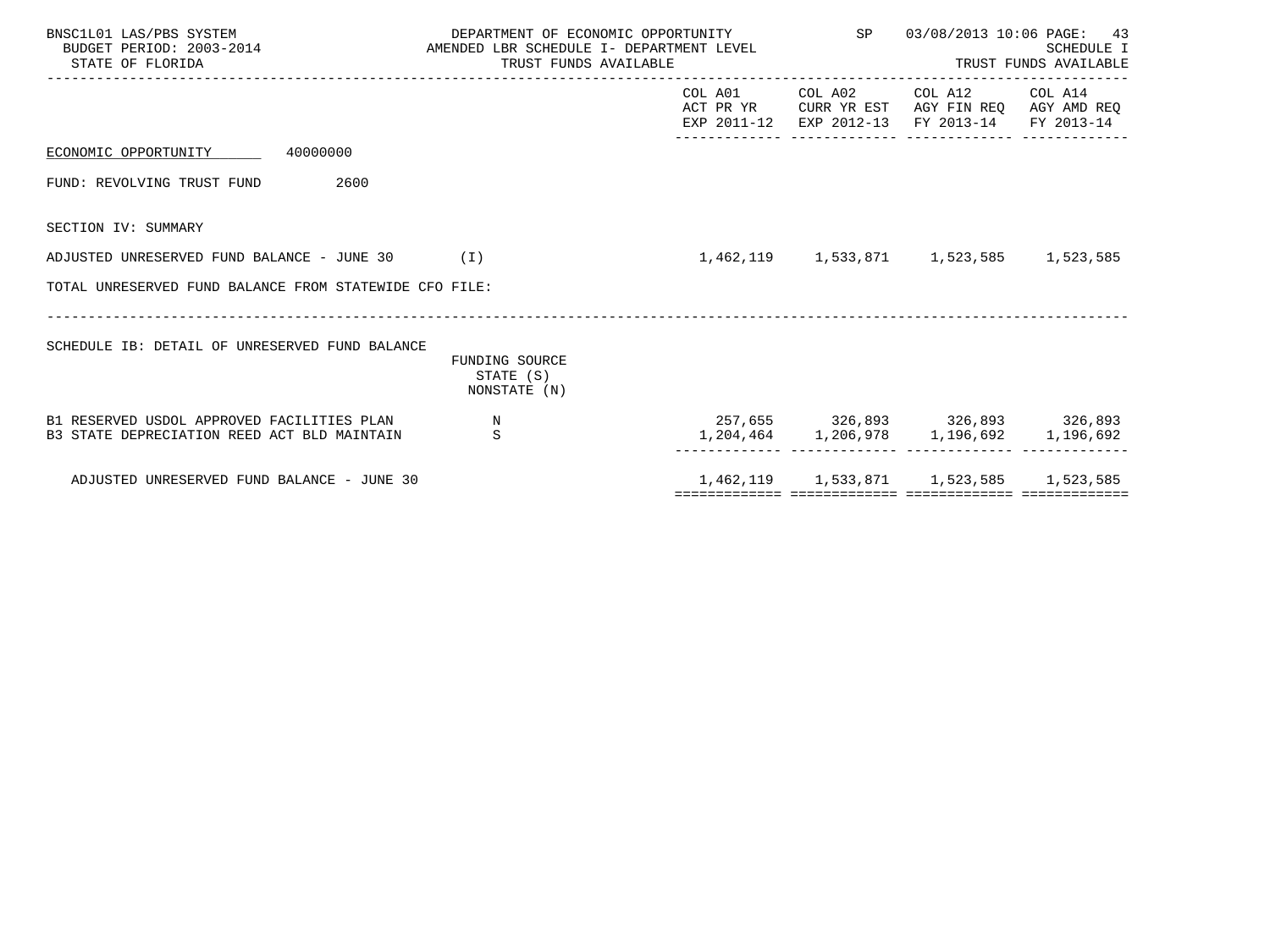| COL A14     | COL A12                           | COL A02     | COL A01     |
|-------------|-----------------------------------|-------------|-------------|
| AGY AMD REO | AGY FIN REO                       | CURR YR EST | ACT PR YR   |
|             | EXP 2012-13 FY 2013-14 FY 2013-14 |             | EXP 2011-12 |
|             |                                   |             |             |

## ECONOMIC OPPORTUNITY 40000000

FUND: SPEC EMPLOYMNT SECU ADM TF 2648

SECTION I: DETAIL OF REVENUES

|                                                 | REVENUE CAP SVC |       | AUTH   |        | MATCHING %     | <b>CFDA</b> |                                       |                                                     |         |
|-------------------------------------------------|-----------------|-------|--------|--------|----------------|-------------|---------------------------------------|-----------------------------------------------------|---------|
|                                                 | CODE            | CHG % |        |        | ST I/C LOC I/C | NO.         |                                       |                                                     |         |
|                                                 |                 |       |        |        |                |             |                                       |                                                     |         |
| B7 INTEREST EARNED ON INVE                      | 000500 NO       | 8.0   | 215    | 0.00   | 0.00           |             | 115,208                               | 315,181 421,240                                     | 421,240 |
| C9 COMMUNITY SERVICES BG                        | 000700 NO       | 0.0   | 163    | 0.00   | 0.00           | 93.569      | 273                                   |                                                     |         |
| D1 LOW INCOME ENERGY ASST                       | 000700 NO       | 0.0   | 409    | 0.00   | 0.00           | 93.568      | 182                                   |                                                     |         |
| D5 LABOR CERTIFICATION                          | 000700 NO       | 0.0   | 20.50  | 0.00   | 0.00           | 17.273      | 220                                   |                                                     |         |
| D7 LABOR MARKET STATISTICS                      | 000700 NO       | 0.0   | 20.50  | 0.00   | 0.00           | 17.002      | 2,387                                 |                                                     |         |
| D9 WORKFORCE INFORMATION                        | 000700 NO       | 0.0   | 20.50  | 0.00   | 0.00           | 17.207      | 1,028                                 |                                                     |         |
| E1 TRADE TRAINING PROGRAM                       | 000700 NO       | 0.0   | 20.50  | 0.00   | 0.00           | 17.245      | 78                                    |                                                     |         |
| F5 UNEMPLOYMENT COMPENSAT                       | 000700 NO       | 0.0   | 443    | 0.00   | 0.00           | 17.225      | 47,784                                |                                                     |         |
| F7 VETERANS PROGR-DISABLED                      | 000700 NO       | 0.0   | 20.50  | 0.00   | 0.00           | 17.801      | $31 -$                                |                                                     |         |
| F9 UC EMERGENCY                                 | 000700 NO       | 0.0   | 443    | 0.00   | 0.00           | 17.225      | 12,041                                |                                                     |         |
| G3 VETERANS PROGRAM-LOCAL                       | 000700 NO       | 0.0   | 20.50  | 0.00   | 0.00           | 17.804      | $146-$                                |                                                     |         |
| G5 WAGNER PEYSER                                | 000700 NO       | 0.0   | 20.50  | 0.00   | 0.00           | 17.207      | 604                                   |                                                     |         |
| G7 WIA ADULT                                    | 000700 NO       | 0.0   | 20.50  | 0.00   | 0.00           | 17.258      | 1,935                                 |                                                     |         |
| G9 WIA DISLOCATED WORKER                        | 000700 NO       | 0.0   | 20.50  | 0.00   | 0.00           | 17.278      | 308                                   |                                                     |         |
| H3 WIA PROJECTS                                 | 000700 NO       | 0.0   | 20.50  | 0.00   | 0.00           | 17.261      | 122                                   |                                                     |         |
| H7 WORK OPPORTUNITY TX CRE 000700 NO            |                 | 0.0   | 20.50  | 0.00   | 0.00           | 17.271      | 1,022                                 |                                                     |         |
| H9 FOOD STAM E&T 100%                           | 000700 NO       | 0.0   | 445    | 0.00   | 0.00           | 10.561      | 495                                   |                                                     |         |
|                                                 | 000702 NO       | 0.0   | 20.50  | 0.00   | 0.00           | 17.260      | $\overline{\phantom{0}}$              |                                                     |         |
| 19 WIA NEG BP<br>J9 ARRA WIA HLTH CARE          | 000750 NO       | 0.0   | 20.50  | 0.00   | 0.00           | 17.275      | $7\phantom{.0}$                       |                                                     |         |
| K1 ARRA WIA NEW OJT                             | 000750 NO       | 0.0   | 20.50  | 0.00   | 0.00           | 17.260      | 36                                    |                                                     |         |
| K2 ARRA WEATHERIZATION                          | 000750 NO       | 0.0   | 163    | 0.00   | 0.00           | 81.042      | 719                                   |                                                     |         |
| L4 TRANSF FROM 2021/100200 001500 NO            |                 | 0.0   | 215    | 0.00   | 0.00           |             | 1,350                                 |                                                     |         |
| MB REORG TRANSFER DCA                           | 001500 NO       | 0.0   | SB2156 | 0.00   | 0.00           |             | 455                                   |                                                     |         |
| MC REORG TRANSFER AWI                           | 001500 NO       | 0.0   | SB2156 | 0.00   | 0.00           |             | 3,658,170                             |                                                     |         |
| N2 P&I FUND ADJ                                 | 001500 NO       | 0.0   | 215    | 0.00   | 0.00           |             | $31,857-$                             |                                                     |         |
| N7 XFER P&I 200200/2767                         | 001520 NO       | 8.0   | 215    | 0.00   | 0.00           |             | 31,857<br>10,953,022                  | 15,694,643  15,694,189  15,694,189                  |         |
| N7 TRANSF P&I 200200/2767                       | 001520 NO       | 0.0   | 215    | 0.00   | 0.00           |             | 2,946,778                             |                                                     |         |
| N7 TRANS P&I 200200/2767                        | 001520 NO       | 0.0   | 215    | 0.00   | 0.00           |             |                                       |                                                     |         |
| Q1 REFUNDS OP CAT AR                            | 001800 NO       | 0.0   | 215    | 0.00   | 0.00           |             | 203,051<br>$\overline{1}$             |                                                     |         |
| 03 REFUNDS                                      | 001800 NO       | 0.0   | 215    | 0.00   |                |             | $0.00$ 81,130                         |                                                     |         |
| U5 WORKFORCE FLORIDA INC                        | 001801 NO       | 0.0   | 215    | 0.00   |                |             |                                       |                                                     |         |
| 7N TRANSF P&I 200200/2767                       | 001520 NO       | 8.0   | 215    | 0.00   | 0.00           |             | $0.00$ 352<br>0.00 217,198<br>217,198 | 50,464 50,918 50,918                                |         |
|                                                 |                 |       |        |        |                |             |                                       |                                                     |         |
|                                                 |                 |       |        |        |                |             |                                       |                                                     |         |
| TOTAL TO LINE B IN SECTION IV                   |                 |       |        |        |                |             |                                       | 18, 213, 923 16, 060, 288 16, 166, 347 16, 166, 347 |         |
|                                                 |                 |       |        |        |                |             |                                       |                                                     |         |
| SECTION II: DETAIL OF NONOPERATING EXPENDITURES |                 |       |        |        |                |             |                                       |                                                     |         |
|                                                 |                 |       |        | OBJECT | TRANSFER       | CFDA        |                                       |                                                     |         |
|                                                 |                 |       |        | CODE   | TO BE          | NO.         |                                       |                                                     |         |
|                                                 |                 |       |        |        |                |             |                                       |                                                     |         |

F2 TRANSFER TO 2021 1,157 1,157 1,157 1,157 1,157 1,157 1,157 1,157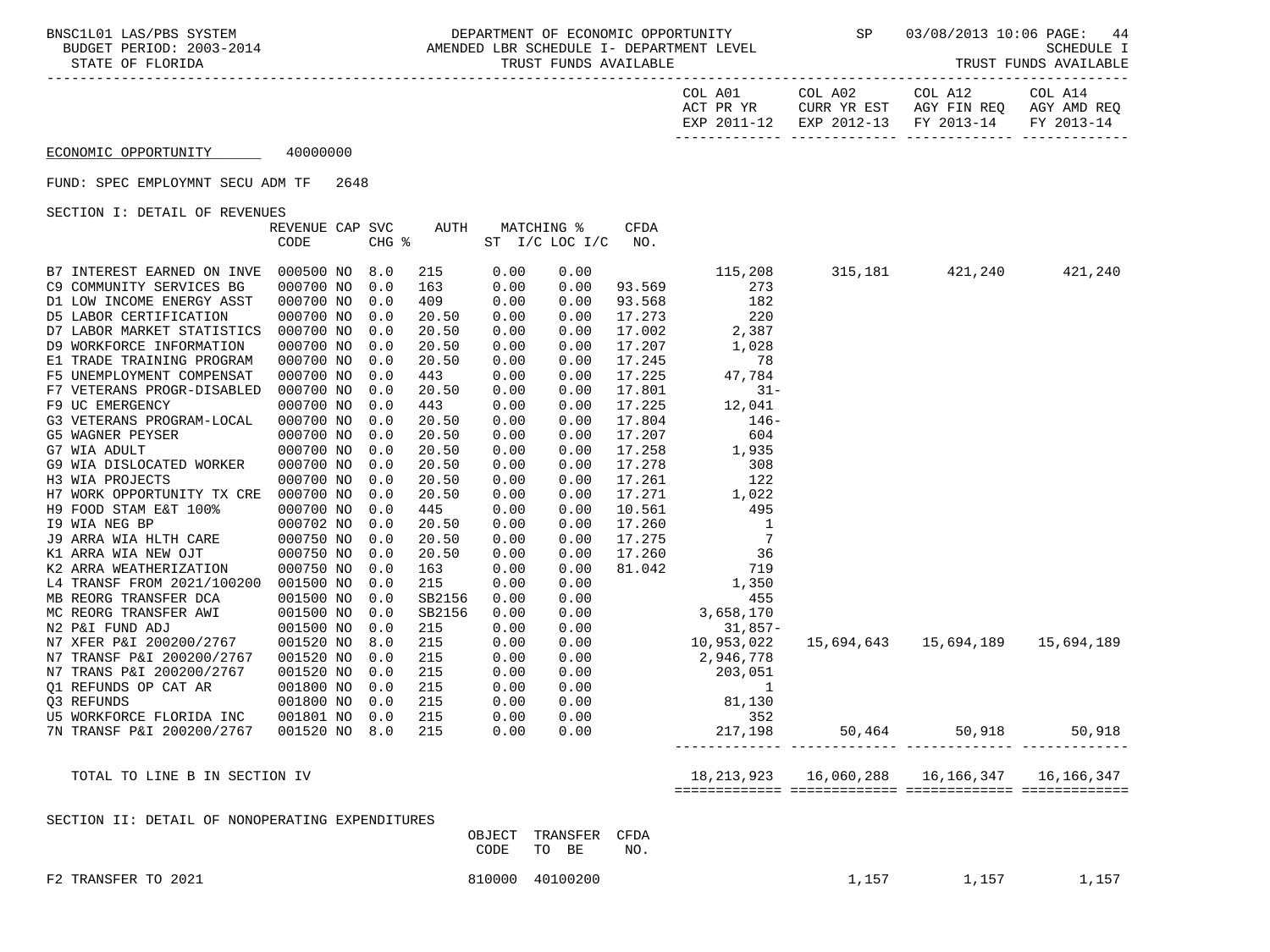| COL A14     | COL A12                           | COL A02     | COL A01     |
|-------------|-----------------------------------|-------------|-------------|
| AGY AMD REO | AGY FIN REO                       | CURR YR EST | ACT PR YR   |
|             | EXP 2012-13 FY 2013-14 FY 2013-14 |             | EXP 2011-12 |
|             |                                   |             |             |

## ECONOMIC OPPORTUNITY 40000000

FUND: SPEC EMPLOYMNT SECU ADM TF 2648

SECTION II: DETAIL OF NONOPERATING EXPENDITURES

|                                      | OBJECT<br>CODE | TRANSFER<br>TO BE | CFDA<br>NO. |              |              |               |
|--------------------------------------|----------------|-------------------|-------------|--------------|--------------|---------------|
| F3 TRANSFER TO 2021                  | 810000         | 40100300          |             | 38           | 38           | 38            |
| F4 TRANSFER TO 2195                  | 810000         | 40200100          |             | 16,997       | 16,997       | 16,997        |
| F9 TRANSFER TO 2195                  | 810000         | 40200200          |             | 5            | 5            | 5             |
| G1 TRANSFER TO 2765                  | 810000         | 40200200          | 27,047      |              |              |               |
| H1 TRANSFER TO DOE/OEL               | 810000         | 48220400          | 2,444,113   | 603,201      |              |               |
| K1 ASSESSMENT OF INVESTMENTS         | 830000         |                   | 6,032       | 13,553       | 18,113       | 18,113        |
| L1 SERVICE CHRARGE TO GR             | 880800         |                   | 1,013,910   | 1,283,739    | 1,291,859    | 1,291,859     |
| L3 5% RESERVE                        | 999000         |                   |             |              | 702,713      | 702,713       |
| R4 BE TRANSFER IN                    | 810000         | 40200100          |             |              | $82,000-$    | $82,000-$     |
| R4 BE TRANSFER IN                    | 810000         | 40200100          |             | $6,532,986-$ | $6,534,001-$ | $6,534,001 -$ |
| R4 BE TRANSFER IN                    | 810000         | 40200100          | 178,967-    | $228,623-$   |              |               |
| R4 BE TRANSFER IN                    | 810000         | 40200100          | 83,844-     |              |              |               |
| R4 BE TRANSFER IN                    | 810000         | 40200100          |             | 89,647-      |              |               |
| R4 BE TRANSFER IN                    | 810000         | 40200100          |             | $200,000 -$  | $500.000 -$  | $500,000 -$   |
| R4 BE TRANSFER IN                    | 810000         | 40200100          |             |              | $2,000,000-$ | $2,000,000-$  |
| T1 BE TRANSFER OUT                   | 810000         | 40100100          |             | 200,000      | 500,000      | 500,000       |
| T2 BE TRANSFER OUT                   | 810000         | 40100200          |             |              | 82,000       | 82,000        |
| T3 BE TRANSFER OUT                   | 810000         | 40100300          | 83,844      |              |              |               |
| T5 BE TRANSFER OUT                   | 810000         | 40200200          |             |              | 2,000,000    | 2,000,000     |
| T6 BE TRANSFER OUT                   | 810000         | 40200600          |             | 6,532,986    | 6,534,001    | 6,534,001     |
| T8 BE TRANSFER OUT                   | 810000         | 40300100          |             | 89,647       |              |               |
| U1 BE TRANSFER OUT                   | 810000         | 40400100          | 178,967     | 228,623      |              |               |
| 44 INDIRECT TRANSFER TO ATF          | 810000         | 40100200          | 217,198     | 50,464       | 50,918       | 50,918        |
| 44 INDIRECT TRANSFER TO ATF          | 810000         | 40100200          |             | 7,160        |              |               |
| 44 INDIRECT TRANSFER TO ATF          | 810000         | 40100200          |             | 29,705       |              |               |
| TOTAL TO LINE E IN SECTION IV        |                |                   | 3,708,300   | 2,006,019    | 2,081,800    | 2,081,800     |
|                                      |                |                   |             |              |              |               |
| SECTION III: ADJUSTMENTS             |                |                   |             |              |              |               |
|                                      | OBJECT<br>CODE |                   |             |              |              |               |
| B6 SEPTEMBER OPERATING REVERSIONS CY | 991000         |                   |             | 127,458      |              |               |
| F1 ROUNDING                          | 991000         |                   | $1 -$       |              |              |               |
| F1 ROUNDING                          | 991000         |                   | $3 -$       |              |              |               |
| TOTAL TO LINE H IN SECTION IV        |                |                   | $4-$        | 127,458      |              |               |

============= ============= ============= =============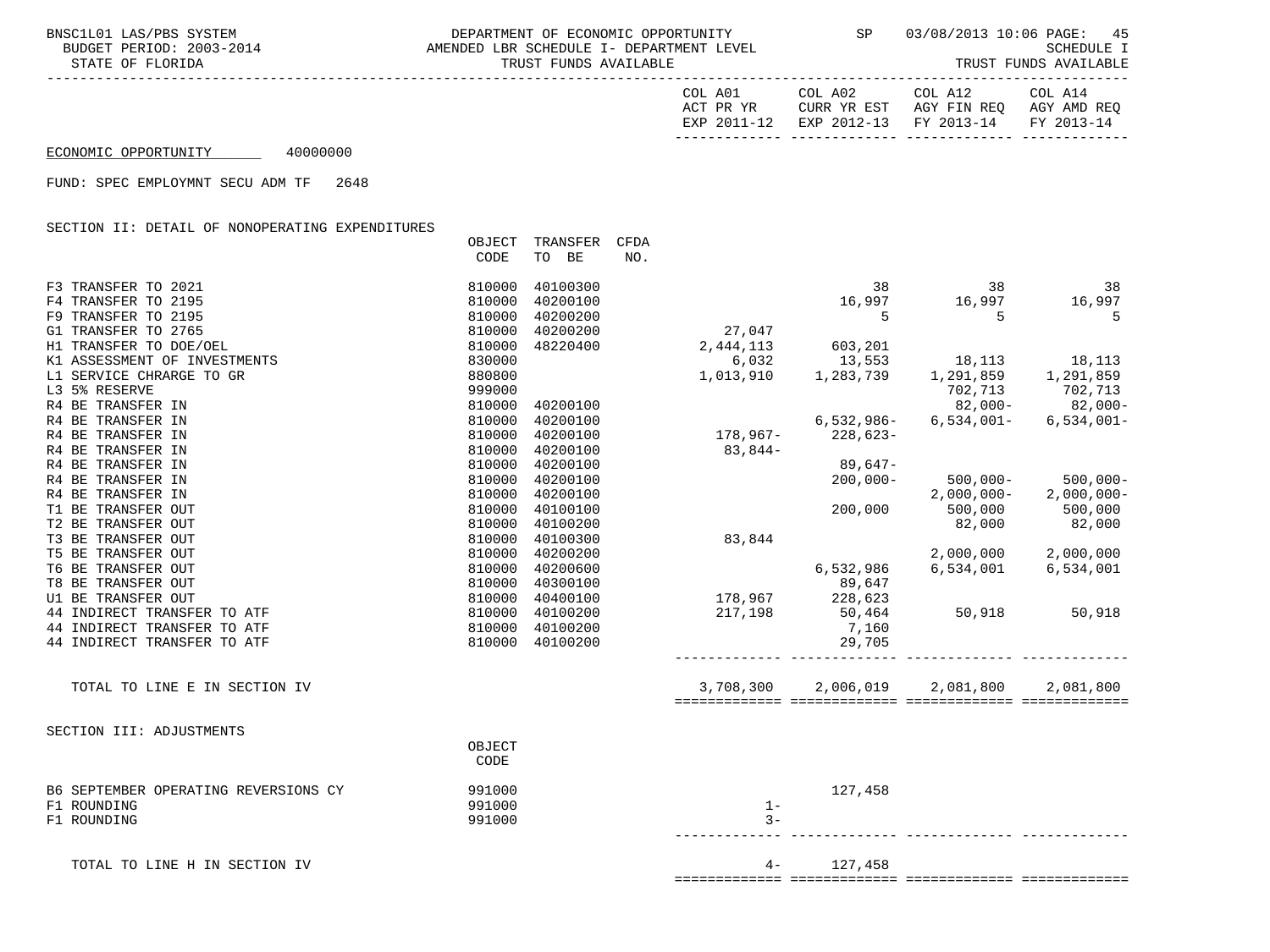| BNSC1L01 LAS/PBS SYSTEM<br>BUDGET PERIOD: 2003-2014<br>STATE OF FLORIDA | DEPARTMENT OF ECONOMIC OPPORTUNITY<br>AMENDED LBR SCHEDULE I- DEPARTMENT LEVEL<br>TRUST FUNDS AVAILABLE |                                     |                                       | 03/08/2013 10:06 PAGE:<br>46<br>SCHEDULE I<br>TRUST FUNDS AVAILABLE |                                      |  |
|-------------------------------------------------------------------------|---------------------------------------------------------------------------------------------------------|-------------------------------------|---------------------------------------|---------------------------------------------------------------------|--------------------------------------|--|
|                                                                         |                                                                                                         | COL A01<br>ACT PR YR<br>EXP 2011-12 | COL A02<br>CURR YR EST<br>EXP 2012-13 | COL A12<br>AGY FIN REO<br>FY 2013-14                                | COL A14<br>AGY AMD REQ<br>FY 2013-14 |  |
| 40000000<br>ECONOMIC OPPORTUNITY                                        |                                                                                                         |                                     |                                       |                                                                     |                                      |  |
| 2648<br>FUND: SPEC EMPLOYMNT SECU ADM TF                                |                                                                                                         |                                     |                                       |                                                                     |                                      |  |
| SECTION IV: SUMMARY                                                     |                                                                                                         |                                     |                                       |                                                                     |                                      |  |
| UNRESERVED FUND BALANCE - JULY 1                                        | (A)                                                                                                     |                                     | 9,762,528                             | 12,362,658                                                          | 12,362,658                           |  |
| ADD: REVENUES (FROM SECTION I)                                          | (B)                                                                                                     | 18,213,923                          | 16,060,288                            | 16,166,347                                                          | 16,166,347                           |  |
| TOTAL FUNDS AVAILABLE (LINE A + LINE B)                                 | (C)                                                                                                     | 18,213,923                          | 25,822,816                            | 28,529,005                                                          | 28,529,005                           |  |
| LESS: OPERATING EXPENDITURES                                            | (D)                                                                                                     | 4,743,091                           | 11,581,597                            | 10,360,414                                                          | 10,360,414                           |  |
| LESS: NONOPERATING EXPENDITURES (SECTION II)                            | (E)                                                                                                     | 3,708,300                           | 2,006,019                             | 2,081,800                                                           | 2,081,800                            |  |
| LESS: FIXED CAPITAL OUTLAY (TOTAL ONLY)                                 | (F)                                                                                                     |                                     |                                       |                                                                     |                                      |  |
| UNRESERVED FUND BALANCE - JUNE 30 - BEFORE ADJ                          | (G)                                                                                                     | 9,762,532                           | 12,235,200                            | 16,086,791                                                          | 16,086,791                           |  |
| NET ADJUSTMENTS (FROM SECTION III)                                      | (H)                                                                                                     |                                     | 127,458                               |                                                                     |                                      |  |
| ADJUSTED UNRESERVED FUND BALANCE - JUNE 30                              | (I)                                                                                                     | 9,762,528                           | 12,362,658                            | 16,086,791                                                          | 16,086,791                           |  |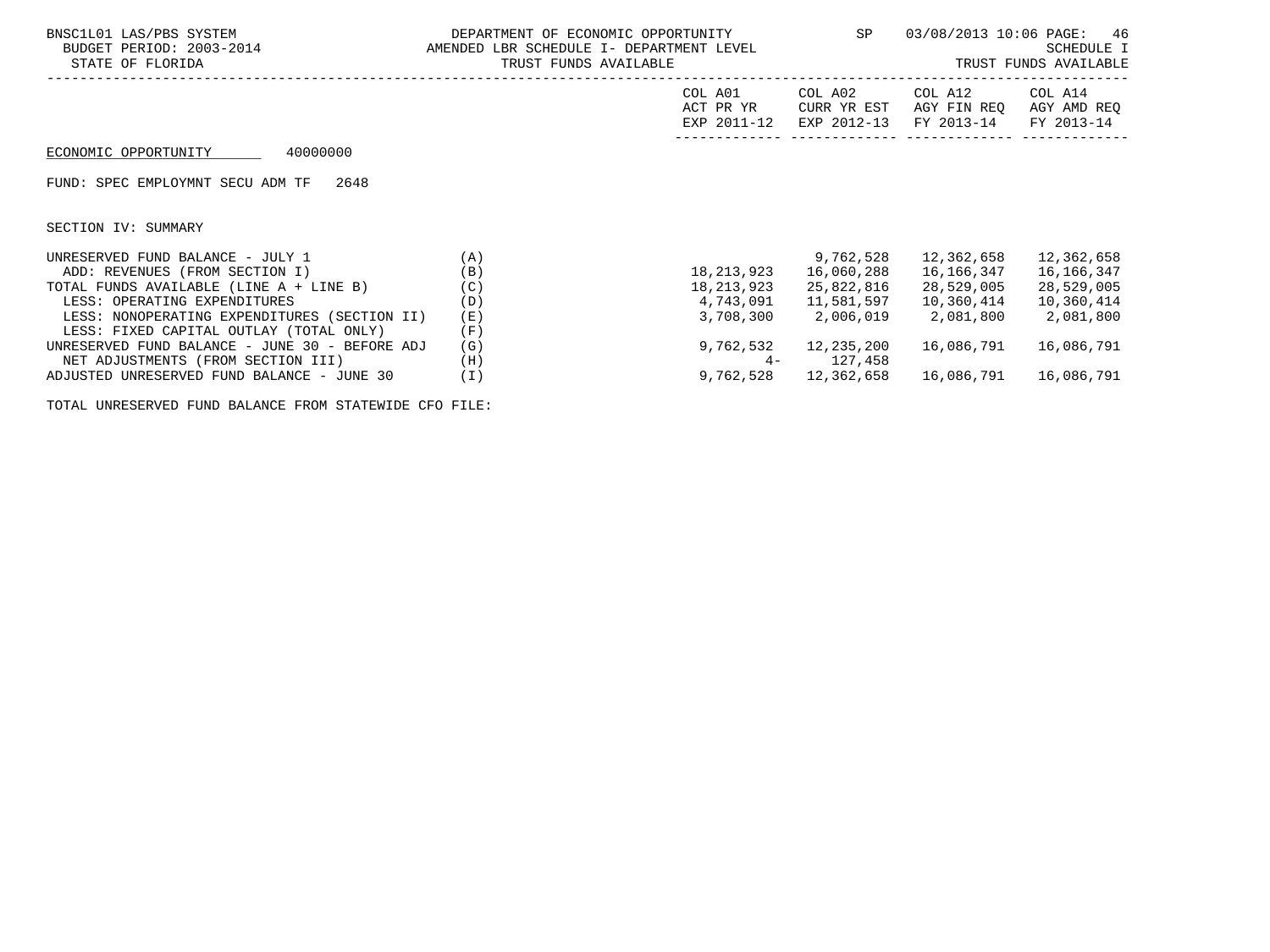| BNSC1L01 LAS/PBS SYSTEM<br>BUDGET PERIOD: 2003-2014<br>STATE OF FLORIDA                                                                                                                                                         | DEPARTMENT OF ECONOMIC OPPORTUNITY<br>AMENDED LBR SCHEDULE I- DEPARTMENT LEVEL<br>TRUST FUNDS AVAILABLE              |                                                                                       |       | SP 03/08/2013 10:06 PAGE:                                                                                      | 47<br><b>SCHEDULE I</b><br>TRUST FUNDS AVAILABLE |
|---------------------------------------------------------------------------------------------------------------------------------------------------------------------------------------------------------------------------------|----------------------------------------------------------------------------------------------------------------------|---------------------------------------------------------------------------------------|-------|----------------------------------------------------------------------------------------------------------------|--------------------------------------------------|
|                                                                                                                                                                                                                                 |                                                                                                                      | COL A01                                                                               |       | COL A02 COL A12 COL A14<br>ACT PR YR CURR YR EST AGY FIN REQ AGY AMD REQ<br>EXP 2011-12 EXP 2012-13 FY 2013-14 | FY 2013-14                                       |
| 40000000<br>ECONOMIC OPPORTUNITY                                                                                                                                                                                                |                                                                                                                      |                                                                                       |       |                                                                                                                |                                                  |
| FUND: TOURISM PROMOTIONAL TF 2722                                                                                                                                                                                               |                                                                                                                      |                                                                                       |       |                                                                                                                |                                                  |
| SECTION I: DETAIL OF REVENUES<br>REVENUE CAP SVC<br>CODE                                                                                                                                                                        | AUTH MATCHING %<br>CFDA<br>CHG % ST I/C LOC I/C NO.                                                                  |                                                                                       |       |                                                                                                                |                                                  |
| B7 INTEREST EARNED ON INV<br>000500 NO 8.0<br>L8 TRANSFER FROM REV 2494<br>001500 NO<br>0.0<br>L8 TRANSFER FROM REV 2494<br>001500 NO<br>0.0<br>MA REORG TRANSFER EOG<br>0.0<br>001500 NO<br>001500 NO<br>MD REV ADJ DEO<br>0.0 | 215 0.00<br>$0.00$<br>$0.00$<br>288.122 0.00<br>288.122 0.00<br>0.00<br>SB2156  0.00  0.00<br>215  0.00  0.00<br>215 | $\begin{array}{c} 22,28 \\  -25,951,992 \\  \hline\n 95,359\n \end{array}$<br>95,359- |       | 18,646 168,885 110,630 110,630<br>18,260,003 21,965,269 22,465,004 22,465,004                                  |                                                  |
| 8L TRANSFER FROM REV 2494 001500 NO 0.0                                                                                                                                                                                         | 288.122 0.00<br>0.00                                                                                                 |                                                                                       |       | $10,460$ $34,731$ $34,996$ $34,996$                                                                            |                                                  |
| TOTAL TO LINE B IN SECTION IV                                                                                                                                                                                                   |                                                                                                                      |                                                                                       |       | 24,168,686 22,168,885 22,610,630 22,610,630                                                                    |                                                  |
| SECTION II: DETAIL OF NONOPERATING EXPENDITURES                                                                                                                                                                                 | TRANSFER<br>CFDA<br>OBJECT<br>TO BE<br>CODE<br>NO.                                                                   |                                                                                       |       |                                                                                                                |                                                  |
| F1 TRANSFER TO 2021<br>F2 TRANSFER TO 2021<br>F3 TRANSFER TO 2021<br>830000<br>K1 ASSESSMENT OF INVESTMENTS<br>L1 SERVICE CHARGE TO GR<br>L3 5% RESERVE                                                                         | 40100100<br>810000<br>810000<br>810000<br>40100200<br>40100300<br>880800<br>999000                                   |                                                                                       |       |                                                                                                                | 74,173 74,173                                    |
| $\begin{array}{r} \n 234000 \\  810000 \\  810000 \\  810000\n \end{array}$<br>S1 BE TRANSFER IN<br>T8 BE TRANSFER OUT<br>44 INDIRECT TRANSFER TO ATF<br>44 INDIRECT TRANSFER TO ATF                                            | 40400100<br>40300100<br>40100200<br>810000 40100200                                                                  |                                                                                       |       |                                                                                                                |                                                  |
| TOTAL TO LINE E IN SECTION IV                                                                                                                                                                                                   |                                                                                                                      | 12,862                                                                                |       |                                                                                                                | 1,279,000                                        |
| SECTION III: ADJUSTMENTS                                                                                                                                                                                                        | OBJECT<br>CODE                                                                                                       |                                                                                       |       |                                                                                                                |                                                  |
| B6 SEPTEMBER OPERATING REVERSIONS CY<br>F1 ROUNDING                                                                                                                                                                             | 991000<br>991000                                                                                                     | $1 -$                                                                                 | 6,862 |                                                                                                                |                                                  |
| TOTAL TO LINE H IN SECTION IV                                                                                                                                                                                                   |                                                                                                                      | $1 -$                                                                                 | 6,862 |                                                                                                                |                                                  |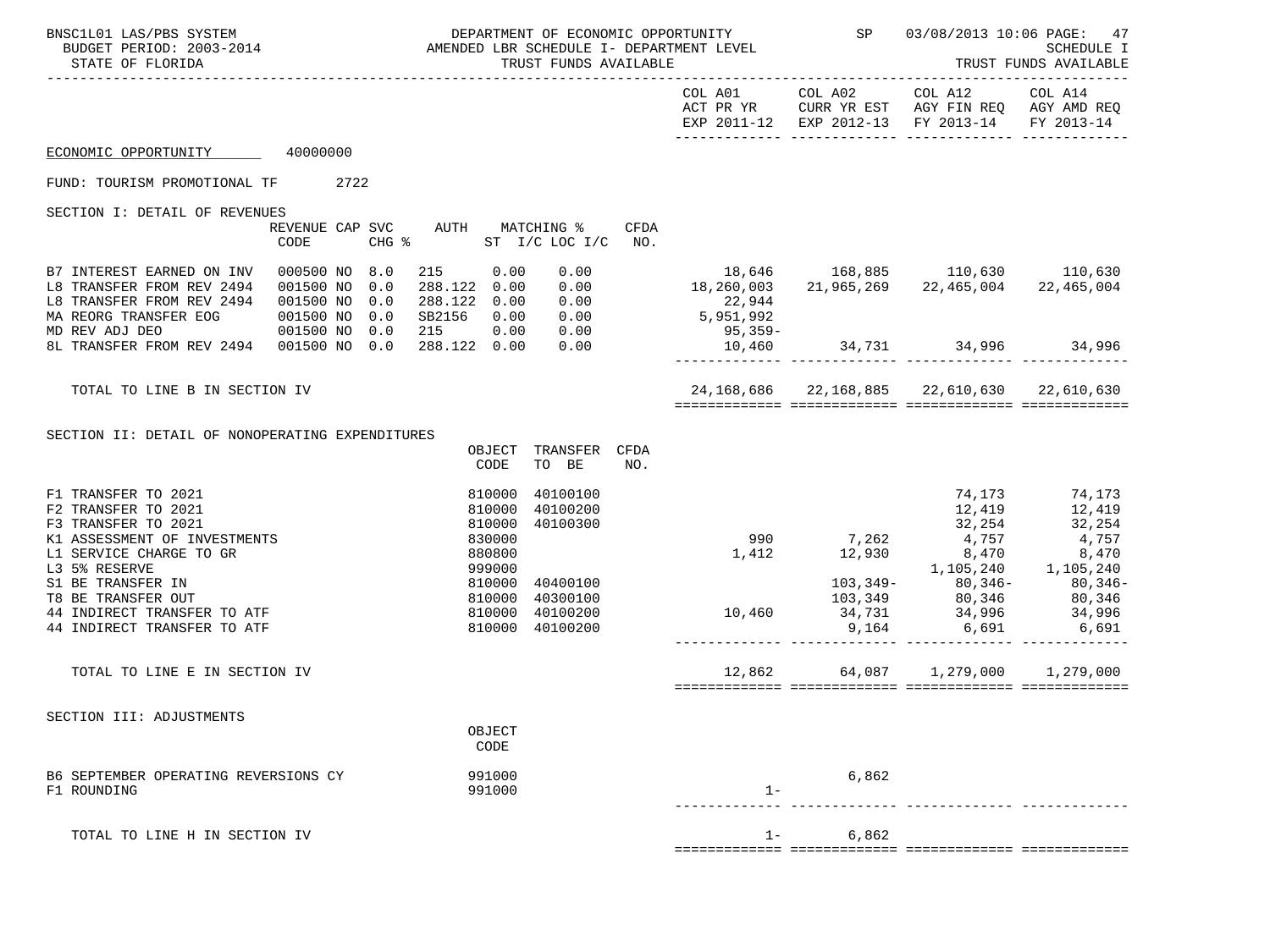| BNSC1L01 LAS/PBS SYSTEM<br>BUDGET PERIOD: 2003-2014<br>STATE OF FLORIDA | DEPARTMENT OF ECONOMIC OPPORTUNITY<br>AMENDED LBR SCHEDULE I- DEPARTMENT LEVEL<br>TRUST FUNDS AVAILABLE |                                     | SP                                    | 03/08/2013 10:06 PAGE: 48<br>SCHEDULE I<br>TRUST FUNDS AVAILABLE<br>------------------------------------- |                                      |  |
|-------------------------------------------------------------------------|---------------------------------------------------------------------------------------------------------|-------------------------------------|---------------------------------------|-----------------------------------------------------------------------------------------------------------|--------------------------------------|--|
|                                                                         |                                                                                                         | COL A01<br>ACT PR YR<br>EXP 2011-12 | COL A02<br>CURR YR EST<br>EXP 2012-13 | COL A12<br>AGY FIN REO<br>FY 2013-14                                                                      | COL A14<br>AGY AMD REQ<br>FY 2013-14 |  |
| 40000000<br>ECONOMIC OPPORTUNITY                                        |                                                                                                         |                                     |                                       |                                                                                                           |                                      |  |
| 2722<br>FUND: TOURISM PROMOTIONAL TF                                    |                                                                                                         |                                     |                                       |                                                                                                           |                                      |  |
| SECTION IV: SUMMARY                                                     |                                                                                                         |                                     |                                       |                                                                                                           |                                      |  |
| UNRESERVED FUND BALANCE - JULY 1                                        | (A)                                                                                                     |                                     | 5,611,508                             | 6,571,172 6,571,172                                                                                       |                                      |  |
| ADD: REVENUES (FROM SECTION I)                                          | (B)                                                                                                     | 24,168,686                          | 22,168,885                            | 22,610,630                                                                                                | 22,610,630                           |  |
| TOTAL FUNDS AVAILABLE (LINE A + LINE B)                                 | (C)                                                                                                     | 24,168,686                          | 27,780,393                            | 29,181,802                                                                                                | 29,181,802                           |  |
| LESS: OPERATING EXPENDITURES                                            | (D)                                                                                                     | 18,544,315                          | 21,151,996                            | 27,137,891                                                                                                | 27,137,891                           |  |
| LESS: NONOPERATING EXPENDITURES (SECTION II)                            | (E)                                                                                                     | 12,862                              | 64,087                                | 1,279,000                                                                                                 | 1,279,000                            |  |
| LESS: FIXED CAPITAL OUTLAY (TOTAL ONLY)                                 | (F)                                                                                                     |                                     |                                       |                                                                                                           |                                      |  |
| UNRESERVED FUND BALANCE - JUNE 30 - BEFORE ADJ                          | (G)                                                                                                     |                                     | 5,611,509 6,564,310                   | 764,911                                                                                                   | 764,911                              |  |
| NET ADJUSTMENTS (FROM SECTION III)                                      | (H)                                                                                                     | $1 -$                               | 6,862                                 |                                                                                                           |                                      |  |
| ADJUSTED UNRESERVED FUND BALANCE - JUNE 30                              | (I)                                                                                                     |                                     | 5,611,508 6,571,172                   | 764,911                                                                                                   | 764,911                              |  |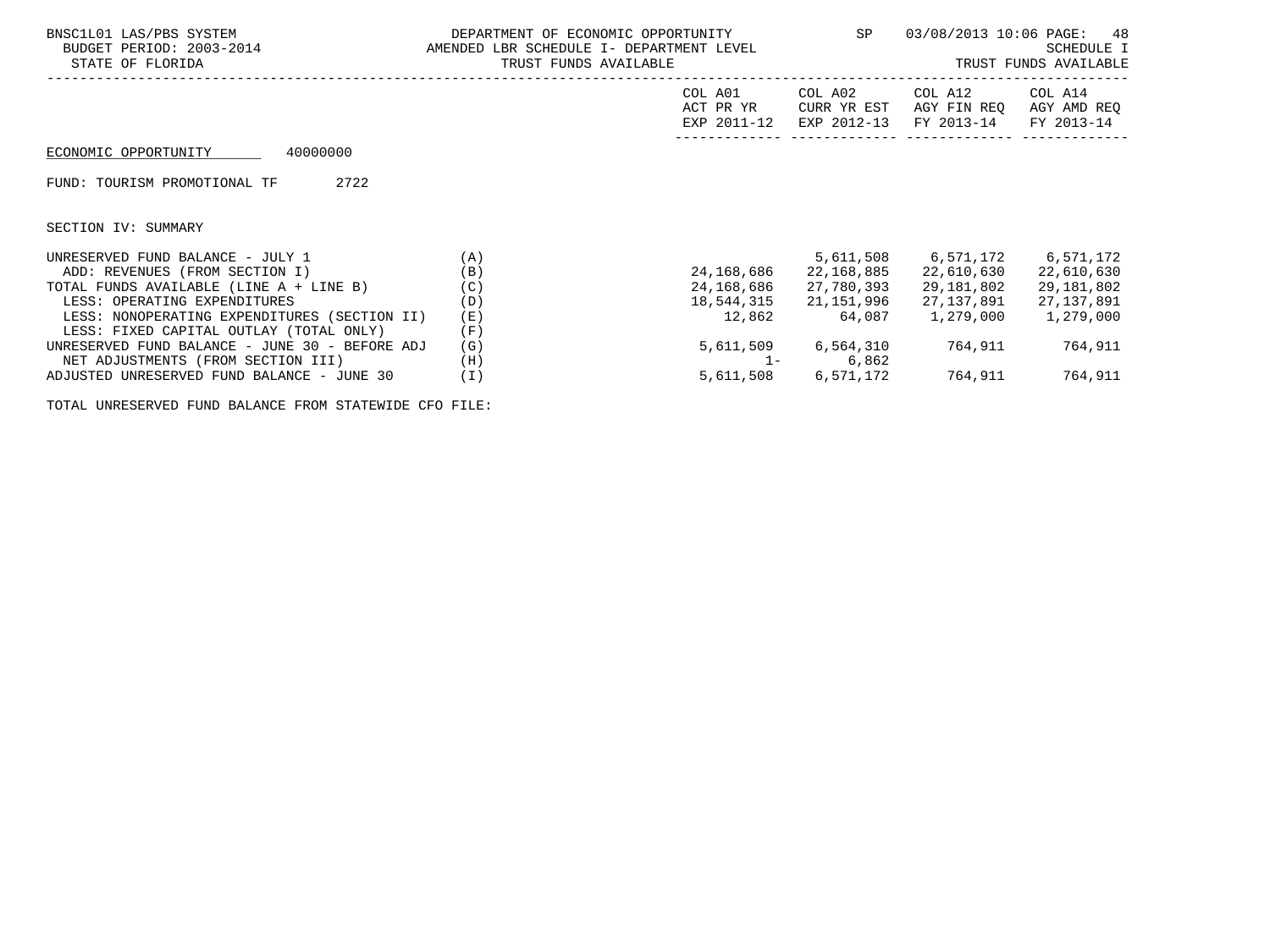| BNSC1L01 LAS/PBS SYSTEM<br>STATE OF FLORIDA     |                         |      |            |            | TRUST FUNDS AVAILABLE |                                  |                    |                               | 03/08/2013 10:06 PAGE: | 49<br>SCHEDULE I<br>TRUST FUNDS AVAILABLE                                                            |                       |
|-------------------------------------------------|-------------------------|------|------------|------------|-----------------------|----------------------------------|--------------------|-------------------------------|------------------------|------------------------------------------------------------------------------------------------------|-----------------------|
|                                                 |                         |      |            |            |                       |                                  |                    | ACT PR YR                     |                        | COL A01 COL A02 COL A12<br>CURR YR EST AGY FIN REQ AGY AMD REQ<br>EXP 2011-12 EXP 2012-13 FY 2013-14 | COL A14<br>FY 2013-14 |
| ECONOMIC OPPORTUNITY 40000000                   |                         |      |            |            |                       |                                  |                    |                               |                        |                                                                                                      |                       |
| FUND: UNEMPLOYMENT COMP BENE TF                 |                         | 2765 |            |            |                       |                                  |                    |                               |                        |                                                                                                      |                       |
| SECTION I: DETAIL OF REVENUES                   |                         |      |            |            |                       |                                  |                    |                               |                        |                                                                                                      |                       |
|                                                 | REVENUE CAP SVC<br>CODE |      | CHG %      | AUTH       |                       | MATCHING %<br>ST $I/C$ LOC $I/C$ | <b>CFDA</b><br>NO. |                               |                        |                                                                                                      |                       |
| B9 UNEMPLOYMENT COMPENSAT                       | 000500 NO 0.0           |      |            | 443        | 0.00                  | 0.00                             | 17.225             |                               |                        |                                                                                                      | 24,800,000            |
| E3 TRADE EMPLOYMENT COMP                        | 000700 NO               |      | 0.0        | 443        | 0.00                  | 0.00                             | 17.245             |                               |                        |                                                                                                      | 1,402,240             |
| E5 UC DISASTER                                  | 000700 NO               |      | 0.0        | 443        | 0.00                  | 0.00                             | 17.225             | 9,615                         |                        |                                                                                                      |                       |
| E7 UC EX-SERVICEMEN                             | 000700 NO               |      | 0.0        | 443        | 0.00                  | 0.00                             | 17.225             | 16,609,997                    | 17,444,240             | 17,444,240                                                                                           | 17,444,240            |
| E9 UC FEDERAL EMPLOYEES                         | 000700 NO               |      | 0.0        | 443        | 0.00                  | 0.00                             | 17.225             | 7,482,920                     | 6,384,832              | 6,384,832                                                                                            | 6,384,832             |
| F1 UC TEMP EXTENDED<br>F9 UC EMERGENCY          | 000700 NO<br>000700 NO  |      | 0.0<br>0.0 | 443<br>443 | 0.00<br>0.00          | 0.00<br>0.00                     | 17.225             | 55,538<br>17.225 1259,820,735 | 470,744                | 607, 201, 443 136, 098 136, 098                                                                      |                       |
| J6 ARRA UC ADDITIONAL                           | 000750 NO               |      | 0.0        | 443        | 0.00                  | 0.00                             | 17.225             | $327,401-$                    |                        |                                                                                                      |                       |
| J7 ARRA UC EXTENDED                             | 000750 NO               |      | 0.0        | 443        | 0.00                  | 0.00                             |                    | 17.225 224,512,746            |                        |                                                                                                      |                       |
| LA SPECIAL ADMIN 2009                           | 001100 NO               |      | 0.0        | 443        | 0.00                  | 0.00                             | 17.225             | 1,889,648                     |                        | 9,034,655 9,034,655                                                                                  | 9,034,655             |
| LB UNEMPL COMPENSATION                          | 001100 NO               |      | 0.0        | 443        | 0.00                  | 0.00                             | 17.225             | 50,047                        |                        |                                                                                                      |                       |
| MC REORG TRANSFER AWI                           | 001500 NO               |      | 0.0        | SB2156     | 0.00                  | 0.00                             |                    | 35,706,079                    |                        |                                                                                                      |                       |
| M1 TRANSF P&I 200100/2648                       | 001500 NO               |      | 0.0        | 215        | 0.00                  | 0.00                             |                    | 27,047                        |                        |                                                                                                      |                       |
| M3 UNEMP COMP 200200/2767                       | 001500 NO               |      | 0.0        | 443        | 0.00                  | 0.00                             |                    |                               |                        | 17.225 1812,126,898 2322,470,101 1777,100,000 1777,100,000                                           |                       |
| 03 REFUNDS                                      | 001800 NO               |      | 0.0        | 215        | 0.00                  | 0.00                             |                    | 49,533                        |                        |                                                                                                      |                       |
| W1 FEDERAL ADVANCES                             | 002410 NO 0.0           |      |            | 443        | 0.00                  | 0.00                             |                    | 17.225 151,400,000            |                        |                                                                                                      |                       |
| TOTAL TO LINE B IN SECTION IV                   |                         |      |            |            |                       |                                  |                    |                               |                        | 3510, 291, 652 2964, 408, 255 1836, 302, 065 1836, 302, 065                                          |                       |
|                                                 |                         |      |            |            |                       |                                  |                    |                               |                        |                                                                                                      |                       |
| SECTION II: DETAIL OF NONOPERATING EXPENDITURES |                         |      |            |            | OBJECT<br>CODE        | TRANSFER CFDA<br>TO BE           | NO.                |                               |                        |                                                                                                      |                       |
| F9 TRANSFER TO 2195<br>J1 REFUNDS               |                         |      |            |            | 810000<br>860000      |                                  |                    | 706,959                       |                        | 40200200 1,889,648 9,034,655 9,034,655 9,034,655                                                     |                       |
| M1 UC BENEFIT PAYMENTS<br>M5 LOAN REPAYMENT     |                         |      |            |            | 820000<br>899000      |                                  |                    |                               | 676,400,000            | 17.225 2371,372,678 1774,203,499 1102,667,410 1102,667,410                                           |                       |

------------- ------------- ------------- -------------

 TOTAL TO LINE E IN SECTION IV 2373,969,285 2459,638,154 1111,702,065 1111,702,065 ============= ============= ============= =============

 SECTION III: ADJUSTMENTS OBJECT **CODE**  C3 LONG TERM LIABILITIES 991000 702,427,698 D1 POST CLOSE SWFS ADJUST 6,213,7991000 X4 BEG FUND EQUITY ADJUST LONG TERM LIAB 991000 1681,533,965-------------- ------------- ------------- -------------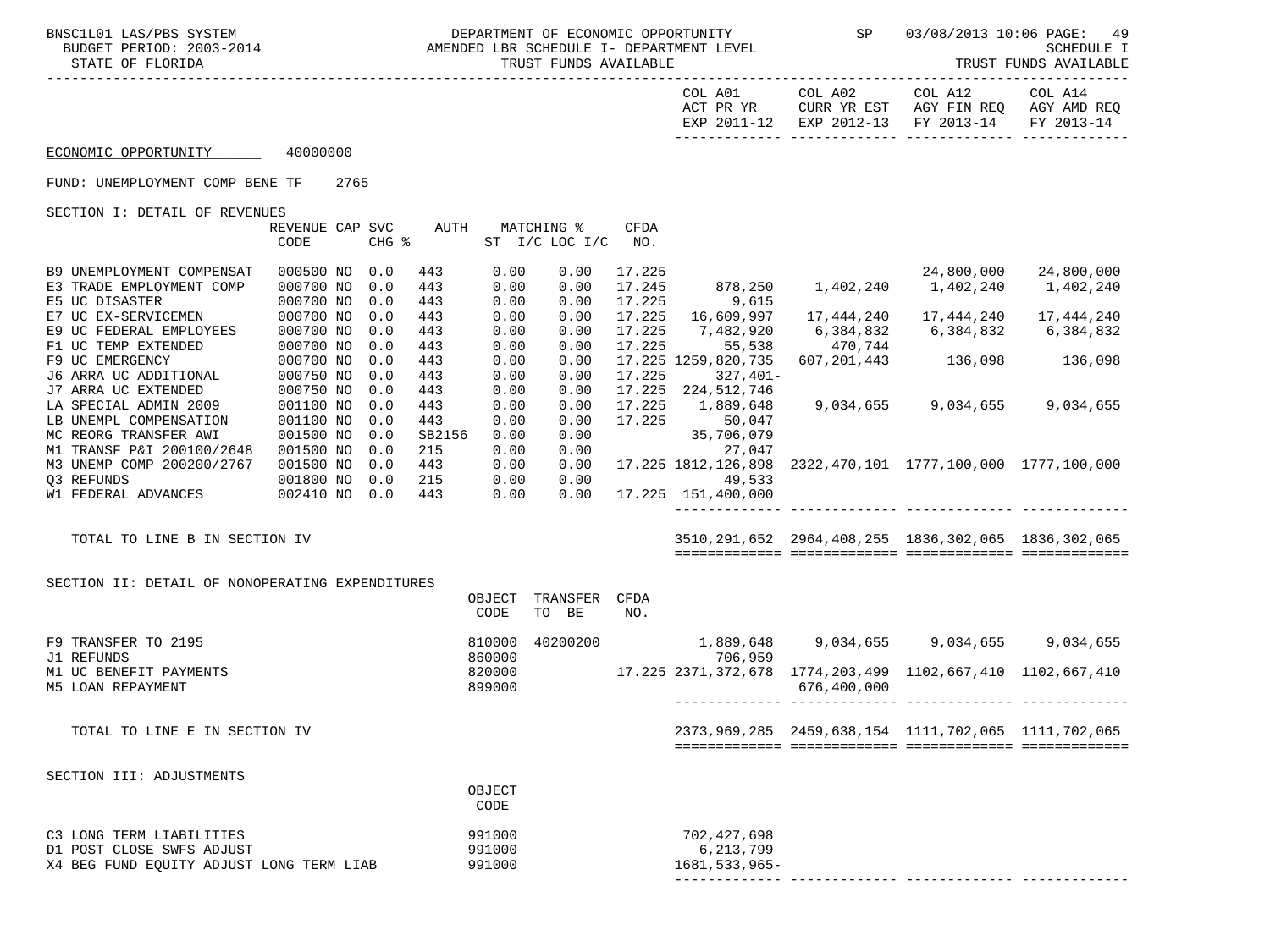| BNSC1L01 LAS/PBS SYSTEM<br>BUDGET PERIOD: 2003-2014 AMENDED LBR SCHEDULE I- DEPARTMENT LEVEL<br>STATE OF FLORIDA                                                                                                                                                                                                                                                                                                                         | TRUST FUNDS AVAILABLE                                              |                                                                                                                                                                                                        | DEPARTMENT OF ECONOMIC OPPORTUNITY SP 03/08/2013 10:06 PAGE:<br>50<br><b>SCHEDULE I</b><br>TRUST FUNDS AVAILABLE                              |  |
|------------------------------------------------------------------------------------------------------------------------------------------------------------------------------------------------------------------------------------------------------------------------------------------------------------------------------------------------------------------------------------------------------------------------------------------|--------------------------------------------------------------------|--------------------------------------------------------------------------------------------------------------------------------------------------------------------------------------------------------|-----------------------------------------------------------------------------------------------------------------------------------------------|--|
|                                                                                                                                                                                                                                                                                                                                                                                                                                          |                                                                    |                                                                                                                                                                                                        | COL A01 COL A02 COL A12 COL A14<br>ACT PR YR CURR YR EST AGY FIN REQ AGY AMD REQ<br>EXP 2011-12 EXP 2012-13 FY 2013-14 FY 2013-14             |  |
| ECONOMIC OPPORTUNITY 40000000                                                                                                                                                                                                                                                                                                                                                                                                            |                                                                    |                                                                                                                                                                                                        |                                                                                                                                               |  |
| FUND: UNEMPLOYMENT COMP BENE TF<br>2765                                                                                                                                                                                                                                                                                                                                                                                                  |                                                                    |                                                                                                                                                                                                        |                                                                                                                                               |  |
| TOTAL TO LINE H IN SECTION IV                                                                                                                                                                                                                                                                                                                                                                                                            |                                                                    | 972,892,468-                                                                                                                                                                                           |                                                                                                                                               |  |
| SECTION IV: SUMMARY                                                                                                                                                                                                                                                                                                                                                                                                                      |                                                                    |                                                                                                                                                                                                        |                                                                                                                                               |  |
| UNRESERVED FUND BALANCE - JULY 1<br>ADD: REVENUES (FROM SECTION I)<br>TOTAL FUNDS AVAILABLE (LINE A + LINE B)<br>LESS: OPERATING EXPENDITURES<br>LESS: NONOPERATING EXPENDITURES (SECTION II)<br>LESS: FIXED CAPITAL OUTLAY (TOTAL ONLY)<br>UNRESERVED FUND BALANCE - JUNE 30 - BEFORE ADJ<br>NET ADJUSTMENTS (FROM SECTION III)<br>ADJUSTED UNRESERVED FUND BALANCE - JUNE 30<br>TOTAL UNRESERVED FUND BALANCE FROM STATEWIDE CFO FILE: | (A)<br>(B)<br>(C)<br>(D)<br>( E )<br>(F)<br>(G)<br>(H)<br>$(\top)$ | 163, 429, 899 668, 200, 000 668, 200, 000<br>3510, 291, 652 2964, 408, 255 1836, 302, 065 1836, 302, 065<br>3510, 291, 652 3127 838 154 250, 250, 251 -<br>1136,322,367<br>972,892,468-<br>163,429,899 | 2373, 969, 285 2459, 638, 154 1111, 702, 065 1111, 702, 065<br>668,200,000 1392,800,000 1392,800,000<br>668,200,000 1392,800,000 1392,800,000 |  |
| SCHEDULE IB: DETAIL OF UNRESERVED FUND BALANCE                                                                                                                                                                                                                                                                                                                                                                                           | FUNDING SOURCE<br>STATE (S)<br>NONSTATE (N)                        |                                                                                                                                                                                                        |                                                                                                                                               |  |
| C1 UI TAX RESTRICTED BY LAW STATE & FEDERAL                                                                                                                                                                                                                                                                                                                                                                                              | $\mathbf S$                                                        |                                                                                                                                                                                                        |                                                                                                                                               |  |
| ADJUSTED UNRESERVED FUND BALANCE - JUNE 30                                                                                                                                                                                                                                                                                                                                                                                               |                                                                    |                                                                                                                                                                                                        | 163, 429, 899 668, 200, 000 1392, 800, 000 1392, 800, 000                                                                                     |  |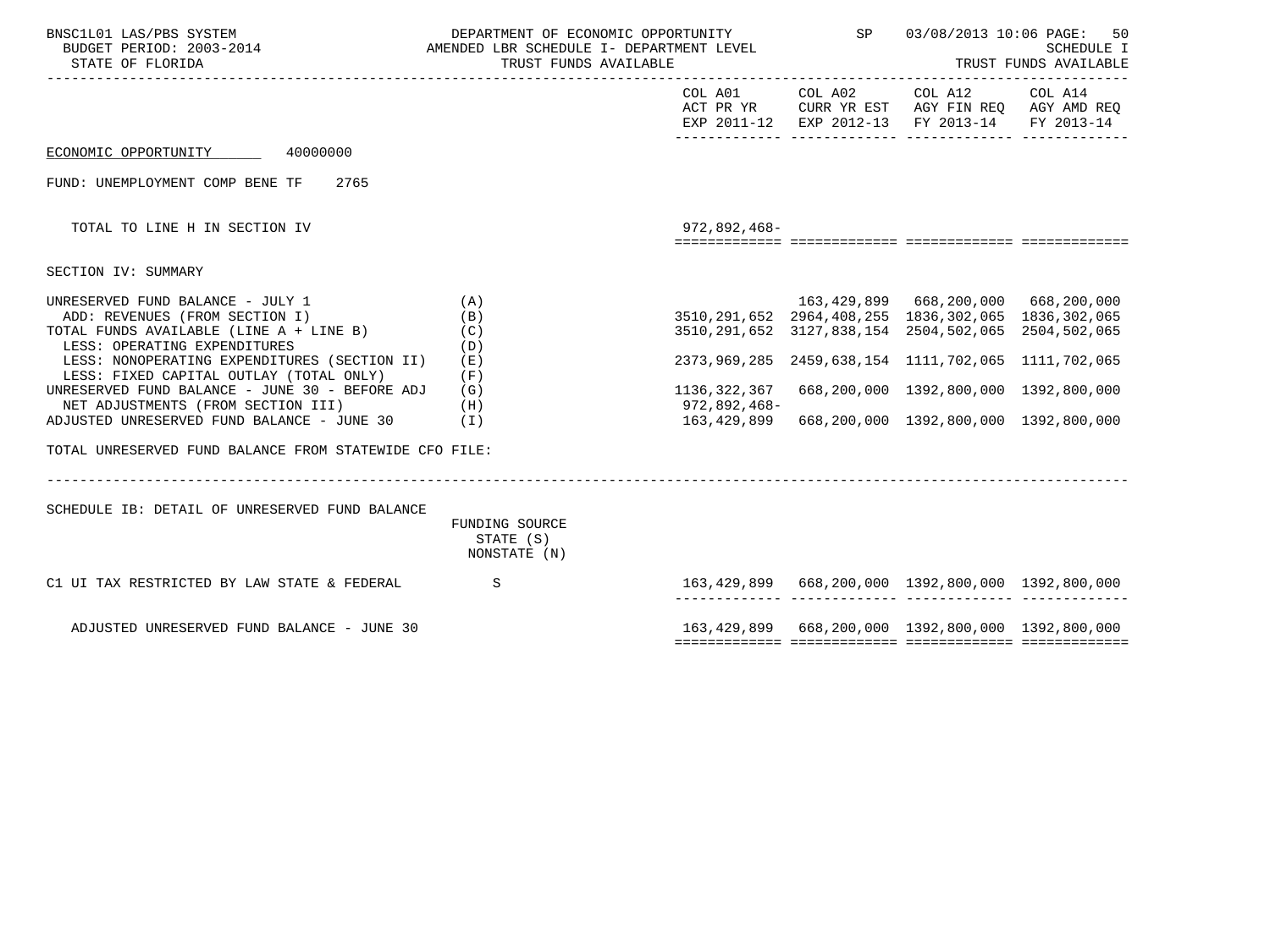| BNSC1L01 LAS/PBS SYSTEM<br>BUDGET PERIOD: 2003-2014<br>STATE OF FLORIDA                                                                              |                                                  |     |                                    | DEPARTMENT OF ECONOMIC OPPORTUNITY<br>AMENDED LBR SCHEDULE I- DEPARTMENT LEVEL<br>TRUST FUNDS AVAILABLE |                                                       |      | <b>SP</b>                                     | 03/08/2013 10:06 PAGE: | 51<br>SCHEDULE I<br>TRUST FUNDS AVAILABLE                                                                                                                                           |                       |
|------------------------------------------------------------------------------------------------------------------------------------------------------|--------------------------------------------------|-----|------------------------------------|---------------------------------------------------------------------------------------------------------|-------------------------------------------------------|------|-----------------------------------------------|------------------------|-------------------------------------------------------------------------------------------------------------------------------------------------------------------------------------|-----------------------|
|                                                                                                                                                      |                                                  |     |                                    |                                                                                                         |                                                       |      | COL A01<br>ACT PR YR                          |                        | COL A02 COL A12<br>CURR YR EST AGY FIN REQ AGY AMD REQ<br>EXP 2011-12 EXP 2012-13 FY 2013-14                                                                                        | COL A14<br>FY 2013-14 |
| ECONOMIC OPPORTUNITY 40000000                                                                                                                        |                                                  |     |                                    |                                                                                                         |                                                       |      |                                               |                        |                                                                                                                                                                                     |                       |
| FUND: UNEMPLOY COMP CLEARING TF 2767                                                                                                                 |                                                  |     |                                    |                                                                                                         |                                                       |      |                                               |                        |                                                                                                                                                                                     |                       |
| SECTION I: DETAIL OF REVENUES                                                                                                                        | CODE                                             |     | $CHG$ $\frac{1}{6}$                |                                                                                                         | REVENUE CAP SVC AUTH MATCHING %<br>ST I/C LOC I/C NO. | CFDA |                                               |                        |                                                                                                                                                                                     |                       |
| A3 UNEMPLOY COMPENSATION<br>B3 UNEMPLOYMENT COMPENSATI 000300 YES 0.0<br>B9 UNEMPLOYMENT COMPENSATI 000500 NO<br>MC REORG TRANSFER AWI<br>Q3 REFUNDS | 000100 YES 0.0<br>001500 NO 0.0<br>001800 NO 0.0 | 0.0 | 443<br>443<br>443<br>SB2156<br>215 | 0.00<br>0.00<br>0.00<br>0.00<br>0.00                                                                    | 0.00<br>0.00                                          | 0.00 | 17.225 556,344<br>$0.00$ 2,157,097<br>158,207 |                        | 17.225 2250,961,926 1883,939,252 1777,100,000 1777,100,000<br>$0.00$ 17.225 25,609,834 15,875,428 15,875,428 15,875,428                                                             |                       |
| TOTAL TO LINE B IN SECTION IV                                                                                                                        |                                                  |     |                                    |                                                                                                         |                                                       |      |                                               |                        | 2279, 443, 408  1899, 814, 680  1792, 975, 428  1792, 975, 428                                                                                                                      |                       |
| SECTION II: DETAIL OF NONOPERATING EXPENDITURES                                                                                                      |                                                  |     |                                    | OBJECT<br>CODE                                                                                          | TRANSFER CFDA<br>TO BE                                | NO.  |                                               |                        |                                                                                                                                                                                     |                       |
| C1 UC FEES 2195<br>C2 UC PENALTY INTEREST 2648<br>C3 UC TAXES 2765<br>C4 UC PENALTY, INTEREST 2648<br>C5 UC PENALTY, INTEREST 2648<br>J1 REFUNDS     |                                                  |     |                                    | 810000<br>810000<br>810000<br>810000<br>810000<br>860000                                                | 40200100<br>40200600<br>40400100                      |      | 2,946,778<br>203,051<br>14,335,291            |                        | 40200200 17.225 130,321 130,321 130,321 130,321<br>11, 170, 220   15, 745, 107   15, 745, 107   15, 745, 107<br>40200200 17.225 1812,126,898 2322,470,101 1777,100,000 1777,100,000 |                       |
| TOTAL TO LINE E IN SECTION IV                                                                                                                        |                                                  |     |                                    |                                                                                                         |                                                       |      |                                               |                        | 1840, 912, 559 2338, 345, 529 1792, 975, 428 1792, 975, 428                                                                                                                         |                       |
| SECTION III: ADJUSTMENTS                                                                                                                             |                                                  |     |                                    | OBJECT<br>CODE                                                                                          |                                                       |      |                                               |                        |                                                                                                                                                                                     |                       |
|                                                                                                                                                      |                                                  |     |                                    |                                                                                                         |                                                       |      |                                               |                        |                                                                                                                                                                                     |                       |
| TOTAL TO LINE H IN SECTION IV                                                                                                                        |                                                  |     |                                    |                                                                                                         |                                                       |      |                                               |                        |                                                                                                                                                                                     |                       |

============= ============= ============= =============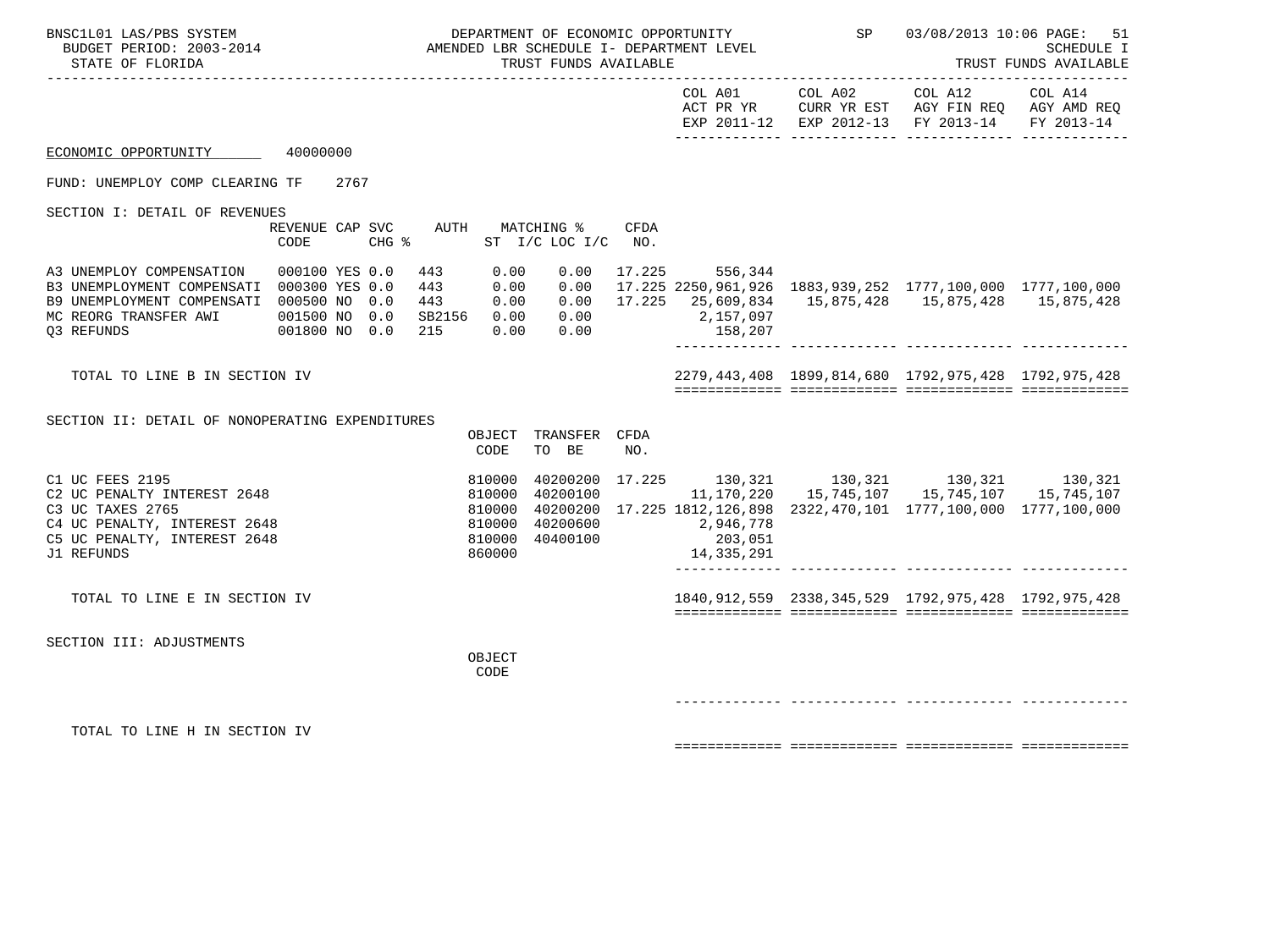| BNSC1L01 LAS/PBS SYSTEM<br>BUDGET PERIOD: 2003-2014 AMENDED LBR SCHEDULE I- DEPARTMENT LEVEL<br>STATE OF FLORIDA                              | DEPARTMENT OF ECONOMIC OPPORTUNITY<br>TRUST FUNDS AVAILABLE<br>----------------------------- | SP 03/08/2013 10:06 PAGE:<br>52<br><b>SCHEDULE I</b><br>TRUST FUNDS AVAILABLE                                                                                                               |                                                                                                                        |            |
|-----------------------------------------------------------------------------------------------------------------------------------------------|----------------------------------------------------------------------------------------------|---------------------------------------------------------------------------------------------------------------------------------------------------------------------------------------------|------------------------------------------------------------------------------------------------------------------------|------------|
|                                                                                                                                               |                                                                                              |                                                                                                                                                                                             | COL A01 COL A02 COL A12 COL A14<br>ACT PR YR CURR YR EST AGY FIN REQ AGY AMD REQ<br>EXP 2011-12 EXP 2012-13 FY 2013-14 | FY 2013-14 |
| ECONOMIC OPPORTUNITY 40000000                                                                                                                 |                                                                                              |                                                                                                                                                                                             |                                                                                                                        |            |
| FUND: UNEMPLOY COMP CLEARING TF<br>2767                                                                                                       |                                                                                              |                                                                                                                                                                                             |                                                                                                                        |            |
| SECTION IV: SUMMARY                                                                                                                           |                                                                                              |                                                                                                                                                                                             |                                                                                                                        |            |
| UNRESERVED FUND BALANCE - JULY 1<br>ADD: REVENUES (FROM SECTION I)<br>TOTAL FUNDS AVAILABLE (LINE A + LINE B)<br>LESS: OPERATING EXPENDITURES | (A)<br>(B)<br>(C)<br>(D)                                                                     | 138, 1792, 1792, 1792, 1792, 1792, 1792, 1792, 1792, 1792, 1792, 2279, 443<br>1792, 1792, 1792, 1792, 1792, 1792, 1792, 1792, 1792, 1792, 1792, 1792, 1792, 1792, 1792, 1792, 1792, 1792, 1 | 2279, 443, 408 2338, 345, 529 1792, 975, 428 1792, 975, 428                                                            |            |
| LESS: NONOPERATING EXPENDITURES (SECTION II)<br>LESS: FIXED CAPITAL OUTLAY (TOTAL ONLY)                                                       | (E)<br>(F)                                                                                   |                                                                                                                                                                                             | 1840, 912, 559 2338, 345, 529 1792, 975, 428 1792, 975, 428                                                            |            |
| UNRESERVED FUND BALANCE - JUNE 30 - BEFORE ADJ<br>NET ADJUSTMENTS (FROM SECTION III)                                                          | (G)<br>(H)                                                                                   | 438,530,849                                                                                                                                                                                 |                                                                                                                        |            |
| ADJUSTED UNRESERVED FUND BALANCE - JUNE 30                                                                                                    | (1)                                                                                          | 438,530,849                                                                                                                                                                                 |                                                                                                                        |            |
| TOTAL UNRESERVED FUND BALANCE FROM STATEWIDE CFO FILE:                                                                                        |                                                                                              |                                                                                                                                                                                             |                                                                                                                        |            |
|                                                                                                                                               |                                                                                              |                                                                                                                                                                                             |                                                                                                                        |            |
| SCHEDULE IB: DETAIL OF UNRESERVED FUND BALANCE                                                                                                | FUNDING SOURCE<br>STATE (S)<br>NONSTATE (N)                                                  |                                                                                                                                                                                             |                                                                                                                        |            |
| C1 UI TAX RESTRICTED BY LAW STAT & FEDERAL                                                                                                    | S                                                                                            | 438,530,849                                                                                                                                                                                 |                                                                                                                        |            |
| ADJUSTED UNRESERVED FUND BALANCE - JUNE 30                                                                                                    |                                                                                              | 438,530,849                                                                                                                                                                                 |                                                                                                                        |            |